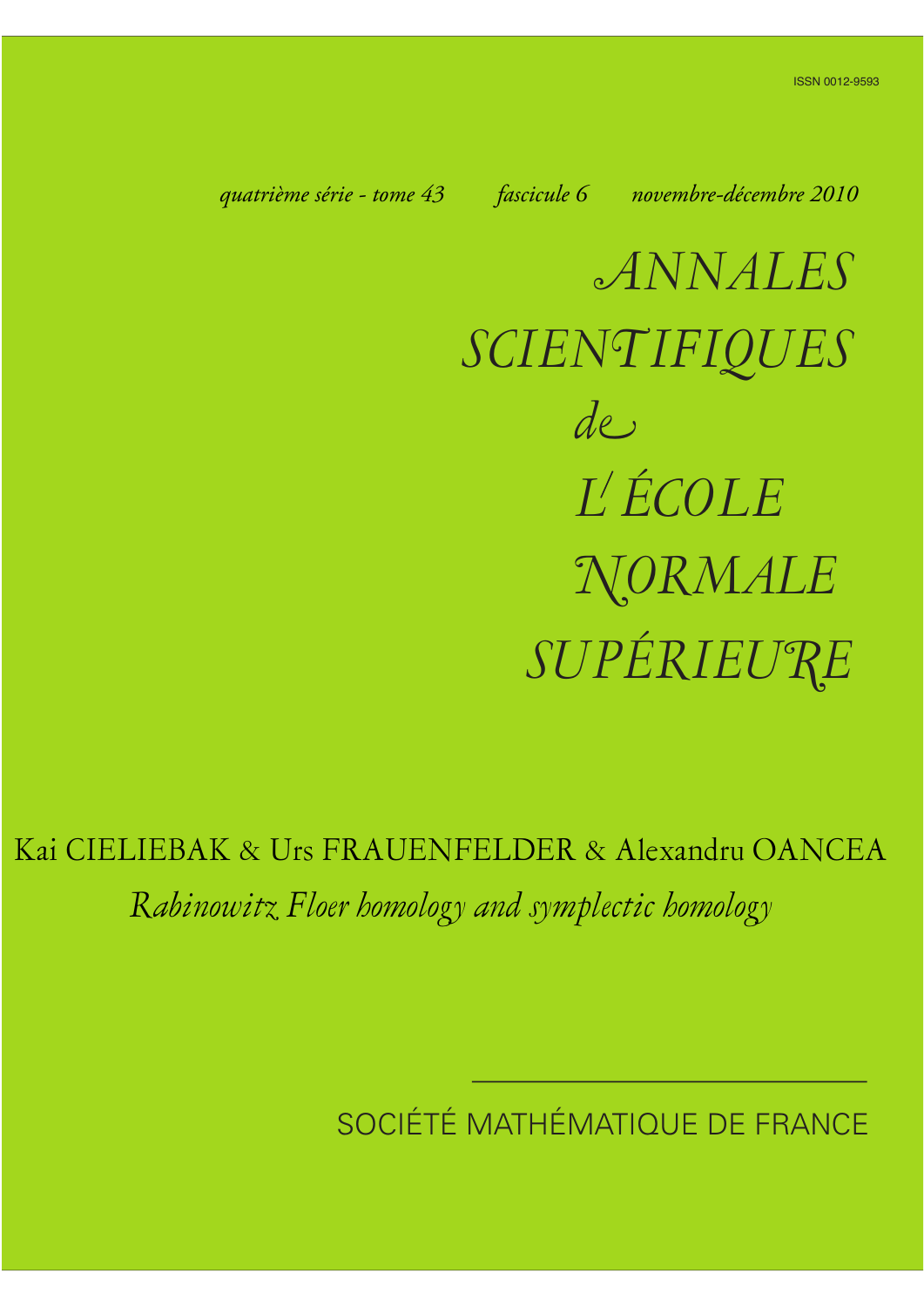# RABINOWITZ FLOER HOMOLOGY AND SYMPLECTIC HOMOLOGY

## BY KAI CIELIEBAK, URS FRAUENFELDER AND ALEXANDRU OANCEA

ABSTRACT. – The first two authors have recently defined Rabinowitz Floer homology groups  $RFH_*(M, W)$  associated to a separating exact embedding of a contact manifold  $(M, \xi)$  into a symplectic manifold  $(W, \omega)$ . These depend only on the bounded component V of  $W \setminus M$ . We construct a long exact sequence in which symplectic cohomology of  $V$  maps to symplectic homology of  $V$ , which in turn maps to Rabinowitz Floer homology  $RFH_*(M,W)$ , which then maps to symplectic cohomology of V. We compute  $RFH_*(ST^*L, T^*L)$ , where  $ST^*L$  is the unit cosphere bundle of a closed manifold  $L$ . As an application, we prove that the image of a separating exact contact embedding of  $ST^*L$  cannot be displaced away from itself by a Hamiltonian isotopy, provided dim  $L \geq 4$  and the embedding induces an injection on  $\pi_1$ .

RÉSUMÉ. – Étant donné un plongement exact et séparant d'une variété de contact  $(M, \xi)$  dans une variété symplectique  $(W, \omega)$ , les deux premiers auteurs ont défini des groupes d'homologie dits de Rabinowitz Floer RFH∗(M,W). Ceux-ci dépendent uniquement de la composante bornée V de  $W \setminus M$ . Nous construisons une suite exacte longue dans laquelle la cohomologie symplectique de  $V$  est envoyée vers l'homologie symplectique de  $V$ , qui à son tour est envoyée vers l'homologie de Rabinowitz Floer  $RFH_*(M,W)$ , qui finalement est envoyée vers la cohomologie symplectique de V. Nous calculons  $RFH_*(ST^*L, T^*L)$  pour le fibré cotangent unitaire  $ST^*L$  d'une variété compacte sans bord L. Nous démontrons que l'image d'un plongement exact et séparant de  $ST^*L$  ne peut pas être disjointe d'elle-même par une isotopie hamiltonienne, à condition que le plongement induise une injection sur le groupe fondamental et dim  $L \geq 4$ .

## **1. Introduction**

Let  $(W, \lambda)$  be a complete convex exact symplectic manifold, with symplectic form  $\omega = d\lambda$ (see Section [3](#page-26-0) for the precise definition). An embedding  $\iota : M \hookrightarrow W$  of a contact manifold  $(M, \xi)$  is called an *exact contact embedding* if there exists a 1-form  $\alpha$  on M such that ker  $\alpha = \xi$ 

K. Cieliebak is partially supported by DFG grant CI 45/1-3. U. Frauenfelder is partially supported by New Faculty Research Fund of Seoul National University. A. Oancea is partially supported by ANR project "Floer Power" ANR-08-BLAN-0291-03.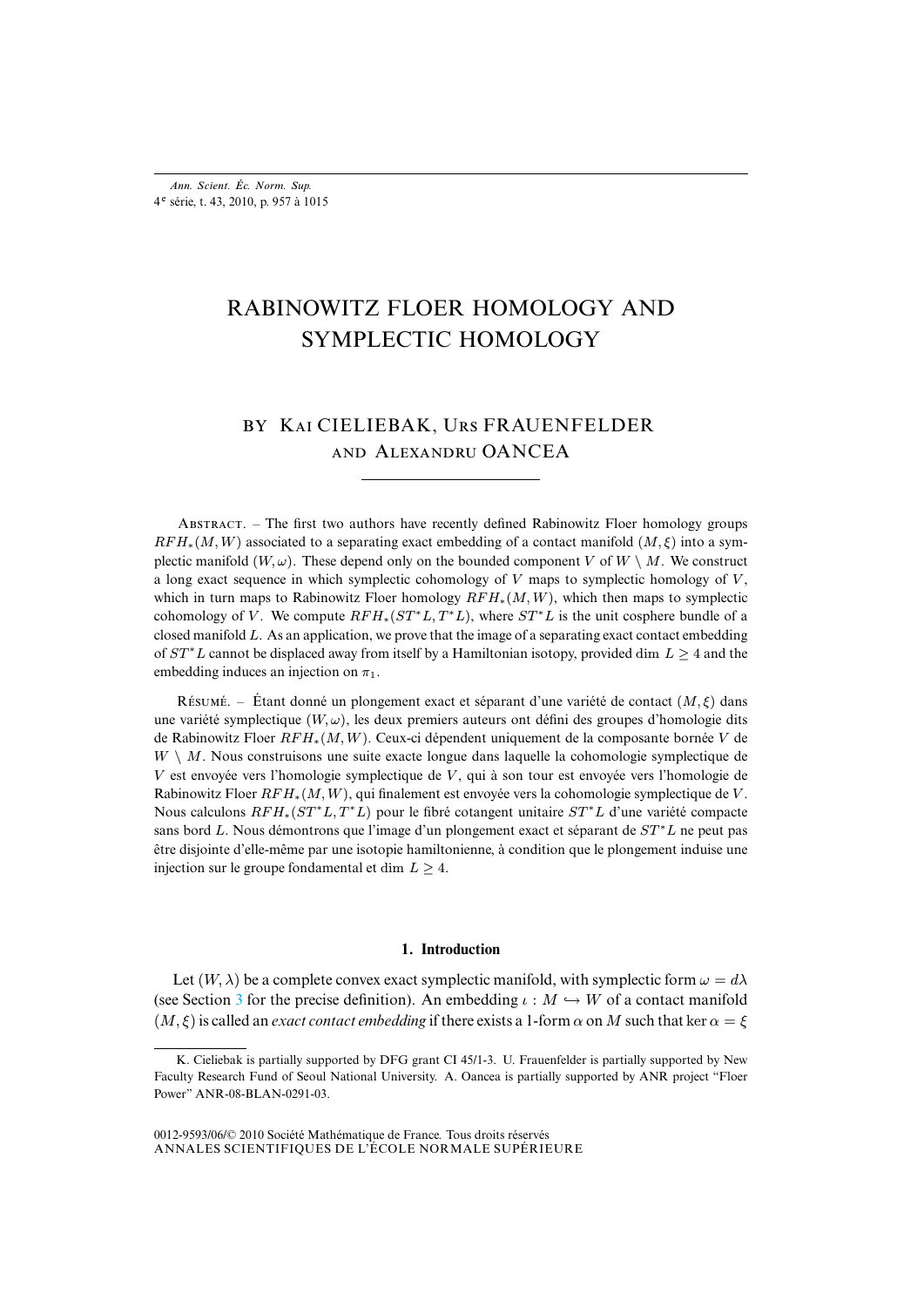and  $\alpha - \lambda |_{M}$  is exact. We identify M with its image  $\iota(M)$ . We assume throughout the paper that  $W \setminus M$  consists of two connected components and denote the bounded component of  $W \setminus M$  by V. One can classically [\[29\]](#page-59-0) associate to such an exact contact embedding the *symplectic (co)homology groups* SH∗(V ) and SH∗(V ). We refer to Section [2](#page-10-0) for the definition and basic properties, and to [\[25\]](#page-58-0) for a recent survey.

The first two authors have recently defined for such an exact contact embedding Floer homology groups  $RFH_*(M, W)$  for the Rabinowitz action functional [\[10\]](#page-58-1). We refer to Section [3](#page-26-0) for a recap of the definition and of some useful properties. We will show in particular that these groups do not depend on W, but only on V (the same holds for  $SH_*(V)$ ) and SH∗(V )). We shall use in this paper the notation RFH∗(V ) and call them *Rabinowitz Floer homology* groups.

REMARK 1.1. – All (co)homology groups are taken with field coefficients. Without any further hypotheses on the first Chern class  $c_1(V)$  of the tangent bundle, the symplectic (co)homology and Rabinowitz Floer homology groups are  $\mathbb{Z}_2$ -graded. If  $c_1(V) = 0$  they are Z-graded, and if  $c_1(V)$  vanishes on  $\pi_2(V)$  the part constructed from contractible loops is  $\mathbb Z$ -graded. This  $\mathbb Z$ -grading on Rabinowitz Floer homology differs from the one in [\[10\]](#page-58-1) (which takes values in  $\frac{1}{2} + \mathbb{Z}$ ) by a shift of 1/2 (see Remark [3.2\)](#page-28-0).

Our purpose is to relate these two constructions. The relevant object is a new version of symplectic homology, denoted by  $\tilde{SH}_*(V)$ , associated to " $\sqrt{\ }$ -shaped" Hamiltonians like the one in Figure [1](#page-20-0) on page [976](#page-20-0) below. This version of symplectic homology is related to the usual ones via the long exact sequence in the next theorem.

<span id="page-2-2"></span><span id="page-2-0"></span>THEOREM 1.2. – *There is a long exact sequence* 

$$
(1) \qquad \cdots \longrightarrow SH^{-*}(V) \longrightarrow SH_*(V) \longrightarrow \check{SH}_*(V) \longrightarrow SH^{-*+1}(V) \longrightarrow \cdots
$$

One can think of the long exact sequence  $(1)$  in two complementary ways: either as measuring the defect from being an isomorphism for the canonical map  $SH^{-*}(V) \rightarrow$  $SH<sub>*</sub>(V)$ , defined in Section [2.7,](#page-19-0) or, in view of Theorem [1.5](#page-3-0) below, as being an obstruction against having an isomorphism  $RFH_*(V) \simeq SH_*(V) \oplus SH^{-*+1}(V)$ . An interesting fact is that we have a very precise description of the map  $SH^{-*}(V) \to SH_*(V)$ . To state it, let us recall that there are canonical morphisms induced by truncation of the range of the action  $H_{*+n}(V, \partial V) \xrightarrow{c_*} SH_*(V)$  and  $SH^*(V) \xrightarrow{c^*} H^{*+n}(V, \partial V)$  (see [\[29\]](#page-59-0) or Lemma [2.1](#page-13-0) below).

<span id="page-2-1"></span>PROPOSITION 1.3. – *The map*  $SH^{-*}(V) \to SH_*(V)$  *fits into a commutative diagram* 

(2) 
$$
SH^{-*}(V) \longrightarrow SH_{*}(V)
$$

$$
c^{*} \downarrow \qquad \qquad \uparrow c_{*}
$$

$$
H^{-*+n}(V, \partial V) \longrightarrow H_{*+n}(V, \partial V)
$$

*in which the bottom arrow is the composition of the map induced by the inclusion*  $V \hookrightarrow (V, \partial V)$ *with the Poincaré duality isomorphism*

<span id="page-2-3"></span>
$$
H^{-*+n}(V,\partial V) \xrightarrow{PD} H_{*+n}(V) \xrightarrow{\text{incl}_*} H_{*+n}(V,\partial V).
$$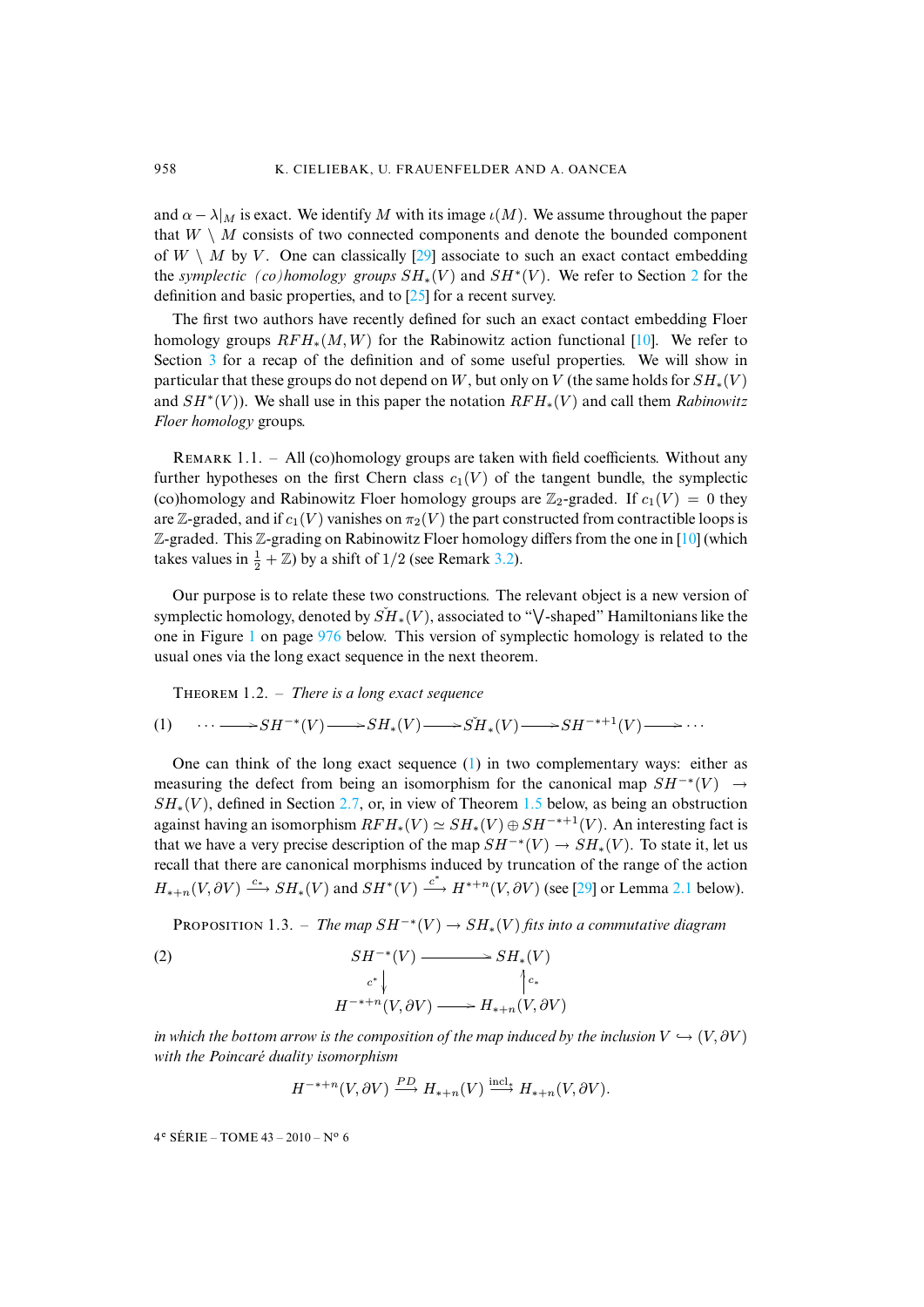We also define in Section [2.7](#page-19-0) truncated versions  $\widetilde{SH}^{\geq 0}_*(V)$  and  $\widetilde{SH}^{\leq 0}_*(V)$  of the symplectic homology groups  $\widetilde{SH}_*(V)$ .

<span id="page-3-5"></span>PROPOSITION 1.4. – *There are commuting diagrams of long exact sequences as below*, *where* PD *denotes Poincaré duality and the top exact sequence is the (co)homological long exact sequence of the pair*  $(V, M = \partial V)$ *:* 

$$
\cdots \longrightarrow H_{*+n}(V) \longrightarrow H_{*+n}(V,M) \longrightarrow H_{*+n-1}(M) \longrightarrow H_{*+n-1}(V) \longrightarrow \cdots
$$
  
\n
$$
\parallel PD \qquad \qquad \downarrow \qquad \qquad \parallel PD
$$
  
\n
$$
\cdots \longrightarrow H^{-*+n}(V,M) \longrightarrow SH_{*}(V) \longrightarrow S\check{H}_{*}^{\geq 0}(V) \longrightarrow H^{-*+1+n}(V,M) \longrightarrow \cdots
$$

*and*

$$
\cdots \to H^{-*+n}(V, M) \to H^{-*+n}(V) \to H^{-*+n}(M) \to H^{-*+n+1}(V) \to \cdots
$$
  
\n
$$
\downarrow \qquad \qquad \downarrow \qquad \qquad \downarrow \qquad \qquad \downarrow \qquad \qquad \downarrow
$$
  
\n
$$
\cdots \longrightarrow SH^{-*}(V) \longrightarrow H_{*+n}(V, M) \to \widetilde{SH}^{\leq 0}_{*}(V) \to SH^{-*+1}(V) \to \cdots
$$

<span id="page-3-0"></span>The main result of this paper is the following.

THEOREM 1.5. – We have an isomorphism

$$
RFH_*(V) \simeq \check{SH}_*(V).
$$

Theorem [1.5](#page-3-0) is proved in Section [6.](#page-50-0) It follows that the Rabinowitz Floer homology groups fit into a long exact sequence

<span id="page-3-2"></span>(3) 
$$
\cdots \longrightarrow SH^{-*}(V) \longrightarrow SH_*(V) \longrightarrow RFH_*(V) \longrightarrow SH^{-*+1}(V) \longrightarrow \cdots
$$

We also recall the following vanishing result for Rabinowitz Floer homology from [\[10\]](#page-58-1).

<span id="page-3-4"></span>THEOREM 1.6 ([\[10,](#page-58-1) Theorem 1.2]). – *If*  $M = \partial V$  *is Hamiltonianly displaceable in* W, *then*

$$
RFH_*(V)=0.
$$

To state the next corollary, we recall that the symplectic (co)homology and Rabinowitz Floer homology groups decompose as direct sums

$$
SH_*(V) = \bigoplus_c SH_*^c(V), \quad SH^*(V) = \bigoplus_c SH_c^*(V), \quad RFH_*(V) = \bigoplus_c RFH_*^c(V)
$$

indexed over free homotopy classes of loops *in* V. We denote the free homotopy class of the constant loops by  $c = 0$ .

<span id="page-3-3"></span>COROLLARY 1.7. – Assume  $M = \partial V$  is Hamiltonianly displaceable in W.

 $-$  *For*  $c \neq 0$  *we have* 

<span id="page-3-1"></span>
$$
SH^c_*(V) = 0, \quad SH^*_c(V) = 0.
$$

*– Suppose that*  $c_1(W)|_{\pi_2(W)} = 0$ *. Then for*  $c = 0$  *we have* 

(4) 
$$
SH_*^{c=0}(V) = 0, \quad SH_{c=0}^*(V) = 0
$$

*if*  $* \ge n$  *or*  $* \le -n$ *. Moreover, if V is Stein then* [\(4\)](#page-3-1) *holds for*  $* \ne 0$ *, and if V is Stein subcritical then* [\(4\)](#page-3-1) *holds for all*  $* \in \mathbb{Z}$ *.*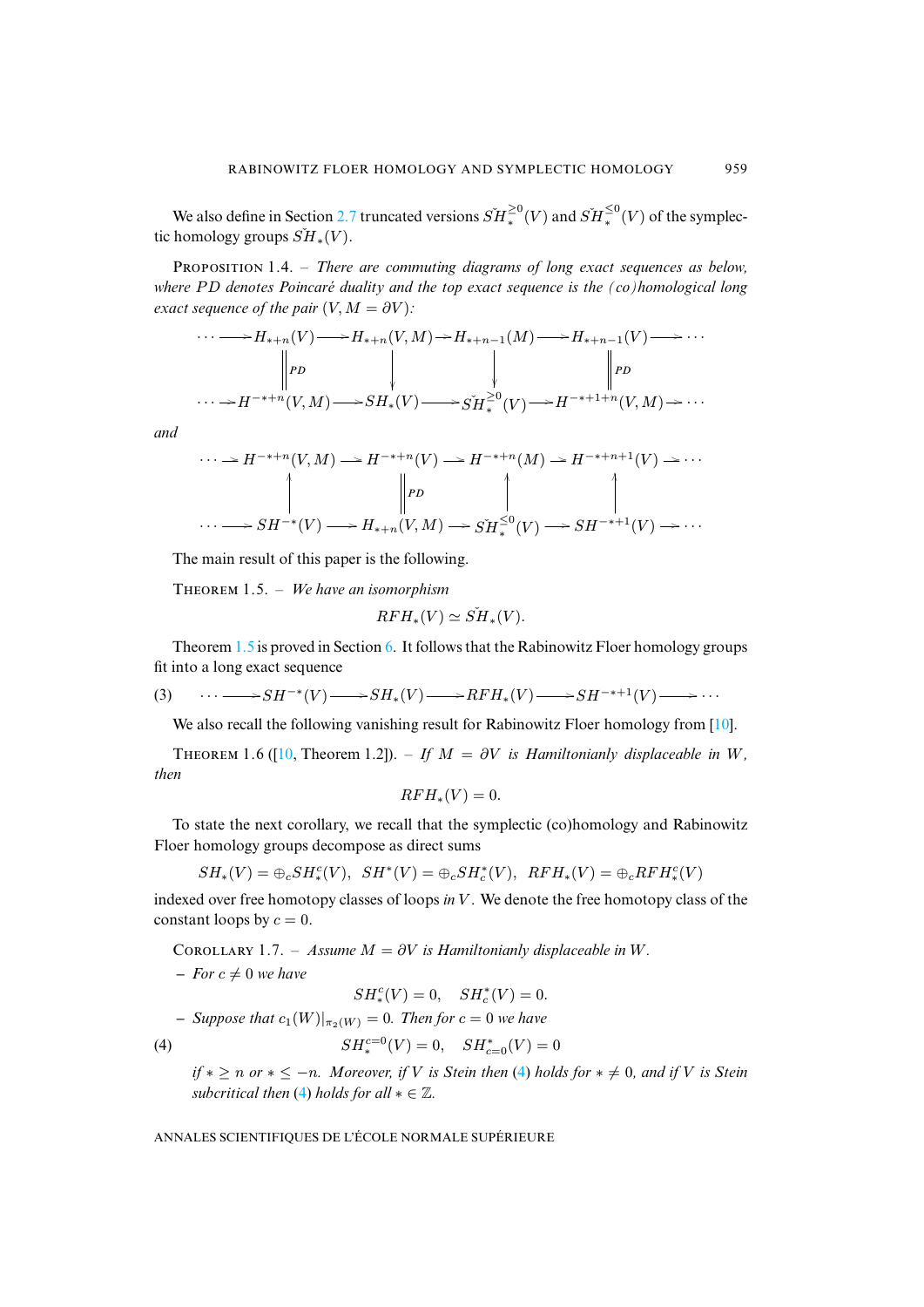*Proof.* – The long exact sequence [\(3\)](#page-3-2) splits into a direct sum of long exact sequences, indexed over free homotopy classes of loops in  $V$ . The assumption that  $M$  is Hamiltonianly displaceable implies  $RFH_*(V) = 0$ , hence the map  $SH_c^{-*}(V) \to SH_*^c(V)$  is an isomorphism for any c.

We now use the commutative diagram in Proposition [1.3](#page-2-1) and the fact that the canonical map  $c_*$ :  $H_{*+n}(V, \partial V) \to SH_*(V)$  takes values into the direct summand  $SH_*^{c=0}(V)$ , and similarly, the map  $c^* : SH^*(V) \to H^{*+n}(V, \partial V)$  factors through  $SH^*_{c=0}(V)$  (see Lemma [2.1](#page-13-0)) and Lemma [2.4](#page-17-0) below).

Let us assume  $c \neq 0$ . Then the above discussion shows that the map  $SH_c^{-*}(V) \rightarrow SH_*^c(V)$  is at the same time an isomorphism and vanishes. This implies the conclusion.

Let us now assume  $c = 0$  and  $c_1(W)|_{\pi_2(W)} = 0$ , so that all homology groups are Z-graded. By Proposition [1.3,](#page-2-1) the map  $SH^{-*}_{c=0}(V) \to SH^{c=0}_*(V)$  is the composition

$$
SH_{c=0}^{-*}(V) \to H^{-*+n}(V, \partial V) \simeq H_{*+n}(V) \to H_{*+n}(V, \partial V) \to SH_*^{c=0}(V),
$$

and therefore vanishes if  $H_{*+n}(V) = 0$  or  $H_{*+n}(V, \partial V) \cong H^{n-*}(V) = 0$ . This is always the case if  $* \ge n$  or  $* \le -n$ . If *V* is Stein, this holds if  $* \ne 0$ , and if *V* is Stein subcritical, this holds for all  $* \in \mathbb{Z}$ . The conclusion follows. holds for all  $* \in \mathbb{Z}$ . The conclusion follows.

<span id="page-4-0"></span>COROLLARY 1.8 ([\[8\]](#page-58-2)). – *If* V is Stein subcritical and  $c_1(V)|_{\pi_2(V)} = 0$ , then  $SH_*(V) = 0$ .

*Proof*. – Any compact set in a subcritical Stein manifold is Hamiltonianly displaceable  $[3]$ . Thus V is displaceable in its symplectic completion (see Section 2 for the definition), and therefore  $SH_*(V) = 0$  by Corollary [1.7.](#page-3-3)  $\Box$ 

*Remark*. – The original proof of Corollary [1.8](#page-4-0) in [\[8\]](#page-58-2) uses a handle decomposition for W. The proof given above only uses the fact that the subcritical skeleton can be displaced from itself [\[3\]](#page-57-0). On the other hand, the proof given above uses the grading in an essential way and hence only works under the hypothesis  $c_1(V)|_{\pi_2(V)} = 0$ , whereas the original proof does not need this assumption.

*Remark*. – Ritter proved in [\[18,](#page-58-3) Theorem 96] that Rabinowitz Floer homology vanishes if and only if symplectic homology vanishes, if and only if symplectic cohomology vanishes. This is essentially a consequence of the unital ring structure of symplectic homology, with the unit living in degree  $* = n$ .

COROLLARY 1.9 (Weinstein conjecture in displaceable manifolds)

*Assume that V is Hamiltonianly displaceable in W and*  $c_1(W)|_{\pi_2(W)} = 0$ . Then any *hypersurface of contact type* Σ ⊂ V *carries a closed characteristic, i.e. a closed integral curve of the line distribution* ker  $\omega|_{\Sigma}$ .

*Proof.* – This follows from the fact that  $SH_{c=0}^{n}(V) = 0$ , as proved in Corollary [1.7](#page-3-3) above. In particular the canonical map  $SH^n_{c=0}(V) \to H^{2n}(V, \partial V)$  vanishes, and thus V satisfies the Strong Algebraic Weinstein Conjecture in the sense of Viterbo [\[29\]](#page-59-0). The conclusion is then a consequence of the Main Theorem in [\[29\]](#page-59-0) (see also [\[16,](#page-58-4) Theorem 4.10] for details).  $\Box$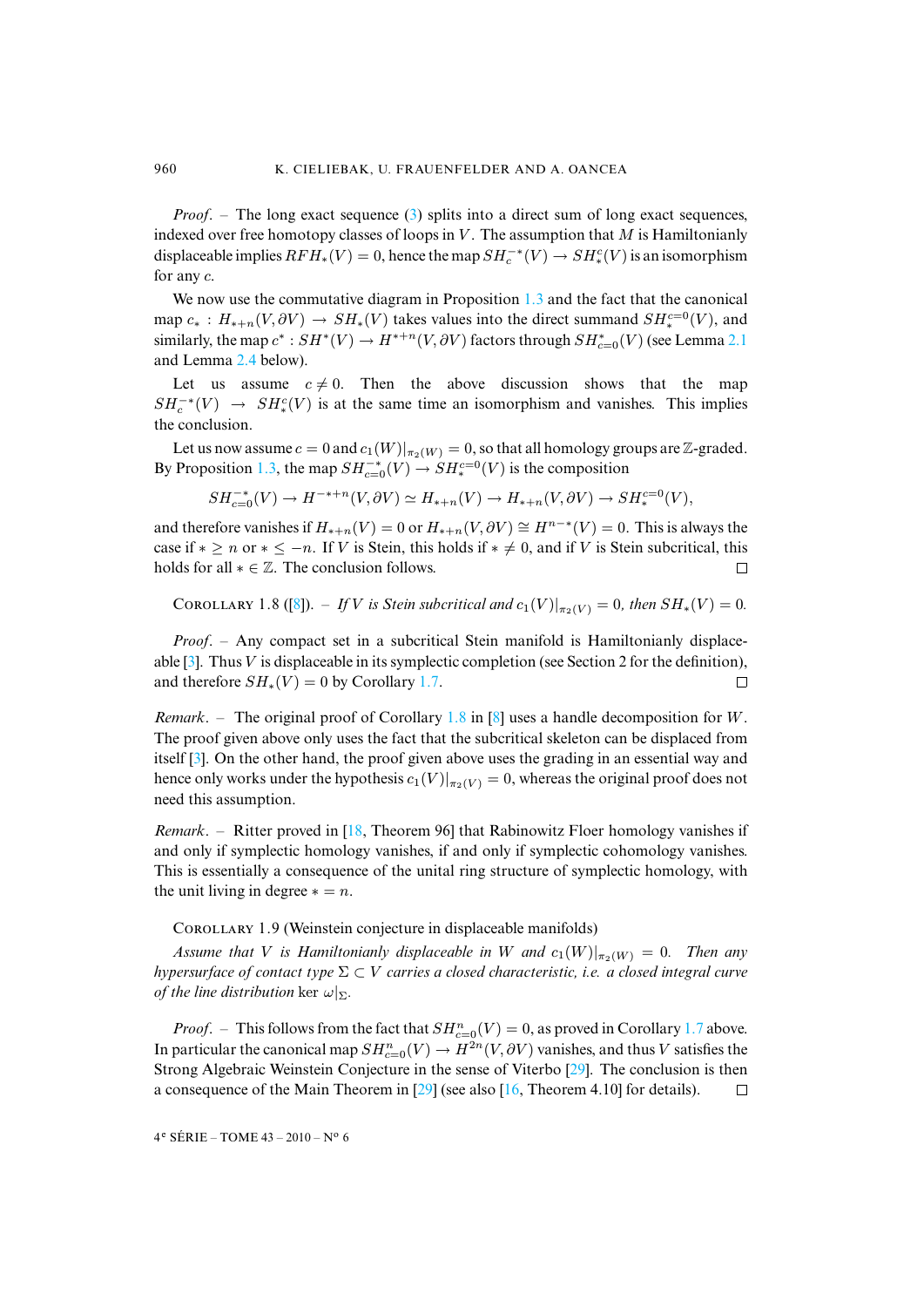*Remark*. – The Weinstein conjecture for Hamiltonianly displaceable hypersurfaces of contact type was proved by Schlenk [\[23\]](#page-58-5) in full generality, without any kind of additional assumptions on the ambient symplectic manifold.

We now turn to the computation of the Rabinowitz Floer homology groups for cotangent bundles. Let L be a connected closed Riemannian manifold, and let  $DT^*L \subset T^*L$  be the unit disc bundle with its canonical symplectic structure. Note that  $c_1(T^*L)$  is 2-torsion, so its symplectic (co)homology and Rabinowitz Floer homology groups are  $\mathbb{Z}$ -graded. Given a free homotopy class c of loops in L, we denote by  $\Lambda^{c}L$  the corresponding connected component of the free loop space of L. Rabinowitz Floer homology  $RFH_*(DT^*L)$  decomposes as a direct sum of homology groups  $RFH^c_*(DT^*L)$  which only take into account loops in the class c. We denote the free homotopy class of the constant loops by  $c = 0$ . We denote the Euler number of the cotangent bundle  $T^*L \to L$  by  $e(T^*L)$  (if L is non-orientable we work with  $\mathbb{Z}/2$ -coefficients).

*Convention on the field of coefficients*. – Recall that an orientable manifold L is spin if its second Stiefel-Whitney class  $w_2(L)$  vanishes. By convention, we restrict to  $\mathbb{Z}/2$ -coefficients if  $L$  is either non-orientable, or orientable and non-spin. If  $L$  is spin we allow arbitrary field coefficients.

*Remark*. – This convention is motivated by the very recent discovery by Thomas Kragh (unpublished work) of a persistent error in the literature concerning the isomorphism  $SH_*(DT^*L) \simeq H_*(\Lambda L)$  [\[1,](#page-57-1) [21,](#page-58-6) [30\]](#page-59-1). The symplectic homology of  $DT^*L$  is actually isomorphic to the homology of  $\Lambda L$  with values in a local system of coefficients determined by  $w_2(L)$ . This local system is trivial if L is spin or if one uses  $\mathbb{Z}/2$ -coefficients.

<span id="page-5-0"></span>THEOREM 1.10. – *In degrees*  $* \neq 0, 1$  *the Rabinowitz Floer homology of DT*<sup>\*</sup>*L is given by*

$$
RFH_*(DT^*L) = \begin{cases} H_*(\Lambda L), * > 1, \\ H^{-*+1}(\Lambda L), * < 0. \end{cases}
$$

*In degree* 0 *we have*

$$
RFH_0^c(DT^*L) = \begin{cases} H_0(\Lambda^c L) \oplus H^1(\Lambda^c L), \text{ if } c \neq 0, \\ H_0(\Lambda^0 L) \oplus H^1(\Lambda^0 L), \text{ if } c = 0 \text{ and } e(T^*L) = 0, \\ H^1(\Lambda^0 L), \text{ if } c = 0 \text{ and } e(T^*L) \neq 0. \end{cases}
$$

*In degree* 1 *we have*

$$
RFH_1^c(DT^*L) = \begin{cases} H_1(\Lambda^c L) \oplus H^0(\Lambda^c L), \text{ if } c \neq 0, \\ H_1(\Lambda^0 L) \oplus H^0(\Lambda^0 L), \text{ if } c = 0 \text{ and } e(T^*L) = 0, \\ H_1(\Lambda^0 L), \text{ if } c = 0 \text{ and } e(T^*L) \neq 0. \end{cases}
$$

<span id="page-5-1"></span>The proof is based on the isomorphisms

(5) 
$$
SH_*^c(DT^*L) \simeq H_*(\Lambda^c L), \qquad SH_c^*(DT^*L) \simeq H^*(\Lambda^c L),
$$

<span id="page-5-2"></span>proved in [\[1,](#page-57-1) [21,](#page-58-6) [30\]](#page-59-1) (see above remark). In particular  $SH_0^c(DT^*L)$  and  $SH_c^0(DT^*L)$  are isomorphic to the ground field. We also need the following lemma.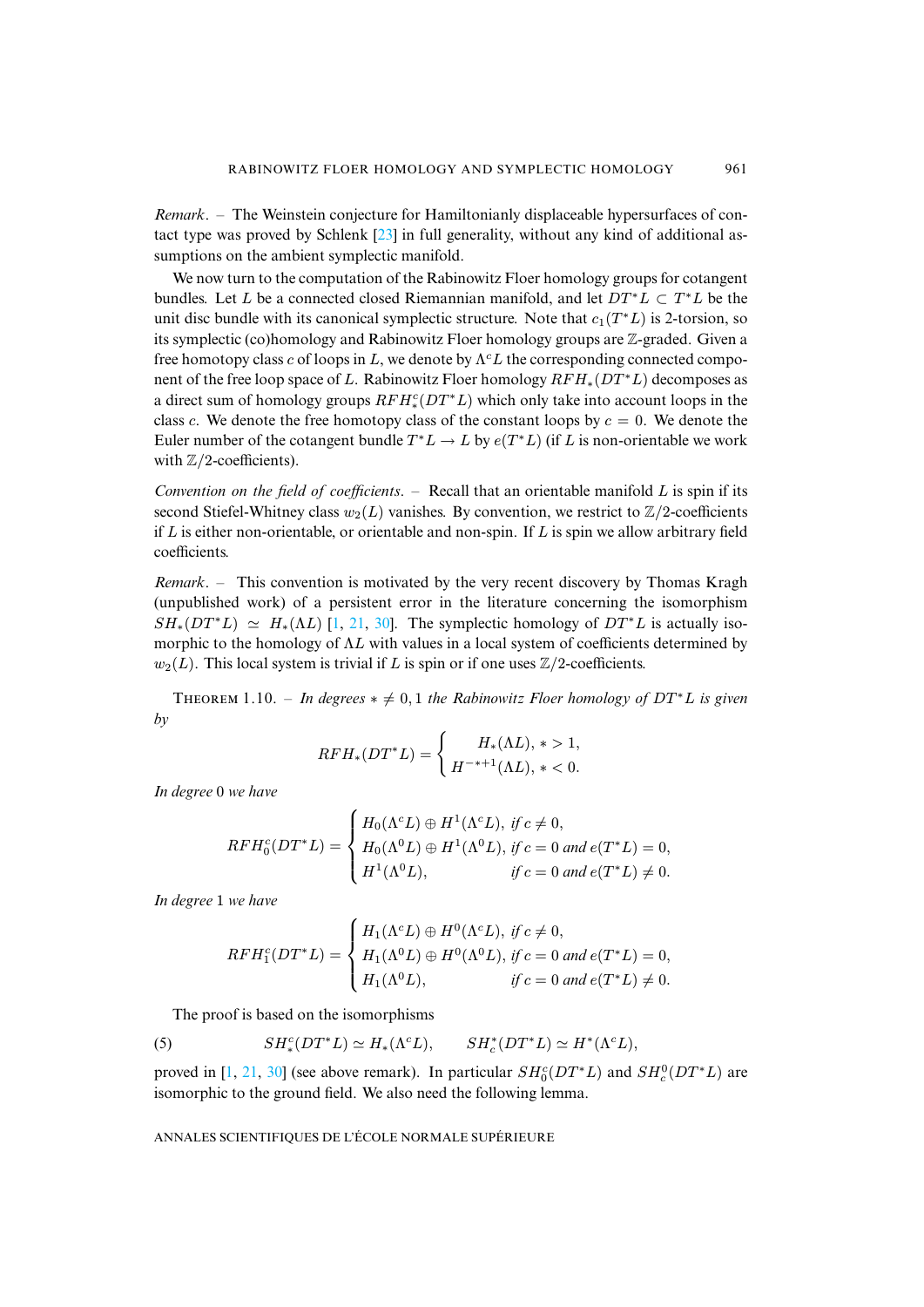$\text{LEMMA 1.11.}$  – *The map*  $SH_c^0(DT^*L) \rightarrow SH_0^c(DT^*L)$  *in the exact sequence of Theorem* [1.2](#page-2-2) *vanishes* if  $c \neq 0$ *, and is multiplication by the Euler number*  $e(T^*L)$  *if*  $c = 0.$ 

*Proof.* – That the map  $SH_c^0(DT^*L) \to SH_0^c(DT^*L)$  vanishes if  $c \neq 0$  follows from the same argument as in Corollary [1.7.](#page-3-3)

Let us focus on the map  $SH_{c=0}^{0}(DT^{*}L) \rightarrow SH_{0}^{c=0}(DT^{*}L)$ . Modulo the isomorphisms with  $H_0(\Lambda^0 L)$ ,  $H^0(\Lambda^0 L)$ , the commutative diagram [\(2\)](#page-2-3) becomes

$$
H^{0}(\Lambda^{0}L) \longrightarrow H_{0}(\Lambda^{0}L)
$$
  
\n
$$
\downarrow \qquad \qquad \uparrow
$$
  
\n
$$
H^{n}(DT^{*}L, ST^{*}L) \longrightarrow H_{n}(DT^{*}L, ST^{*}L)
$$

The vertical map on the left factors as

$$
H^0(\Lambda^0 L) \xrightarrow{\text{incl}^*} H^0(L) \xrightarrow{\simeq} H^0(DT^*L) \xrightarrow{\cup \tau} H^n(DT^*L, ST^*L),
$$

where incl<sup>∗</sup> is the isomorphism induced by the inclusion of constant loops, and  $\cup\tau$  is the Thom isomorphism given by cup-product with the Thom class  $\tau \in H^n(DT^*L, ST^*L)$ (see [\[29\]](#page-59-0)). The vertical map on the right factors as

$$
H_n(DT^*L, ST^*L) \xrightarrow{\cap \tau} H_0(DT^*L) \xrightarrow{\simeq} H_0(L) \xrightarrow{\text{incl}_*} H_0(\Lambda^0L),
$$

where  $\cap \tau$  is the isomorphism given by cap-product with the Thom class, and incl<sub>∗</sub> is the isomorphism induced by the inclusion of constant loops. We also recall that the bottom map is the composition

$$
H^n(DT^*L, ST^*L) \xrightarrow{PD} H_n(DT^*L) \xrightarrow{\text{incl}_*} H_n(DT^*L, ST^*L).
$$

The Poincaré dual of the Thom class is the fundamental class  $[0_L]$ , and the evaluation of the Thom class on the fundamental class is the Euler number  $e(T^*L)$  [\[7,](#page-58-7) Ch.VI, §11-12]. The successive images of the generator  $1 \in H^0(\Lambda^0 L)$  via the maps described above are therefore

$$
1 \mapsto \tau \mapsto [0_L] \mapsto e(T^*L),
$$

and the conclusion of the lemma follows.

*Proof of Theorem [1.10](#page-5-0).* – Inserting [\(5\)](#page-5-1) in the long exact sequence [\(3\)](#page-3-2) we obtain

$$
\cdots \rightarrow H^{-*}(\Lambda^c L) \rightarrow H_*(\Lambda^c L) \rightarrow RFH_*^c(DT^*L) \rightarrow SH^{-*+1}(\Lambda^c L) \rightarrow SH_{*-1}(\Lambda^c L) \rightarrow \cdots
$$

This immediately implies the result for  $* \neq 0,1$ . For small values of the degree the above long exact sequence takes the form

$$
0 \to H_1(\Lambda^c L) \to RFH_1^c(DT^*L) \to H^0(\Lambda^c L) \to H_0(\Lambda^c L) \to RFH_0^c(DT^*L) \to H^1(\Lambda^c L) \to 0.
$$

The middle map is given by Lemma [1.11,](#page-5-2) and the conclusion follows.

<span id="page-6-0"></span>COROLLARY 1.12. – If  $\dim L > 1$  *we have* 

$$
RFH_*^{c=0}(DT^*L) \neq 0.
$$

 $4^e$  SÉRIE – TOME  $43 - 2010 - N^o$  6

$$
\qquad \qquad \Box
$$

 $\Box$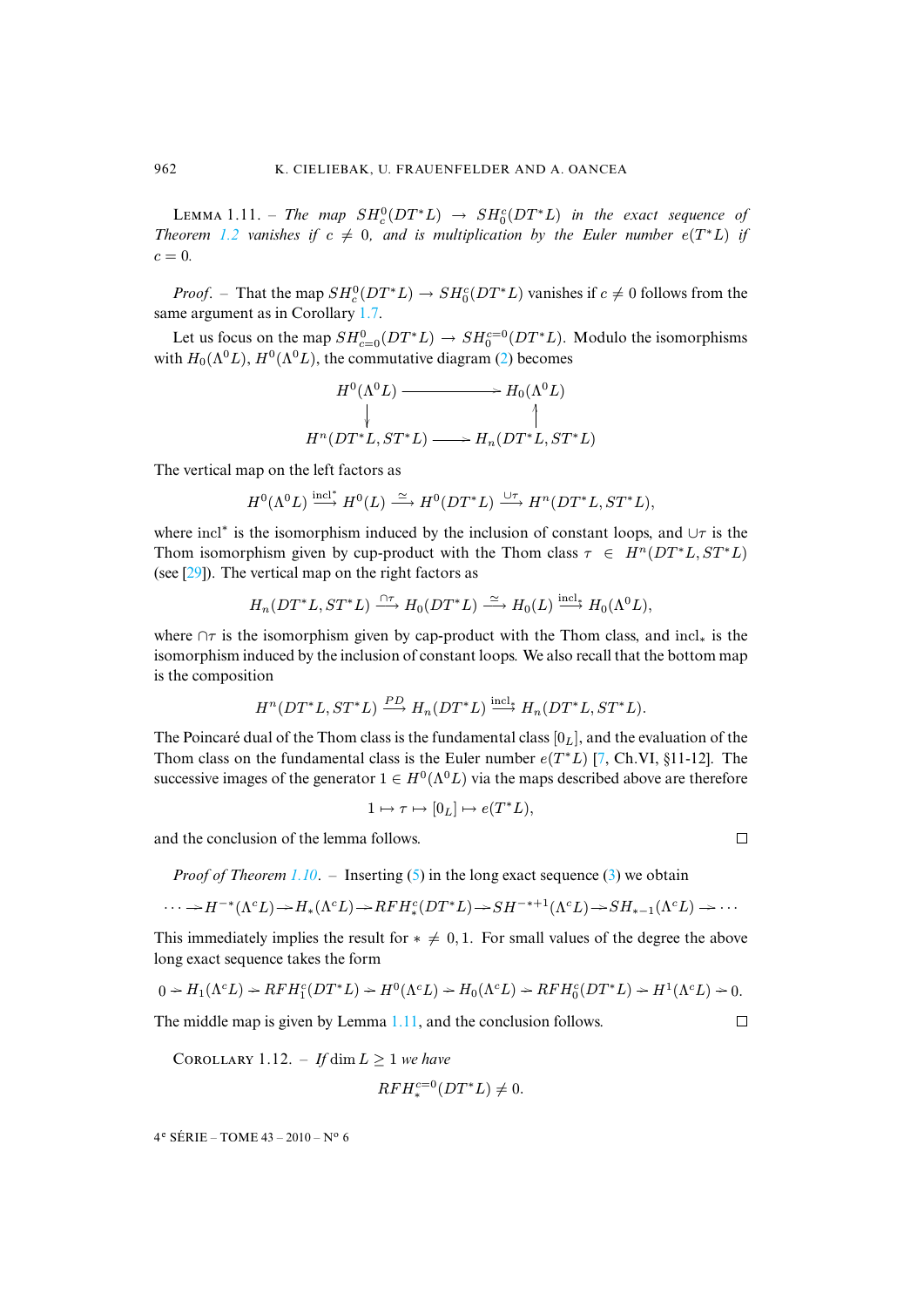*Proof.* – Denote by  $p : \Lambda^0 L \to L$  the evaluation at  $t = 0$  and by  $i : L \to \Lambda^0 L$ the inclusion as constant loops. Since  $p \circ i = id$ , the induced map  $i_* : H_*(L) \rightarrow$  $H_*(\Lambda^0 L)$  is injective. So  $\Lambda^0 L$  has nonvanishing homology in some positive degree (take for example the image under  $i_{\ast}$  of the fundamental class of L), and the corollary follows from Theorem [1.10.](#page-5-0)  $\Box$ 

REMARK 1.13. – If L is simply connected the homology of  $\Lambda^{0}L$ , hence by Theorem [1.10](#page-5-0) also  $RFH_*^{c=0}(DT^*L)$ , is nontrivial in an infinite number of degrees. This follows from Sullivan's minimal model for  $\Lambda L$ , as explained for example in [\[27\]](#page-59-2).

If  $L$  is not simply connected this need not be the case. For example, if the universal cover of L is contractible the inclusion  $i : L \to \Lambda^c L$  induces an isomorphism  $i_* : H_*(L) \to H_*(\Lambda^0 L)$ . On the other hand,  $H_0(\Lambda^c L)$ , and hence also  $RFH^c_*(DT^*L)$ , is nonzero for each nontrivial free homotopy class c.

Corollary [1.12](#page-6-0) is used in [\[12\]](#page-58-8) to study the dynamics of magnetic flows. In order to apply it to exact contact embeddings, we need the criterion for independence of Rabinowitz Floer homology of the symplectic filling V given in the following result.

<span id="page-7-0"></span>Tʜʀ 1.14. – *Let* V *be an exact symplectic manifold of dimension* 2n *with convex boundary*  $M = \partial V$  *and*  $c_1(V)|_{\pi_2(V)} = 0$ *. Then*  $RFH_*(V)$  *is independent of* V *if* M *admits a contact form for which the closed characteristics* γ *which are contractible in* V *are nondegenerate and satisfy*

 $CZ(\gamma) > 3 - n$ .

*Here*  $CZ(\gamma)$  *denotes the Conley-Zehnder index of*  $\gamma$  *with respect to the trivialization of*  $\gamma^*TV$ *that extends over a spanning disk in* V *.*

*Proof.* – Let J be a time-independent cylindrical almost complex structure on  $\hat{V}$ , as defined in Section [3.](#page-26-0) The virtual dimension of the moduli space of J-holomorphic planes in V asymptotic to a closed Reeb orbit  $\gamma$  is  $CZ(\gamma) + n - 3$ , so that our assumption guarantees that it is strictly positive.

Since the generators of the complex giving rise to  $\widetilde{SH}_*(V)$  are located near  $\partial V$ , it is a consequence of the stretch-of-the-neck argument in  $[5, §5.2]$  $[5, §5.2]$  that, in this situation, the symplectic homology groups  $\widetilde{SH}_*(V)$  depend only on  $\partial V$ . Indeed, one can define  $\widetilde{SH}_*(V)$ using an almost complex structure which is time-independent outside a neighborhood of  $\partial V$ . After stretching the neck, a sequence of rigid Floer trajectories gives rise to a holomorphic building in the sense of [\[4,](#page-58-10) §8]. All its levels except the top one are holomorphic and solve a Cauchy-Riemann equation for a time-independent J. The top level solves a Floer equation for an almost complex structure which is time-independent outside a compact set. Using the terminology of  $[5, §5.2]$  $[5, §5.2]$ , the top level is a punctured Floer trajectory and the almost complex structure can be chosen to be regular for it, since it is allowed to depend on time in a neighborhood of the Floer asymptotes. Now, if the top level has at least one puncture, then it belongs to a moduli space whose virtual dimension is negative, by the above index formula. This contradicts regularity and shows that the almost complex structure can be chosen so that, for a fixed Hamiltonian, all Floer trajectories involved in the definition of  $SH_*(V)$  are contained in a collar neighborhood of  $\partial V$ . In particular, the homology groups  $\widetilde{SH}_*(V)$  depend only on  $\partial V$ .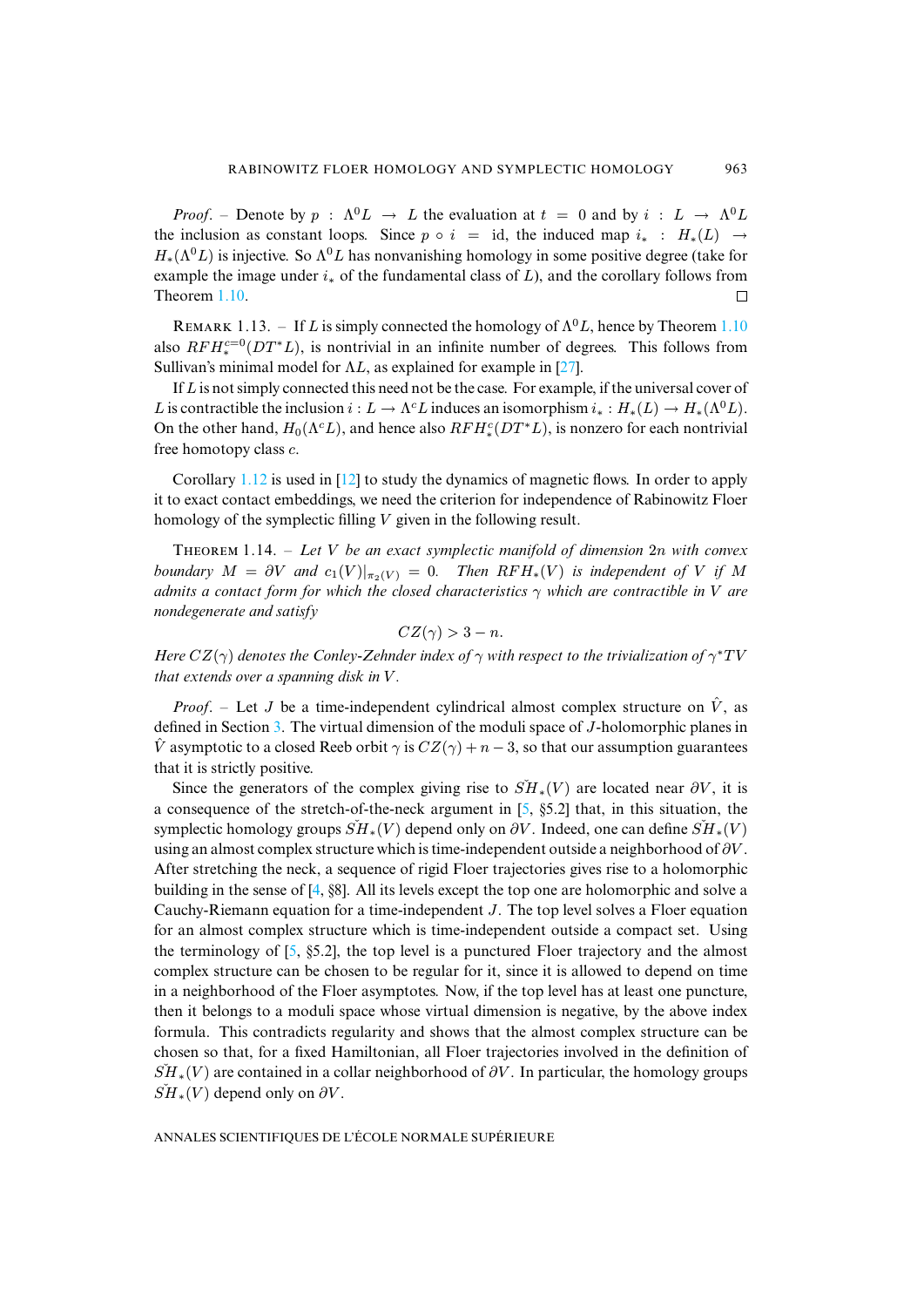Using Theorem [1.5](#page-3-0) we infer that the same is true for the Rabinowitz Floer homology groups  $RFH_*(V)$ .  $\Box$ 

Let us call an embedding  $\iota : M \hookrightarrow V \pi_1$ *-injective* if the induced map  $\iota_{\#} : \pi_1(M) \to \pi_1(V)$ is injective. Note that this condition is automatically satisfied if  $M$  is simply connected.

<span id="page-8-0"></span>Cʀʟʟʀʏ 1.15. – *Let* V *be an exact symplectic manifold of dimension* 2n *with convex boundary*  $M = \partial V$  *and*  $c_1(V)|_{\pi_2(V)} = 0$ . Assume in addition that the embedding  $M \hookrightarrow V$  is π1*-injective. Then* RFH∗(V ) *is independent of* V *if* M *admits a contact form for which the closed characteristics* γ *which are contractible in* M *are nondegenerate and satisfy*

$$
CZ(\gamma) > 3 - n.
$$

*Here* CZ(γ) *denotes the Conley-Zehnder index of* γ *with respect to the trivialization of*  $\gamma^*T(\mathbb{R} \times M)$  *that extends over a spanning disk in M.* 

<span id="page-8-1"></span>REMARK 1.16. – Corollary [1.15](#page-8-0) is the most useful consequence of Theorem [1.14](#page-7-0) because here the condition on the Conley-Zehnder indices can be verified entirely in M. For example, let  $M = ST^*L = \{v \in T^*L : |v| = 1\}$  be the unit cosphere bundle in  $T^*L$ . Then the Conley-Zehnder indices (in  $ST^*L$ ) of contractible closed characteristics are equal to the Morse indices of the underlying closed geodesics [\[28,](#page-59-3) Theorem 3.1]. Hence the condition  $CZ(\gamma) > 3 - n$  in Corollary [1.15](#page-8-0) is satisfied if either of the conditions below holds:

- $-$  dim  $L \geq 4$ ;
- $-$  dim  $L = 3$ , and L admits a nondegenerate metric such that the Morse index of each contractible closed geodesic is at least 1;
- $-$  dim  $L = 2$  and L admits a nondegenerate metric such that the Morse index of each contractible closed geodesic is at least 2.

For dim  $L = 2$  the condition is satisfied for all closed surfaces except  $S^2$  and  $\mathbb{R}P^2$ . For  $\dim L = 3$  the condition holds e.g. for all manifolds which admit a metric of nonpositive sectional curvature, as well as for the 3-sphere.

<span id="page-8-2"></span>THEOREM 1.17. – Let L be a closed Riemannian manifold satisfying one of the conditions *in Remark [1.16.](#page-8-1) Then any*  $\pi_1$ -*injective exact contact embedding of*  $ST^*L$  *into an exact symplectic manifold* W *with*  $c_1(W)|_{\pi_2(W)} = 0$  *is non-displaceable. In particular, the image of a* π1*-injective exact contact embedding of* ST <sup>∗</sup>L *into the cotangent bundle of a closed manifold must intersect every fiber.*

*Proof.* – Assume there exists a displaceable exact contact embedding of  $ST^*L$  into an exact symplectic manifold W with  $c_1(W)|_{\pi_2(W)} = 0$ , and denote by V the bounded component with boundary  $ST^*L$ . Then  $RFH_*(V) = 0$  by Theorem [1.6.](#page-3-4) On the other hand, our as-sumptions on L guarantee via Corollary [1.15](#page-8-0) and Remark [1.16](#page-8-1) that  $RFH_*(V)$  depends only on  $\partial V = ST^*L$ . Therefore  $RFH_*(V) \simeq RFH_*(ST^*L)$  and is nonzero by Corollary [1.12,](#page-6-0) a contradiction.

For the last assertion we use a result of Biran, stating that a compact set which avoids the critical coskeleton of a Stein manifold is displaceable [\[2,](#page-57-2) Lemma 2.4.A] (the critical coskeleton is the union of the unstable manifolds of critical points of index equal to half the dimension for an exhausting Morse plurisubharmonic function). In a cotangent bundle the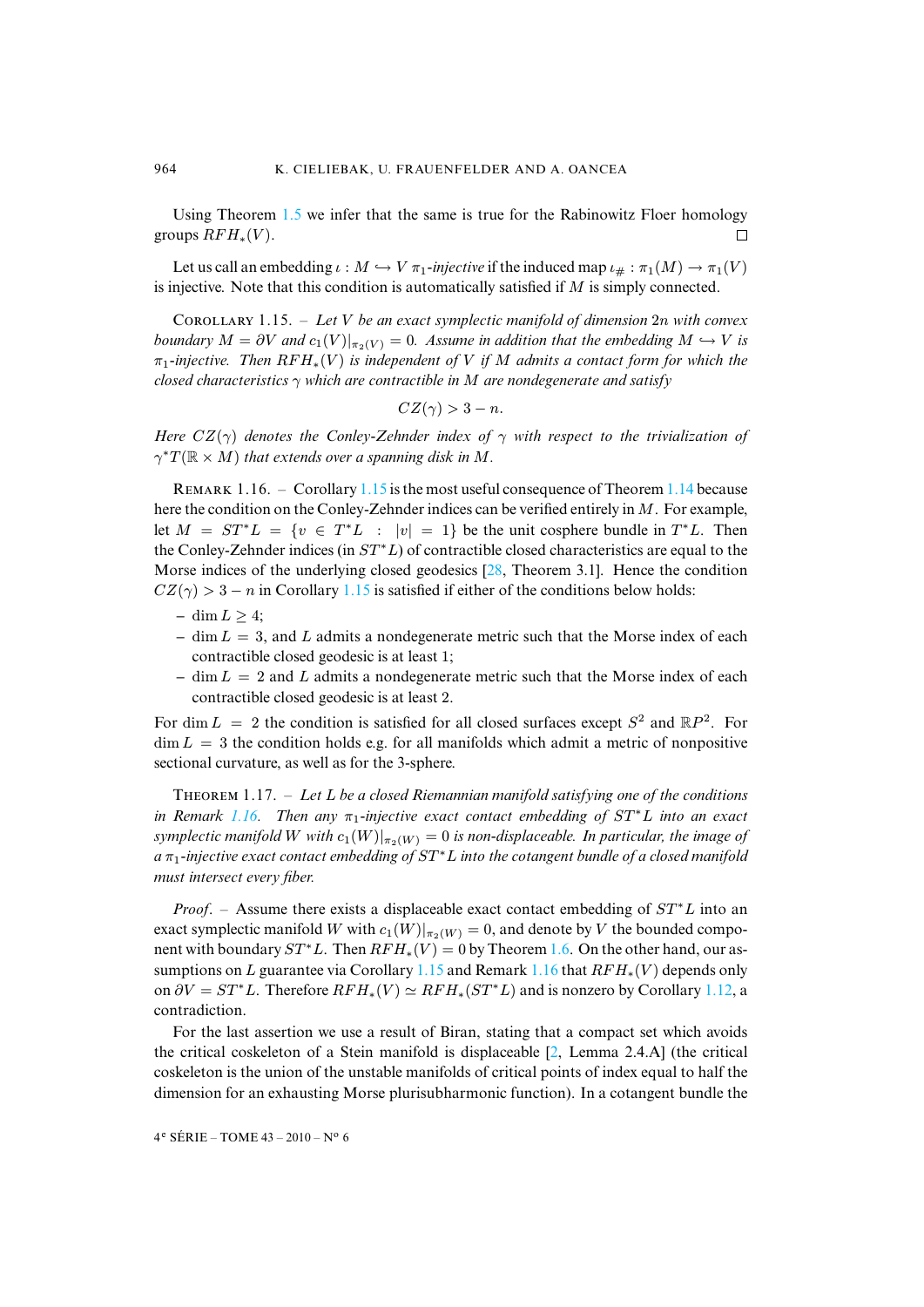critical co-skeleton can be taken to be one given fiber, and the result follows. This argument has already appeared in [\[10\]](#page-58-1).  $\Box$ 

<span id="page-9-0"></span>Cʀʟʟʀʏ 1.18. – *Let* L *be a closed Riemannian manifold satisfying one of the conditions in Remark [1.16.](#page-8-1)* Then  $ST^*L$  does not admit any  $\pi_1$ -injective exact contact *embedding into a subcritical Stein manifold* W*, or more generally into a stabilization*  $W = V \times \mathbb{C}$ *, with*  $c_1(W)|_{\pi_2(W)} = 0$ .

*Proof*. – Any compact set in a subcritical Stein manifold is Hamiltonianly displace-able [\[3\]](#page-57-0), and this also holds in a stabilization  $V \times \mathbb{C}$ . The conclusion then follows from Theorem 1.17. Theorem [1.17.](#page-8-2)

REMARK 1.19. – Let L be a closed Riemannian manifold satisfying one of the conditions in Remark [1.16.](#page-8-1) We explain in this remark an alternative approach to proving Corollary [1.18,](#page-9-0) using the multiplicative structure in symplectic homology investigated by McLean [\[15\]](#page-58-11).

Assume there is a  $\pi_1$ -injective exact contact embedding  $ST^*L \hookrightarrow W$  into a subcritical Stein manifold W with  $c_1(W)|_{\pi_2(W)} = 0$ , and let V be the bounded component with boundary  $ST^*L$ . The exact inclusion  $f: V \hookrightarrow W$  induces a transfer morphism [\[29\]](#page-59-0)

$$
f_! : SH_*(W) \to SH_*(V).
$$

Symplectic homology carries a unital ring structure, with multiplication given by the pair of pants product  $[25]$ . McLean showed that the transfer morphism  $f_1$  is a *unital* ring homo-morphism [\[15\]](#page-58-11). Since W is subcritical we have  $SH_*(W)=0$  [\[8\]](#page-58-2), so that the unit vanishes in  $SH_*(W)$ . Therefore  $1 = f_!(1) = f_!(0) = 0 \in SH_*(V)$  and we obtain as in [\[15\]](#page-58-11) that

$$
(6) \t\t SH_*(V) = 0.
$$

Arguing as in Remark [1.16](#page-8-1) that there are no rigid holomorphic planes in  $\hat{V}$ , we deduce from the stretch-of-the-neck argument in  $[5, §5.2]$  $[5, §5.2]$  that positive symplectic homology  $SH_*^+(V)$  defined in Section [2](#page-10-0) depends only on  $\partial V = ST^*L$ , i.e.

$$
SH_*^+(V) = SH_*^+(DT^*L) = H_*(\Lambda L, L).
$$

Since  $SH_*(V) = 0$ , it follows from the tautological exact sequence [\(10\)](#page-13-1) in Section [2](#page-10-0) that

$$
H_*(\Lambda L, L) \simeq H_{*+n-1}(V, \partial V).
$$

If  $\pi_1(L)$  is finite, it follows from Sullivan's minimal model for the free loop space that  $H_*(\Lambda L)$  is supported in an infinite set of degrees, hence the same holds for  $H_*(\Lambda L, L)$ , a contradiction.

If  $\pi_1(L)$  is infinite and contains an infinite number of conjugacy classes, we see that  $H_0(\Lambda L, L)$  is infinite dimensional, again a contradiction.

If  $\pi_1(L)$  is infinite but contains only a finite number of conjugacy classes, we still obtain a contradiction as follows. Note that this situation can only arise if dim  $L \geq 3$ and thus  $\pi_1(ST^*L) \cong \pi_1(L)$ . Pick a nontrivial conjugacy class c in  $\pi_1(L)$  and denote by d its image under the injective map  $i : \pi_1(L) \to \pi_1(ST^*L) \to \pi_1(V)$ . Then  $0 = SH_*^d(V) \cong SH_*^{d,+}(V) \cong H_*(\Lambda^c L)$ , but the latter group is nonzero since  $H_0(\Lambda^c L)$  is the ground field.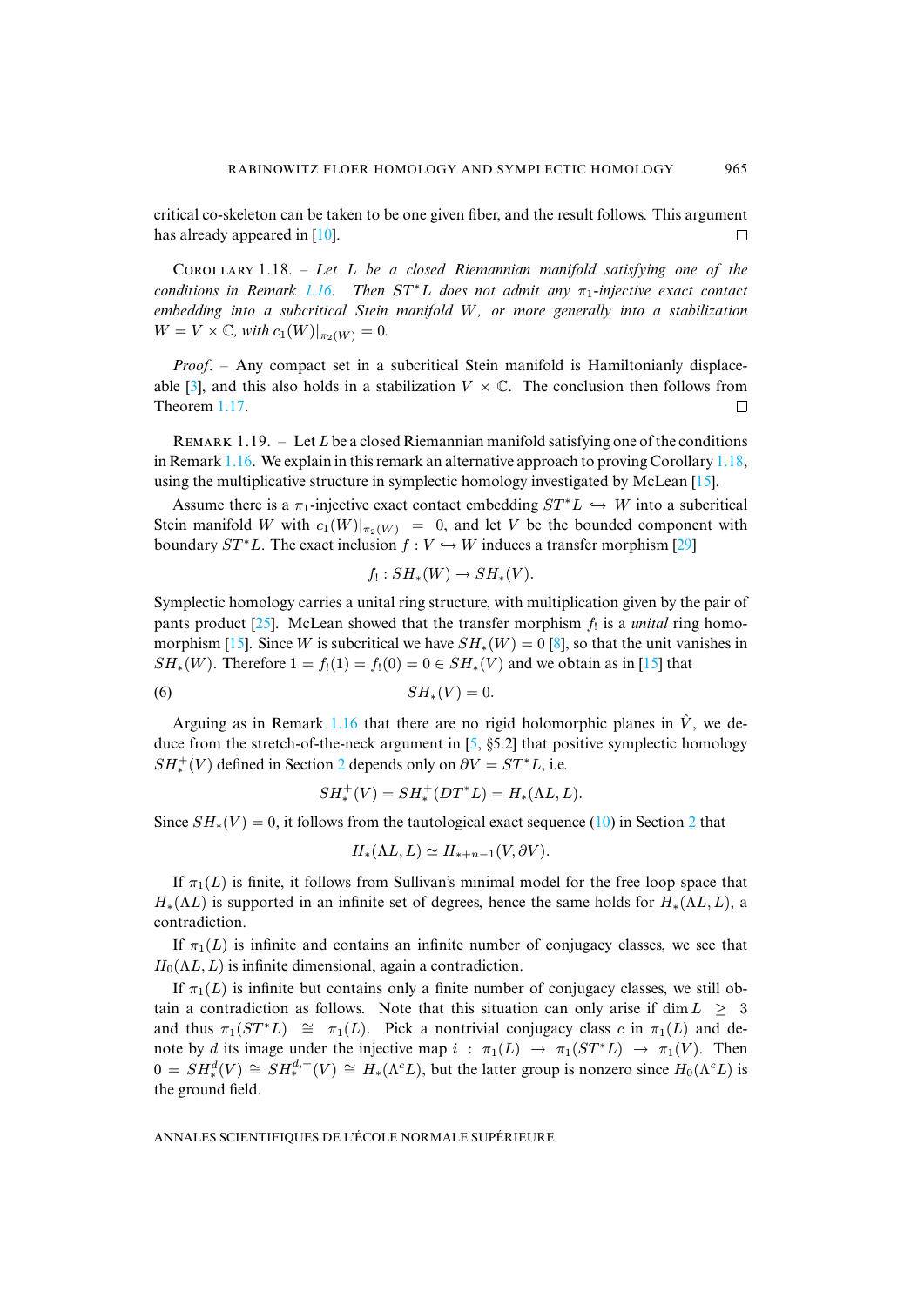REMARK  $1.20. - All$  our results remain true if one replaces the hypothesis  $c_1(V)|_{\pi_2(V)} = 0$  by the stronger one  $c_1(V) = 0$  (and likewise for W), and  $\pi_1$ -injectivity by the weaker assumption that every contractible loop in  $V$  (resp.  $W$ ) is null-homologous in M. E.g. this assumption is automatically satisfied if  $H_1(M;\mathbb{Z})=0$ . For a unit cotangent bundle  $M = ST^*L$  the conditions in Remark [1.16](#page-8-1) then need to be replaced by the same conditions on null-homologous instead of contractible geodesics.

*The structure of the paper* is the following. Section [2](#page-10-0) contains all the results concerned exclusively with symplectic homology. We first recall its definition and main properties, including the case of autonomous Hamiltonians [\[6\]](#page-58-12), then prove a Poincaré duality result for Floer homology and cohomology (Proposition [2.2\)](#page-15-0). We study in Section [2.6](#page-17-1) a version of symplec-tic homology defined using Hamiltonians which vanish outside V, in the spirit of [\[9\]](#page-58-13). We de-fine in Section [2.7](#page-19-0) the groups  $\widetilde{SH}_*(V)$  and prove Theorem [1.2,](#page-2-2) Proposition [1.3](#page-2-1) and Proposition [1.4.](#page-3-5) We discuss briefly in Section [2.8](#page-25-0) the fact that symplectic homology does not depend on the ambient manifold W. Section [3](#page-26-0) recalls the definition of Rabinowitz Floer homology. We prove that it is also independent of the ambient manifold W in Proposition [3.1.](#page-27-0) Sections [4](#page-29-0) and [5](#page-41-0) are of a technical nature. We exhibit admissible deformations of the defining data for Rabinowitz Floer homology, which are crucial for relating Rabinowitz Floer homology to symplectic homology. Most technical work goes into deriving bounds on the Lagrange multiplier in the Rabinowitz action functional, for which we establish a maximum principle for a Kazdan-Warner type inequality in Section [5.2.](#page-42-0) Our main result, Theorem [1.5,](#page-3-0) is proved in Section [6,](#page-50-0) and we give in the beginning of that section a detailed outline.

#### **2. Symplectic homology**

<span id="page-10-0"></span>We use Viterbo's definition of symplectic homology groups [\[29\]](#page-59-0). We follow the sign conventions in [\[8\]](#page-58-2), which match those in [\[10\]](#page-58-1). We consider an exact manifold  $(V, \lambda)$  with symplectic form  $\omega := d\lambda$  and convex boundary  $M = \partial V$ .

That M is convex means that  $\lambda|_M$  is a positive contact form when M is oriented as the boundary of V, or, equivalently, that the Liouville vector field X defined by  $\lambda = \iota_X d\lambda$  points outwards along M. We denote by  $R_{\lambda}$  the Reeb vector field on M defined by  $\iota_{R_{\lambda}} d\lambda|_{M} = 0$  and  $\lambda(R_{\lambda})=1$ . The set of (positive) periods of closed Reeb orbits is called the *action spectrum* and is denoted by

$$
Spec(M, \lambda)
$$
.

Let  $\phi_X^t$  be the flow of the Liouville vector field. We can embed the negative symplectization of  $M$  onto a neighborhood of  $M$  in  $V$  by the map

$$
((0,1] \times M, d(r\lambda)) \to (V, \omega), \qquad (r,x) \mapsto \phi_X^{\ln r}(x).
$$

We denote by  $\hat{V}$  the symplectic completion of V, obtained by attaching the positive symplectization ([1, ∞) × M,  $d(r\lambda)$ ) along the boundary M identified with {1} × M.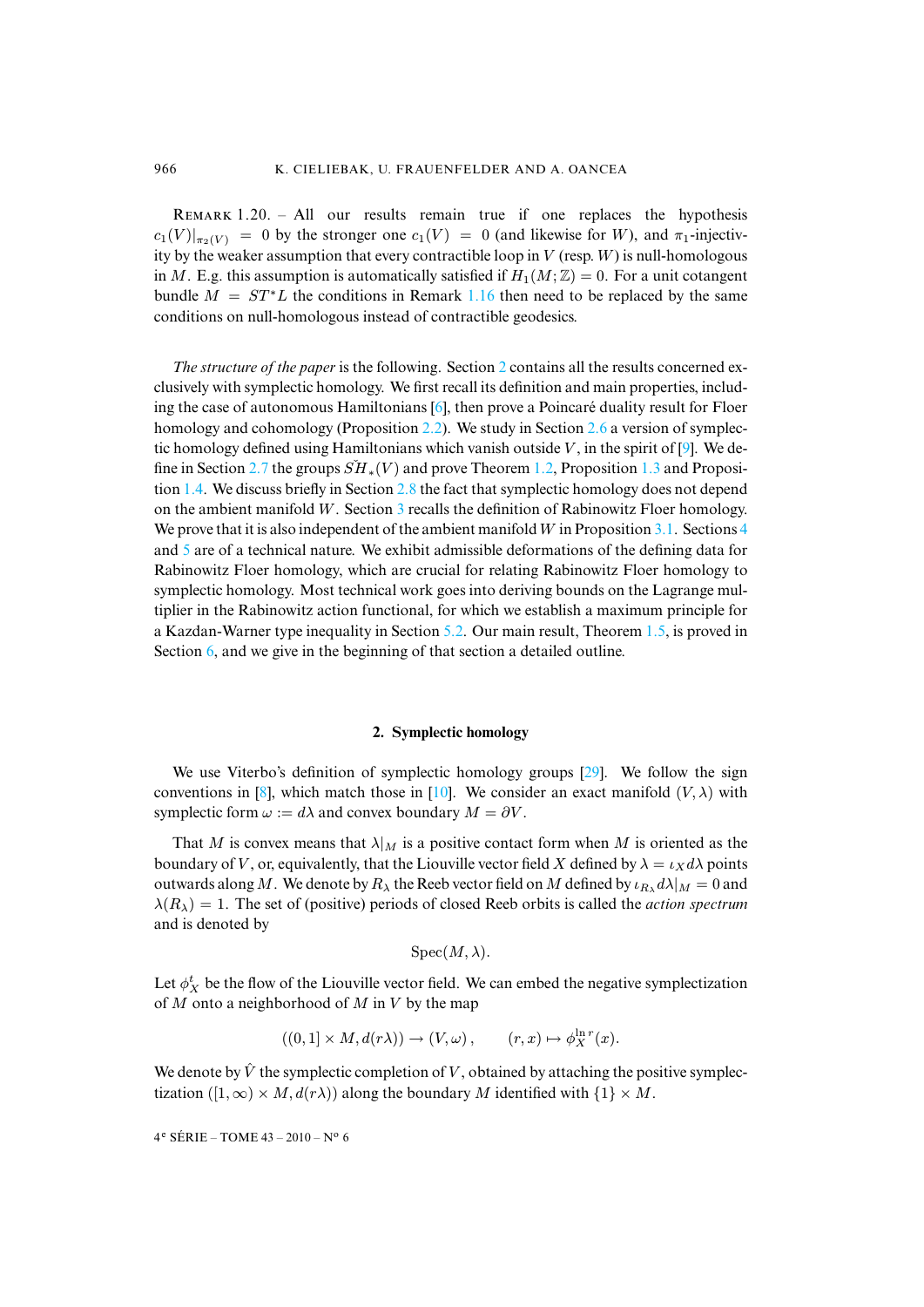#### <span id="page-11-2"></span>**2.1. Sign and grading conventions**

Given a Hamiltonian  $H_t: \hat{V} \to \mathbb{R}, t \in S^1 = \mathbb{R}/\mathbb{Z}$  the *Hamiltonian vector field*  $X_H^t$  is defined by

$$
dH_t = -i_{X_H^t} \omega.
$$

An almost complex structure J on  $\hat{V}$  is  $\omega$ -compatible if  $\langle \cdot, \cdot \rangle := \omega(\cdot, J \cdot)$  is a Riemannian metric. The gradient with respect to this metric is related to the symplectic vector field by  $X_H = J \nabla H$ . The *Hamiltonian action* of a loop  $x : S^1 \to \hat{V}$  is

$$
\mathcal{C}_H(x) := \int_0^1 x^*\lambda - \int_0^1 H\big(t, x(t)\big) dt.
$$

A *positive* gradient flow line  $u : \mathbb{R} \times S^1 \to \hat{V}$  of  $\mathcal{U}_H$  satisfies the perturbed Cauchy-Riemann equation

<span id="page-11-0"></span>(7) 
$$
u_s + J(t, u)u_t + \nabla H(t, u) = u_s + J(t, u)\Big(u_t - X_H(t, u)\Big) = 0.
$$

Let x be a 1-periodic orbit of  $X_H$  and  $\tau : x^*T\hat{V} \to S^1 \times \mathbb{R}^{2n}$  be a symplectic trivialization. The orbit  $x$  is called *nondegenerate* if the linearized Hamiltonian flow along  $x$  defines via  $\tau$  a path of symplectic matrices  $\Phi_t$ ,  $t \in [0, 1]$ , with  $\Phi_0 = id$  and  $\Phi_1$  not having 1 in its spectrum. The *Conley-Zehnder index*  $CZ(x; \tau) \in \mathbb{Z}$  of a nondegenerate 1-periodic orbit x with respect to  $\tau$  is the Maslov index of the path  $\Phi_t$  as defined in [\[19,](#page-58-14) [20\]](#page-58-15). For a critical point x of a  $C<sup>2</sup>$ -small Morse function H the Conley-Zehnder index (with respect to the constant trivialization  $\tau$ ) is related to the Morse index by

<span id="page-11-1"></span>(8) 
$$
CZ(x; \tau) = n - \text{Morse}(x).
$$

If  $c_1(V) = 0$  we define integer valued Conley-Zehnder indices of all 1-periodic orbits as follows. In each homology class  $c \in H_1(V;\mathbb{Z})$  we choose a loop  $\gamma_c$  and a trivialization  $\gamma_c^* T V \to S^1 \times \mathbb{R}^{2n}$ . This induces trivializations of  $T\hat{V}$  along all 1-periodic orbits x by extension over a 2-chain connecting x to the reference loop  $\gamma_c$  in its homology class and hence well-defined Conley-Zehnder indices  $CZ(x) \in \mathbb{Z}$ .

If  $c_1(V)|_{\pi_2(V)} = 0$  we can still define integer valued Conley-Zehnder indices for contractible 1-periodic orbits with respect to trivializations that extend over spanning disks.

Without any hypothesis on  $c_1(V)$  we still have well-defined Conley-Zehnder indices in  $\mathbb{Z}_2$ and all the following results hold with respect to this  $\mathbb{Z}_2$ -grading.

#### **2.2. Floer homology**

Let  $\mathcal{P}(H)$  be the set of 1-periodic orbits of  $X_H$ . Given  $x^{\pm} \in \mathcal{P}(H)$  we denote by  $\mathcal{M}(x_-, x_+)$  the space of solutions of [\(7\)](#page-11-0) with  $\lim_{s\to\pm\infty} u(s,t) = x_{\pm}(t)$ . Its quotient by the  $\mathbb{R}\text{-action }s_0 \cdot (s, t) := (s + s_0, t)$  on the cylinder is called the *moduli space of Floer trajectories* and is denoted by

$$
\mathcal{M}(x_-, x_+) := \widehat{\mathcal{M}}(x_-, x_+)/\mathbb{R}.
$$

Assume now that all elements of  $\mathcal{P}(H)$  are nondegenerate and contained in a compact set, and also that solutions of [\(7\)](#page-11-0) are contained in a compact set (these conditions are satisfied in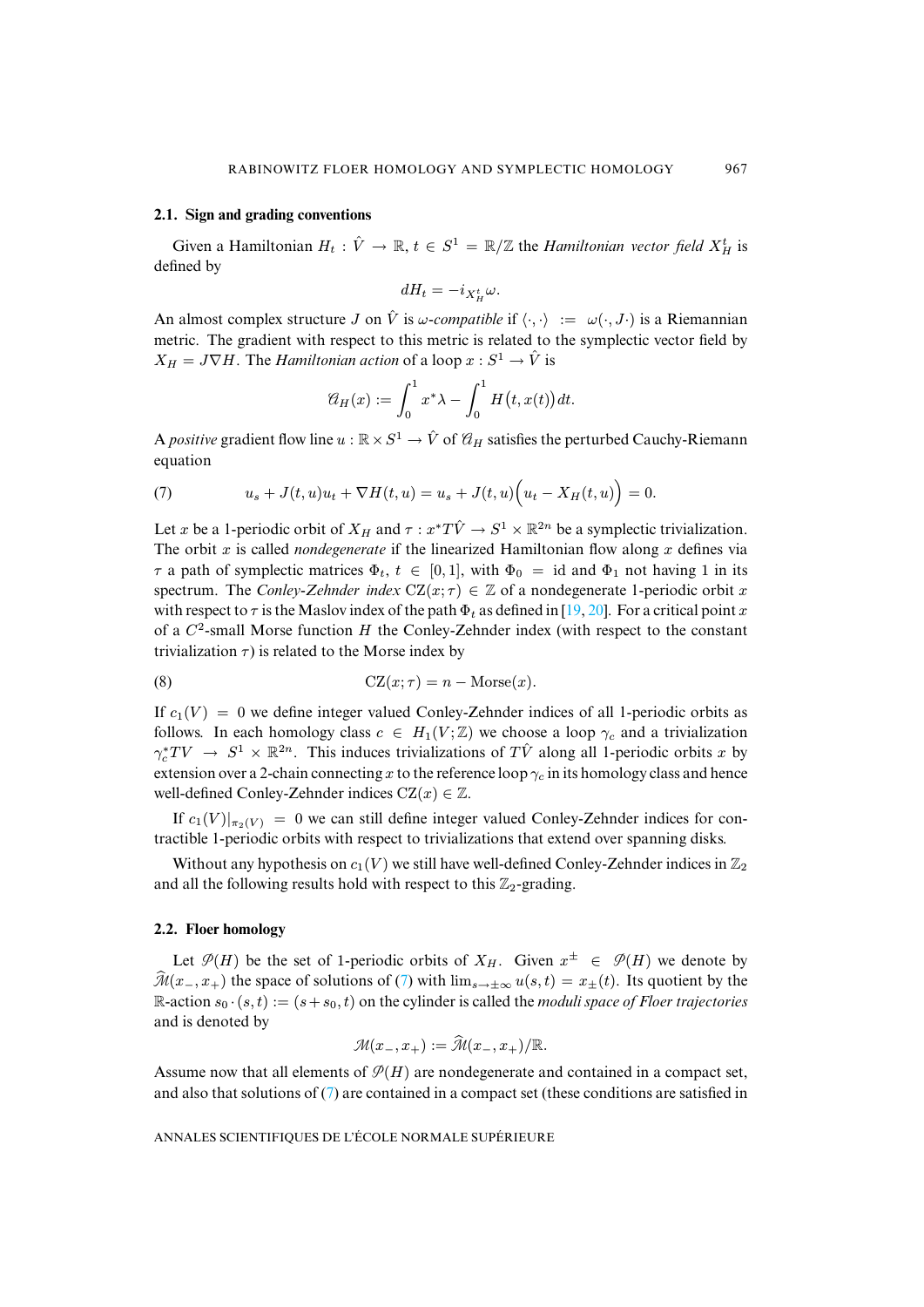the setup of symplectic homology  $\S2.3$ ). Assume further that the almost complex structure  $J = (J_t)$ ,  $t \in S^1$ , is generic, so that  $\mathcal{M}(x_-, x_+)$  is a smooth manifold of dimension

$$
\dim \mathcal{M}(x_-, x_+) = \mathrm{CZ}(x^+) - \mathrm{CZ}(x^-) - 1.
$$

For  $k \in \mathbb{Z}$  and  $a \in \mathbb{R} \cup \{\pm \infty\}$  the *Floer chain group*  $CF_k^{< a}(H)$  is the vector space generated by the 1-periodic orbits of Conley-Zehnder index  $k$  and action less than  $a$ . We abbreviate  $CF_k(H) := CF_k^{\infty}(H)$ . The boundary operators  $\partial : CF_k(H) \to CF_{k-1}(H)$  defined by

$$
\partial x:=\sum_{\mathrm{CZ}(y)=k-1}\#\mathcal{M}(y,x)y
$$

satisfy  $\partial^2 = 0$ . (Note the reversed order of the arguments in  $\mathcal{M}(y, x)$ , which reflects the fact that we define homology rather than cohomology.) Since the action increases along Floer trajectories, the boundary operators ∂ decrease the action and therefore descend to boundary operators  $\partial^{(a,b)}$  on

$$
CF^{(a,b)}(H) := CF^{< b}(H)/CF^{< a}(H), \qquad -\infty \le a < b \le \infty.
$$

These give rise to the *filtered Floer homology groups*[\(1\)](#page-12-1)

$$
FH_k^{(a,b)}(H) := \ker \partial^{(a,b)}/\mathrm{im}\,\partial^{(a,b)}.
$$

For  $a < b < c$  we have long exact filtration sequences

<span id="page-12-2"></span>(9) 
$$
\cdots \to FH^{(a,b)}_*(H) \to FH^{(a,c)}_*(H) \to FH^{(b,c)}_*(H) \to FH^{(a,b)}_{*-1}(H) \to \cdots
$$

that arise from the corresponding short exact sequence on chain level.

#### <span id="page-12-0"></span>**2.3. Symplectic homology**

Consider a time-independent Hamiltonian on  $(0, \infty) \times M$  of the form  $H(r, x) = h(r)$ . Then  $X_h = h'(r)R_\lambda$ , so that 1-periodic orbits of  $X_h$  on level r are in one-to-one correspondence with closed characteristics on M of period  $h'(r)$ .

Let  $\text{Ad}(\hat{V})$  be the class of admissible Hamiltonians H which satisfy  $H \leq 0$  on V, which have only nondegenerate 1-periodic orbits, and which have the form  $H(r, x) = ar + b$  for r large enough, with  $0 < a \notin Spec(M, \lambda)$  and  $b \in \mathbb{R}$ . The 1-periodic orbits of such a Hamiltonian are contained in a compact set and, if the almost complex structure is invariant at infinity under homotheties  $(r, x) \mapsto (cr, x)$ ,  $c > 0$ , solutions of [\(7\)](#page-11-0) are also contained in a compact set [\[16,](#page-58-4) [29\]](#page-59-0).

We introduce a partial order on Hamiltonians by saying  $H \leq K$  iff  $H(t, x) \leq K(t, x)$ for all  $(t, x) \in S^1 \times \hat{V}$ . If  $H_- \leq H_+$ , a monotone increasing homotopy  $\hat{H}$  from  $H_-$  to  $H_+$ induces chain maps

$$
\sigma_k^{(a,b)}(\hat{H}) : CF^{(a,b)}(H_-) \to CF^{(a,b)}(H_+).
$$

A standard argument shows that the induced maps  $\sigma_k^{(a,b)}$  on homology are independent of the chosen monotone homotopy  $\hat{H}$ . The Floer homologies  $FH_k^{(a,b)}(H)$  of Hamiltonians  $H \in \text{Ad}(\hat{V})$  form a directed system via the maps  $\sigma_k^{(a,b)}$ . The *symplectic homology groups* of V are the direct limits as  $H \to \infty$  in Ad( $\hat{V}$ ),

$$
SH_k^{(a,b)}(V) := \varinjlim FH_k^{(a,b)}(H).
$$

<span id="page-12-1"></span><sup>(1)</sup> Here and in the following we tacitly assume that the values  $a, b, \ldots$  are not in the action spectrum.

 $4^e$  SÉRIE – TOME  $43 - 2010 - N^o$  6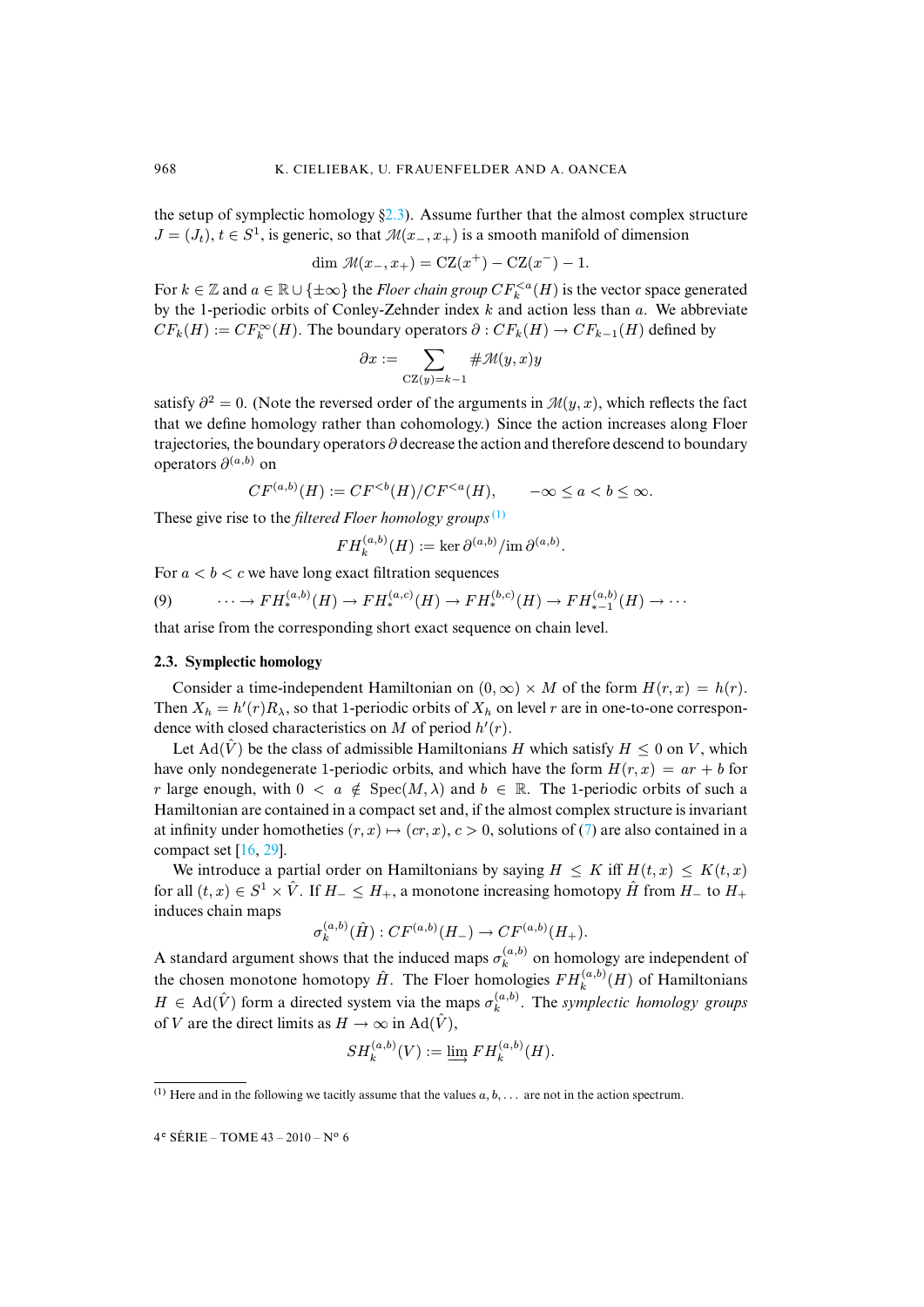We will be interested in the following groups:

$$
SH_k(V) := SH_k^{(-\infty,\infty)}(V),
$$
  
\n
$$
SH_k^+(V) := \lim_{a \searrow 0} SH_k^{(a,\infty)}(V),
$$
  
\n
$$
SH_k^-(V) := \lim_{b \searrow 0} SH_k^{(-\infty,b)}(V).
$$

Here the limits are to be understood as inverse limits with respect to canonical maps  $SH^{(a,b)} \to SH^{(a',b')}$  for  $a \le a', b \le b'$ . The corresponding directed systems stabilize for a respectively b small enough. The groups  $SH^{\dagger}_*(V)$ ,  $\dagger = \emptyset$ ,  $+$ ,  $-$  are independent of the choice of contact form on M. More precisely, writing such a contact form as  $f\lambda$  for some smooth function  $f : M \to (0, \infty)$ , and setting  $\Gamma_f = \{ (f(x), x) : x \in M \}$  and denoting by  $V_f$  the closure of the bounded component of  $\hat{V} \setminus \Gamma_f$ , we have  $SH^{\dagger}_*(V) \simeq SH^{\dagger}_*(V_f)$  (this is proved in [\[8,](#page-58-2) Lemma 3.7] for  $\dagger = \emptyset$ , but the same proof holds for  $\dagger = +, -$ ).

For  $a < b < c$  we have long exact filtration sequences

<span id="page-13-1"></span>
$$
\cdots \to SH^{(a,b)}_*(V) \to SH^{(a,c)}_*(V) \to SH^{(b,c)}_*(V) \to SH^{(a,b)}_{*-1}(V) \to \cdots,
$$

obtained by passing to the limit in  $(9)$ . We have in particular

(10) 
$$
\cdots \to SH_*^-(V) \to SH_*(V) \to SH_*^+(V) \to SH_{*-1}^-(V) \to \cdots
$$

<span id="page-13-0"></span>As a matter of fact, we have the following

LEMMA 2.1 ([\[29\]](#page-59-0)). – We have

$$
SH_*^-(V) \simeq H^{n-*}(V) \simeq H_{*+n}(V, \partial V), \qquad n = \frac{1}{2} \dim V.
$$

*Proof.* – Pick  $\varepsilon > 0$  smaller than the action of all closed Reeb orbits on M. Let  $H \in \text{Ad}(\hat{V})$  be time-independent, a  $C^2$ -small Morse function on V, and linear on  $(1,\infty) \times M$ . Then the only 1-periodic orbits with action in  $(-\infty, \varepsilon)$  are critical points in V. Since V is exact, we can choose the almost complex structure to be time-independent on  $V$  and generic, so that Floer gradient flow lines  $u(s, t)$  which connect critical points of H are t-independent and satisfy the equation  $u_s + \nabla H(u) = 0$  [\[22,](#page-58-16) Theorem 7.3]. Thus the Floer chain complex agrees with the Morse cochain complex, with the gradings related by Equation [\(8\)](#page-11-1). It follows that

$$
FH^{(-\infty,\varepsilon)}_*(H) \simeq H^{n-*}(V) \simeq H_{*+n}(V, \partial V)
$$

and the lemma follows by taking the direct limit over H, followed by the limit  $\varepsilon \to 0$ .  $\Box$ 

#### <span id="page-13-2"></span>**2.4. Autonomous Hamiltonians**

Floer or symplectic homology can be defined using autonomous (i.e. time-independent) Hamiltonians [\[6\]](#page-58-12). Let  $H : \hat{V} \to \mathbb{R}$  be a Hamiltonian whose 1-periodic orbits are either constant and nondegenerate, denoted by  $\gamma_{\tilde{p}}$  for  $\tilde{p} \in \text{Crit}(H)$ , or nonconstant and transversally nondegenerate, denoted by  $\gamma$ . That  $\gamma$  is transversally nondegenerate means that the time one linearized Hamiltonian flow has a 1-dimensional eigenspace for the eigenvalue 1, spanned by  $X_H(\gamma(0))$ . The geometric images of such orbits are circles  $S_\gamma$ , which we view as 1-parameter families of orbits via the correspondence  $\gamma \mapsto \gamma(0)$ . Assume further that the nonconstant orbits appear in the region  $(0, \infty) \times M$ , and  $H = h(r)$  in their neighborhood with  $h''(r) \neq 0$ .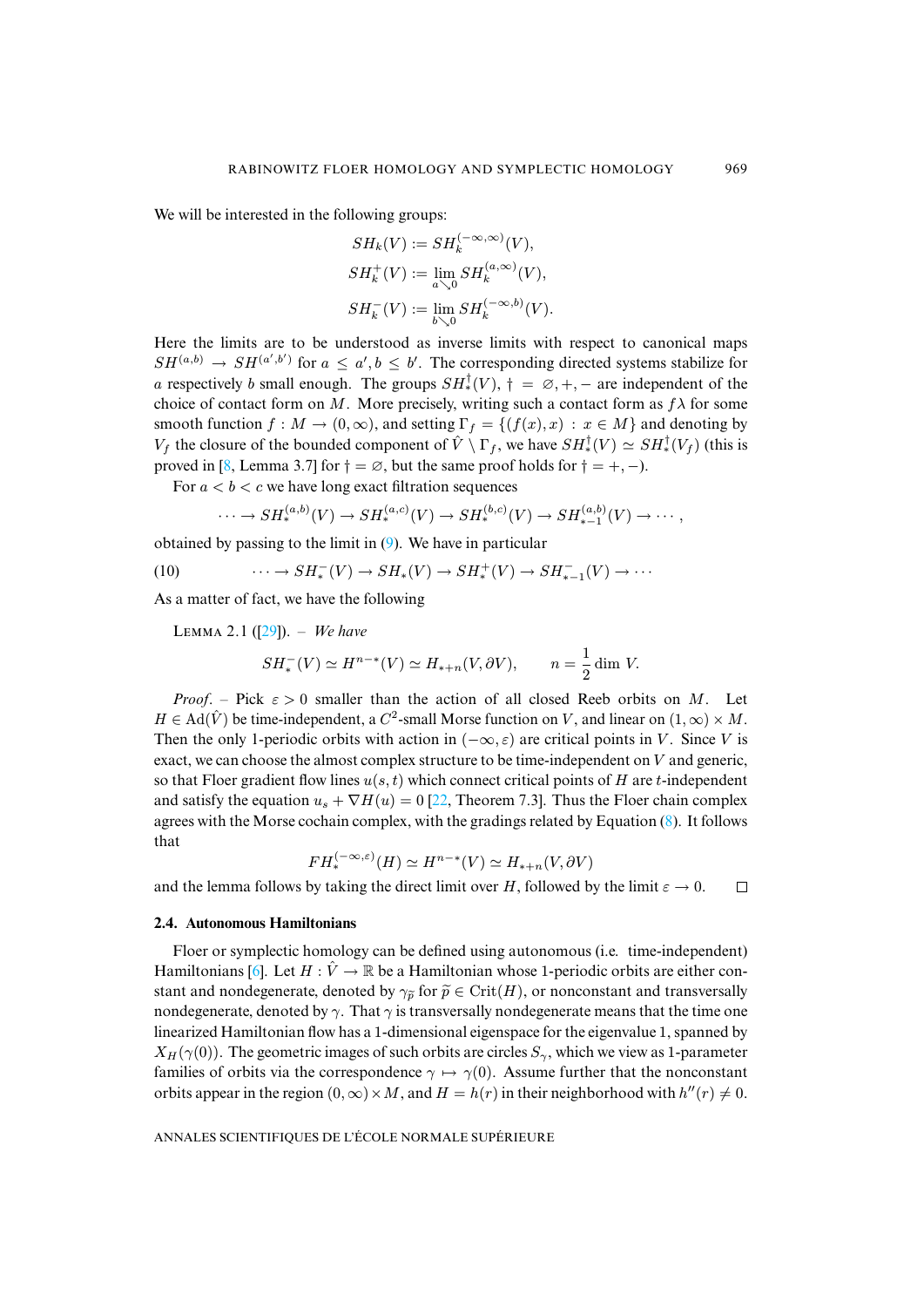Let us choose for each circle  $S_\gamma$  a perfect Morse function  $f_\gamma : S_\gamma \to \mathbb{R}$  with two critical points min and Max, and denote by  $\gamma_{\rm min}$ ,  $\gamma_{\rm Max}$  the orbits starting at these critical points. For  $a > 0$  the Floer chain groups are

<span id="page-14-0"></span>
$$
CF_k^{
$$

with the direct sum running over orbits with action less than a. The degree  $|\gamma_{\tilde{p}}|$  is given by the Conley-Zehnder index, whereas the degree  $|\gamma_p|$  for  $p \in \text{Crit}(f_\gamma)$  is defined by [\[6,](#page-58-12) Lemma 3.4]

(11) 
$$
|\gamma_p| := \begin{cases} \mathrm{CZ}^{\xi}(\gamma) + \frac{1}{2} \big( 1 + \mathrm{sign}(h''(r)) \big), & p = \mathrm{min}, \\ \mathrm{CZ}^{\xi}(\gamma) + \frac{1}{2} \big( -1 + \mathrm{sign}(h''(r)) \big), & p = \mathrm{Max}. \end{cases}
$$

Here  $CZ^{\xi}(\gamma)$  is the Conley-Zehnder index of the linearized Hamiltonian flow along  $\gamma$  restricted to  $\xi$ , and sign( $h''(r)$ ) =  $\pm 1$  is the sign of  $h''(r)$  at the level r on which lives  $\gamma$ . The differential  $\partial: CF_k^{ is given by$ 

$$
\partial \gamma_p = \sum_{|\gamma_q'|=|\gamma_p|-1} \#\mathcal{M}(\gamma_{\widetilde{q}}', \gamma_p) \gamma_{\widetilde{q}}'+\sum_{|\gamma_q'|=|\gamma_p|-1} \#\mathcal{M}(\gamma_q', \gamma_p) \gamma_q'.
$$

Here  $\mathcal{M}(\gamma_{\tilde{q}}^{\prime}, \gamma_p)$  consists of rigid tuples  $(u_m, u_{m-1}, \dots, u_1)$  whose components are solutions of [\(7\)](#page-11-0) and satisfy

- $-\lim_{s\to\infty} u_m = \gamma_{\tilde{q}}'$ , and  $\lim_{s\to\infty} u_1 \in S_\gamma$  belongs to the stable manifold  $W^s(p, f_\gamma)$ ;
- **–** for  $i = m 1, \ldots, 1$ , the limit orbits lim<sub>s→+∞</sub>  $u_{i+1}$  and lim<sub>s→-∞</sub>  $u_i$  belong to the same  $S_{\gamma_i}$  and are connected (in this order) by a positive flow line of  $f_{\gamma_i}$ .

Similarly,  $\mathcal{M}(\gamma'_q, \gamma_p)$  consists of rigid tuples  $(u_m, u_{m-1}, \ldots, u_1)$  whose components are solutions of [\(7\)](#page-11-0) and satisfy the same conditions as above, except the first one which is replaced by the requirement that

 $-$  lim<sub>s→−∞</sub>  $u_m \in S_{\gamma'}$  belongs to the unstable manifold  $W^u(q, f_{\gamma'})$ .

In the case when all closed characteristics on  $M$  are transversally nondegenerate, the symplectic homology groups can be defined as follows. We consider a new class of admissible Hamiltonians, denoted by  $\text{Ad}^0(\hat{V})$ , consisting of functions  $H : \hat{V} \to \mathbb{R}$  which are strictly negative and  $C^2$ -small on V, and which, on the region  $\{r \geq 1\}$ , are of the form  $h(r)$  with h linear at infinity of slope  $0 < a \notin Spec(M, \lambda)$ , and h strictly convex elsewhere. The symplectic homology groups are the direct limits over  $H \to \infty$  in Ad<sup>0</sup>( $\hat{V}$ ). In the general case, one defines  $SH_*(V) := SH_*(V_f)$ , where  $f : M \to (0,\infty)$  is chosen generically such that closed characteristics on  $\Gamma_f = \{(f(x), x) : x \in M\}$  are transversally nondegenerate, and  $V_f$  is the closure of the bounded component of  $\hat{V} \setminus \Gamma_f$ . The result does not depend on the choice of  $f$  (Section [2.3\)](#page-12-0).

#### **2.5. Symplectic cohomology**

Symplectic cohomology is defined by dualizing the homological chain complex. More precisely, we denote by  $CF_{> a}^k(H)$  the vector space generated by the 1-periodic orbits of H of degree  $k$  and action bigger than  $a$ . In the case of time-dependent Hamiltonians with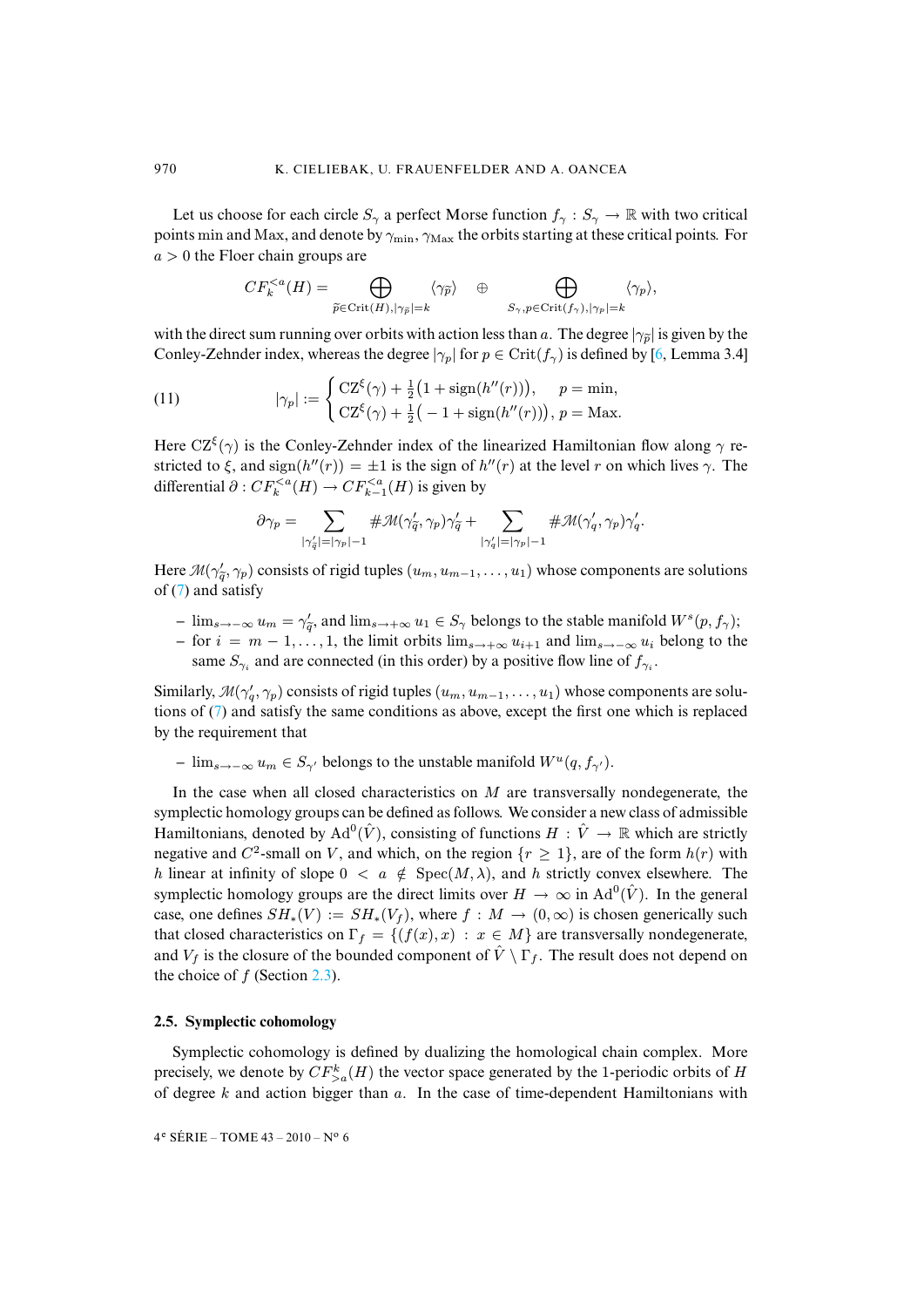nondegenerate 1-periodic orbits the degree is given by the Conley-Zehnder index, and the differential  $\delta: CF_{>a}^{k}(H) \to CF_{>a}^{k+1}(H)$  is

$$
\delta x := \sum_{\mathrm{CZ}(y)=k+1} \# \mathcal{M}(x,y) y.
$$

In the case of autonomous Hamiltonians, the degree is given by  $(11)$  and the differential  $\delta: CF_{>a}^{k}(H) \rightarrow CF_{>a}^{k+1}(H)$  is

$$
\delta \gamma_p = \sum_{|\gamma_q'|=|\gamma_p|+1} \#\mathcal{M}(\gamma_p,\gamma_q')\gamma_q',
$$

with  $\mathcal{M}(\gamma_p, \gamma_q')$  having the same meaning as for homology. In analogy with the homological setup, we define quotient complexes  $CF_{(a,b)}^k(H)$ , Floer cohomology groups  $FH_{(a,b)}^k(H)$ , as well as truncation maps  $FH_{(a',b')}^k \to FH_{(a,b)}^k$  for  $a \le a'$  and  $b \le b'$ .

The *symplectic cohomology groups* are defined as inverse limits for  $H \to \infty$  in Ad( $\hat{V}$ ), or  $\operatorname{Ad}^0(\hat{V}),$ 

$$
SH^{k}_{(a,b)}(V) := \varprojlim FH^{k}_{(a,b)}(H).
$$

 $SH_{(a,b)}^k(V) := \underleftarrow{\lim}_{m} FH_{(a,b)}^k(H).$ <br>The inverse limit is considered with respect to the continuation maps

$$
\sigma_{(a,b)}^k : CF_{(a,b)}^k(H_+) \to CF_{(a,b)}^k(H_-), \qquad H_- \leq H_+.
$$

<span id="page-15-0"></span>PROPOSITION 2.2 (Poincaré duality). – *For*  $-\infty < a < b < \infty$  and  $H \in \text{Ad}^0(\hat{V})$  there is *a canonical isomorphism*

$$
PD: FH_k^{(a,b)}(H) \longrightarrow FH_{(-b,-a)}^{-k}(-H).
$$

*Given* H<sup>−</sup> ≤ H<sup>+</sup> *these isomorphisms fit into a commutative diagram*

$$
FH_k^{(a,b)}(H_-) \xrightarrow{\sigma_k^{(a,b)}} FH_k^{(a,b)}(H_+)
$$
  
\n
$$
PD \Big| \simeq \Big| PD \to \Big| PD
$$
  
\n
$$
FH_{(-b,-a)}^{-k}(-H_-) \xrightarrow{\sigma_{(-b,-a)}^{-k}} FH_{(-b,-a)}^{-k}(-H_+).
$$

*Proof.* – Let  $\bigoplus_{*\in\mathbb{Z}} CF^{(a,b)}_*(H, \{f_\gamma\}, (J_t)_{t\in S^1})$  be the homological Floer complex of H, with the collection of perfect Morse functions  $\{f_\gamma\}$  and the time-dependent almost complex structure  $J_t$ ,  $t \in S^1 = \mathbb{R}/\mathbb{Z}$ . A Floer trajectory  $u : \mathbb{R} \times S^1 \to \hat{V}$  satisfies Equation [\(7\)](#page-11-0), namely

(12) 
$$
\partial_s u + J_t(u)\partial_t u - J_t(u)X_H(u) = 0.
$$

Define  $v : \mathbb{R} \times S^1 \to \hat{V}$  by  $v(s,t) := u(-s,-t)$ , so that it satisfies the equation  $\partial_s v + J_{-t}(v)\partial_t v + J_{-t}(v)X_H(v) = 0$ . Setting  $\overline{J}_t := J_{-t}$  this equation can be rewritten in the form [\(7\)](#page-11-0), namely

$$
\partial_s v + \overline{J}_t(v)\partial_t v - \overline{J}_t(v)X_{-H}(v) = 0.
$$

The correspondence  $u \leftrightarrow v$  therefore determines a canonical identification

$$
\oplus_{*\in\mathbb{Z}} CF_*^{(a,b)}(H,\lbrace f_{\gamma}\rbrace,(J_t)_{t\in S^1}) \cong \oplus_{*\in\mathbb{Z}} CF_{(-b,-a)}^*(-H,\lbrace -f_{\gamma}\rbrace,(\overline{J}_t)_{t\in S^1}).
$$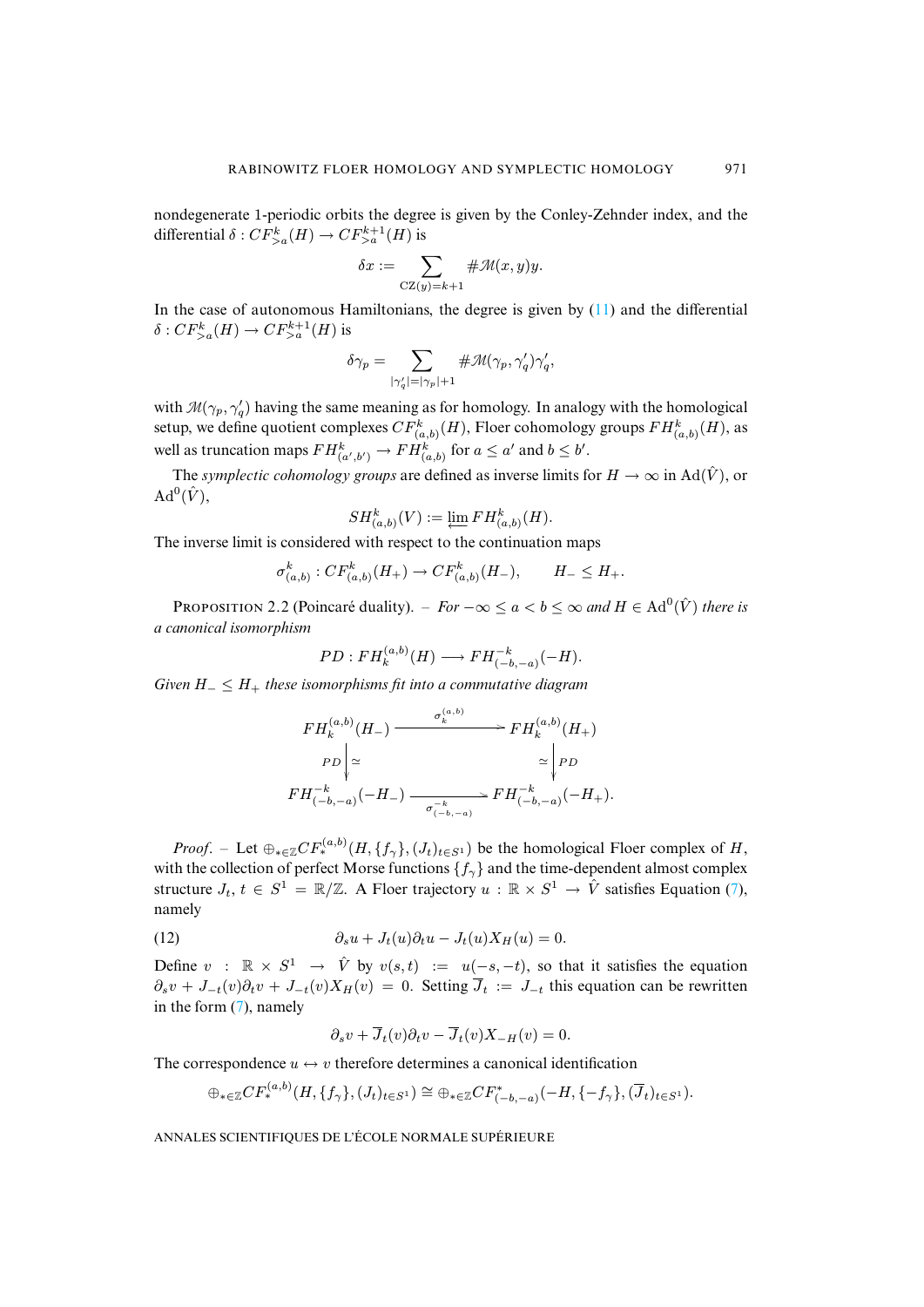The homology groups do not depend on the choice of almost complex structure, nor of auxiliary Morse functions  $\{f_{\gamma}\}\$ , so that we obtain

$$
\oplus_{*\in\mathbb{Z}}FH_*^{(a,b)}(H)\simeq \oplus_{*\in\mathbb{Z}}FH_{(-b,-a)}^*(-H).
$$

This identification is clearly compatible with the continuation morphisms, and the only issue is to identify the change in grading under the correspondence  $(H, \{f_\gamma\}) \mapsto (-H, \{-f_\gamma\})$ .

<span id="page-16-0"></span>LEMMA 2.3. – Let  $\Phi : [0, 1] \rightarrow Sp(2n)$  *be a continuous path satisfying*  $\Phi(0) = 1$ *, and set*  $\widetilde{\Phi}(t) := \Phi(1-t)\Phi(1)^{-1}$ . The Robbin-Salamon indices of  $\Phi$  and  $\widetilde{\Phi}$  satisfy the relation

$$
i_{RS}(\Phi) = -i_{RS}(\Phi).
$$

*Proof.* – Following [\[9,](#page-58-13) Proposition 2.2], a path  $\chi(t)\psi(t)$ ,  $t \in [0,1]$  is homotopic with fixed endpoints to the catenation  $\chi(t)\psi(0)$  and  $\chi(1)\psi(t)$ , so that

$$
i_{RS}(\chi(t)\psi(t)) = i_{RS}(\chi(t)\psi(0)) + i_{RS}(\chi(1)\psi(t)).
$$

Let  $\Phi_-(t) := \Phi(1-t)$ . Then  $i_{RS}(\Phi_-) = -i_{RS}(\Phi)$  since the crossings of  $\Phi_-$  are in one-toone correspondence with those of  $\Phi$ , and the crossing forms have opposite signatures [\[19\]](#page-58-14). Since  $\Phi_-(t)\Phi_-^{-1}(t) = 1$ , we obtain

$$
0 = i_{RS}(\Phi_{-}(t)\Phi_{-}^{-1}(0)) + i_{RS}(\Phi_{-}(1)\Phi_{-}^{-1}(t))
$$
  
=  $i_{RS}(\Phi_{-}\Phi(1)^{-1}) + i_{RS}(\Phi_{-}^{-1})$   
=  $i_{RS}(\tilde{\Phi}) - i_{RS}(\Phi_{-})$   
=  $i_{RS}(\tilde{\Phi}) + i_{RS}(\Phi)$ .

The second equality uses that  $\Phi_-(1) = 1$ . The third equality uses that, upon replacing a path with its inverse, the Robbin-Salamon index changes sign, which follows from the *(Homotopy)* and *(Catenation)* axioms in [\[19\]](#page-58-14).  $\Box$ 

*Proof of Proposition [2.2](#page-15-0) (continued).* Let  $\varphi_t$  be the Hamiltonian flow of H. Given a periodic point  $x \in \hat{V}$  such that  $\varphi_1(x) = x$ , let  $\Phi(t) := d\varphi_t(x)$ . The flow of  $-H$ is  $\varphi_{-t}$  and we set  $\widetilde{\Phi}(t) := d\varphi_{-t}(x)$ . By differentiating the identity  $\varphi_{1-t} = \varphi_{-t}(\varphi_1(x))$ with respect to t we obtain  $d\varphi_{1-t}(x) = d\varphi_{-t}(\varphi_1(x))d\varphi_1(x) = d\varphi_{-t}(x)d\varphi_1(x)$ , so that  $\tilde{\Phi}(t) = \Phi(1-t)\Phi(1)^{-1}$ . It follows from Lemma [2.3](#page-16-0) that  $i_{RS}(\Phi) = -i_{RS}(\Phi)$ . This proves in particular that the grading changes sign at a nondegenerate critical point of H.

Let  $\gamma_H$  be a nonconstant orbit of H, let  $\gamma$  be the underlying closed characteristic on  $M = \partial V$ , let  $\gamma_{-H}$  be the same orbit with reverse orientation, viewed as an orbit of  $-H$ , let  $-\gamma$  be the underlying closed characteristic with reverse orientation, and denote by  $S_{\pm\gamma}$ the circle of periodic orbits obtained by reparametrizing  $\gamma_{\pm H}$ . Then

$$
i_{RS}(\gamma_H) = \mathbf{CZ}^{\xi}(\gamma) + \frac{1}{2}
$$

by [\[6,](#page-58-12) Lemma 3.4], and from Lemma [2.3](#page-16-0) applied on  $\gamma_H$  or  $\gamma$  we obtain

$$
i_{RS}(\gamma_{-H}) = -\mathbf{CZ}^{\xi}(\gamma) - \frac{1}{2}.
$$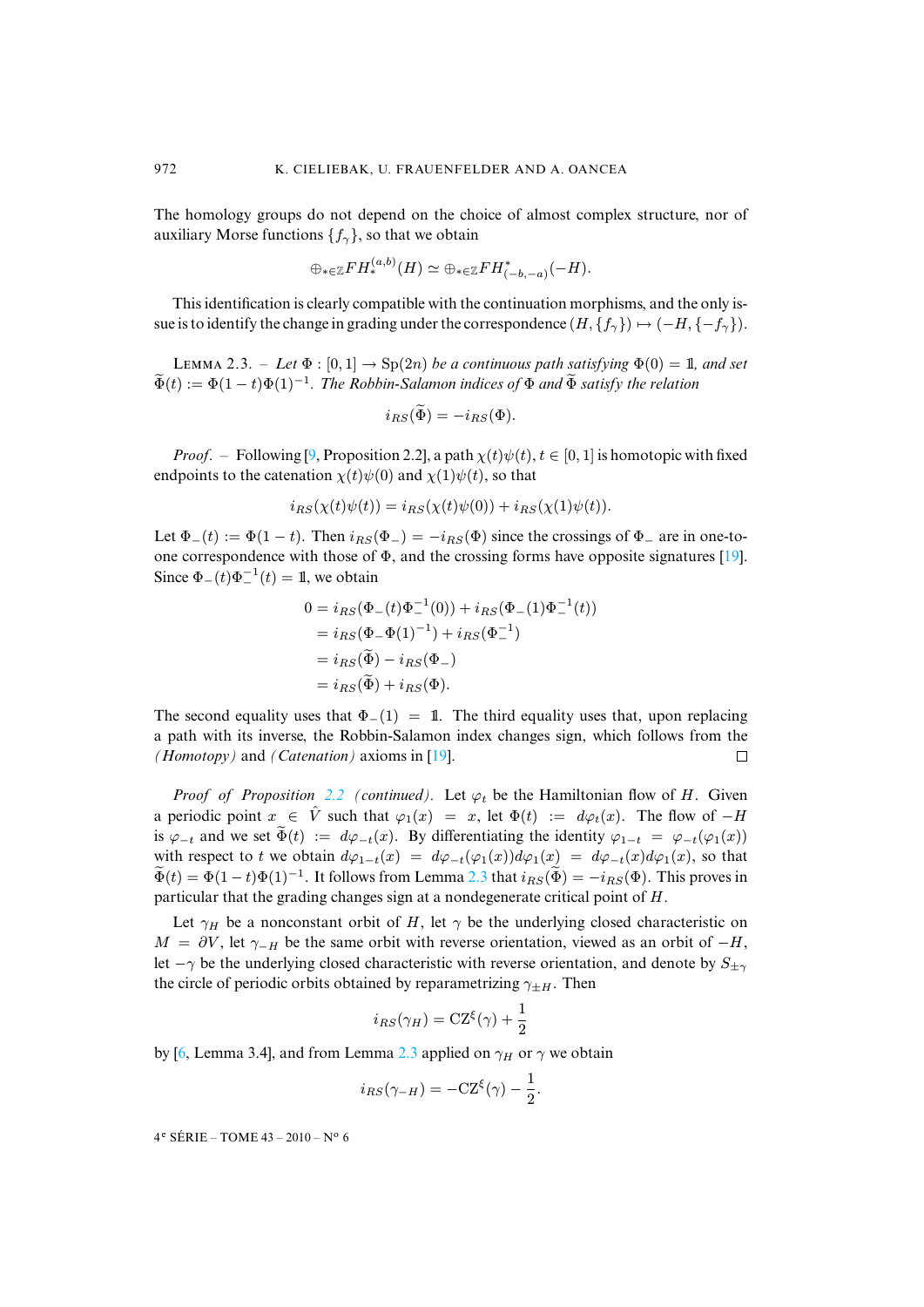We now perturb H to  $H + \delta f_{\gamma}$  for some small  $\delta > 0$ , and  $-H$  to  $-H - \delta f_{\gamma}$ . It is proved in [\[9,](#page-58-13) Proposition 2.2] that precisely two orbits survive in  $S_{\pm\gamma}$ , corresponding to the critical points of  $f_{\gamma}$ , and we denote them by  $\gamma_{\pm H,p}$  for  $p \in \text{Crit}(f_{\gamma})$ . Moreover,

$$
CZ(\gamma_{H,p}) = \begin{cases} i_{RS}(\gamma_H) + \frac{1}{2}, p = \min, \\ i_{RS}(\gamma_H) - \frac{1}{2}, p = \text{Max.} \end{cases}
$$

It follows that

$$
CZ(\gamma_{-H,p}) = \begin{cases} i_{RS}(\gamma_{-H}) + \frac{1}{2}, p = \text{Max}, \\ i_{RS}(\gamma_{-H}) - \frac{1}{2}, p = \text{min}. \end{cases}
$$

We obtain  $CZ(\gamma_{H,p}) = -CZ(\gamma_{-H,p})$  for any critical point  $p \in Crit(f_{\gamma})$ . Since the grading in the Morse-Bott description of Floer homology is precisely the Conley-Zehnder index after perturbation [\[6,](#page-58-12) Lemma 3.4], the conclusion follows.  $\Box$ 

<span id="page-17-0"></span>The following lemma is proved in the same way as Lemma [2.1.](#page-13-0)

LEMMA 2.4 ([\[29\]](#page-59-0)). – *For*  $\varepsilon > 0$  *sufficiently small,* 

$$
SH^{-*}_{(-\infty,\varepsilon)}(V) \simeq H_{*+n}(V) \simeq H^{-*+n}(V,\partial V), \qquad n = \frac{1}{2} \dim V.
$$

#### <span id="page-17-1"></span>**2.6. Hamiltonians supported in** V

We explain in this section an alternative definition for symplectic homology/cohomology, using Hamiltonians which are supported in V. We denote by  $\text{Ad}(\hat{V}, V)$  the class of Hamiltonians  $H : \hat{V} \to \mathbb{R}$  which vanish outside V, which satisfy  $H \leq 0$  on V, and whose 1-periodic orbits contained in the interior of  $V$  are nondegenerate. For technical simplicity, we also assume that  $H$  is a function of the first coordinate r on a collar neighborhood  $((1 - \delta, 1] \times M, d(r\lambda))$  of  $M = \partial V$ . We introduce on Ad( $\hat{V}$ , V) an order  $\prec$  defined by

$$
H \preceq K \quad \text{iff} \quad H(\theta, x) \ge K(\theta, x) \text{ for all } (\theta, x) \in S^1 \times \hat{V}.
$$

Given  $-\infty \le a < b \le \infty$  such that  $|a|, |b| \notin \text{Spec}(M, \lambda)$ , we define

$$
\widetilde{SH}^{(a,b)}_*(V):=\varinjlim_{\mathrm{Ad}(\hat{V},V)}FH^{(a,b)}_{*,V}(H),\qquad \widetilde{SH}^*_{(a,b)}(V):=\varinjlim_{\mathrm{Ad}(\hat{V},V)}FH^{*,V}_{(a,b)}(H).
$$

The subscript/superscript  $V$  for the Floer homology groups indicates that we consider as generators only those 1-periodic orbits which are contained in the interior of  $V$ . Lemma [4.1](#page-31-0) below shows that the first coordinate r satisfies the maximum principle along Floer cylinders (here we use that H is a function of r near  $\partial V$ ). It follows that Floer cylinders connecting orbits in the interior of V cannot break at constant orbits outside the interior, so these Floer homology groups are well-defined. Moreover, the inverse/direct limits are considered with respect to the order  $\preceq$  on the space of admissible Hamiltonians Ad( $\hat{V}$ ,  $V$ ).

<span id="page-17-2"></span>As before, we can also give the definition of  $SH$  using the class  $\text{Ad}^0(\hat{V},V)$  of autonomous Hamiltonians  $H : \hat{V} \to \mathbb{R}$  which vanish outside V, which satisfy  $H \leq 0$  on V, and whose 1-periodic orbits in  $V$  are either constant and nondegenerate, or nonconstant and transversally nondegenerate. In this case we define the Floer homology groups via the Morse-Bott construction of Section [2.4.](#page-13-2)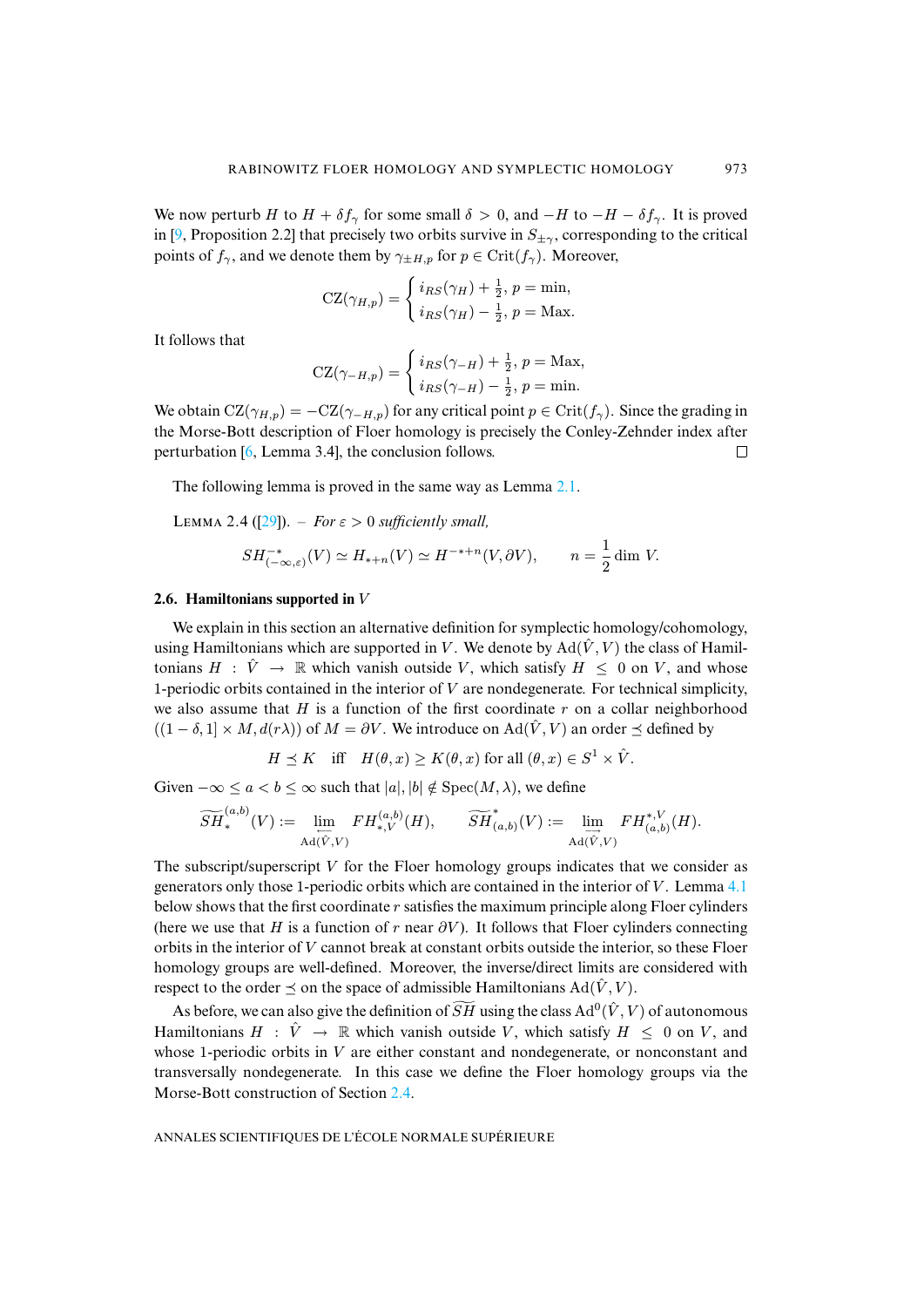**PROPOSITION** 2.5. – *For any*  $A > 0$  *such that*  $A \notin Spec(M, \lambda)$ *, we have* 

$$
\widetilde{SH}^{(A,\infty)}_*(V) \simeq SH_*^{(-\infty,A)}(V), \qquad \widetilde{SH}^*_{(A,\infty)}(V) \simeq SH^*_{(-\infty,A)}(V).
$$

*Proof*. – We give the proof only for cohomology, the other case being similar. We embed the symplectization  $M \times \mathbb{R}_+ \hookrightarrow \hat{V}$  and, to simplify the discussion, we consider only autonomous Hamiltonians. We define a cofinal family in  $\text{Ad}^0(\hat{V},V)$  consisting of Hamiltonians  $H = H_{\mu,\delta} : \hat{V} \to \mathbb{R}, \mu > 0, 0 < \delta \leq 1$  which, up to a smoothing, satisfy the following conditions:

- $H_{\mu,\delta} = 0$  on  $\hat{V} \setminus V$ ,
- $H_{\mu,\delta}(r, x) = \mu(r 1)$  on  $[\delta, 1] \times M$ ,
- $H<sub>μ,δ</sub>$  is a C<sup>2</sup>-small Morse perturbation of the constant function  $μ(δ − 1)$  on  $\hat{V} \setminus [\delta, \infty) \times M$ .

(this Hamiltonian coincides on  $V$  with the Hamiltonian  $K$  depicted in Figure [5](#page-51-0) on page [1007\)](#page-51-0). Given  $\mu > 0$  and  $0 < \delta \leq 1$ , we denote by  $K_{\mu,\delta}$  the Hamiltonian which is equal to  $\mu(r - \delta)$  on  $[\delta, \infty) \times M$ , and which is a C<sup>2</sup>-small Morse perturbation of the constant function 0 on  $\hat{V} \setminus [\delta, \infty) \times M$ . We set  $K_{\mu} := K_{\mu,1}$ .

Let  $A > 0$  be fixed as in the statement of the proposition, and denote by  $\eta_A > 0$  the distance to  $Spec(M, \lambda)$ . Let us choose  $0 < \varepsilon \le \eta_A/2$ , and  $0 < \delta < \varepsilon/(A + \varepsilon)$ . We claim the following sequence of isomorphisms

<span id="page-18-0"></span>(13) 
$$
FH_{(A-\varepsilon,\infty)}^*(H_{A,\delta}) \simeq FH_{(\delta A-\varepsilon,\infty)}^*(H_{A,\delta} + A(1 - \delta))
$$

$$
\simeq FH_{(\delta A-\varepsilon,\infty)}^*(K_{A,\delta})
$$

$$
\simeq FH_{(\delta A-\varepsilon,\infty)}^*(K_A)
$$

$$
\simeq FH_{(-\infty,A)}^*(K_A).
$$

Let us first examine the 1-periodic orbits of  $H_{A,\delta}$ . Note that the action of a 1-periodic orbit on level r of a Hamiltonian  $H(r, y) = h(r)$  is given by

$$
\mathscr{C}_H(r,y)=rh'(r)-h(r).
$$

Denote by  $T_0 > 0$  the minimal period of a closed Reeb orbit on M. An easy computation shows that the 1-periodic orbits of  $H_{A,\delta}$  fall in four classes as follows:

- (I) constants in  $\hat{V} \setminus [\delta, \infty) \times M$ , with action close to  $A \delta A$ ,
- (II) nonconstant orbits around  $\{\delta\} \times M$ , with action in the interval  $A(1 - \delta) + [\delta T_0, \delta(A - \eta_A)] = [A - \delta A + \delta T_0, A - \delta \eta_A],$
- (III) nonconstant orbits around  $\{1\} \times M$ , with action in the interval  $[T_0, A \eta_A]$ ,
- (IV) constants in  $[1,\infty) \times M$ , with action 0.

Under our assumption  $0 < \delta A < \varepsilon < \eta_A/2$ , the types of orbits are ordered by action as

$$
IV < III < A - \varepsilon < I < II.
$$

In particular, the Floer complex  $CF^*_{(A-\varepsilon,\infty)}(H_{A,\delta})$  involves precisely the orbits of types (I) and (II).

We can now explain the isomorphisms involved in  $(13)$ . The first isomorphism follows directly from the definitions (the Hamiltonian and the action interval are simultaneously shifted by a constant). The second isomorphism holds because the obvious increasing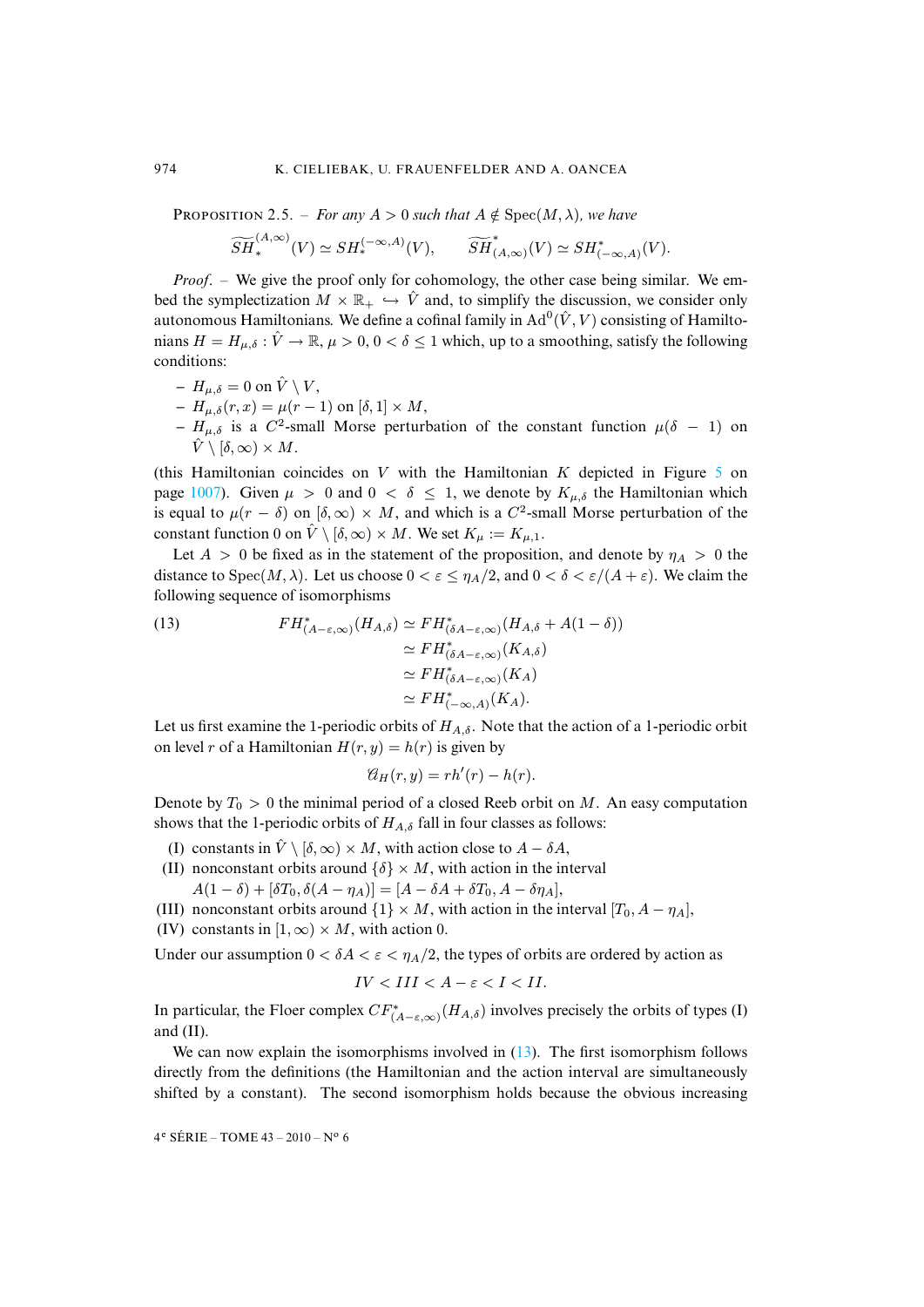homotopy from  $H_{A,\delta} + A(1 - \delta)$  to  $K_{A,\delta}$  given by convex combinations is such that the newly created orbits appear outside the relevant action interval. The third isomorphism holds because one can deform  $K_{A,\delta}$  to  $K_A = K_{A,1}$  through  $K_{A,\sigma}, \delta \leq \sigma \leq 1$ , keeping the actions positive or very close to zero. The last isomorphism holds because  $K_A = K_{A,1}$ has no 1-periodic orbits with action outside the interval  $(\delta A - \varepsilon, A)$ .

To conclude, we notice now the sequence of isomorphisms

$$
\widetilde{SH}_{(A,\infty)}^{*}(V) \simeq FH_{(A,\infty)}^{*}(H_{A+\varepsilon,\delta})
$$
\n
$$
\simeq FH_{(A-\varepsilon,\infty)}^{*}(H_{A,\delta})
$$
\n
$$
\simeq FH_{(-\infty,A)}^{*}(K_{A})
$$
\n
$$
\simeq SH_{(-\infty,A)}^{*}(V).
$$

We again use standard continuation arguments. For the first isomorphism we deform  $H_{A+\epsilon,\delta}$ within the cofinal class of Hamiltonians of the form  $H_{\mu,\sigma}$  such that  $\mu \geq A$  and the condition  $\mu(1 - \sigma) > A$  always holds. Note that for  $(\mu, \sigma) = (A + \varepsilon, \delta)$  this condition holds due to our assumption  $\delta < \varepsilon(A + \varepsilon)$ . During this deformation orbits of types (I) and (II) always have action  $> A$ , those of type (IV) have action  $< A$ , and new orbits of type (III) appear with action > A, so  $FH^*_{(A,\infty)}(H_{\mu,\sigma})$  does not change and converges to  $\widetilde{SH}^*_{(A,\infty)}(V)$  as  $(\mu, \sigma) \rightarrow (\infty, 1)$ . The second isomorphism follows by simultaneously shifting the Hamiltonian and the action interval and the third isomorphism in Equation [\(13\)](#page-18-0). For the fourth isomorphism we use that, upon deforming within the cofinal class of Hamiltonians of the form  $K_{\mu}$ , new orbits have action bigger than A.  $\Box$ 

#### <span id="page-19-0"></span>**2.7.**  $\sqrt{}$ -shaped Hamiltonians in  $\vec{V}$

In this section we assume that the closed characteristics on  $M$  are transversally nondegenerate. We consider the class  $\check{\rm Ad}^0(\hat{V})$  of Hamiltonians  $H:\hat{V}\to\mathbb{R}$  which satisfy the following conditions:

- **–** The 1-periodic orbits of H are either constant or transversally nondegenerate,
- **–**  $H$  ≤ 0 in some tubular neighborhood of  $M$  ≡ {1}  $\times$  *M*, and  $H$  > 0 elsewhere (see Figure [1\)](#page-20-0),
- $H = h(r)$  in the region  $\{r \geq 1\}$ , with  $h(r) = ar + b$  outside a compact set,  $0 < a \notin \text{Spec}(M, \lambda), b \in \mathbb{R}$ , and h strictly convex in the region where it is not linear.

We define  $\tilde{SH}_k(V)$  as follows, with limits over H being taken with respect to the usual partial order on  $\text{Ad}^0(\hat{V})$ . Given  $-\infty < a < b < \infty$  we set

(14) 
$$
\check{SH}_k^{(a,b)}(V) := \lim_{\substack{\longrightarrow \\ H}} FH_k^{(a,b)}(H),
$$

<span id="page-19-1"></span>(15) 
$$
\widetilde{SH}_k(V) := \lim_{\substack{\longrightarrow \\ b}} \lim_{\substack{\longleftarrow \\ a}} SH_k^{(a,b)}(V).
$$

The last two limits have to be understood as  $a \to -\infty$  and  $b \to +\infty$ . We also define

$$
\check{SH}_k^{(-\infty,b)}(V) := \varprojlim_a SH_k^{(a,b)}(V), \qquad \check{SH}_k^{(a,\infty)}(V) := \varinjlim_b SH_k^{(a,b)}(V).
$$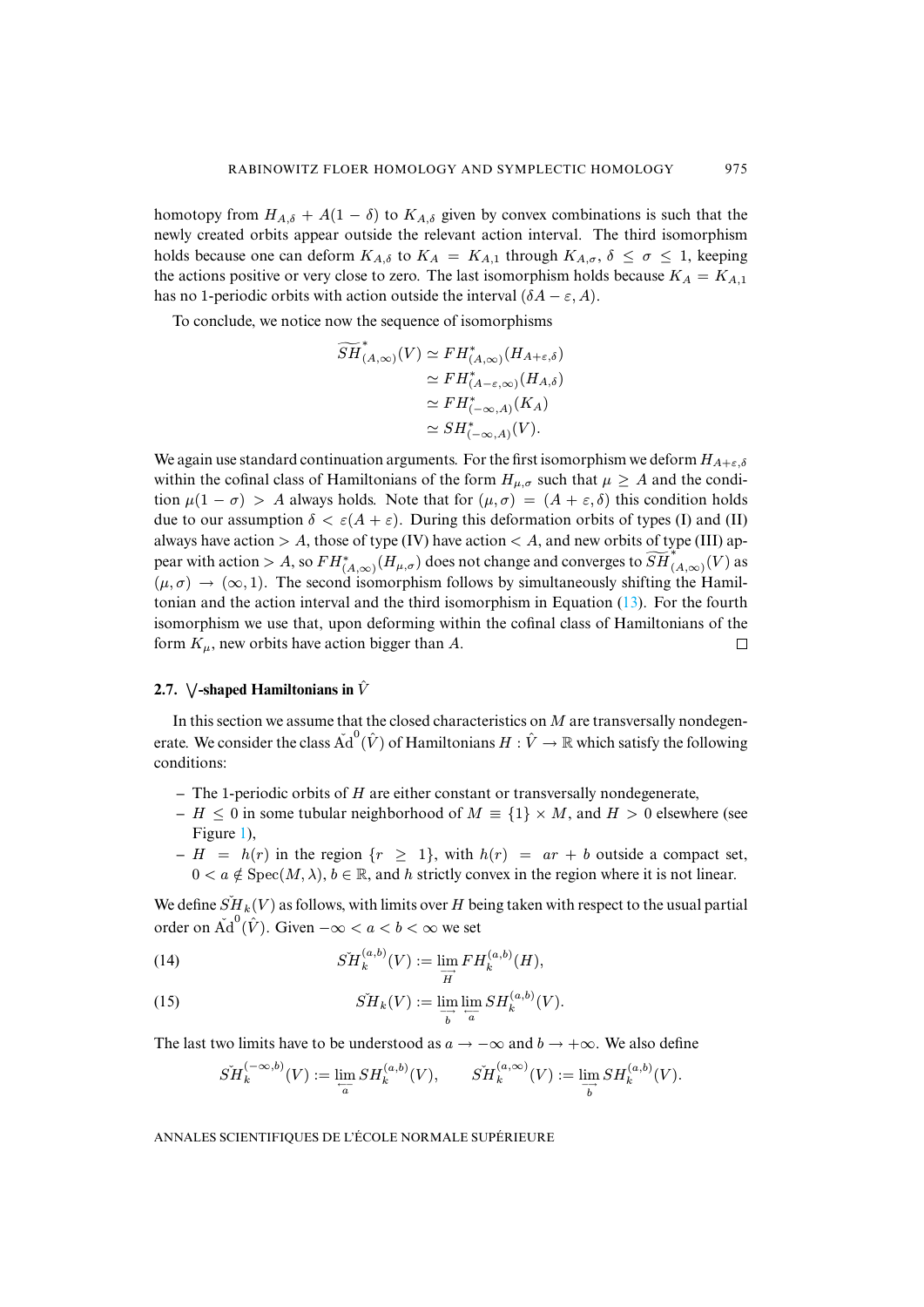REMARK 2.6. – Let  $a < b$  be fixed. It follows from the proof of Proposition [2.9](#page-20-1) below that, if H is the Hamiltonian in Figure [1](#page-20-0) and the slope  $\mu$  is much larger than  $\max\{|a|, |b|\}$ , only orbits of types III-V are involved in the computation of  $FH_k^{(a,b)}(H)$ .

<span id="page-20-3"></span>REMARK 2.7. – We chose to define  $\widetilde{SH}_k(V)$  by first using an inverse limit and then a direct limit so that the inverse limit is applied to finite dimensional vector spaces. In this case it is an exact functor  $[13]$ , so that truncated exact sequences pass to the limit.

REMARK 2.8. – Whereas we have by definition  $\widetilde{SH}_k(V) = \lim_{\longrightarrow} \widetilde{SH}_k^{(-\infty, b)}(V)$ , it is a b priori not true that  $\widetilde{SH}_k(V) = \lim_{\substack{\longleftarrow \\ a}}$  $\widetilde{SH}_{k}^{(a,\infty)}(V)$ . The universal property of direct/inverse limits only provides an arrow

$$
\lim_{\overrightarrow{b}} \lim_{\overrightarrow{a}} SH_k^{(a,b)}(V) \longrightarrow \lim_{\overrightarrow{a}} \lim_{\overrightarrow{b}} SH_k^{(a,b)}(V).
$$



<span id="page-20-0"></span>FIGURE 1. A V-shaped Hamiltonian.

<span id="page-20-1"></span>**PROPOSITION** 2.9. – *For any*  $-\infty < a < 0 < b < \infty$  such that  $-a, b \notin \text{Spec}(M, \lambda)$ , there *is a long exact sequence*

(16)

<span id="page-20-2"></span>
$$
\cdots \longrightarrow SH^{-*}_{(-\infty,-a)}(V) \longrightarrow SH^{(-\infty,b)}_{*}(V) \longrightarrow SH^{(a,b)}_{*}(V) \longrightarrow SH^{-*+1}_{(-\infty,-a)}(V) \longrightarrow \cdots
$$

*Proof.* – We consider a cofinal family in  $\text{Ad}^0(\hat{V})$  consisting of Hamiltonians H which, up to a smooth approximation, satisfy the following requirements (see Figure [1\)](#page-20-0): there exist constants  $\varepsilon > 0$ ,  $0 < \delta < 1$  and  $0 < \mu \notin \text{Spec}(M, \lambda)$  such that

$$
- H \equiv \mu(1-\delta) - \varepsilon \text{ on } V \setminus [\delta,1] \times M;
$$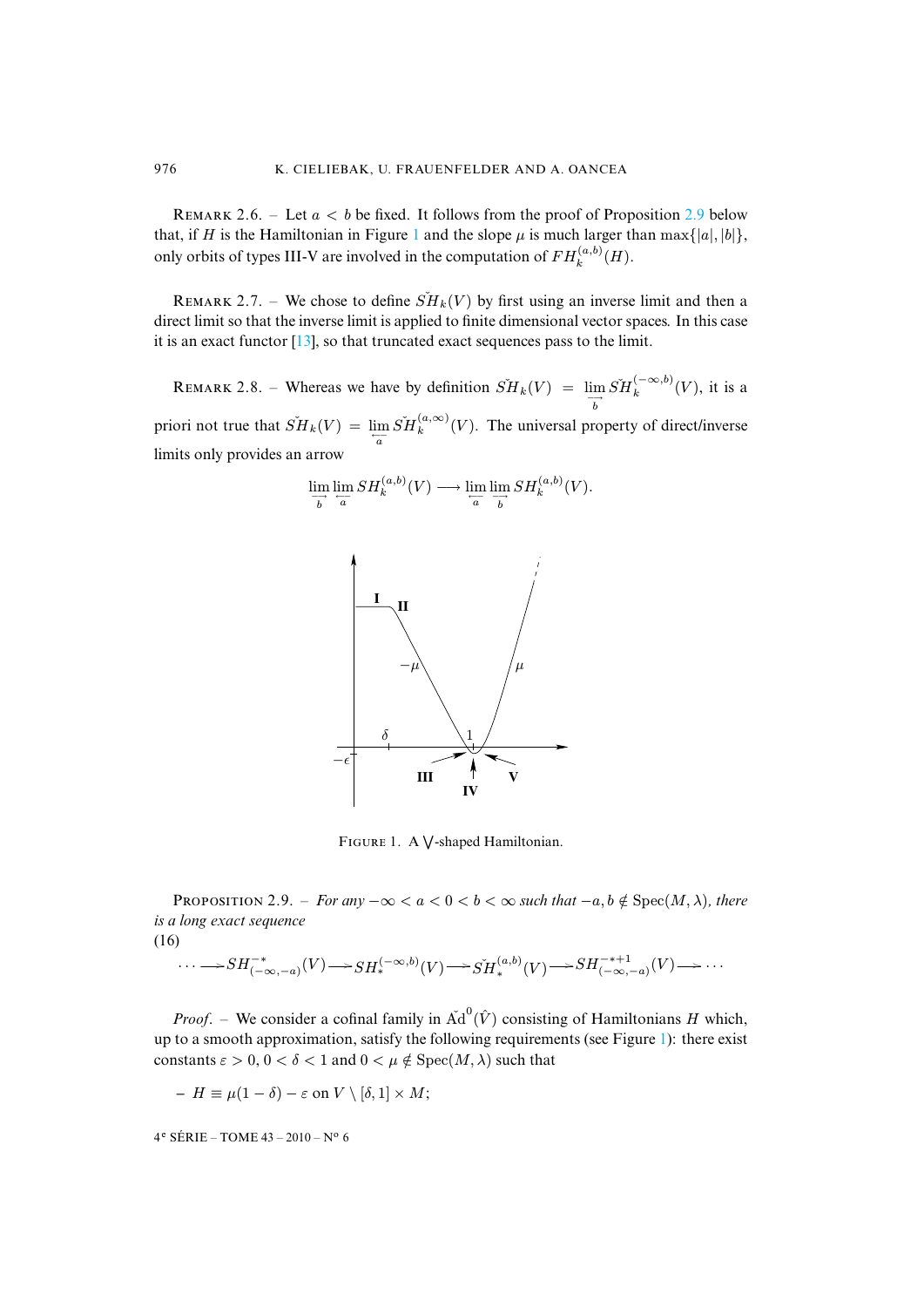$- H = h(r)$  on  $[\delta, +\infty) \times M$ , where

$$
\begin{cases}\nh'(r) = -\mu, \ \delta \le r \le 1, \\
h(1) = -\varepsilon, \\
h'(r) = \mu, \quad r \ge 1.\n\end{cases}
$$

Let  $\eta_{\mu} > 0$  be the distance between  $\mu$  and Spec(M,  $\lambda$ ), and let  $T_0 > 0$  be the minimal period of a closed characteristic on  $M$ . The 1-periodic orbits of  $H$  fall into five classes as follows.

- I. constants in  $V \setminus [\delta, 1] \times M$ , with action  $-\mu(1 \delta) + \varepsilon = -\mu + \delta \mu + \varepsilon$ ;
- II. nonconstant orbits in the neighborhood of  $\{\delta\} \times M$ , corresponding to negatively parametrized closed characteristics on M of period at most  $\mu - \eta_{\mu}$ , with action in the interval  $[-\mu(1-\delta)+\varepsilon-\delta(\mu-\eta_{\mu}), -\mu(1-\delta)+\varepsilon-\delta T_0]=[-\mu+\varepsilon+\delta\eta_{\mu}, -\mu+\varepsilon+\delta\mu-\delta T_0];$
- III. nonconstant orbits in the neighborhood of  $\{1\} \times M$  on levels  $r < 1$ , corresponding to negatively parametrized closed characteristics on M of period at most  $\mu - \eta_{\mu}$ , with action in the interval  $[-(\mu - \eta_{\mu}) + \varepsilon, -T_0 + \varepsilon] = [-\mu + \eta_{\mu} + \varepsilon, -T_0 + \varepsilon];$
- IV. constant orbits on  $\{1\} \times M$ , with action  $\varepsilon$ ;
- V. nonconstant orbits in the neighborhood of  $\{1\} \times M$  on levels  $r > 1$ , corresponding to positively parametrized closed characteristics on M of period at most  $\mu - \eta_{\mu}$ , with action in the interval  $[T_0 + \varepsilon, \mu - \eta_\mu + \varepsilon]$ .

Let  $-\infty < a < 0 < b < \infty$  be fixed, with  $-a, b \notin \text{Spec}(M, \lambda)$ . Let us choose

$$
\mu \geq \max(|a|,|b|)+1, \qquad \delta \leq \min(\eta_{\mu}/2\mu,1/3) \qquad \varepsilon \leq \min(b,1/3,\eta_{|a|}/2).
$$

The condition  $\delta \mu < \eta_{\mu}$  ensures that the above types of orbits are ordered by the action as

 $II < I < III_- < a < III_+ < IV < V_- < b < V_+$ .

Here the symbols III<sub>-</sub>, III<sub>+</sub> stand for orbits of type III which have action smaller resp. bigger than a, and  $V_-, V_+$  stand for orbits of type V which have action smaller resp. bigger than b. We infer the short exact sequence of complexes

$$
0 \to CF_*^{(-\infty, a)}(H) \to CF_*^{(-\infty, b)}(H) \to CF_*^{(a, b)}(H) \to 0
$$

which, in terms of the types of orbits involved, can be rewritten as

$$
0 \to CF_*^{I,II,III-} \to CF_*^{I-V-} \to CF_*^{III+,IV,V-} \to 0.
$$

The associated long exact sequence has the form

$$
\cdots \to FH_*^{(-\infty, a)}(H) \to FH_*^{(-\infty, b)}(H) \to FH_*^{(a, b)}(H) \to FH_{*-1}^{(-\infty, a)}(H) \to \cdots
$$

We claim that its entries are isomorphic with the ones of the long exact sequence in the statement of Proposition [2.9.](#page-20-1) This implies the conclusion of the proposition, since continuation maps are compatible with truncation exact sequences and become isomorphisms if  $\mu \ge \max(|a|, |b|) + 1$  and  $\delta, \varepsilon > 0$  are sufficiently small (depending on  $\mu$ ). So it remains to prove the claim.

 $FH^{(-\infty,b)}_*(H) \simeq SH^{(-\infty,b)}_*(V)$ : This holds because  $\mu > b > 0$ , and because the restriction to V of the Hamiltonian H can be deformed to the constant Hamiltonian  $-\varepsilon$ , in such a way that the action of the newly created 1-periodic orbits does not cross the boundary of the action interval  $(-\infty, b)$  during the deformation.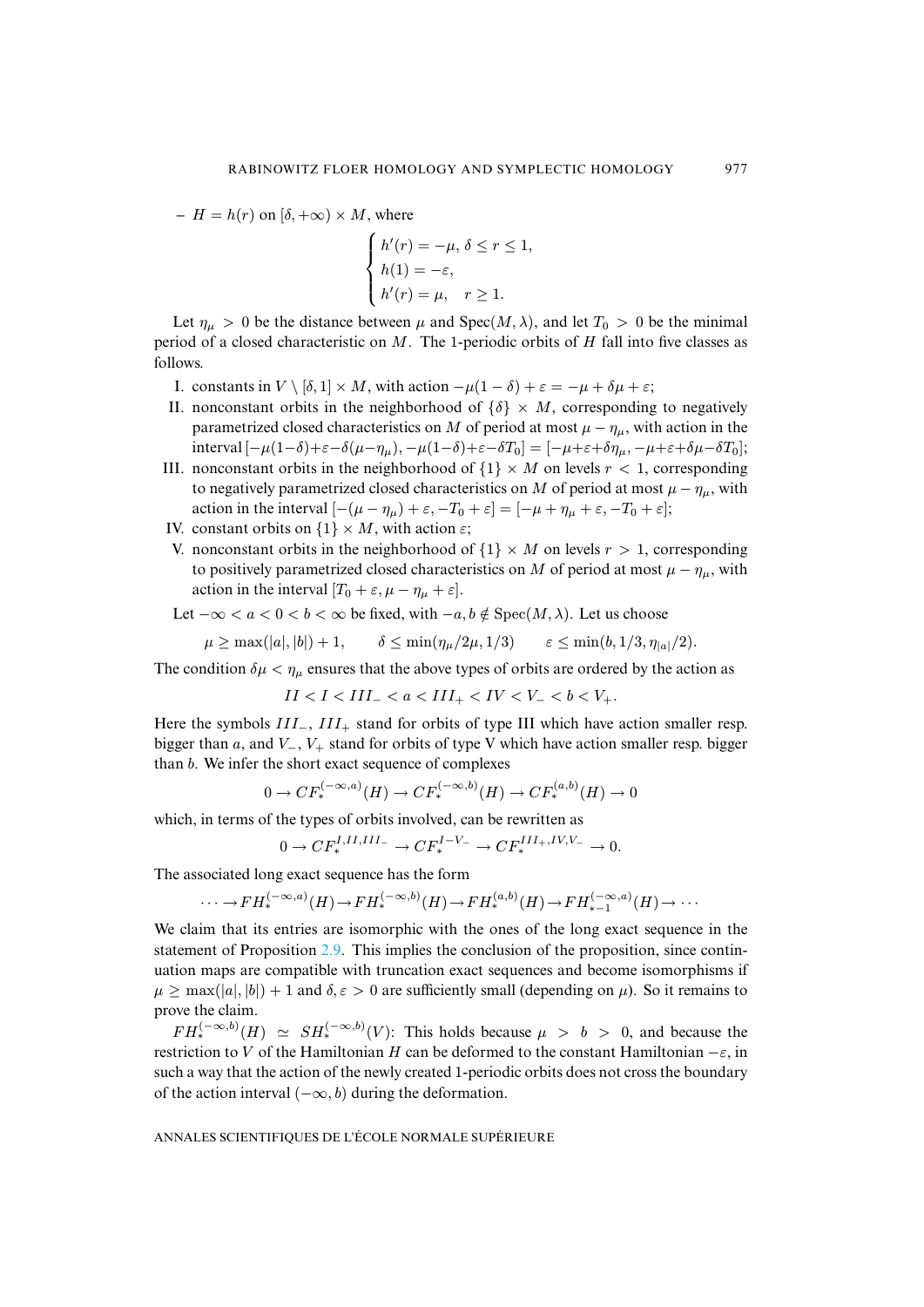$FH^{(a,b)}_*(H) \simeq \widetilde{SH}^{(a,b)}_*(V)$ : This holds because  $\mu > \max(|a|, |b|)$ , and because, upon increasing the slope in a cofinal family of  $\text{Ad}^0(\hat{V})$ , the action of the newly created 1-periodic orbits does not cross the boundary of the action interval  $(a, b)$  during the corresponding homotopies of Hamiltonians.

 $FH^{(-\infty,a)}_*(H) \simeq SH^{-*}_{(-\infty,-a)}(V)$ : To prove this isomorphism, we denote by  $H_{\mu,\delta}$  a Hamiltonian which, up to a smoothing, satisfies the following conditions:

- $H_{\mu,\delta}$  vanishes outside V;
- $H<sub>μ,δ</sub>(r, x) = -μ(r − 1)$  on [δ, 1] × *M*;  $- H_{\mu,\delta} = \mu(1-\delta)$  on  $\hat{V} \setminus [\delta,1] \times M$ .

Our definition is such that  $-H_{\mu,\delta} \in \text{Ad}^0(\hat{V}, V)$  is as in the proof of Proposition [2.5.](#page-17-2) We claim the following sequence of isomorphisms.

$$
FH_*^{(-\infty,a)}(H) \simeq FH_*^{(-\infty,a)}(H_{\mu,\delta} - \varepsilon)
$$
  
\n
$$
\simeq FH_*^{(-\infty,a-\varepsilon)}(H_{\mu,\delta})
$$
  
\n
$$
\simeq FH_*^{(-\infty,a)}(H_{\mu,\delta})
$$
  
\n
$$
\simeq FH_{(-a,\infty)}^{(-*}(-H_{\mu,\delta})
$$
  
\n
$$
\simeq \widetilde{SH}_{(-a,\infty)}^{-*}(V)
$$
  
\n
$$
\simeq SH_{(-\infty,-a)}^{-*}(V).
$$

The first isomorphism holds by a deformation argument: The Hamiltonian H can be deformed outside V via linear Hamiltonians to the constant Hamiltonian  $-\varepsilon$ , and the action of the newly created 1-periodic orbits does not cross the boundary of the action interval  $(-\infty, a)$ . The second isomorphism holds trivially from the definitions, and the third one holds because  $|a| \notin \text{Spec}(M, \lambda)$  and  $\varepsilon < \eta_{|a|}/2$ . The fourth isomorphism is implied by Proposition [2.2,](#page-15-0) the fifth one holds by continuation because  $\mu > |a|$ , and the sixth one follows from Proposition 2.5. lows from Proposition [2.5.](#page-17-2)

*Proof of Theorem [1.2](#page-2-2)*. – It follows from the proof of Proposition [2.9](#page-20-1) that the exact sequence  $(16)$  is compatible with the morphisms induced by enlarging the action window, in the following sense. Given  $-\infty < a' < a < 0 < b < b' < \infty$  and a Hamiltonian H as in the proof of Proposition [2.9](#page-20-1) we have a commutative diagram of short exact sequences of chain complexes

(17) 
$$
0 \longrightarrow CF_*^{(-\infty, -a')}(H) \longrightarrow CF_*^{(-\infty, b)}(H) \longrightarrow CF_*^{(a', b)}(H) \longrightarrow 0
$$
\n
$$
\downarrow \qquad \qquad \downarrow \qquad \qquad \downarrow
$$
\n
$$
0 \longrightarrow CF_*^{(-\infty, -a)}(H) \longrightarrow CF_*^{(-\infty, b)}(H) \longrightarrow CF_*^{(a, b)}(H) \longrightarrow 0
$$
\n
$$
\downarrow \qquad \qquad \downarrow
$$
\n
$$
0 \longrightarrow CF_*^{(-\infty, -a)}(H) \longrightarrow CF_*^{(-\infty, b')}(H) \longrightarrow CF_*^{(a, b')}(H) \longrightarrow 0.
$$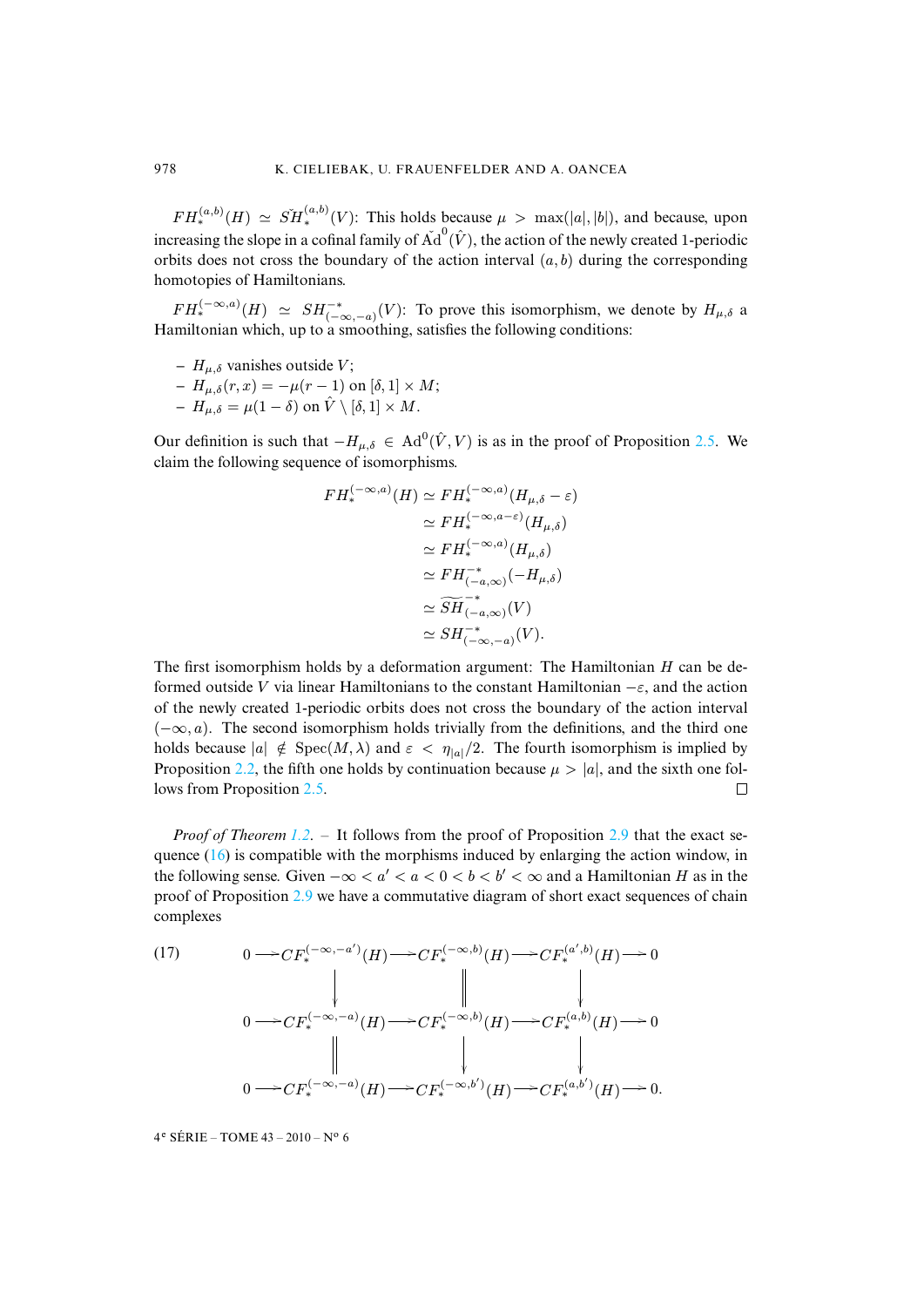Passing to Floer homologies and using the isomorphisms in the proof of Proposition [2.9,](#page-20-1) we obtain a commutative diagram of long exact sequences (18)

<span id="page-23-0"></span>
$$
\cdots \longrightarrow SH_{(-\infty, -a')}^{-*}(V) \longrightarrow SH_*^{(-\infty, b)}(V) \longrightarrow SH_{*}^{(a', b)}(V) \longrightarrow SH_{(-\infty, -a')}^{-*+1}(V) \longrightarrow \cdots
$$
  
\n
$$
\downarrow \qquad \qquad \downarrow \qquad \qquad \downarrow \qquad \qquad \downarrow
$$
  
\n
$$
\cdots \longrightarrow SH_{(-\infty, -a)}^{-*}(V) \longrightarrow SH_{*}^{(-\infty, b)}(V) \longrightarrow SH_{*}^{(a, b)}(V) \longrightarrow SH_{(-\infty, -a)}^{-*+1}(V) \longrightarrow \cdots
$$
  
\n
$$
\downarrow \qquad \qquad \downarrow \qquad \qquad \downarrow
$$
  
\n
$$
\cdots \longrightarrow SH_{(-\infty, -a)}^{-*}(V) \longrightarrow SH_{*}^{(-\infty, b')}(V) \longrightarrow SH_{*}^{(a, b')}(V) \longrightarrow SH_{(-\infty, -a)}^{-*+1}(V) \longrightarrow \cdots
$$

Using Remark [2.7](#page-20-3) and passing first to the inverse limit as  $a \to -\infty$ , and then to the direct limit as  $b \to \infty$ , we obtain the conclusion of Theorem 1.2. limit as  $b \to \infty$ , we obtain the conclusion of Theorem [1.2.](#page-2-2)

*Proof of Proposition* [1.3](#page-2-1). – We claim that, for any  $-\infty < a' < a < 0 < b < b' < \infty$  such that  $-a', -a, b, b' \notin Spec(M, \lambda)$ , there is a commutative diagram

<span id="page-23-1"></span>(19) 
$$
SH^{-*}_{(-\infty, -a')}(V) \longrightarrow SH^{(-\infty, b')}_{*}(V)
$$
\n
$$
\downarrow \qquad \qquad \downarrow
$$
\n
$$
SH^{-*}_{(-\infty, -a)}(V) \longrightarrow SH^{(-\infty, b)}_{*}(V)
$$

in which the vertical maps are the continuation morphisms, and the horizontal maps are the ones appearing in the long exact sequence of Proposition [2.9](#page-20-1) with  $a = -b$ . This follows from the commutative diagram below, which is obtained by rearranging the leftmost commutative squares in  $(18)$ :

$$
SH^{-*}_{(-\infty, -a')}(V) \longrightarrow SH^{(-\infty, b')}_{*}(V)
$$
\n
$$
\downarrow \qquad \qquad \parallel
$$
\n
$$
SH^{-*}_{(-\infty, -a)}(V) \longrightarrow SH^{(-\infty, b')}_{*}(V)
$$
\n
$$
\parallel \qquad \qquad \downarrow
$$
\n
$$
SH^{(-\infty, b')}_{(-\infty, -a)}(V) \longrightarrow SH^{(-\infty, b)}_{*}(V).
$$

Choosing  $b = -a = \rho > 0$  small enough in [\(19\)](#page-23-1) and passing first to the inverse limit as  $a' \rightarrow -\infty$  and then to the direct limit as  $b' \rightarrow \infty$ , we obtain a commutative diagram

$$
SH^{-*}(V) \longrightarrow SH_*(V)
$$
  
\n
$$
\downarrow \qquad \qquad \uparrow
$$
  
\n
$$
SH_{(-\infty,\rho)}^{-*}(V) \longrightarrow SH_*^{(-\infty,\rho)}(V).
$$

By Lemma [2.1](#page-13-0) and Lemma [2.4,](#page-17-0) the bottom entries of this diagram are  $SH^{-*}_{(-\infty,\rho)}(V) \simeq H^{-*+n}(V,\partial V)$  and  $SH^{(-\infty,\rho)}_{*}(V) \simeq H_{*+n}(V,\partial V)$ . Moreover, it follows from the proof of Proposition  $1.4$  below that the bottom map is the composition  $H^{-*+n}(V, \partial V) \stackrel{PD}{\longrightarrow} H_{*+n}(V) \stackrel{\text{incl}_*}{\longrightarrow} H_{*+n}(V, \partial V)$  of the map induced by inclusion  $V \hookrightarrow (V, \partial V)$  with the Poincaré duality map.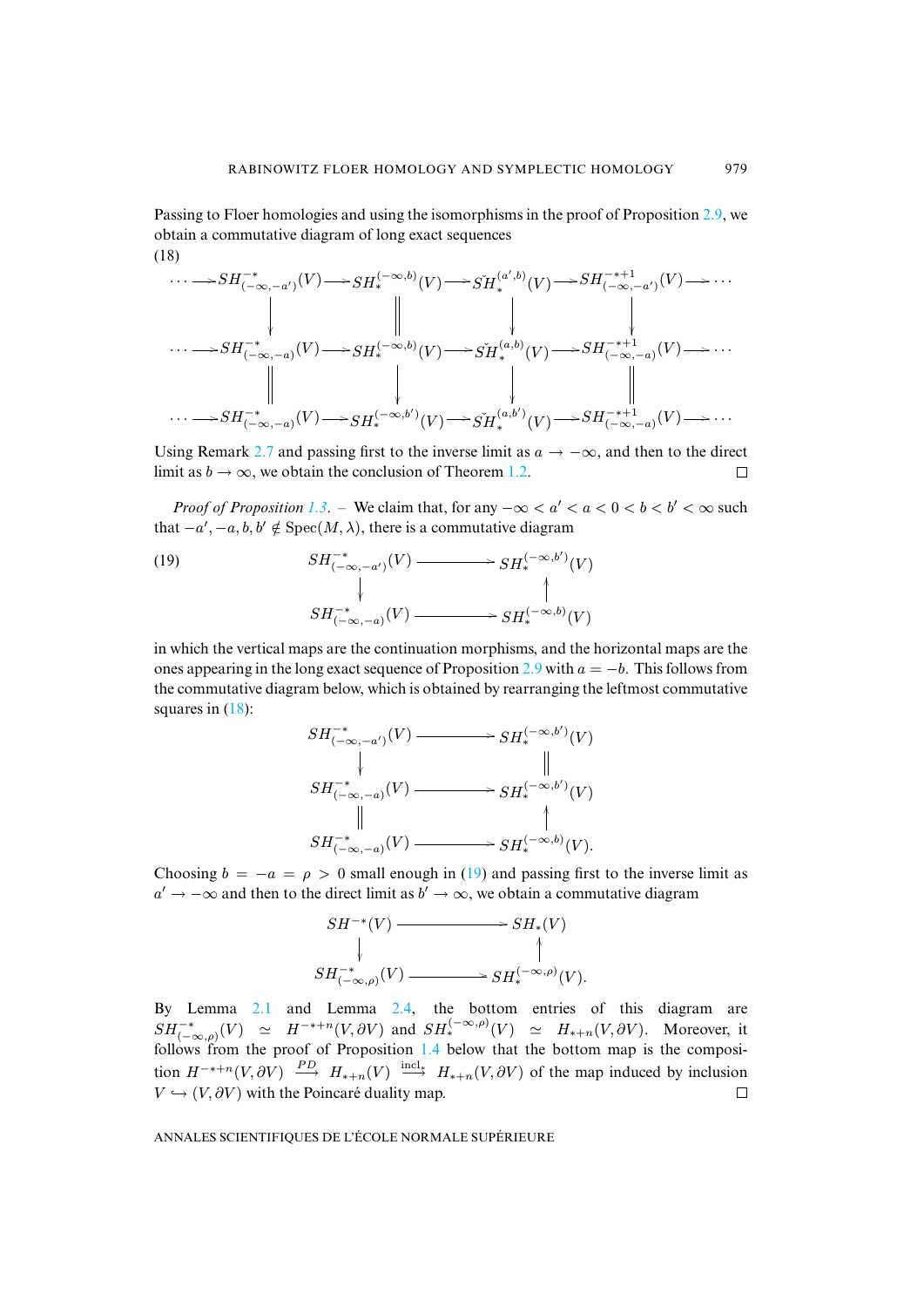<span id="page-24-2"></span>We define two variants of the symplectic homology groups  $\widetilde{SH}_*(V)$ , namely

(20) 
$$
\widetilde{SH}_{k}^{\geq 0}(V) := \lim_{a \nearrow 0} \widetilde{SH}_{k}^{(a,\infty)}(V),
$$

(21) 
$$
\tilde{SH}_k^{\leq 0}(V) := \lim_{b \searrow 0} \tilde{SH}_k^{(-\infty, b)}(V).
$$

*Proof of Proposition [1.4](#page-3-5)*. – The two diagrams in the statement of Proposition [1.4](#page-3-5) follow by specializing the commutative diagram [\(18\)](#page-23-0). Let us choose  $0 < \rho < \min$  Spec $(M, \lambda)$ . We set  $a = -\rho$ ,  $b = \rho$  in [\(18\)](#page-23-0) and let  $a' \to -\infty$ ,  $b' \to \infty$  to obtain the commutative diagram of long exact sequences

<span id="page-24-0"></span>
$$
(22) \cdots \longrightarrow SH^{-*}(V) \longrightarrow SH^{(-\infty,\rho)}_{*}(V) \longrightarrow SH^{(\leq 0)}_{*}(V) \longrightarrow SH^{-*+1}(V) \longrightarrow \cdots
$$
  
\n
$$
\downarrow \qquad \qquad \downarrow \qquad \qquad \downarrow
$$
  
\n
$$
\cdots \longrightarrow SH^{(-\infty,\rho)}_{(-\infty,\rho)}(V) \longrightarrow SH^{(-\infty,\rho)}_{*}(V) \longrightarrow SH^{(-\rho,\rho)}_{*}(V) \longrightarrow SH^{-*+1}_{(-\infty,\rho)}(V) \longrightarrow \cdots
$$
  
\n
$$
\downarrow \qquad \qquad \downarrow \qquad \qquad \downarrow
$$
  
\n
$$
\cdots \longrightarrow SH^{-*}_{(-\infty,\rho)}(V) \longrightarrow SH^{*}(V) \longrightarrow SH^{*(V)}_{*}(V) \longrightarrow SH^{**+1}_{(-\infty,\rho)}(V) \longrightarrow \cdots
$$

Since  $SH^{-*}_{(-\infty,\rho)}(V) \simeq H^{-*+n}(V,M)$  and  $SH^{(-\infty,\rho)}_{*}(V) \simeq H_{*+n}(V,M)$  (cf. Lemma [2.1](#page-13-0)) and Lemma  $2.4$ ), the top and bottom long exact sequences in  $(22)$  are the bottom exact sequences in the diagrams of Proposition [1.4.](#page-3-5) To prove the proposition, we need to show that the middle exact sequence in  $(22)$  is isomorphic to the homological (resp. cohomological) long exact sequence of the pair  $(V, M)$ . This essentially follows from [\[24,](#page-58-18) Proposition 4.45], as we explain now.

For our choice of parameters  $a$  and  $b$ , this last exact sequence arises by truncating the range of the action such that only orbits of types I-IV for a Hamiltonian  $H$  as in Figure [1](#page-20-0) are taken into account. (Here we take  $\varepsilon < \rho$  for the parameter  $\varepsilon$  in the definition of H and the constant  $\rho$  above.) Moreover, with the notation in the proof of Proposition [2.9,](#page-20-1) we have  $III_ = III$  and  $III_ + = \emptyset$ . A deformation argument shows that it is enough to consider such a Hamiltonian with slope  $\mu = \rho$ , and for which  $II = III = \emptyset$ . Without loss of generality we can further diminish  $\rho$ , and assume that H is small enough in  $C^2$ -norm. Because V is symplectically aspherical, the Floer complex reduces to the Morse complex  $[14,$ Theorem 6.1] (see also  $[22,$  Theorem 7.3]). Our definition of the Floer differential is such that we consider the Morse complex for the *positive* gradient vector field ∇H. Equivalently, we are considering Morse homology for the *negative* gradient vector field  $-\nabla(-H)$  (see Figure [2\)](#page-24-1).



<span id="page-24-1"></span>FIGURE 2. Hamiltonian with small slope.

 $4^e$  SÉRIE – TOME  $43 - 2010 - N^o$  6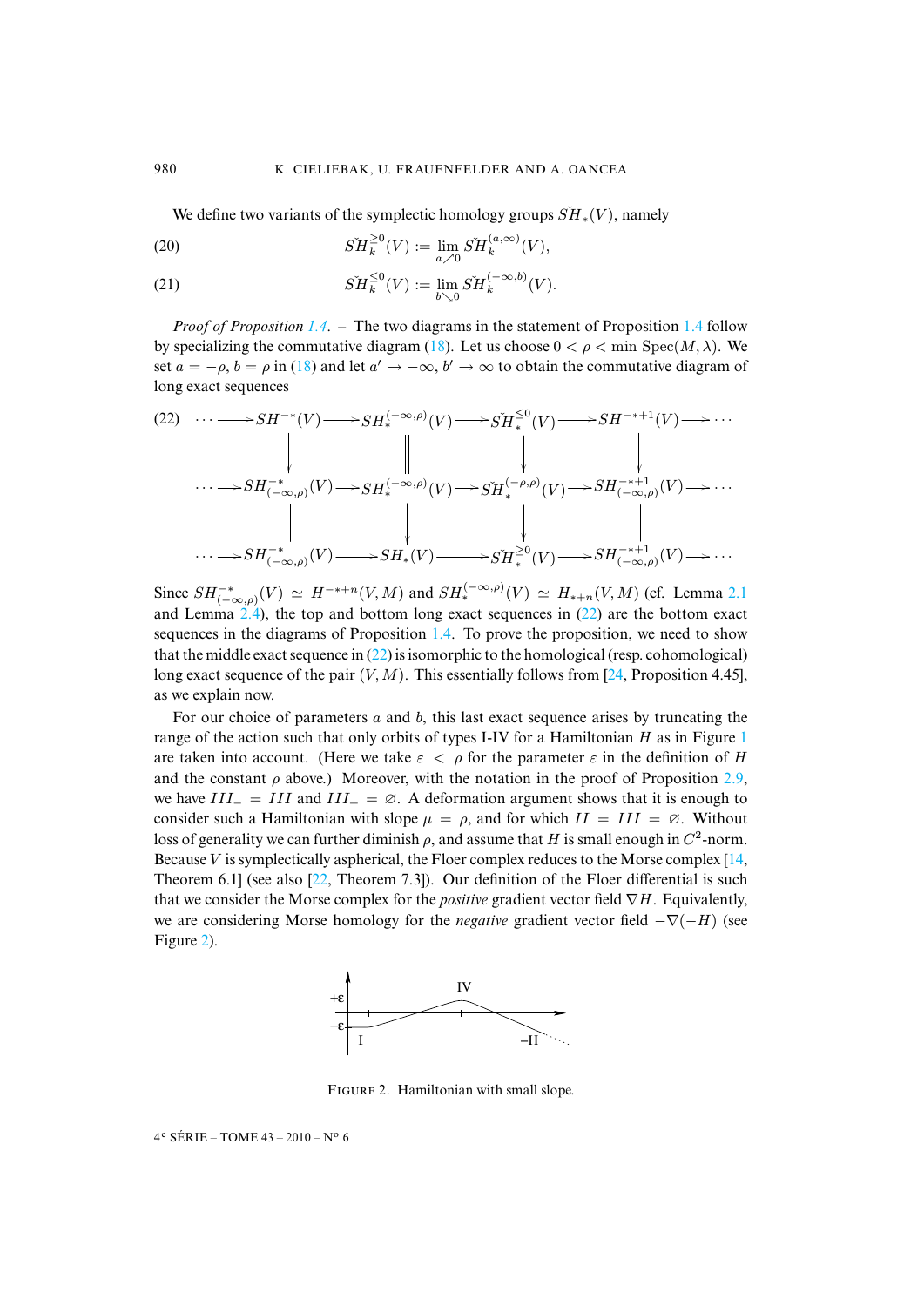The middle exact sequence in  $(22)$  is associated to the short exact sequence of Morse complexes

<span id="page-25-1"></span>(23) 
$$
0 \to C_*^{(-2\rho,0)}(-H) \to C_*^{(-2\rho,2\rho)}(-H) \to C_*^{(0,2\rho)}(-H) \to 0.
$$

Set  $\hat{V}^r := \{p \in \hat{V} : -H(p) \leq r\}, r \in \mathbb{R}$ . By [\[24,](#page-58-18) Prop. 4.45] the homology long exact sequence associated to  $(23)$  is isomorphic to the long exact sequence of the triple  $(\hat{V}^{2\rho}, \hat{V}^{0}, \hat{V}^{-2\rho})$ . By excision and Poincaré duality, the latter is isomorphic to the long exact sequence of the pair  $(V, M)$ .  $\Box$ 

## <span id="page-25-0"></span>**2.8.** Definitions in  $\widehat{W}$  and dependence only on  $\hat{V}$

Let us now assume that  $M \hookrightarrow W$  is an exact contact embedding of  $(M, \xi)$  into the convex exact manifold  $(W, \lambda)$ . We denote the bounded component of  $W \setminus M$  by V.

Denote by  $\operatorname{Ad}^0(\hat{V}; \widehat{W})$  the class of Hamiltonians  $H : \widehat{W} \to \mathbb{R}$  satisfying

- $H \leq 0$  on V, and  $H = \text{const} \geq 0$  outside a compact set,
- **–** the periodic orbits of H other than constants at infinity are transversally nondegenerate if nonconstant, and nondegenerate if constant.

We define the *symplectic homology groups of* V *in* W by

$$
SH_k(V; W) := \lim_{a \nearrow 0} \lim_{H} FH_k^{(a, \infty)}(H),
$$
  
\n
$$
SH_k^+(V; W) := \lim_{a \searrow 0} \lim_{H} FH_k^{(a, \infty)}(H),
$$
  
\n
$$
SH_k^-(V; W) := \lim_{a \nearrow 0} \lim_{b \searrow 0} \lim_{H} FH_k^{(a, b)}(H).
$$

**PROPOSITION** 2.10. – We have  $SH^{\mathsf{T}}_{*}(V; W) \simeq SH^{\mathsf{T}}_{*}(V)$ , for  $\dagger = \emptyset, +, -$ .

*Proof*. – The main ingredients of the proof are the maximum principle and Gromov's monotonicity principle for the area of pseudo-holomorphic curves (see also [\[17,](#page-58-20) Lemma 1]). The arguments are very similar to the ones in the proof of Proposition [3.1](#page-27-0) below, and we leave the details to the reader.  $\Box$ 

Similarly to  $\text{Ad}^0(\hat{V}; \widehat{W})$ , we define the class  $\text{Ad}^0(\hat{V}; \widehat{W})$  of admissible Hamiltonians  $H: W \to \mathbb{R}$  by requiring the following conditions:

- **–** *H* coincides with an admissible Hamiltonian  $H' \in \text{Ad}^0(\hat{V})$  on  $V \cup [1, R) \times M$  for some  $R > 1$ ,
- $H = \text{const}$  approximately equal to  $a(R-1)$  on  $W \setminus (V \cup [1, R) \times M)$ .

We define the groups  $\check{SH}_{k}^{\dagger}(V;W)$ ,  $\dagger = \emptyset, \geq 0, \leq 0$  by Formulas [\(15\)](#page-19-1), [\(20\)](#page-24-2), [\(21\)](#page-24-2) using direct limits over  $H \to \infty$  in  $\text{Ad}^0(\hat{V}; \widehat{W})$ . We then have

$$
\check{SH}_k^{\dagger}(V;W) \simeq \check{SH}_k^{\dagger}(V), \qquad \dagger = \varnothing, \dagger = \text{``} \geq 0 \text{''}, \text{or } \dagger = \text{``} \leq 0 \text{''}.
$$

Moreover, the statements of Theorem [1.2](#page-2-2) and Proposition [1.4](#page-3-5) remain valid.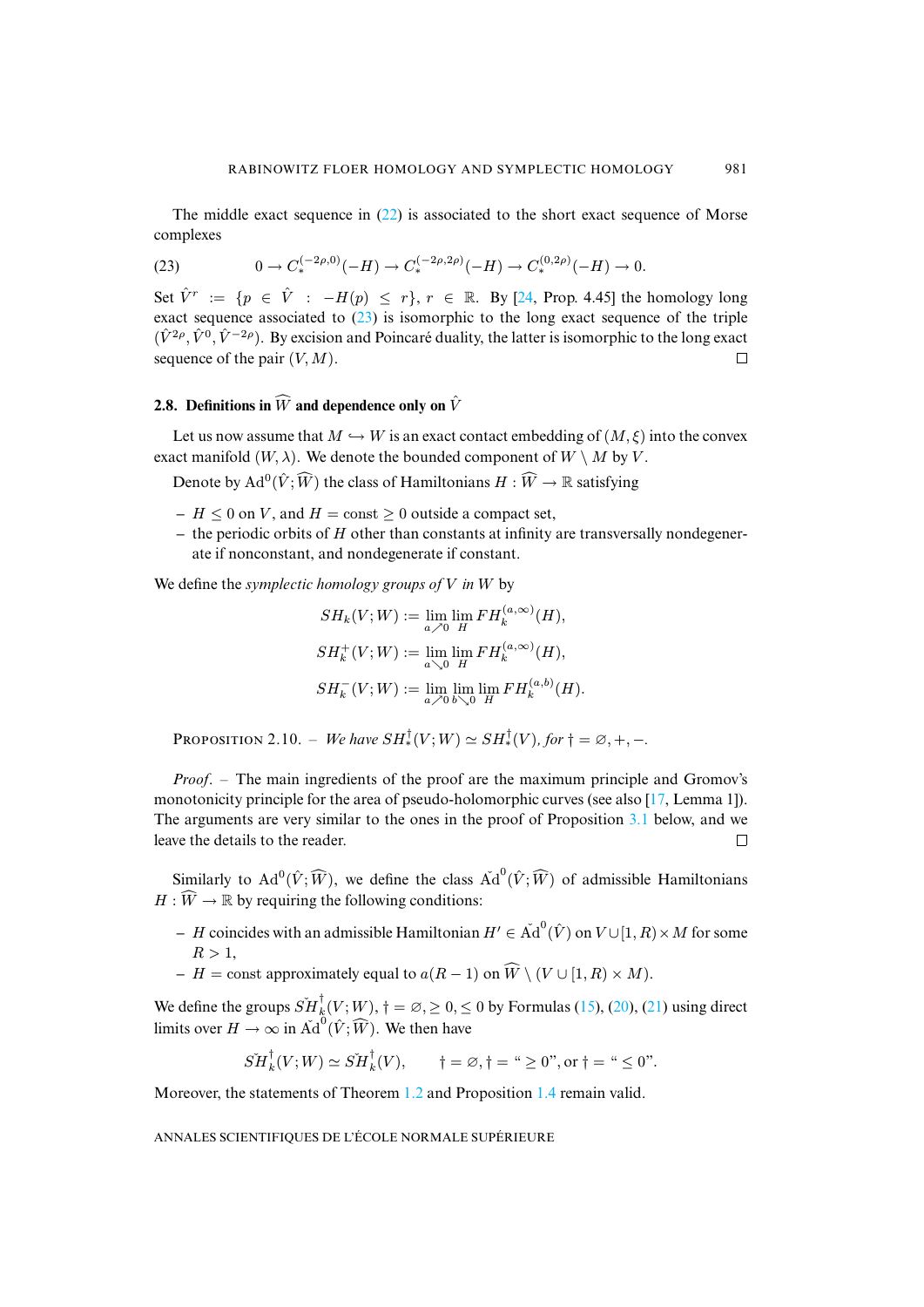#### **3. Rabinowitz Floer homology**

<span id="page-26-0"></span>Let us recall from [\[10\]](#page-58-1) the definition of Rabinowitz Floer homology.

On an exact symplectic manifold  $(W, \lambda)$  with symplectic form  $\omega = d\lambda$  define the *Liouville vector field* X by  $i_X \omega = \lambda$ . We say that  $(W, \lambda)$  is *complete and convex* if the following conditions hold:

- **–** There exists a compact subset K ⊂ W with nonempty interior and smooth boundary such that X points out of K along  $\partial K$ .
- **–** The vector field X is complete and has no critical points outside K.

(This includes the condition of "bounded topology" in [\[10\]](#page-58-1).) Equivalently,  $(W, \lambda)$  is complete and convex iff there exists an embedding  $\phi : N \times [1,\infty) \to W$  such that  $\phi^* \lambda = r \alpha_N$ , where r denotes the coordinate on  $[1,\infty)$  and  $\alpha_N$  is a contact form, and such that  $W\setminus \phi\big(N\times (1,\infty)\big)$ is compact. (To see this, simply apply the flow of X to  $N := \partial K$ , cf. [\[10\]](#page-58-1).)

Consider now a complete convex exact symplectic manifold  $(W, \lambda)$  and a compact subset  $V \subset W$  with nonempty interior and smooth boundary  $M = \partial V$  such that  $\lambda|_M$  is a positive contact form with Reeb vector field R. We abbreviate by  $\mathcal{L} = C^{\infty}(S^1, W)$  the free loop space of W. A *defining Hamiltonian* for M is a smooth function  $H : W \to \mathbb{R}$  with regular level set  $M = H^{-1}(0)$  whose Hamiltonian vector field  $X_H$  (defined by  $i_{X_H} \omega = -dH$ ) has compact support and agrees with R along M. Given such a Hamiltonian, the *Rabinowitz action functional* is defined by

<span id="page-26-1"></span>
$$
A_H: \mathcal{L} \times \mathbb{R} \to \mathbb{R},
$$
  

$$
A_H(x, \eta) := \int_0^1 x^* \lambda - \eta \int_0^1 H(x(t)) dt.
$$

Critical points of  $A_H$  are solutions of the equations

(24) 
$$
\begin{cases} \partial_t x(t) = \eta X_H(x(t)), \, t \in \mathbb{R}/\mathbb{Z}, \\ \int_0^1 H(x(t)) dt = 0. \end{cases}
$$

By the first equation H is constant along x, so the second equation implies  $H(x(t)) \equiv 0$ . Since  $X_H = R$  along  $\Sigma$ , the equations [\(24\)](#page-26-1) are equivalent to

(25) 
$$
\begin{cases} \partial_t x(t) = \eta R(v(t)), \ t \in \mathbb{R}/\mathbb{Z}, \\ x(t) \in \Sigma, \qquad t \in \mathbb{R}/\mathbb{Z}. \end{cases}
$$

So there are three types of critical points: closed Reeb orbits on M which are positively parametrized and correspond to  $\eta > 0$ , closed Reeb orbits on M which are negatively parametrized and correspond to  $\eta < 0$ , and constant loops on M which correspond to  $\eta = 0$ . The action of a critical point  $(x, \eta)$  is  $A_H(x, \eta) = \eta$ .

A compatible almost complex structure  $J$  on (part of) the symplectization  $(N \times \mathbb{R}_+, d(r\alpha_N))$  of a contact manifold  $(N, \alpha_N)$  is called *cylindrical* if it satisfies:

- $-$  J maps the Liouville vector field  $r\partial_r$  to the Reeb vector field R;
- $\overline{\phantom{a}}$  J preserves the contact distribution ker  $\alpha_N$ ;
- $-I$  is invariant under the Liouville flow  $(y, r) \mapsto (y, e^t r), t \in \mathbb{R}$ .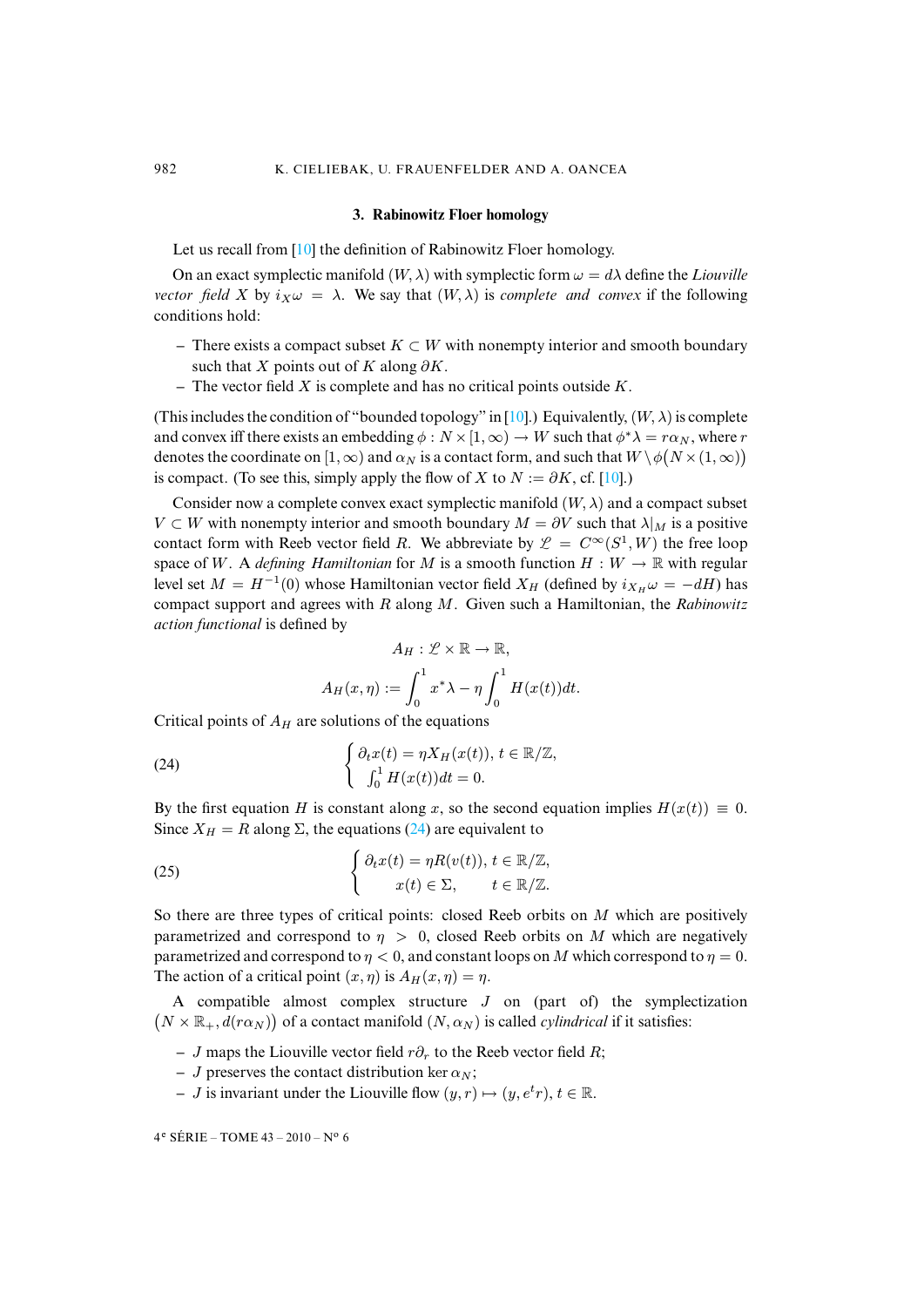A compatible almost complex structure J on a complete convex exact symplectic manifold  $(W, \lambda)$  is called cylindrical if  $\phi^* J$  is cylindrical on the collar  $(N \times [1, \infty), d(r \alpha_N))$  at infinity. For a smooth family  $(J_t)_{t\in S^1}$  of cylindrical almost complex structures on  $(W, \lambda)$  we consider the following metric  $g = g_J$  on  $\mathcal{L} \times \mathbb{R}$ . Given a point  $(x, \eta) \in \mathcal{L} \times \mathbb{R}$  and two tangent vectors  $(\hat{x}_1, \hat{\eta}_1), (\hat{x}_2, \hat{\eta}_2) \in T_{(x,\eta)}(\mathcal{L} \times \mathbb{R}) = \Gamma(S^1, x^*TW) \times \mathbb{R}$  the metric is given by

$$
g_{(x,\eta)}((\hat{x}_1,\hat{\eta}_1),(\hat{x}_2,\hat{\eta}_2)) = \int_0^1 \omega(\hat{x}_1(t),J_t(x(t))\hat{x}_2(t))dt + \hat{\eta}_1 \cdot \hat{\eta}_2.
$$

The gradient of the Rabinowitz action functional  $A_H$  with respect to the metric  $g_J$  at a point  $(x, \eta) \in \mathcal{L} \times \mathbb{R}$  reads

$$
\nabla A_H(x,\eta) = \nabla_J A_H(x,\eta) = \begin{pmatrix} -J_t(x)\big(\partial_t x - \eta X_H(x)\big) \\ -\int_0^1 H(x(t))dt. \end{pmatrix}.
$$

Hence (positive) gradient flow lines are solutions  $(x, \eta) \in C^{\infty}(\mathbb{R} \times S^1, \hat{V}) \times C^{\infty}(\mathbb{R}, \mathbb{R})$  of the partial differential equation

(26) 
$$
\begin{cases} \partial_s x + J_t(x) (\partial_t x - \eta X_H(x)) = 0 \\ \partial_s \eta + \int_0^1 H(x(t)) dt = 0. \end{cases}
$$

It is shown in [\[10\]](#page-58-1) that for  $-\infty < a < b \leq \infty$  the resulting truncated Floer homology groups

<span id="page-27-1"></span>
$$
RFH^{(a,b)}(M,W):=FH^{(a,b)}(A_H,J),
$$

corresponding to action values in  $(a, b)$ , are well-defined and do not depend on the choice of cylindrical J and defining Hamiltonian H. The *Rabinowitz Floer homology* of (M,W) is defined as the limit

$$
RFH_*(M,W):=\lim_{\overrightarrow{\mu}}\lim_{\overleftarrow{\lambda}}RFH_*^{(-\lambda,\mu)}(M,W),\qquad\lambda,\mu\to\infty.
$$

By  $[11]$ , Theorem A, this definition is equivalent to the original one in  $[10]$ .

#### **3.1. Independence of the ambient manifold**

Our first new observation on Rabinowitz Floer homology is

<span id="page-27-0"></span>PROPOSITION 3.1. – *The Floer homology groups*  $RFH^{(a,b)}(M,W)$  for  $-\infty < a < b < \infty$ *depend only on the exact symplectic manifold* (V, λ) *and not on the ambient manifold* W*.*

*Proof*. – Since the Liouville vector field X is complete, its flow defines an embedding  $\psi : M \times \mathbb{R}_+ \hookrightarrow W$  of the symplectization of  $(M, \lambda_M := \lambda_M)$  such that  $\psi^* \lambda = r \lambda_M$  (see [\[10\]](#page-58-1)). Pick a cylindrical almost complex structure  $J_M$  on  $M \times \mathbb{R}_+$ . By Gromov's Monotonicity Lemma [\[26,](#page-59-4) Proposition 4.3.1], there exists an  $\varepsilon > 0$  such that every  $J_M$ -holomorphic curve in  $M \times \mathbb{R}_+$  which meets the level  $M \times \{3\}$  and exits the set  $M \times [2, 4]$  has symplectic area at least  $\varepsilon$ . Rescaling by  $R > 1$ , it follows that every  $J_M$ -holomorphic curve which meets the level  $M \times \{3R\}$  and exits the set  $M \times [2R, 4R]$  has symplectic area at least  $R_{\epsilon}$ .

Now fix  $-\infty < a < b < \infty$  and pick  $R > 1$  such that  $R\varepsilon > b - a$ . Pick a loop  $J_t$  of cylindrical almost complex structures on  $(W, \lambda)$  such that  $\psi^* J_t = J_M$  over  $M \times [2R, 4R]$ . Pick a defining Hamiltonian H which is constant outside  $V \cup \psi(M \times [1, 2R])$ . We claim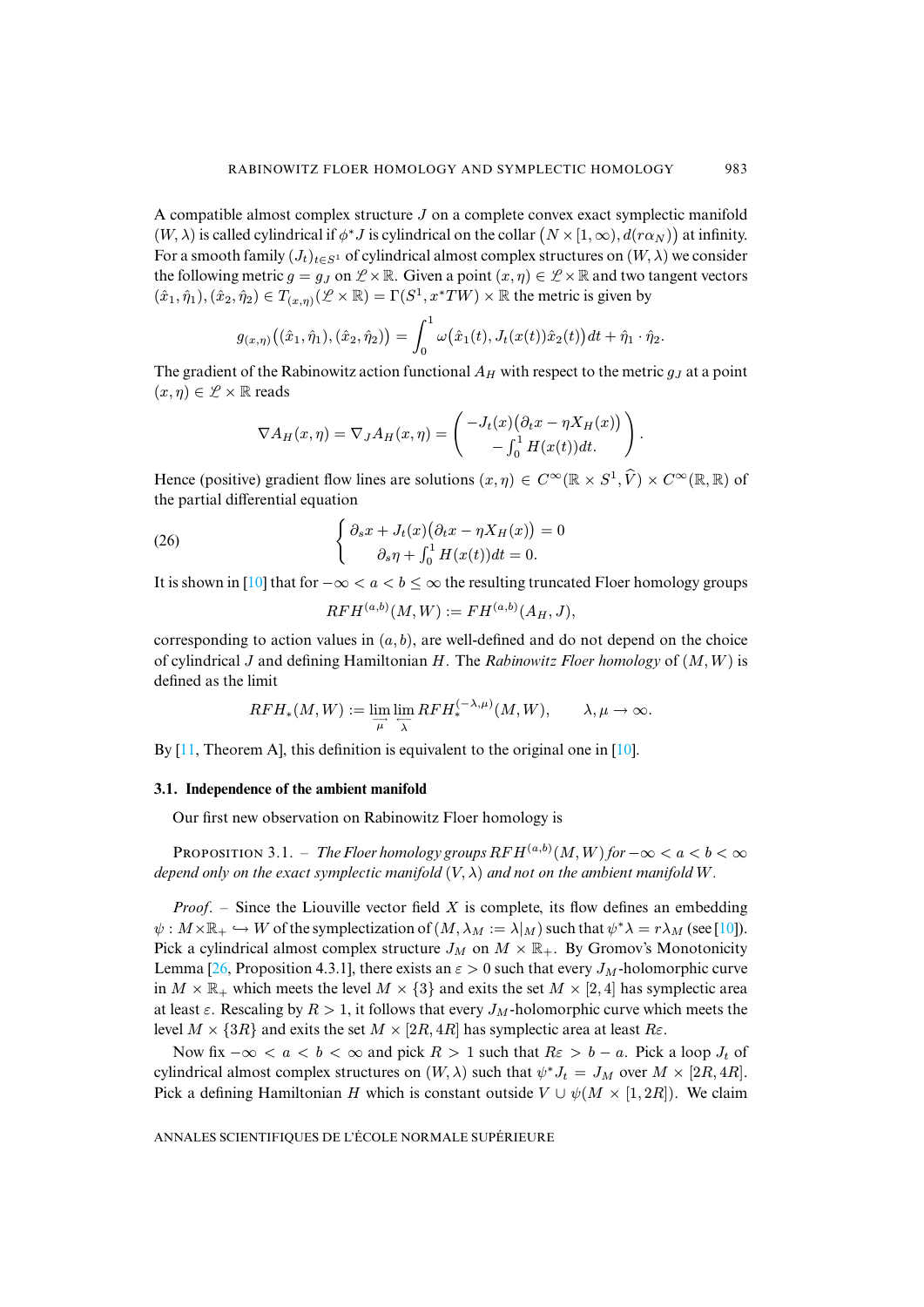that under these conditions the first component x of every gradient flow line  $(x, \eta)$  of  $\nabla_J A_H$ connecting critical points with actions in the interval  $(a, b)$  remains in  $V \cup \psi(M \times [1, 3R)).$ 

To see this, we argue by contradiction. Thus suppose that  $(x, \eta)$  is a gradient flow line with asymptotics  $(x^{\pm}, \eta^{\pm})$  having actions in  $(a, b)$  whose first component x meets the level  $M \times \{3R\}$ . Since the asymptotics of x are contained in  $M \times \{1\}$  it exits the set  $M \times [2R, 4R]$ . Let  $U$  ⊂  $\mathbb{R} \times S^1$  be a connected component of  $x^{-1}(M \times [2R, 4R])$  meeting the level  $M \times \{3R\}$ . Since  $X_H$  vanishes on  $M \times [2R, 4R]$ , the first equation in [\(26\)](#page-27-1) shows that  $x|_U$  is  $J_M$ -holomorphic, hence by the preceding discussion it has symplectic area at least  $R\epsilon$ . The following contradiction now proves the claim:

$$
b - a \ge A_H(x^+, \eta^+) - A_H(x^-, \eta^-)
$$
  
= 
$$
\int_{-\infty}^{\infty} ||\nabla A_H(x, \eta)(s)||^2 ds \ge \int_U |\partial_s x|^2 ds dt
$$
  
= 
$$
\int_U x^* \omega \ge R\varepsilon.
$$

The claim shows that the Floer homology group  $RFH^{(a,b)}(M, W)$  can be computed from critical points and gradient flow lines in the completion  $V \cup_{\psi} M \times [1, \infty)$  and is therefore independent of the ambient manifold W. independent of the ambient manifold W.

In view of Proposition [3.1](#page-27-0) we will denote from now on the Floer homology groups  $RFH^{(a,b)}(M, W)$  by  $RFH^{(a,b)}(V)$ , and the Rabinowitz Floer homology by

$$
RFH_*(V) = \lim_{\overrightarrow{b}} \lim_{a \to \overrightarrow{a}} RFH_*^{(-a,b)}(V), \qquad a, b \to \infty.
$$

We further introduce

$$
RFH_*^{\geq 0}(V) := RFH_*^{(-\delta, +\infty)}(V), \qquad RFH_*^{\leq 0}(V) := RFH_*^{(-\infty, \delta)}(V)
$$

and

$$
RFH_*^0(V) := RFH_*^{(-\delta,\delta)}(V)
$$

for  $\delta > 0$  small enough. It then follows from the definition [\[10\]](#page-58-1) that

$$
RFH_*^0(V) = H_{*+n-1}(M).
$$

We note that there are morphisms

$$
H_{*+n-1}(M) \to RFH_*^{\geq 0}(V)
$$

and

$$
RFH_*^{\leq 0}(V) \to H_{*+n-1}(M) \stackrel{\sim}{\to} H^{-*+n}(M)
$$

induced by action truncation. However, there is no morphism between  $H_{*+n-1}(M)$  and  $RFH_*(V)$  since the latter group is defined using both a direct and an inverse limit.

<span id="page-28-0"></span>REMARK 3.2. – Rabinowitz Floer homology is  $\mathbb{Z}$ -resp.  $\mathbb{Z}_2$ -graded under the same condi-tions as symplectic homology, see Section [2.1.](#page-11-2) The  $\mathbb{Z}$ -grading on  $RFH_*$  (when it is defined) used in this paper is obtained from the original one in [\[10\]](#page-58-1) by adding  $\frac{1}{2}$  for the generators with positive action and subtracting  $\frac{1}{2}$  for the generators with negative action.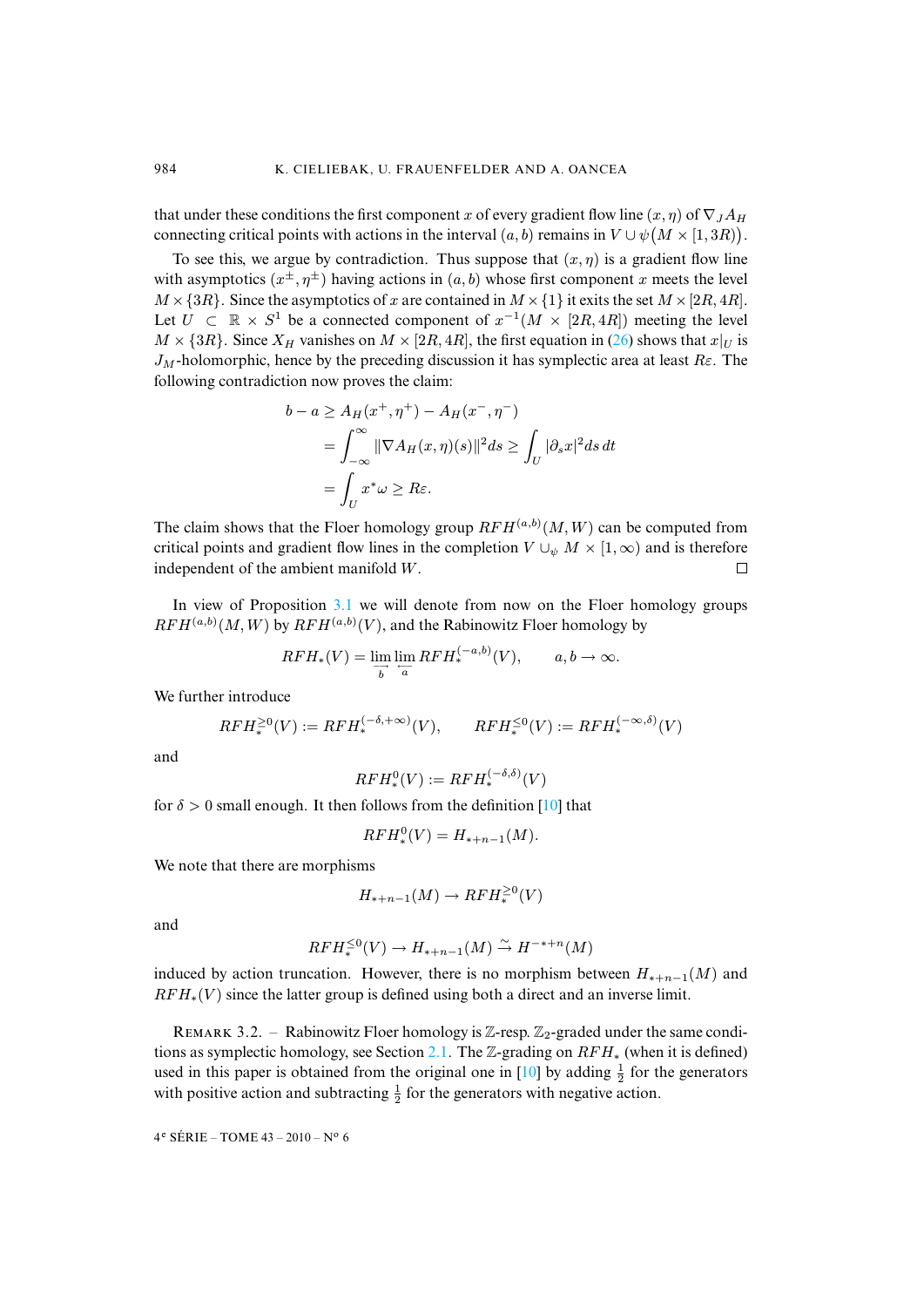As usual for R-filtered homology theories, given  $-\infty \le a < b < c \le \infty$ , there is a long exact sequence of homology groups induced by truncation by the values of the Rabinowitz action functional

$$
\cdots \to RFH_*^{(a,b)}(V) \to RFH_*^{(a,c)}(V) \to RFH_*^{(b,c)}(V) \to RFH_{*-1}^{(a,b)}(V) \to \cdots
$$

#### **4. Perturbations of the Rabinowitz action functional**

<span id="page-29-0"></span>In this section we introduce a family of perturbations of the Rabinowitz action functional which will be used later to show that Rabinowitz Floer homology is isomorphic to symplectic homology. These perturbations are perturbations in the second variable  $\eta$ . In particular, the perturbed Rabinowitz action functional is not linear any more in  $\eta$ , so that the interpretation of  $\eta$  as a Lagrange multiplier is not any more true for the perturbed functional.

Assume that  $(V, \lambda)$  is a compact exact symplectic manifold with boundary  $M = \partial V$  such that  $\lambda_M := \lambda|_M$  is a positive contact form. Denote by

$$
\hat{V}:=V\cup\big(M\times[1,\infty)\big)
$$

its completion and extend the 1-form  $\lambda$  from V to  $\hat{V}$  by  $\lambda := r\lambda_M$  on  $M \times [1,\infty)$ . Suppose further that  $H \in C^{\infty}(\hat{V}, \mathbb{R})$  is an autonomous Hamiltonian and  $b, c \in C^{\infty}(\mathbb{R}, \mathbb{R})$  are smooth functions. We abbreviate by  $\mathcal{L} = C^{\infty}(S^1, \hat{V})$  the free loop space of  $\hat{V}$ . Consider the perturbed Rabinowitz action functional

$$
A_{H,b,c}\colon \mathcal{L}\times \mathbb{R}\to \mathbb{R}
$$

defined for  $(x, \eta) \in \mathcal{L} \times \mathbb{R}$  by

$$
A_{H,b,c}(x,\eta) = \int_0^1 x^*\lambda - b(\eta) \int_0^1 H(x(t))dt + c(\eta).
$$

Note that

$$
A_{H,\mathrm{id},0}=A_H.
$$

The critical points of  $A_{H,b,c}$  are pairs  $(x, \eta)$  such that

$$
\begin{cases} \dot{x} = b(\eta)X_H, \\ b'(\eta) \int H(x(t))dt = c'(\eta). \end{cases}
$$

The gradient of the action functional  $A_{H,b,c}$  with respect to the metric  $g_J$  induced by a circle  $J_t$  of cylindrical almost complex structures at a point  $(x, \eta) \in \mathcal{L} \times \mathbb{R}$  reads

<span id="page-29-1"></span>
$$
\nabla_J A_{H,b,c}(x,\eta) = \begin{pmatrix} -J_t(x)\big(\partial_t x - b(\eta)X_H(x)\big) \\ -b'(\eta)\int_0^1 H(x(t))dt + c'(\eta) \end{pmatrix}.
$$

Hence (positive) gradient flow lines are solutions  $(x, \eta) \in C^{\infty}(\mathbb{R} \times S^1, \hat{V}) \times C^{\infty}(\mathbb{R}, \mathbb{R})$  of the partial differential equation

(27) 
$$
\begin{cases} \partial_s x + J_t(x) (\partial_t x - b(\eta) X_H(x)) = 0 \\ \partial_s \eta + b'(\eta) \int_0^1 H(x(t)) dt - c'(\eta) = 0. \end{cases}
$$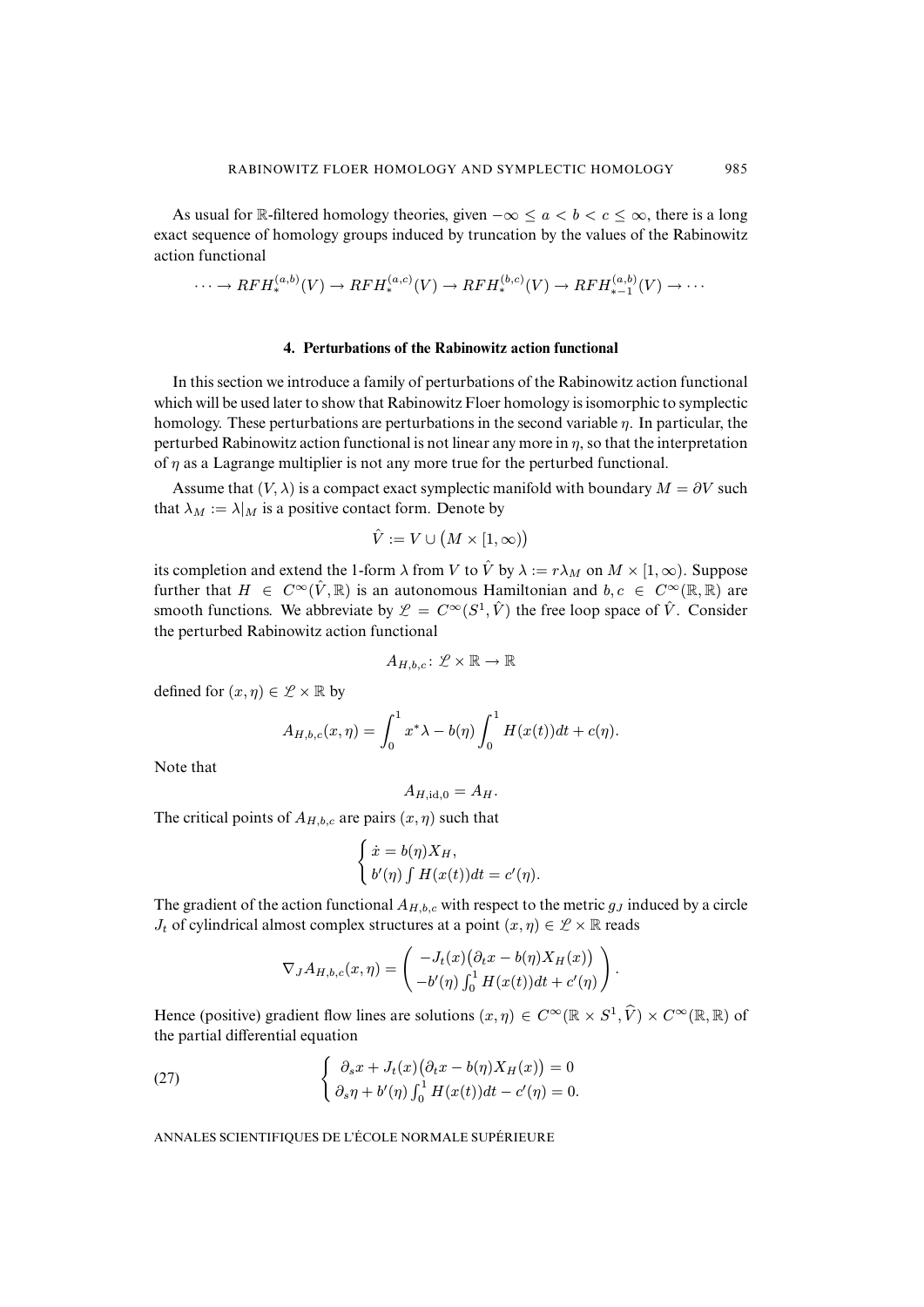$C_{\text{loc}}^{\infty}$ -convergence for solutions of [\(27\)](#page-29-1) of fixed asymptotics was shown in [\[10\]](#page-58-1) in the unperturbed case and for  $H$  a defining Hamiltonian for  $M$ . In the general case, this involves the following uniform bounds:

- a uniform  $L^\infty$ -bound on the loop *x*,
- **–** a uniform L∞-bound on the Lagrange multiplier η,
- **–** a uniform L∞-bound for the derivatives of x.

Given these bounds  $C^{\infty}_{loc}$ -convergence then follows from the usual arguments in Floer homology. The bound on the derivatives of  $x$  is standard once the uniform bounds on  $x$  and  $\eta$  are established: By usual bubbling analysis, an explosion of derivatives would give rise to a nonconstant J-holomorphic sphere, which does not exist since the symplectic form  $d\lambda$  is exact.

In the remainder of this section we will establish uniform bounds on x and  $\eta$  under suitable hypotheses.

Note that the Liouville flow defines an embedding  $M \times \mathbb{R}_+ \hookrightarrow \hat{V}$ , where we use the notation  $\mathbb{R}_+ = (0, \infty)$ . In this section we will restrict to *radial Hamiltonians* 

$$
H(y,r) = h(r)
$$

depending only on the coordinate  $r \in \mathbb{R}_+$ . Here  $h : \mathbb{R}_+ \to \mathbb{R}$  is a smooth function which is constant near 0 and H is extended to  $\hat{V}$  by this constant. Moreover, we assume throughout that

$$
h'(r) \ge 0 \qquad \text{for all } r \in \mathbb{R}_+.
$$

#### **4.1. A Laplace estimate**

In contrast to  $[10]$  we cannot always assume that the Hamiltonian H has fixed compact support. Instead of that we also want to consider Hamiltonians which grow linearly in the symplectization. In this case gradient flow lines of the Rabinowitz action functional do not reduce to holomorphic curves outside a compact set and hence we cannot use convexity at infinity directly. Nevertheless we show in the following subsections how we can obtain an L∞-estimate for gradient flow lines which only depends on the energy of the flow line.

Consider the subset  $M \times \mathbb{R}_+ \subset \hat{V}$  as above. The symplectic form  $\omega = d\lambda$  is given on  $M \times \mathbb{R}_+$  by

$$
\omega = d(r\lambda_M) = dr \wedge \lambda_M + r d\lambda_M.
$$

The Liouville vector field X is given on  $M \times \mathbb{R}_+$  by

$$
X = r\frac{\partial}{\partial r}
$$

and its flow is the map

$$
\phi^{\rho}(y,r) = (y,re^{\rho}), \quad \rho \in \mathbb{R}, \ (y,r) \in M \times \mathbb{R}_{+}.
$$

Fix a smooth family of cylindrical almost complex structures  $J_t$ . We are interested in *partial gradient flow lines* of the perturbed Rabinowitz action functional, i.e. solutions

$$
w = (x, \eta) \in C^{\infty}([-T, T] \times S^1, \hat{V}) \times C^{\infty}([-T, T], \mathbb{R})
$$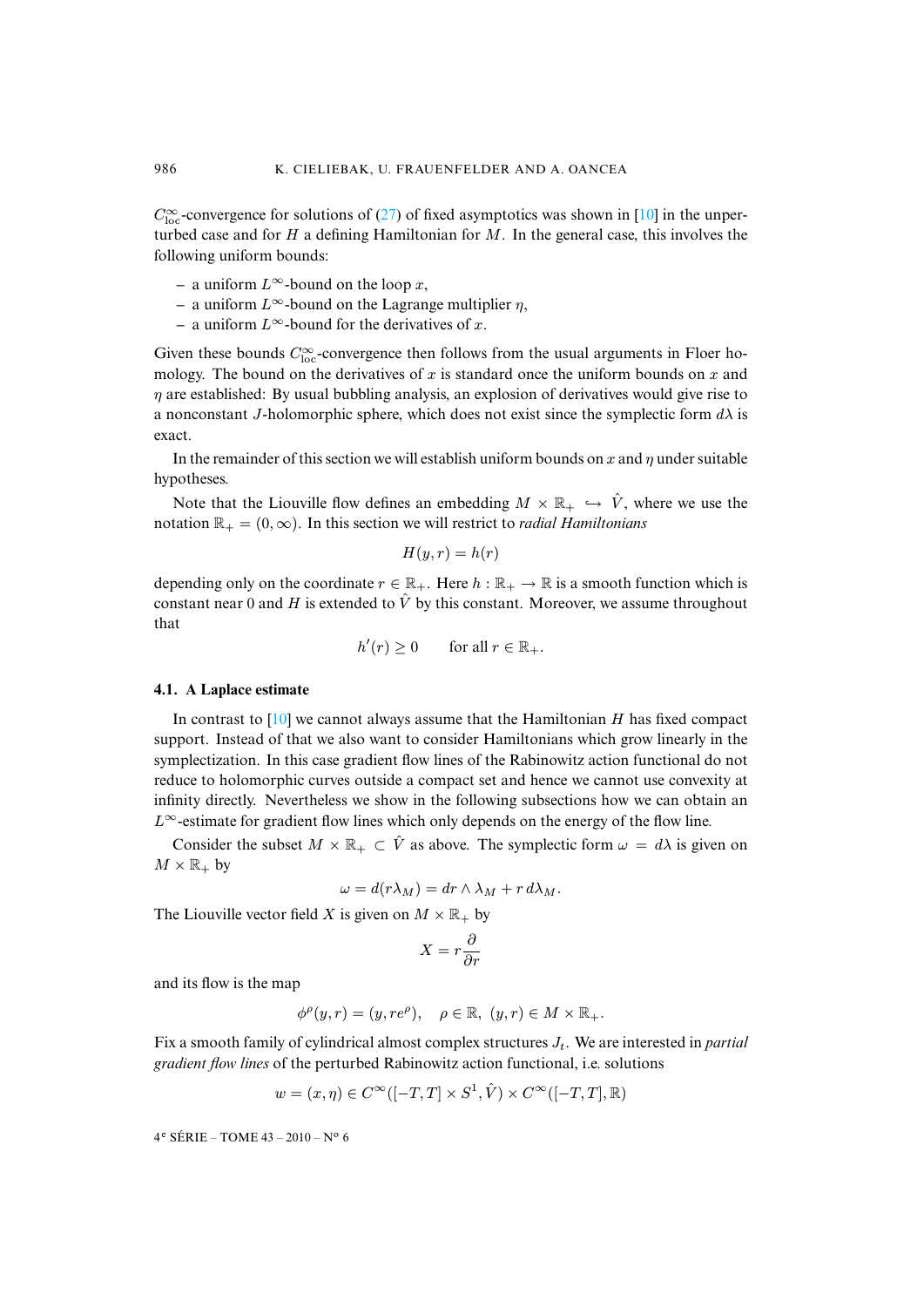of [\(27\)](#page-29-1) on some compact time interval  $[-T, T]$ . Here we assume that the Hamiltonian  $H(y, r) = h(r)$  is radial. Using the formula

<span id="page-31-1"></span>
$$
\nabla_t H(x) = h'(r)X(x)
$$

for the gradient of the metric  $\omega(\cdot, J_t \cdot)$  on  $M \times \mathbb{R}_+$ , we observe that a partial gradient flow line  $(x, \eta)$  satisfies at points where  $x(s, t) \in M \times \mathbb{R}_+$  the equation

(28) 
$$
\begin{cases} \partial_s x + J_t \partial_t x + b(\eta) h'(r) X(x) \\ \partial_s \eta + b'(\eta) \int_0^1 h(r) dt - c'(\eta) = 0. \end{cases}
$$

We define  $f : M \times \mathbb{R}_+ \to \mathbb{R}$  by

$$
f(y,r):=r,
$$

and for a partial gradient flow line  $w$  we define

$$
\rho(s,t) := \ln(f(x(s,t)))
$$

whenever  $x(s, t) \in M \times \mathbb{R}_+$ . Our  $L^{\infty}$ -bounds for x are based on the following inequality for the Laplacian of  $\rho$ .

<span id="page-31-0"></span>LEMMA 4.1. – *Let*  $H(x) = h(r)$  *be a radial Hamiltonian and let*  $(x, \eta) \in C^{\infty}([-T, T] \times$  $S^1$ ,  $\hat{V}$   $\times$   $C^{\infty}$  ( $[-T, T]$ ,  $\mathbb{R}$ ) *be a partial gradient flow line for*  $A_{H,b,c}$ *. Then at points*  $(s, t)$  *where*  $x(s, t) \in M \times \mathbb{R}_+$  *the Laplacians of*  $f \circ x$  *and*  $\rho$  *satisfy* 

(29) 
$$
\Delta(f \circ x) = \langle \partial_s x, \partial_s x \rangle_t - \partial_s (h'(r)b(\eta)) f \circ x,
$$

(30) 
$$
\Delta \rho \geq -\partial_s (h'(r)b(\eta)).
$$

*Proof.* – If  $\langle \cdot, \cdot \rangle_t$  denotes the Riemannian metric induced from the cylindrical almost complex structure  $J_t$ , we note that on  $M \times \mathbb{R}_+$  we have

<span id="page-31-2"></span>
$$
\langle X, X \rangle_t = f.
$$

All the following computations are done at a point  $(s, t)$  where  $x(s, t) \in M \times \mathbb{R}_+$ . We first compute  $d^c(f(x)) = d(f(x)) \circ i$  using the first equation in [\(28\)](#page-31-1):

$$
-d^{c}(f \circ x) = -(df(x)\partial_{t}x)ds + (df(x)\partial_{s}x)dt
$$
  
\n
$$
= -(df(x)(J_{t}(x)\partial_{t}x))dt - (df(x)(J_{t}(x)\partial_{s}x))ds
$$
  
\n
$$
+ (df(x)(\partial_{s}x + J_{t}(x)\partial_{t}x))dt + (df(x)(J_{t}(x)\partial_{s}x - \partial_{t}x))ds
$$
  
\n
$$
= -\langle \nabla_{t}f(x), J_{t}(x)\partial_{t}x \rangle_{t}dt - \langle \nabla_{t}f(x), J_{t}(x)\partial_{s}x \rangle_{t}ds
$$
  
\n
$$
- h'(r)b(\eta)\langle \nabla_{t}f(x), X(x) \rangle_{t}dt
$$
  
\n
$$
- h'(r)b(\eta)\langle \nabla_{t}f(x), J_{t}(x)X(x) \rangle_{t}ds
$$
  
\n
$$
= \omega(X(x), \partial_{t}x)dt + \omega(X(x), \partial_{s}x)ds
$$
  
\n
$$
- h'(r)b(\eta)\langle X(x), X(x) \rangle_{t}dt
$$
  
\n
$$
= x^{*} \iota_{X}\omega - h'(r)b(\eta)f(x)dt.
$$

Applying  $d$  we obtain

$$
\Delta(f\circ x)ds\wedge dt = -dd^c(f\circ x) = x^*d\iota_X\omega - \partial_s\big(h'(r)b(\eta)f(x)\big)ds\wedge dt.
$$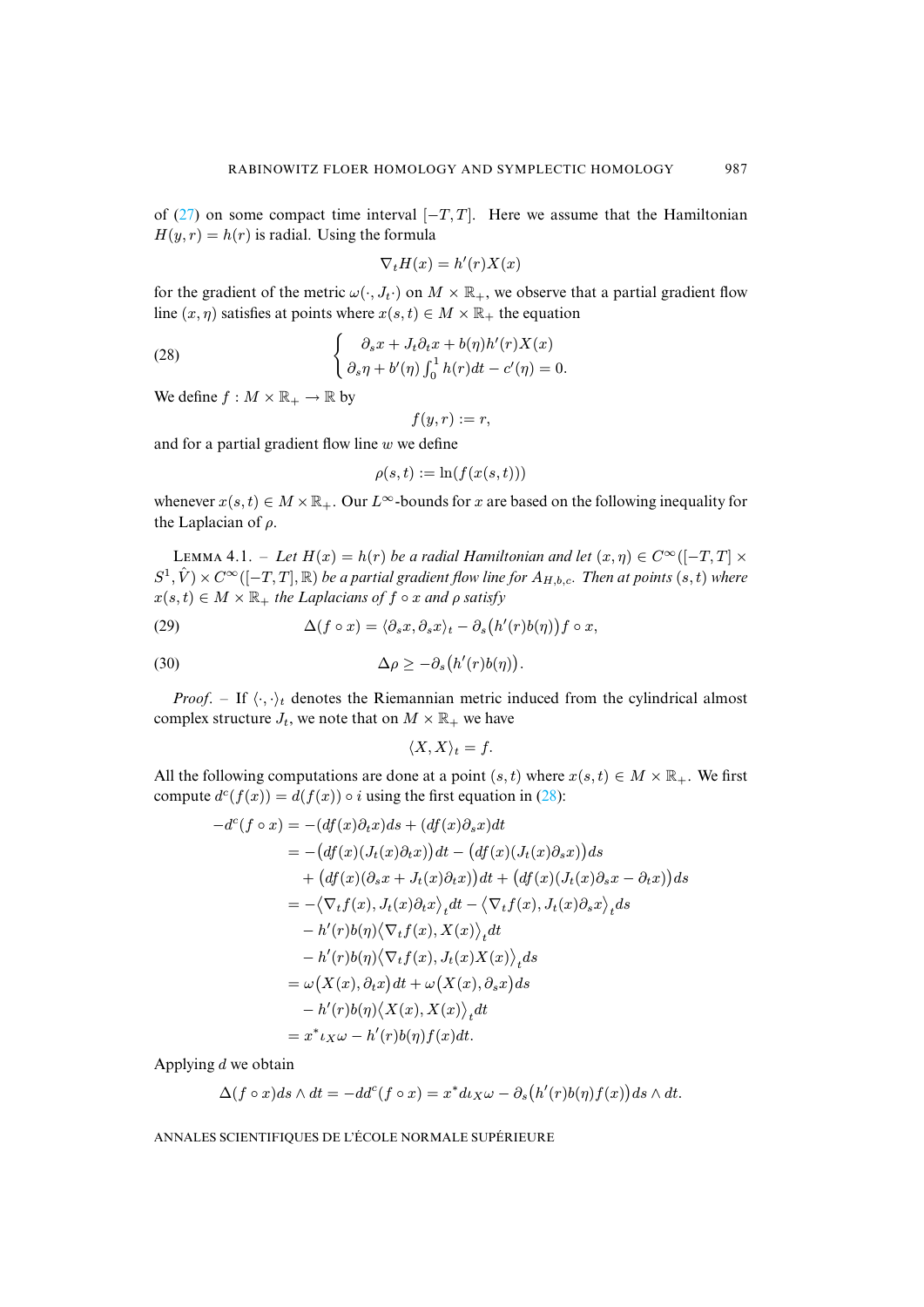Using again the first equation in [\(28\)](#page-31-1) we find

$$
x^* d\iota_X \omega = x^* \mathcal{L}_X \omega
$$
  
=  $x^* \omega$   
=  $\omega (\partial_s x, J_t(x) \partial_s x + h'(r) b(\eta) J_t(x) X(x)) ds \wedge dt$   
=  $\langle \partial_s x, \partial_s x \rangle_t ds \wedge dt + h'(r) b(\eta) \langle \partial_s x, \nabla_t f(x) \rangle_t ds \wedge dt$   
=  $\langle \partial_s x, \partial_s x \rangle_t ds \wedge dt + h'(r) b(\eta) df(x) \partial_s x ds \wedge dt$   
=  $\langle \partial_s x, \partial_s x \rangle_t ds \wedge dt + h'(r) b(\eta) \partial_s (f \circ x) ds \wedge dt,$ 

and hence the Laplacian of  $f \circ x$  is given by

$$
\Delta(f \circ x) = \langle \partial_s x, \partial_s x \rangle_t - \partial_s (h'(r)b(\eta)) f(x).
$$

This proves the first statement in the lemma.

Since  $J_t$  interchanges the Reeb and the Liouville vector field on  $M \times \mathbb{R}_+$ , i.e.  $R = J_t X$ , we conclude that

$$
\langle R, X \rangle_t = 0, \quad ||R||_t^2 = ||X||_t^2 = f.
$$

In particular, we can estimate the norm of  $\partial_s x$  in the following way:

$$
\begin{split} ||\partial_s x||_t^2 &\geq \frac{\langle \partial_s x, X \rangle_t^2}{||X||_t^2} + \frac{\langle \partial_s x, R \rangle_t^2}{||R||_t^2} \\ &= \frac{\langle \partial_s x, \nabla_t f \rangle_t^2}{f(x)} + \frac{\langle -J_t \partial_t x - h'(r)b(\eta)X, R \rangle_t^2}{f(x)} \\ &= \frac{(df(x)\partial_s x)^2}{f(x)} + \frac{\langle J_t \partial_t x, R \rangle_t^2}{f(x)} \\ &= \frac{(\partial_s f(x))^2}{f(x)} + \frac{\langle \partial_t x, X \rangle_t^2}{f(x)} \\ &= \frac{(\partial_s f(x))^2}{f(x)} + \frac{(\partial_t f(x))^2}{f(x)}. \end{split}
$$

Combining the above two expressions we obtain the following estimate for the Laplacian of  $f \circ x$ 

(31) 
$$
\Delta(f \circ x) - \frac{(\partial_s f(x))^2}{f(x)} - \frac{(\partial_t f(x))^2}{f(x)} + \partial_s (h'(r)b(\eta)) f(x) \ge 0.
$$

Replacing f by  $e^{\rho}$  and dividing by f we obtain

$$
0 \le \frac{\Delta e^{\rho}}{e^{\rho}} - \frac{(\partial_s(e^{\rho}))^2}{e^{2\rho}} - \frac{(\partial_t(e^{\rho}))^2}{e^{2\rho}} + \partial_s(h'(r)b(\eta))
$$
  
=  $\Delta \rho + (\partial_s \rho)^2 + (\partial_t \rho)^2 - (\partial_s \rho)^2 - (\partial_t \rho)^2 + \partial_s(h'(r)b(\eta))$   
=  $\Delta \rho + \partial_s(h'(r)b(\eta)).$ 

This proves the second statement and hence Lemma [4.1.](#page-31-0)

4<sup>e</sup> SÉRIE – TOME 43 – 2010 – N<sup>o</sup> 6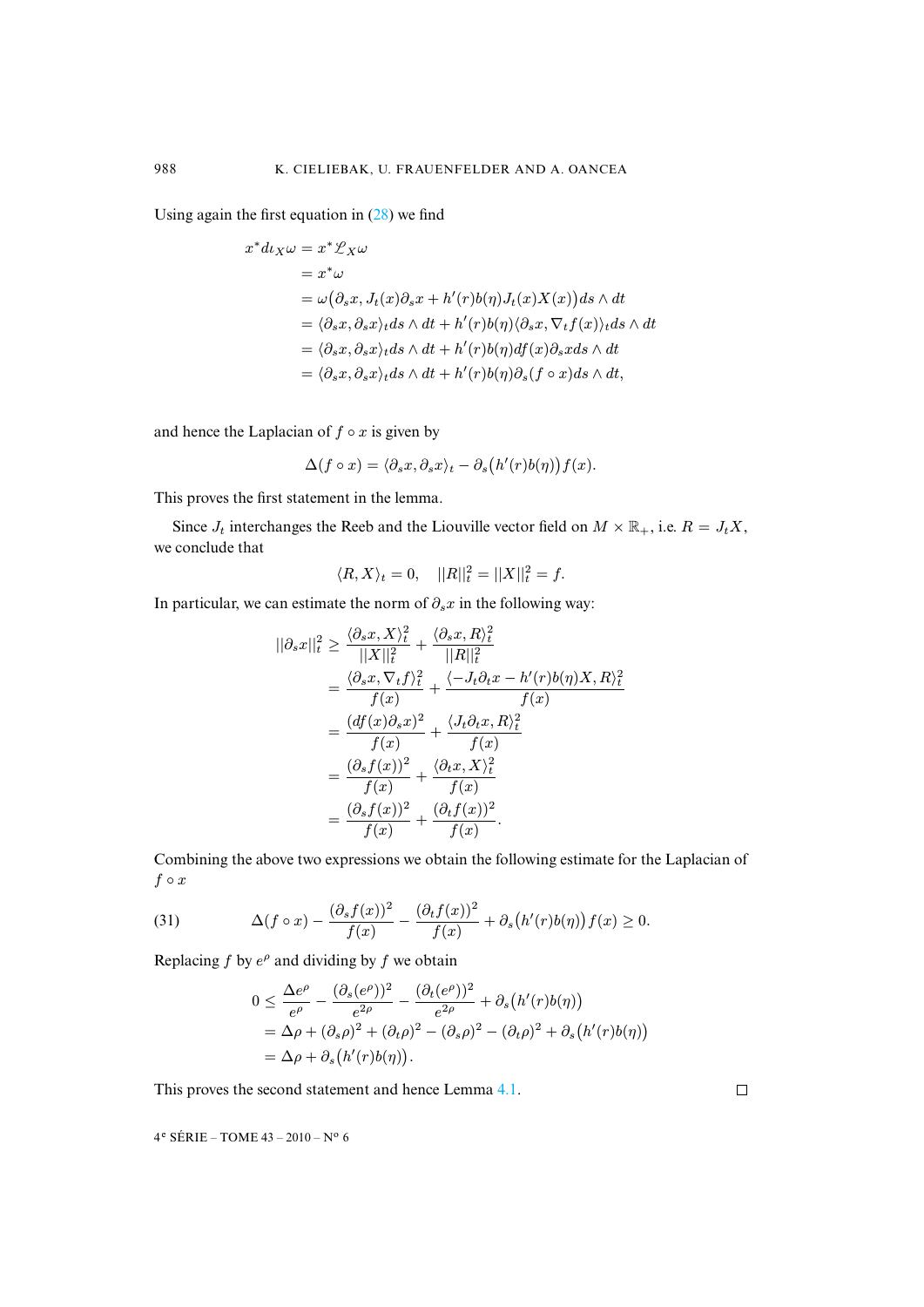### <span id="page-33-6"></span>**4.2.**  $L^\infty$ **-bounds on the loop** x

To draw conclusions from Lemma [4.1,](#page-31-0) we now make the following assumptions on the functions  $(H, b, c)$ :

<span id="page-33-1"></span><span id="page-33-0"></span>(32) 
$$
H(y,r) = A(r - R) + E \text{ for } r \ge R, \qquad A, E \ge 0, R \ge 1.
$$

(33) 
$$
\sup_{\eta \in \mathbb{R}} |b'(\eta)| = B < \infty, \quad \sup_{\eta \in \mathbb{R}} |c'(\eta)| = C < \infty.
$$

The crucial observation of the following lemma is that we can get a uniform bound from below on the Laplacian of  $\rho$  along a partial gradient flow line provided only that the derivatives of  $b$  and  $c$  are uniformly bounded, but not necessarily  $b$  and  $c$  itself.

<span id="page-33-2"></span>L 4.2. – *Suppose that* (H, b, c) *satisfy assumptions* [\(32\)](#page-33-0) *and* [\(33\)](#page-33-1) *and let*  $D := |\min H|$ *. Suppose further that*  $(x, \eta) \in C^{\infty}([-T,T] \times S^1, W) \times C^{\infty}([-T,T], \mathbb{R})$ *is a partial gradient flow line for*  $A_{H,b,c}$ *. Then at points*  $(s,t)$  *where*  $x(s,t) \in M \times [R,\infty)$  *the Laplacian of* ρ ◦ x *satisfies*

$$
\Delta(\rho \circ x) \ge -A^2 B^2 D - ABC.
$$

*Proof.* – Let  $(s, t)$  be a point where  $x(s, t) \in M \times [R, \infty)$ . The assumption on h implies  $h'(r) = A$  at this point, so the estimate [\(30\)](#page-31-2) reads

$$
\Delta \rho \geq -Ab'(\eta)\partial_s \eta.
$$

Using the second equation in [\(28\)](#page-31-1), assumption [\(33\)](#page-33-1) and  $H(x) \ge -D$  we obtain from this the estimate

$$
\Delta \rho \ge -Ab'(\eta)\partial_s \eta = A^2 b'(\eta)^2 \int_0^1 H(x)dt - Ab'(\eta)c'(\eta)
$$
  
 
$$
\ge -A^2 b'(\eta)^2 D - Ab'(\eta)c'(\eta) \ge -A^2 B^2 D - ABC.
$$

This proves Lemma [4.2.](#page-33-2)

The crucial hypothesis for the following proposition is a uniform bound on x for *nearly critical points*  $(x, \eta)$ . More precisely, we assume that there exists a family of cylindrical almost complex structures  $J_t$  on W such that for  $(x, \eta) \in \mathcal{L} \times \mathbb{R}$  the following implication holds:

(34) 
$$
||\nabla_J A_{H,b,c}(x,\eta)||_J \leq \epsilon \implies \max_{t \in S^1} f(x(t)) \leq S.
$$

We define the *energy* of a partial gradient flow line  $w = (x, \eta)$  by

<span id="page-33-4"></span><span id="page-33-3"></span>
$$
\mathcal{E}_w := \int_{-T}^T ||\nabla A_{H,b,c}(w)||^2 ds = A_{H,b,c}(w(T)) - A_{H,b,c}(w(-T)).
$$

<span id="page-33-5"></span>**PROPOSITION 4.3.** – *Suppose that the triple*  $(H, b, c) \in C^{\infty}(\mathbb{R}_{+}, \mathbb{R}) \times C^{\infty}(\mathbb{R}) \times C^{\infty}(\mathbb{R})$ <br>tisfies assumptions (32) and (33) as well as condition (34) for some ( $\varepsilon$ ,  $S$ ). Let *satisfies assumptions* [\(32\)](#page-33-0) *and* [\(33\)](#page-33-1) *as well as condition* [\(34\)](#page-33-3) *for some* ( $\varepsilon$ , S).  $w = (x, \eta) \in C^{\infty}([-T, T] \times S^1, W) \times C^{\infty}([-T, T], \mathbb{R})$  *be a partial gradient flow line of* ∇JAH,b,c *satisfying*

(35) 
$$
\sup_{t \in S^1} f(x(\pm T, t)) \leq S.
$$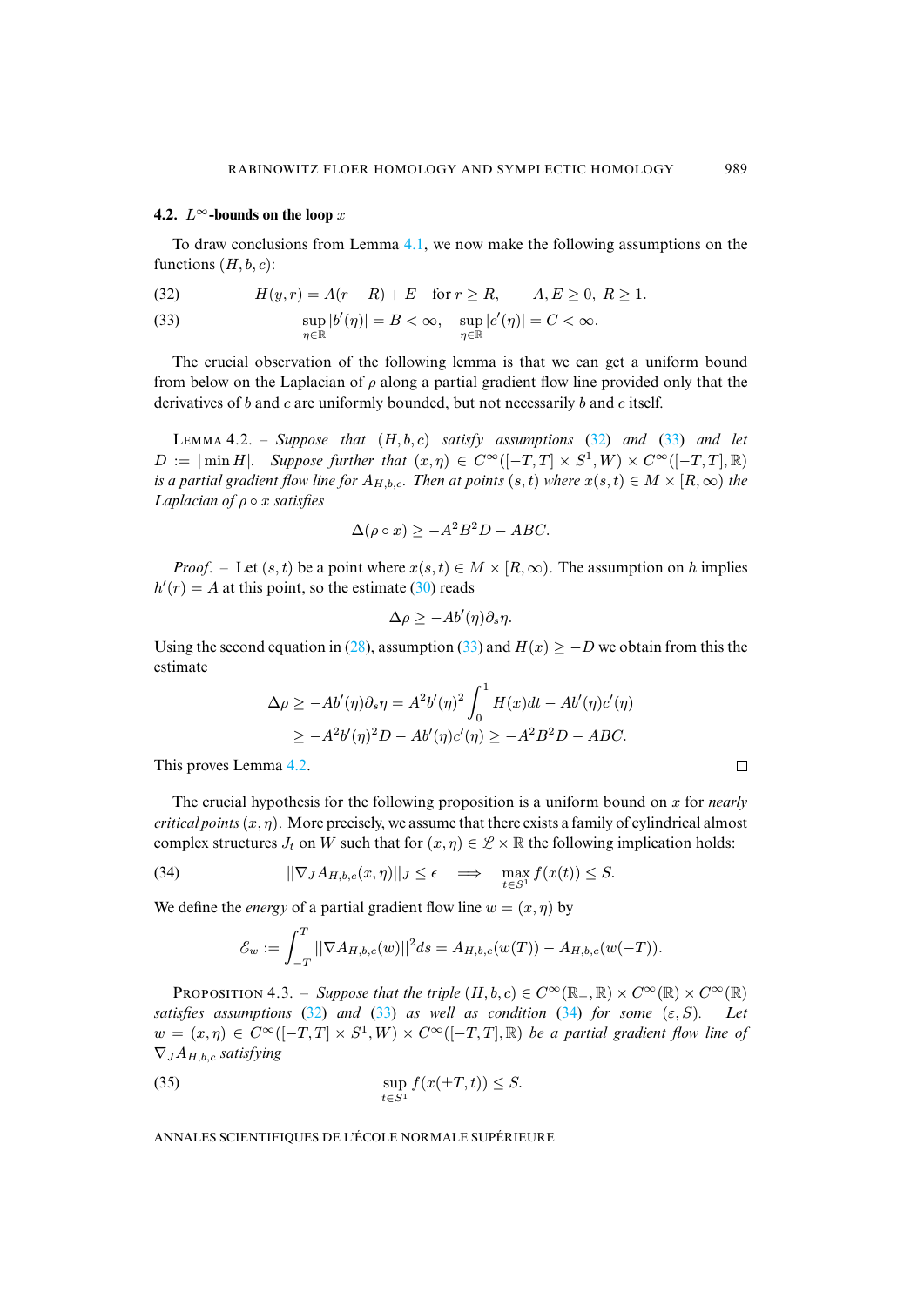*Then for each*  $(s, t) \in [-T, T] \times S^1$  *the following estimate holds* 

$$
f(x(s,t)) \le \max(R, S) \exp\left(\frac{(A^2B^2D + ABC)\mathcal{E}_w^2}{2\epsilon^4}\right).
$$

*Proof.* – Fix  $s_0 \in [-T, T]$ . We abbreviate

<span id="page-34-0"></span>
$$
\sigma^{\pm}(s_0) = \inf \big\{ \sigma \in [0, T \mp s_0] : ||\nabla A_{H,b,c}(w)(s_0 \pm \sigma)|| < \epsilon \big\}.
$$

We claim that

(36) 
$$
\sigma^{\pm}(s_0) \leq \frac{\mathcal{E}_w}{\epsilon^2}.
$$

We prove this assertion only for  $\sigma^+(s_0)$ . Indeed,

$$
\mathcal{E}_w = \int_{-T}^T ||\nabla A_{H,b,c}(w)||^2 ds \ge \int_{s_0}^{s_0 + \sigma^+(s_0)} ||\nabla A_{H,b,c}(w)||^2 ds \ge \epsilon^2 \sigma^+(s_0),
$$

proving the claim. It follows from [\(35\)](#page-33-4), the definition of  $\sigma^{\pm}(s_0)$  and condition [\(34\)](#page-33-3) that

(37) 
$$
\max_{t \in S^1} \rho\big(x(s_0 \pm \sigma^{\pm}(s_0), t)\big) \leq \ln S.
$$

We introduce the following finite cylinder

<span id="page-34-1"></span>
$$
Z_{s_0} = [s_0 - \sigma^-(s_0), s_0 + \sigma^+(s_0)] \times S^1.
$$

For a constant

$$
\nu > A^2 B^2 D + ABC
$$

we introduce the function  $\chi \in C^{\infty}(\mathcal{Z}_{s_0})$  by

<span id="page-34-2"></span>
$$
\chi(s,t) := \rho(x(s,t)) + \frac{\nu(s-s_0)^2}{2}.
$$

Using [\(36\)](#page-34-0) and [\(37\)](#page-34-1) we estimate  $\chi$  at the boundary of the cylinder:

(38) 
$$
\max_{\partial \mathcal{Z}_{s_0}} \chi \leq \ln S + \frac{\nu \mathcal{E}_w^2}{2\epsilon^4}.
$$

Lemma [4.2](#page-33-2) yields the following implication for  $(s, t) \in Z_{s_0}$ :

$$
\chi(s,t) \ge \ln R + \frac{\nu \mathcal{E}_w^2}{2\epsilon^4} \Longrightarrow f(x(s,t)) \ge R \Longrightarrow \Delta \chi(s,t) = \Delta \rho(x(s,t)) + \nu > 0.
$$

Thus  $\chi$  cannot have an interior maximum bigger than  $\ln R + \frac{\nu \mathcal{E}_{w}^2}{2\epsilon^4}$ . Combining this with the boundary estimate [\(38\)](#page-34-2) yields

$$
\sup_{Z_{s_0}} \rho \le \sup_{Z_{s_0}} \chi \le \ln \max(R,S) + \frac{\nu \mathcal{E}_w^2}{2\epsilon^4}.
$$

This finishes the proof of Proposition [4.3.](#page-33-5)

4<sup>e</sup> SÉRIE – TOME 43 – 2010 – N<sup>o</sup> 6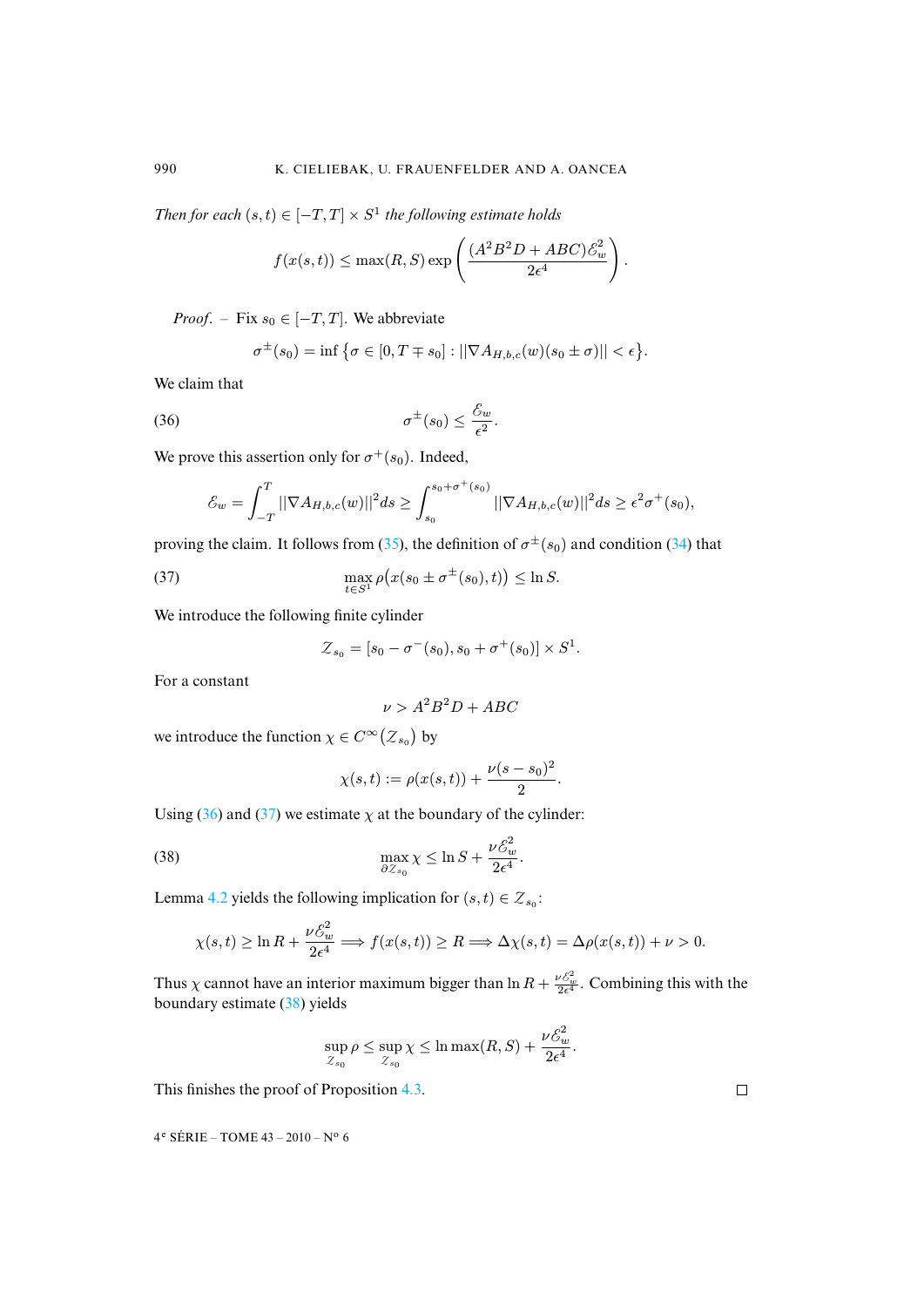#### <span id="page-35-3"></span>**4.3.** L∞**-bounds at nearly critical points**

In order to apply Proposition [4.3,](#page-33-5) we need to establish condition [\(34\)](#page-33-3) for given triples  $(H, b, c)$ . For the unperturbed Rabinowitz functional this was proven in [\[10\]](#page-58-1):

<span id="page-35-2"></span>LEMMA 4.4 ( $[10]$ , proof of Proposition 3.2, Step 2). – *Suppose that*  $(h, b, c)$  *satisfy the following conditions:*

1.  $h(r) = r - 1$  *for*  $r \in [1 - \delta, 1 + \delta]$ ; 2.  $b(\eta) = \eta$ ; 3.  $c \equiv 0$ .

*Then for*  $\delta > 0$  *there exists an*  $\varepsilon = \varepsilon(\delta) > 0$  *such that condition* [\(34\)](#page-33-3) *holds with*  $S = 1 + \delta$ *.* 

Before proving a corresponding result for other triples  $(h, b, c)$ , we first make two general observations.

<span id="page-35-0"></span>Denote by  $||_t$  the metric  $\lambda \otimes \lambda + d\lambda(\cdot, J_t \cdot)$  on M and by  $|| \cdot ||_2$  the  $L^2$ -norm with respect to this metric. For  $A \notin \text{Spec}(M, \lambda)$  denote by  $\eta_A > 0$  the distance from A to  $\text{Spec}(M, \lambda)$ .

LEMMA 4.5. – *For each*  $A \notin \text{Spec}(M, \lambda)$  *there exists*  $\delta_A > 0$  *such that* 

$$
||\dot{y} - aR(y)||_2 \ge \delta_A
$$
 for all  $y \in C^{\infty}(S^1, M)$  and  $a \in [A - \frac{1}{2}\eta_A, A + \frac{1}{2}\eta_A].$ 

*Proof*. – This is an immediate consequence of the Arzela-Ascoli theorem.

 $\Box$ 

<span id="page-35-1"></span>LEMMA 4.6. – *Suppose*  $h'(r) = 1$  *for*  $1 \leq A \leq r \leq B$  *and let* b, *c be arbitrary.* Let  $(x, \eta) \in \mathcal{L} \times \mathbb{R}$  and suppose that for  $x = (y, r)$  there are  $t, t' \in S^1$  with  $r(t) \leq A$  and  $r(t') \geq B$ . Then

$$
\|\nabla A_{H,b,c}(x,\eta)\|_J \ge \frac{B-A}{\sqrt{B}}.
$$

*Proof.* – Recall that on  $M \times [1,\infty)$  the almost complex structure  $J_t$  maps the Liouville vector field  $X = r\partial_r$  to the Reeb vector field R and preserves the contact structure  $\xi = \ker \lambda$ . It follows that the metric at  $(y, r) \in M \times [1, \infty)$  is given by

$$
|uX + vR + w|_t^2 = r[u^2 + v^2 + d\lambda(w, J_t w)], \qquad u, w \in \mathbb{R}, w \in \xi.
$$

So at points  $(s, t)$  with  $x(s, t)=(y(s, t), r(s, t)) \in M \times [A, B]$  we have

$$
|\dot{x} - bX_H(x)|_t^2 = \frac{\dot{r}^2}{r} + r|\dot{y} - bR(y)|_t^2.
$$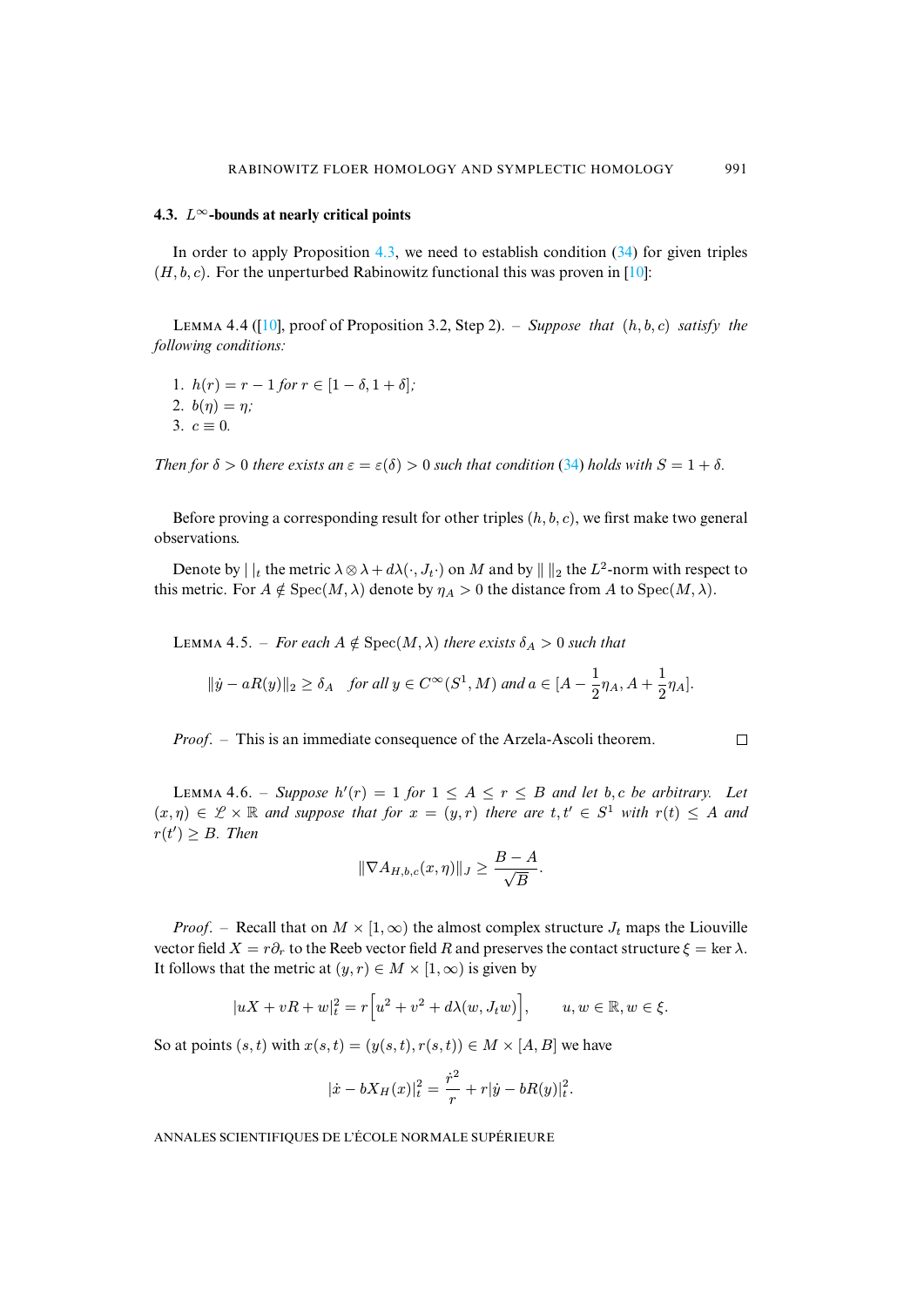By assumption there exist  $t_0 < t_1$  with  $r(t_0) = A$ ,  $r(t_1) = B$  and  $r(t) \in [A, B]$  for all  $t \in [t_0, t_1]$ . Now the lemma follows from the estimate

$$
\begin{aligned} \|\nabla A_{H,b,c}(x,\eta)\|_{J} &\geq \sqrt{\int_0^1 |\dot{x} - b(\eta)X_H(x)|^2 dt} \\ &\geq \int_0^1 |\dot{x} - b(\eta)X_H(x)| dt \\ &\geq \int_{t_0}^{t_1} |\dot{x} - b(\eta)X_H(x)| dt \\ &\geq \int_{t_0}^{t_1} \frac{|\dot{r}|}{\sqrt{r}} dt \\ &\geq \int_{t_0}^{t_1} \frac{|\dot{r}|}{\sqrt{B}} dt \\ &\geq \frac{B - A}{\sqrt{B}}. \end{aligned}
$$

 $\Box$ 

<span id="page-36-0"></span>Now for  $A \notin \text{Spec}(M, \lambda)$  let  $b_A : \mathbb{R} \to \mathbb{R}$  be a smoothing of the function

(39) 
$$
b_A(\eta) = \begin{cases} -A, & \eta \leq -A, \\ \eta, & -A \leq \eta \leq A, \\ A, & A \leq \eta, \end{cases}
$$

see Figure [7](#page-52-0) on page [1008.](#page-52-0) Here the smoothing is done in such a way that  $b'_A(\eta)=1$  whenever  $b_A(\eta) \in [-A + \frac{1}{2}\eta_A, A - \frac{1}{2}\eta_A].$ 

<span id="page-36-1"></span>LEMMA 4.7. – *Suppose that*  $(h, b, c)$  *satisfy the following conditions:* 

- 1.  $h(r) = r R + D$  *for*  $r \ge R$  *with constants*  $R \ge 1$  *and*  $D \ge 0$ *;*
- 2.  $b = b_A$  *as in* [\(39\)](#page-36-0) *with*  $A \notin \text{Spec}(M, \lambda)$ ;
- 3.  $|c'| \leq C$ .

*Then condition* [\(34\)](#page-33-3) *holds with*

$$
\varepsilon = \min(\delta_A, 1/\sqrt{3}), \qquad S = 3(R+C),
$$

*where*  $\delta_A$  *is the constant from Lemma [4.5.](#page-35-0)* 

*Proof.* – Let  $(x, \eta) \in \mathcal{L} \times \mathbb{R}$  with  $\|\nabla A_{H,b,c}(x, \eta)\|_{J} < \varepsilon$ . Recall from the proof of Lemma [4.6](#page-35-1) that at points  $(s, t)$  with  $x(s, t)=(y(s, t), r(s, t)) \in M \times [R, \infty)$  we have

$$
|\dot{x} - bX_H(x)|_t^2 = \frac{\dot{r}^2}{r} + r|\dot{y} - bR(y)|_t^2.
$$

Now we prove the lemma in two steps. Set

$$
E := R + C \ge R \ge 1.
$$

4<sup>e</sup> SÉRIE – TOME 43 – 2010 – N° 6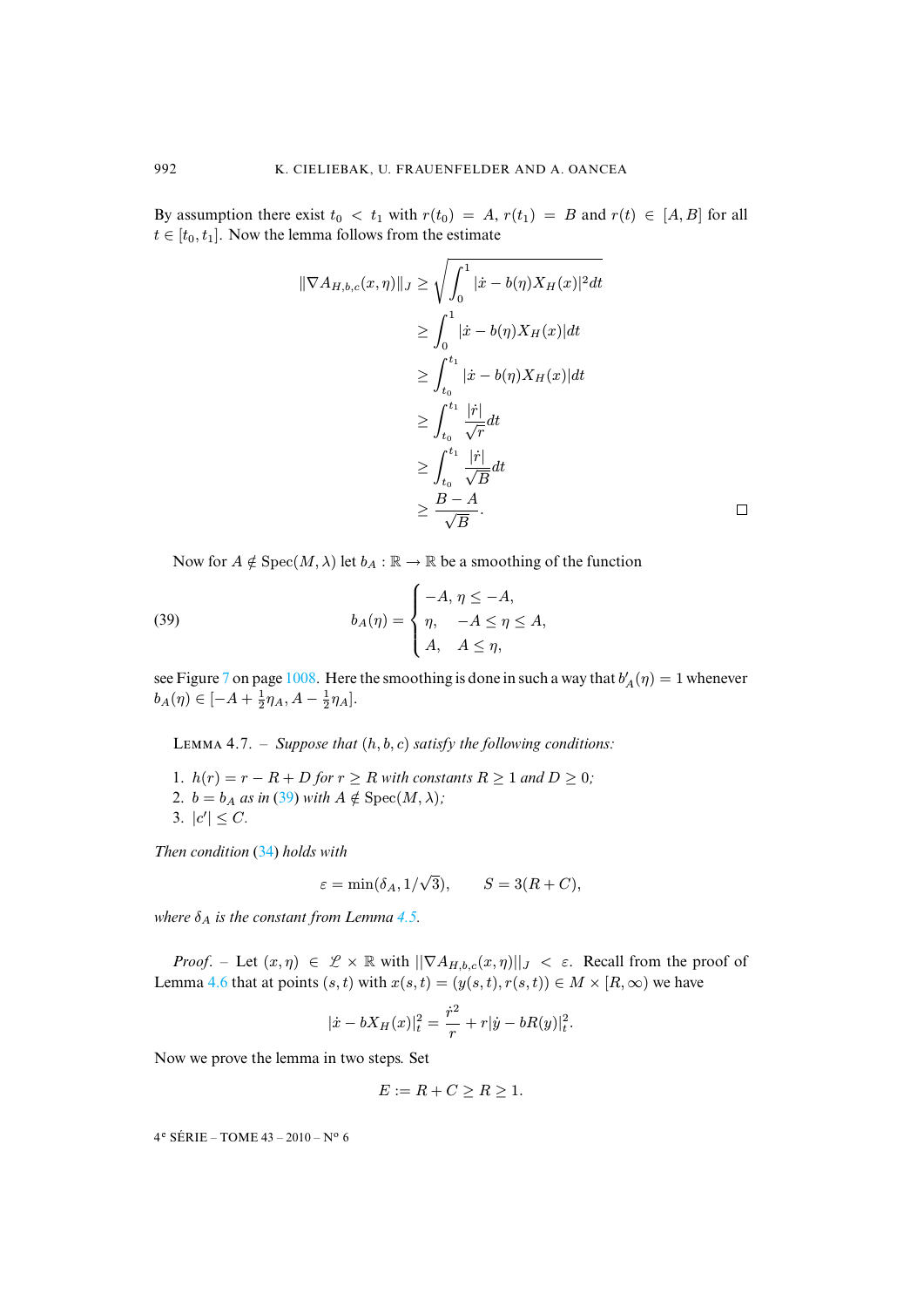*Step 1.* – Either max  $r \leq 3E$  or min  $r \geq 2E$ .

Otherwise there exist t, t' with  $r(t) = 2E$  and  $r(t') = 3E$ , so Lemma [4.6](#page-35-1) with  $A = 2E$ and  $B = 3E$  yields

$$
\|\nabla A_{H,b,c}(x,\eta)\|_{J} \ge \frac{E}{\sqrt{3E}} = \sqrt{\frac{E}{3}}.
$$

This contradicts the hypothesis  $||\nabla A_{H,b,c}(x,\eta)||_J < 1/\sqrt{3} \leq \sqrt{E/3}$  and proves Step 1.

If max  $r \leq 3E = S$  we are done, so assume from now on that min  $r \geq 2E$ .

*Step 2.* –  $|b(\eta)| \le A - \frac{1}{2}\eta_A$ .

By hypothesis we have

$$
2E\delta_A^2 \ge \delta_A^2
$$
  
> 
$$
\|\nabla A_{H,b,c}(x,\eta)\|_J^2
$$
  

$$
\ge \int_0^1 r|\dot{y} - b(\eta)R|^2 dt
$$
  

$$
\ge 2E \int_0^1 |\dot{y} - b(\eta)R|^2 dt,
$$

hence  $||\dot{y} - b(\eta)R(y)||_2 < \delta_A$ . By definition of  $\delta_A$  this implies  $||b(\eta)| - A|| \ge \frac{\eta_A}{2}$  and Step 2 follows.

By construction of b, Step 2 implies  $b'(\eta) = 1$ . Using this and the hypothesis  $|c'| \le C$  we estimate

$$
\|\nabla A_{H,b,c}(x,\eta)\|_{J} \ge \left| - \int_0^1 H(x)dt + c'(\eta) \right|
$$
  

$$
\ge \int_0^1 (r - R + D)dt - C
$$
  

$$
\ge 2E - R - C = E.
$$

But this contradicts the hypothesis  $\|\nabla A_{H,b,c}(x, \eta)\|_J < 1 \le E$ , so the second case in Step 1 cannot occur and Lemma 4.7 is proved. cannot occur and Lemma [4.7](#page-36-1) is proved.

## **4.4.**  $L^{\infty}$ -bounds on the Lagrange multiplier  $\eta$

In this section we establish bounds on the Lagrange multiplier  $\eta$  along gradient flow lines. For the unperturbed Rabinowitz functional and defining Hamiltonians that are constant at infinity, such a bound was proven in  $[10]$ . The following result is a refinement of this.

<span id="page-37-0"></span>**PROPOSITION 4.8.** – *Suppose that the triple*  $(h, b, c)$  *satisfies the following conditions:* 1.  $h(r) = r - 1$  *for*  $r \in [1 - \delta, 1 + \delta]$  *and condition* [\(32\)](#page-33-0)*;* 2.  $b(\eta) = \eta$ ; 3.  $c \equiv 0$ .

*Let*  $w = (x, \eta) : \mathbb{R} \to \mathcal{L} \times \mathbb{R}$  *be a gradient flow line of*  $\nabla_J A_{H, id,0}$  *with asymptotic limits*  $(x^{\pm}, \eta^{\pm})$ *. Then* x and  $\eta$  are uniformly bounded in terms of constants which only depend on the *actions*  $A_{H, id,0}(x^{\pm}, \eta^{\pm})$ *, the constant*  $\delta$  *and the constants* R, A *in* [\(32\)](#page-33-0)*.*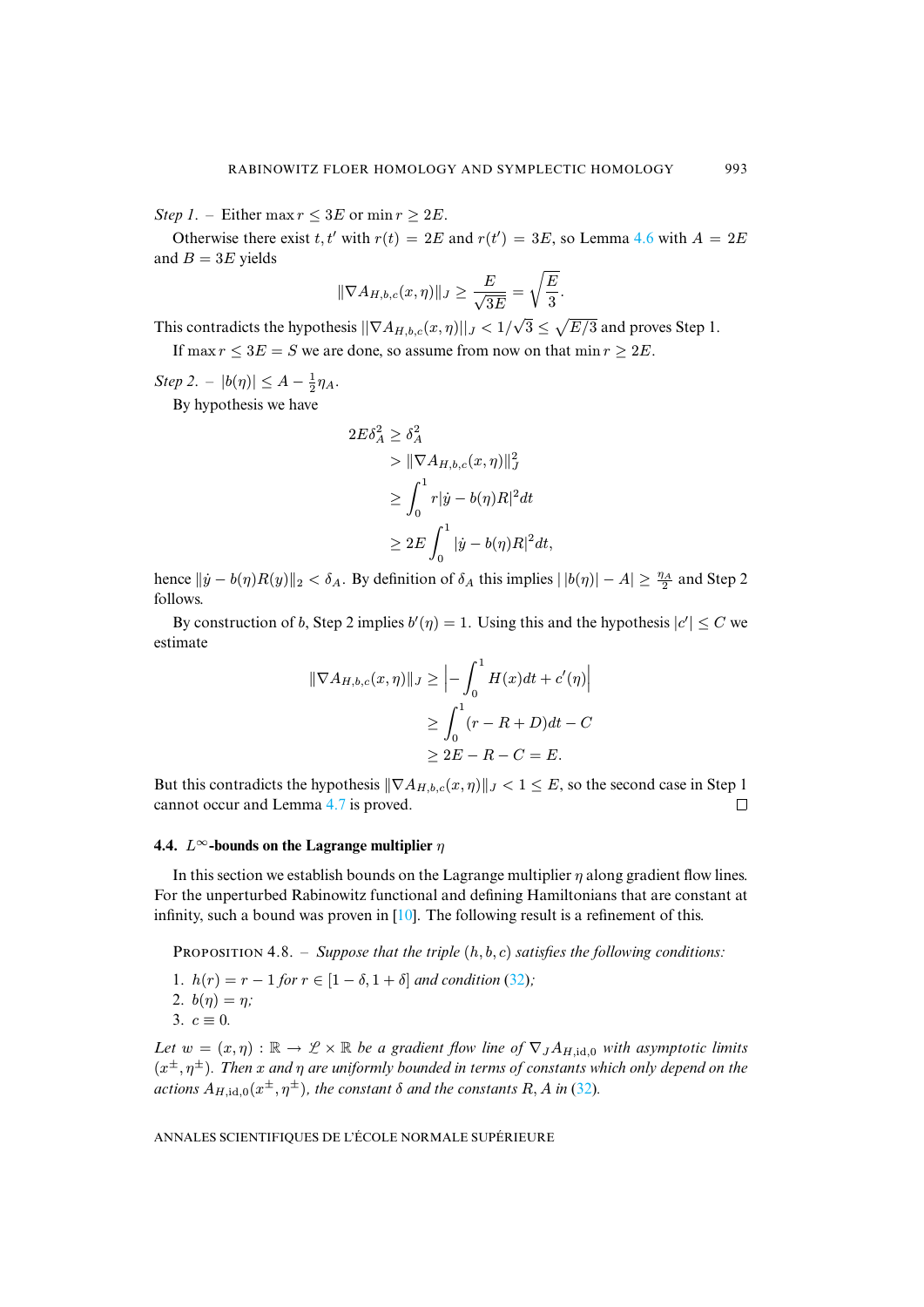*Proof.* – By Lemma [4.4,](#page-35-2) condition [\(34\)](#page-33-3) holds for  $S = 1 + \delta$  and some  $\varepsilon = \varepsilon(\delta) > 0$ . Since the asymptotic limits  $x^{\pm}$  lie on the level set  $H^{-1}(0) = M \times \{1\}$ , we have  $r(s, t) \leq S$ for  $|s|$  sufficiently large. Hence Proposition [4.3](#page-33-5) provides a uniform bound on x in terms of the constants R, S, A and the action difference  $\mathcal{E}_w = A_{H,\text{id},0}(x^+, \eta^+) - A_{H,\text{id},0}(x^-, \eta^-)$ .

The uniform bound on  $\eta$  now follows from Corollary 3.5 in [\[10\]](#page-58-1). In fact, the result in [10] is stated for Hamiltonians that are constant at infinity. But inspection of the proof shows that it only uses a bound on  $|H(x)|$  along the gradient flow line, which we just established. The bound for *n* only depends on this bound, the actions  $A_{H/d,0}(x^{\pm}, n^{\pm})$  and the constant  $\delta$ . bound for  $\eta$  only depends on this bound, the actions  $A_{H,\text{id},0}(x^{\pm}, \eta^{\pm})$  and the constant  $\delta$ .

Next we observe that for suitable perturbations a bound on  $\eta$  becomes in fact much easier:

<span id="page-38-1"></span>LEMMA 4.9. – For arbitrary H, suppose that there exists  $A > 0$  such that the following *conditions hold for the perturbations* b *and* c*:*

(40) 
$$
\begin{cases} b'(\eta) = 0, |\eta| \ge A, \\ c'(\eta) \le 0, \eta \le -A, \\ c'(\eta) \ge 0, \eta \ge A. \end{cases}
$$

*Let*  $(x, \eta) : \mathbb{R} \to \mathcal{L} \times \mathbb{R}$  *be a gradient flow line of*  $\nabla_J A_{H,b,c}$  *with asymptotic limits*  $(x^{\pm}, \eta^{\pm})$ *. Then*

<span id="page-38-0"></span>
$$
|\eta(s)| \le \max\{|\eta^+|, |\eta^-|, A\} \quad \text{for all } s \in \mathbb{R}.
$$

*Proof.* – It follows from [\(40\)](#page-38-0) and the second equation in [\(27\)](#page-29-1) that if  $|\eta| \ge R$  then  $|\eta| > 0$ . This implies the stated uniform bound on  $|\eta(s)|$ .  $\partial_s|\eta| \geq 0$ . This implies the stated uniform bound on  $|\eta(s)|$ .

#### **4.5. Generalized Rabinowitz Floer homologies**

Consider quintuples  $Q = (H, b, c, \alpha, \beta)$ , where  $H = h(r)$  is a radial Hamiltonian,  $b, c : \mathbb{R} \to \mathbb{R}$  are smooth functions, and  $-\infty < \alpha < \beta < \infty$ . We fix a cylindrical almost complex structure J and define the  $L^2$ -gradient  $\nabla_J A_{H,b,c}$  as above.

<span id="page-38-2"></span>DEFINITION 4.10. – *We call*  $(H, b, c, \alpha, \beta)$  admissible *if the following conditions hold*:

- 1. *There are no critical points of*  $A_{H,b,c}$  *with action*  $\alpha$  *or*  $\beta$ *, and the set* Crit $(^\alpha,^\beta)(A_{H,b,c})$  *of critical points with action in*  $(\alpha, \beta)$  *is a compact subset of*  $\mathcal{L} \times \mathbb{R}$ *.*
- 2. *The loop* x has uniformly bounded image in  $\hat{V}$  on all gradient flow lines  $(x, \eta) : \mathbb{R} \to \mathcal{L} \times \mathbb{R}$ *of*  $A_{H,b,c}$  *connecting critical points with action in*  $(\alpha, \beta)$ *.*
- 3. *The Lagrange multiplier* η *is uniformly bounded on all gradient flow lines*  $(x, \eta) : \mathbb{R} \to \mathcal{L} \times \mathbb{R}$  of  $A_{H, b, c}$  connecting critical points with action in  $(\alpha, \beta)$ .

As discussed at the beginning of this section, for an admissible quintuple  $(H, b, c, \alpha, \beta)$ the space of gradient flow lines of  $A_{H,b,c}$  connecting critical points with action in  $(\alpha, \beta)$  is compact in the  $C_{\text{loc}}^{\infty}$ -topology. So if  $A_{H,b,c}$  is Morse-Bott we can define its Floer homology

$$
FH^{(\alpha,\beta)}(A_{H,b,c})
$$

as the filtered Morse-Bott homology of  $A_{H,b,c}$  in the action window  $(\alpha, \beta)$ . If  $A_{H,b,c}$  is not Morse-Bott we define  $FH^{(\alpha,\beta)}(A_{H,b,c})$  via approximation of  $A_{H,b,c}$  by Morse-Bott functionals. We omit the almost complex structure  $J$  from the notation since the Floer homology does not depend on it.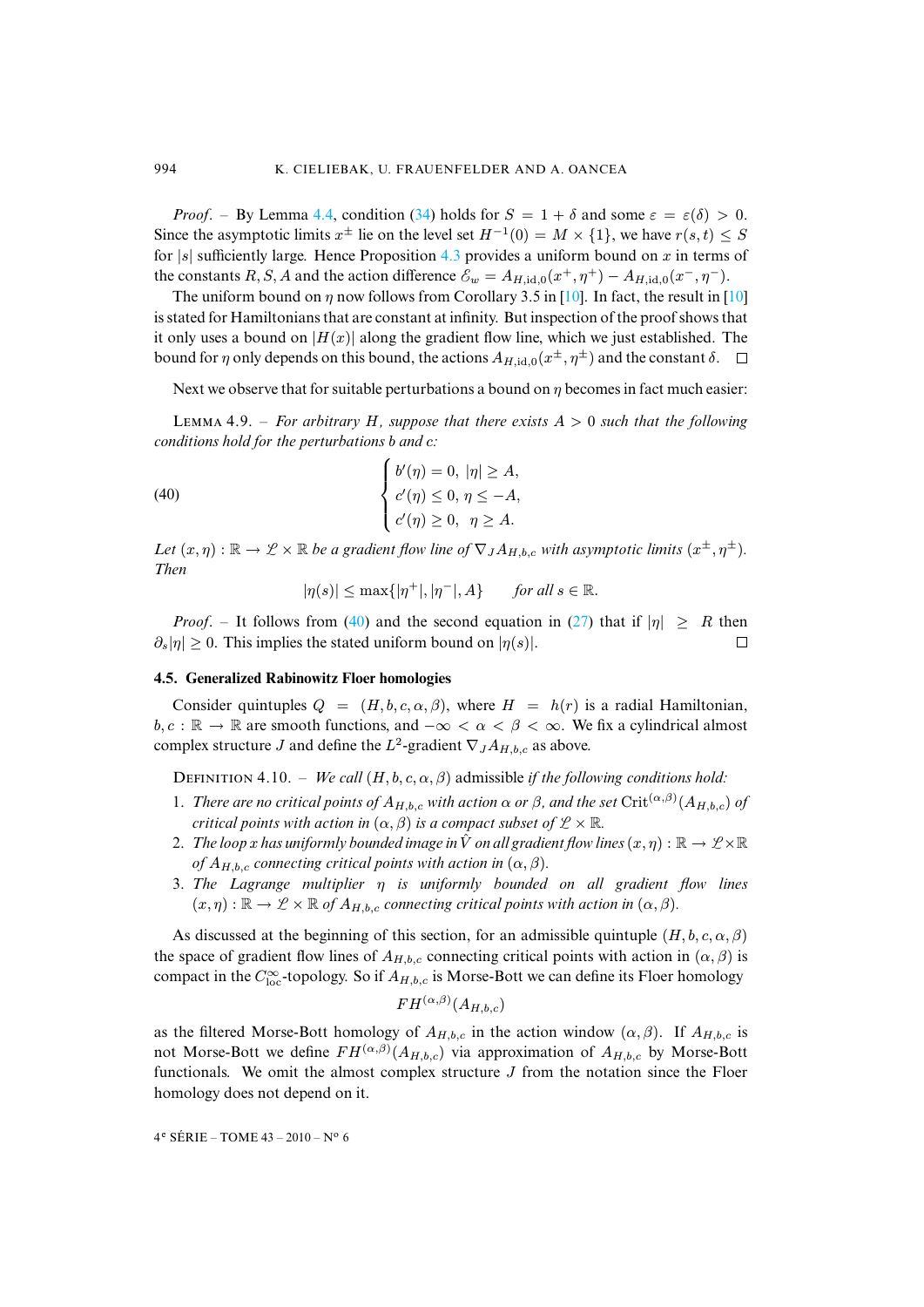We call a homotopy  $Q = \{Q_t\}_{t\in[0,1]}$  of quintuples  $Q_t = (H_t, b_t, c_t, \alpha_t, \beta_t)$  *admissible* if all the  $Q_t$  are admissible, the union  $\cup_{t\in[0,1]} \text{Crit}^{(\alpha_t,\beta_t)}(A_{H_t,b_t,c_t})$  is compact, and the bounds on x and  $\eta$  can be chosen uniformly in t. The following result follows by standard arguments in Floer homology [\[20,](#page-58-15) Section 3.4].

<span id="page-39-1"></span>**PROPOSITION 4.11.** – *An* admissible homotopy  $Q = \{Q_t\}_{t \in [0,1]}$  of quintuples  $Q_t = (H_t, b_t, c_t, \alpha_t, \beta_t)$  *induces an isomorphism* 

$$
\phi_Q: FH^{(\alpha_0, \beta_0)}(A_{H_0, b_0, c_0}) \to FH^{(\alpha_1, \beta_1)}(A_{H_1, b_1, c_1}).
$$

*The induced isomorphisms are functorial with respect to concatenation*

$$
(Q\#R)_t:=\begin{cases} Q_{2t} & t\in [0,1/2],\\ Q_{2t-1} & t\in [1/2,1] \end{cases}
$$

and inverse  $Q_t^{-1} := Q_{1-t}$ , namely

$$
\phi_{Q\#R} = \phi_R \circ \phi_Q, \qquad \phi_{Q^{-1}} = \phi_Q^{-1}.
$$

Again by standard arguments in Floer homology, namely combining the arguments in [\[20,](#page-58-15) Section 3.4] with the fact that the action is increasing along gradient flow lines, one obtains:

PROPOSITION 4.12. – *Define a partial order on admissible quintuples by*  $Q = (H, b, c, \alpha, \beta) \le Q' = (H', b', c', \alpha', \beta')$  iff  $\alpha \le \alpha', \beta \le \beta'$  and  $(H, b, c) = (H', b', c')$ . *Then for*  $Q \leq Q'$  *the obvious inclusions and projections induce homomorphisms* 

$$
\iota_{QQ'}: FH^{(\alpha,\beta)}(A_{H,b,c}) \to FH^{(\alpha',\beta')}(A_{H,b,c}).
$$

*They are functorial in the following sense:*

$$
\iota_{QQ''} = \iota_{Q'Q''} \circ \iota_{QQ'} \text{ for } Q \le Q' \le Q'', \qquad \iota_{QQ} = \text{id}.
$$

*Moreover, if*  $Q = \{Q_t\}_{t \in [0,1]}$  and  $Q' = \{Q'_t\}_{t \in [0,1]}$  are admissible homotopies with  $Q_0 \leq Q'_0$ and  $Q_1 \leq Q'_1$  then

$$
\phi_{Q'} \circ \iota_{Q_0 Q'_0} = \iota_{Q_1 Q'_1} \circ \phi_Q.
$$

Now we first consider the case of the unperturbed Rabinowitz functional, i.e.  $b(\eta) = \eta$  and  $c \equiv 0$ , with Hamiltonians  $H = h(r)$  satisfying the following condition for some constants  $A, E \ge 0$  and  $R \ge 1$  (which may depend on h):

(41) 
$$
h(r) = r - 1 \text{ near } r = 1, \qquad h(r) = A(r - R) + E \text{ for } r \ge R.
$$

<span id="page-39-2"></span><span id="page-39-0"></span>**PROPOSITION 4.13.** – *For any h satisfying* [\(41\)](#page-39-0) *and for any*  $\alpha$ ,  $\beta \notin Spec(M, \lambda)$ *, we have* 

$$
FH^{(\alpha,\beta)}(A_{H,\mathrm{id},0}) = RFH^{(\alpha,\beta)}(V).
$$

*In particular, for any such* h *we have*

$$
RFH_*(V) = \lim_{\overrightarrow{\mu}} \lim_{\overrightarrow{\lambda}} FH^{(-\lambda,\mu)}_*(A_{H,\mathrm{id},0}), \qquad \lambda,\mu \to \infty.
$$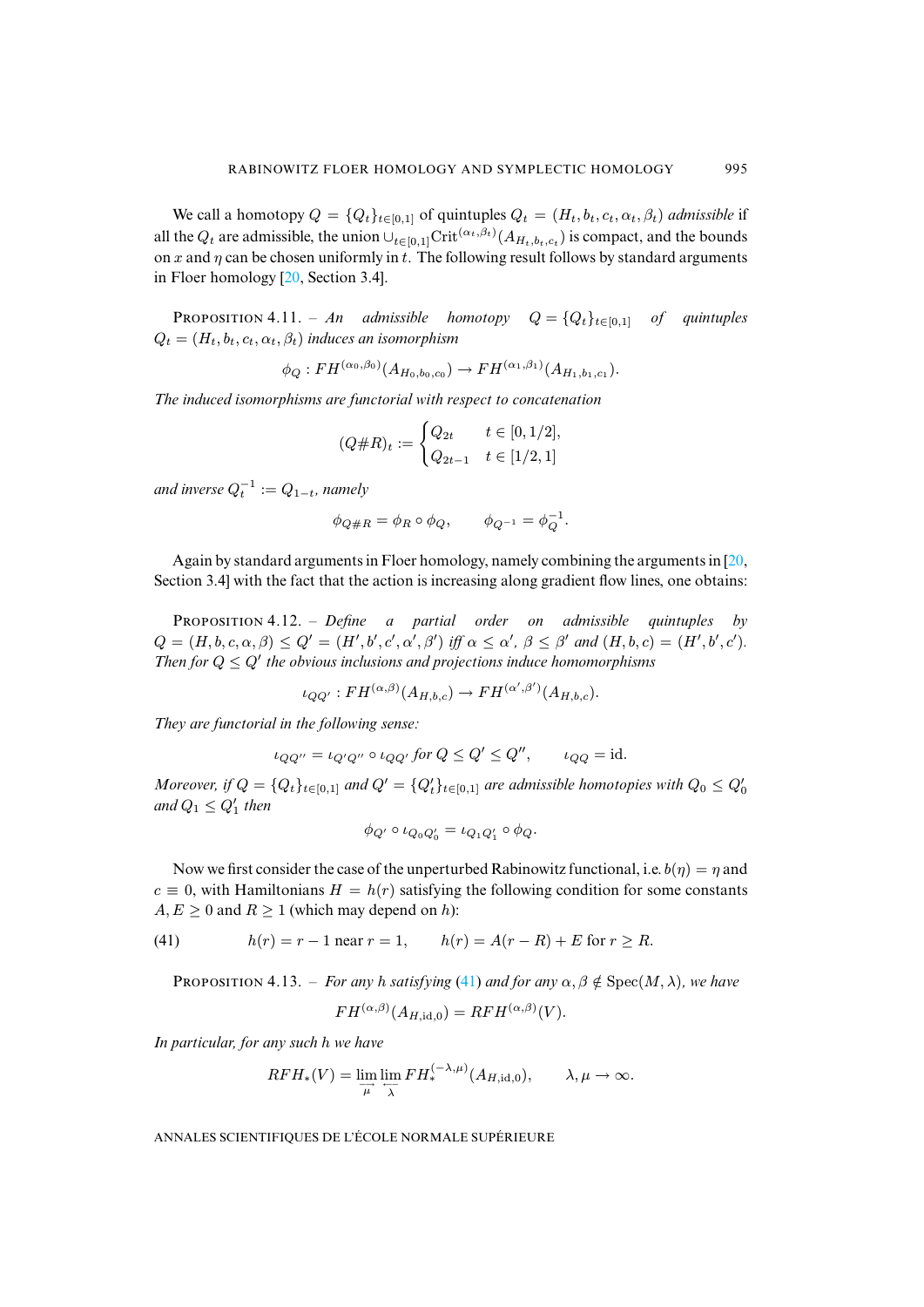*Proof.* – Note that critical points of  $A_{H,\text{id},0}$  for  $h(r) = r - 1$  near  $r = 1$  correspond to closed Reeb orbits on  $M$  and their action equals their period, so the first condition in the definition of admissibility is satisfied. Proposition [4.8](#page-37-0) provides uniform bounds on gradient flow lines  $(x, \eta)$  between critical points with action in  $(\alpha, \beta)$  for any such triple  $(h, \eta, 0)$ , and these bounds are also uniform for homotopies of such triples. Hence all such triples are admissible and connected by admissible homotopies, and the result follows from Proposition [4.11.](#page-39-1)  $\Box$ 

REMARK 4.14. – Proposition [4.13](#page-39-2) allows us to compute Rabinowitz Floer homology using Hamiltonians that are linear at infinity rather than constant at infinity as in the original definition in [\[10\]](#page-58-1). This last case is also included in the statement of Proposition [4.13](#page-39-2) and corresponds to  $A = 0$ .

From now on we will always assume that  $h$  satisfies

$$
(42) \t\t\t h(r) = r - 1 \t\t for \t\t r \ge 2.
$$

The second class of triples  $(h, b, c)$  we wish to consider are those satisfying the following conditions:

<span id="page-40-0"></span>(43) 
$$
\begin{cases} h(r) = r - 1 \text{ for } r \ge 2, \\ b = b_A \text{ as in Lemma 4.7 with } A \notin \text{Spec}(M, \lambda), \\ |c'(\eta)| \le C \text{ for } \eta \in \mathbb{R}, \text{ and } \begin{cases} c'(\eta) \le 0 \text{ for } \eta \le -A, \\ c'(\eta) \ge 0 \text{ for } \eta \ge A. \end{cases}
$$

By Lemma [4.9,](#page-38-1)  $|\eta|$  is bounded along gradient flow lines by max $\{|\eta^+|, |\eta^-|, A\}$ . Lemma [4.7](#page-36-1) and Proposition [4.3](#page-33-5) provide a uniform bound on  $x$  along gradient flow lines. Hence admissibility of  $(h, b, c)$  comes down to the first condition in Definition [4.10](#page-38-2) and we have proved

<span id="page-40-1"></span>**PROPOSITION 4.15.** – *A quintuple*  $(h, b, c, \alpha, \beta)$  *with*  $(h, b, c)$  *satisfying* [\(43\)](#page-40-0) *is admissible,* and hence its Floer homology  $FH^{(\alpha,\beta)}(A_{H,b,c})$  is defined, provided that there are no critical *points of*  $A_{H,b,c}$  *with action*  $\alpha$  *or*  $\beta$  *and the set* Crit $(\alpha,\beta)(A_{H,b,c})$  *of critical points with action in*  $(\alpha, \beta)$  *is compact.* 

*A homotopy*  $(h_t, b_t, c_t, \alpha_t, \beta_t)$  *with*  $(h_t, b_t, c_t)$  *satisfying* [\(43\)](#page-40-0) *is admissible, and hence*  $FH^{(\alpha_0,\beta_0)}(A_{H_0,b_0,c_0}) \cong FH^{(\alpha_1,\beta_1)}(A_{H_1,b_1,c_1})$ , provided that there are no critical points of  $A_{H_t,b_t,c_t}$  *with action*  $\alpha_t$  *or*  $\beta_t$  *and provided the set*  $\bigcup_{t \in [0,1]} \text{Crit}^{(\alpha_t,\beta_t)}(A_{H_t,b_t,c_t})$  *is compact.* 

In general, the hypotheses of Proposition [4.15](#page-40-1) may fail for two reasons:

- **–** critical values may cross the end points of the intervals  $[\alpha_t, \beta_t]$ ;
- there may exist families of critical points  $(x, \eta)$  with x constant and  $\eta$  unbounded.

Thus the Floer homology  $FH^{(\alpha,\beta)}(A_{H,b,c})$  need not be defined, and if it is it may depend on the quintuple  $(h, b, c, \alpha, \beta)$  even if  $\alpha$  and  $\beta$  are fixed. In Section [6](#page-50-0) we will construct specific homotopies satisfying the hypotheses of Proposition [4.15](#page-40-1) in order to interpolate between Rabinowitz Floer homology and symplectic homology.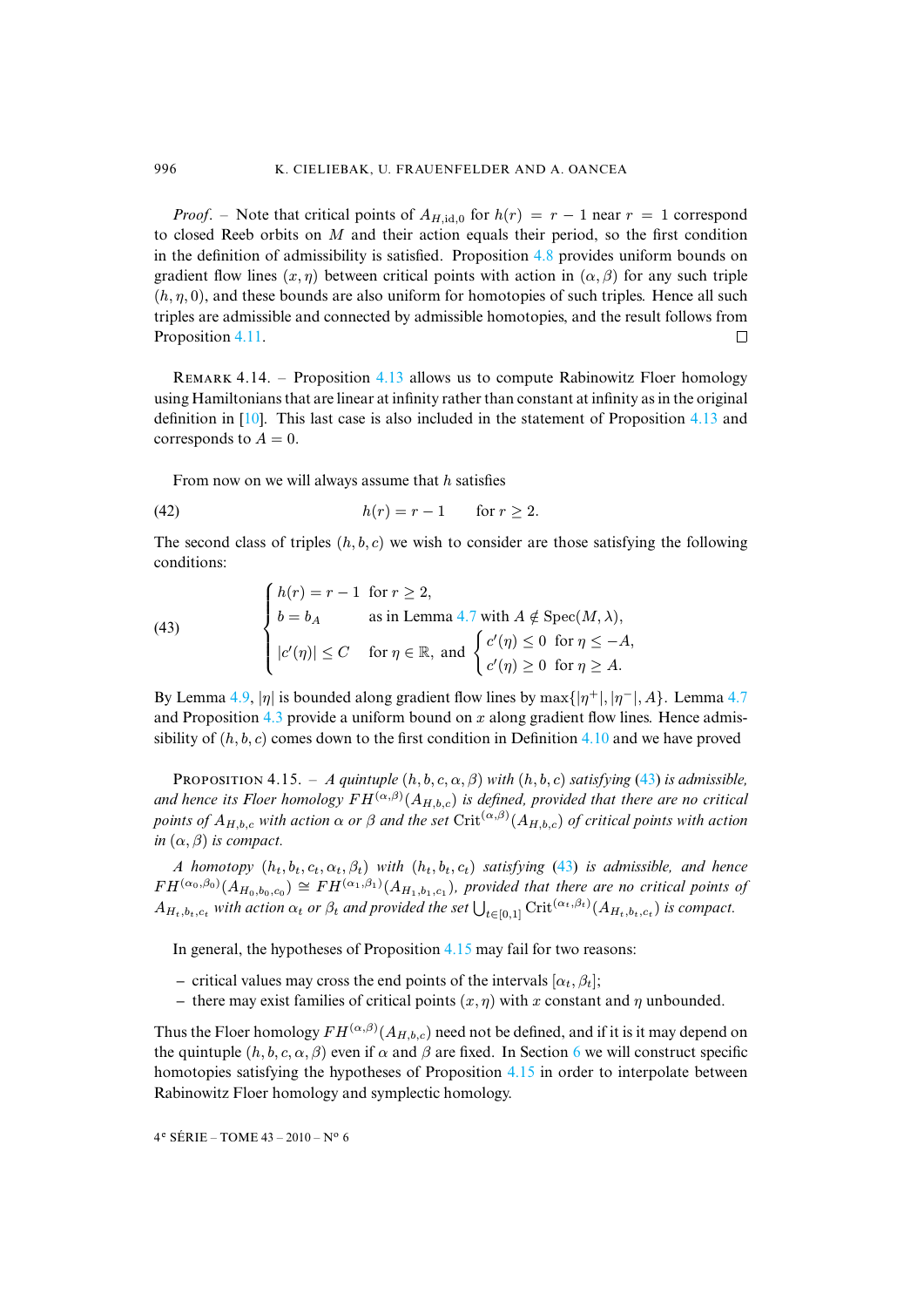## **5. Preparation for the proof of the main result**

<span id="page-41-0"></span>In the previous section we studied the Floer homology of the perturbed Rabinowitz functional  $A_{H,b,c}$  in two cases:

- 1.  $b(\eta) = \eta$ ,  $c \equiv 0$  and h satisfying [\(41\)](#page-39-0);
- 2.  $(h, b, c)$  satisfying  $(43)$ .

<span id="page-41-4"></span>The main result of this section is an interpolation between these two classes:

THEOREM 5.1. – *Suppose*  $-\infty < \alpha < \beta < \infty$  *satisfy*  $\alpha, \beta \notin \text{Spec}(M, \lambda)$ *, and h satisfies*  $h'(r) \geq 0$  *for*  $r > 0$  *and*  $h(r) = r - 1$  *for*  $r \geq 1/2$ *. Then there exists a constant*  $A(\alpha, \beta)$  *such that for*  $b = b_A$  *as in Lemma [4.7](#page-36-1) with*  $A \geq A(\alpha, \beta)$  *we have* 

$$
FH^{(\alpha,\beta)}(A_{H,\mathrm{id},0}) \cong FH^{(\alpha,\beta)}(A_{H,b,0}).
$$

This result allows us to replace the original function  $b(\eta) = \eta$  by a function  $b_A$  which is constant at infinity. Its proof will occupy the remainder of this section.

## **5.1.** An improved  $L^\infty$ -bound on the loop x

In this subsection we will derive from Lemma [4.1](#page-31-0) the following  $L^{\infty}$ -bound on the loop x. In contrast to the bounds in Section [4.2,](#page-33-6) this bound does not rely on condition [\(34\)](#page-33-3) and thus holds uniformly for all b satisfying  $0 \leq b' \leq 1$ . On the other hand, this bound only works for  $c \equiv 0$ .

<span id="page-41-3"></span>**PROPOSITION** 5.2. – *Suppose the triple*  $(h, b, c)$  *satisfies the following conditions:* 

- 1.  $h(r) \equiv \text{const} \in (-1,0)$  *near*  $r = 0$ *,*  $h(r) = r 1$  *for*  $r \ge 2$ *, and*  $h'(r) \ge 0$  *for all*  $r \in \mathbb{R}_+$ ;
- 2.  $0 \le b'(\eta) \le 1$  *for all*  $\eta \in \mathbb{R}$ *;*

$$
3. \, c \equiv 0.
$$

*Let*  $w = (x, \eta) : \mathbb{R} \to \mathcal{L} \times \mathbb{R}$  *be a solution of* [\(27\)](#page-29-1) *whose asymptotic limits*  $x^{\pm}$  *are contained in*  $V \cup (M \times [1, 2))$ *. Then* x *is uniformly bounded by a constant depending only on the action difference*  $A_{H,b,c}(x^+,\eta^+)-A_{H,b,c}(x^-,\eta^-)$ *.* 

*Proof.* – By the assumption on b inequality [\(30\)](#page-31-2) in Lemma [4.1](#page-31-0) simplifies for  $\rho(s,t) > \ln 2$ to

<span id="page-41-1"></span>(44) 
$$
\Delta \rho(s,t) \geq -\partial_s \beta(s), \qquad \beta(s) := b(\eta(s)).
$$

Since  $c \equiv 0$ , the second equation in [\(27\)](#page-29-1) yields

<span id="page-41-2"></span>(45)  
\n
$$
-\partial_s \beta(s) = -b'(\eta)\partial_s \eta = b'(\eta)^2 \int_0^1 h(r(s,t))dt
$$
\n
$$
= b'(\eta)^2 \int_0^1 \left(e^{\rho(s,t)} - 1\right)dt,
$$

where for the last equality we redefine  $\rho$  by  $\rho := \ln(h + 1)$ . (This is possible since  $h > -1$ and does not change  $\rho$  for  $\rho \geq 2$ .) The assumption on the asymptotic limits  $x^{\pm}$  implies  $\rho(s,t)$  < ln 2 for |s| large, so

$$
\Omega := \{(s, t) \in \mathbb{R} \times S^1 \mid \rho(s, t) > \ln 2\}
$$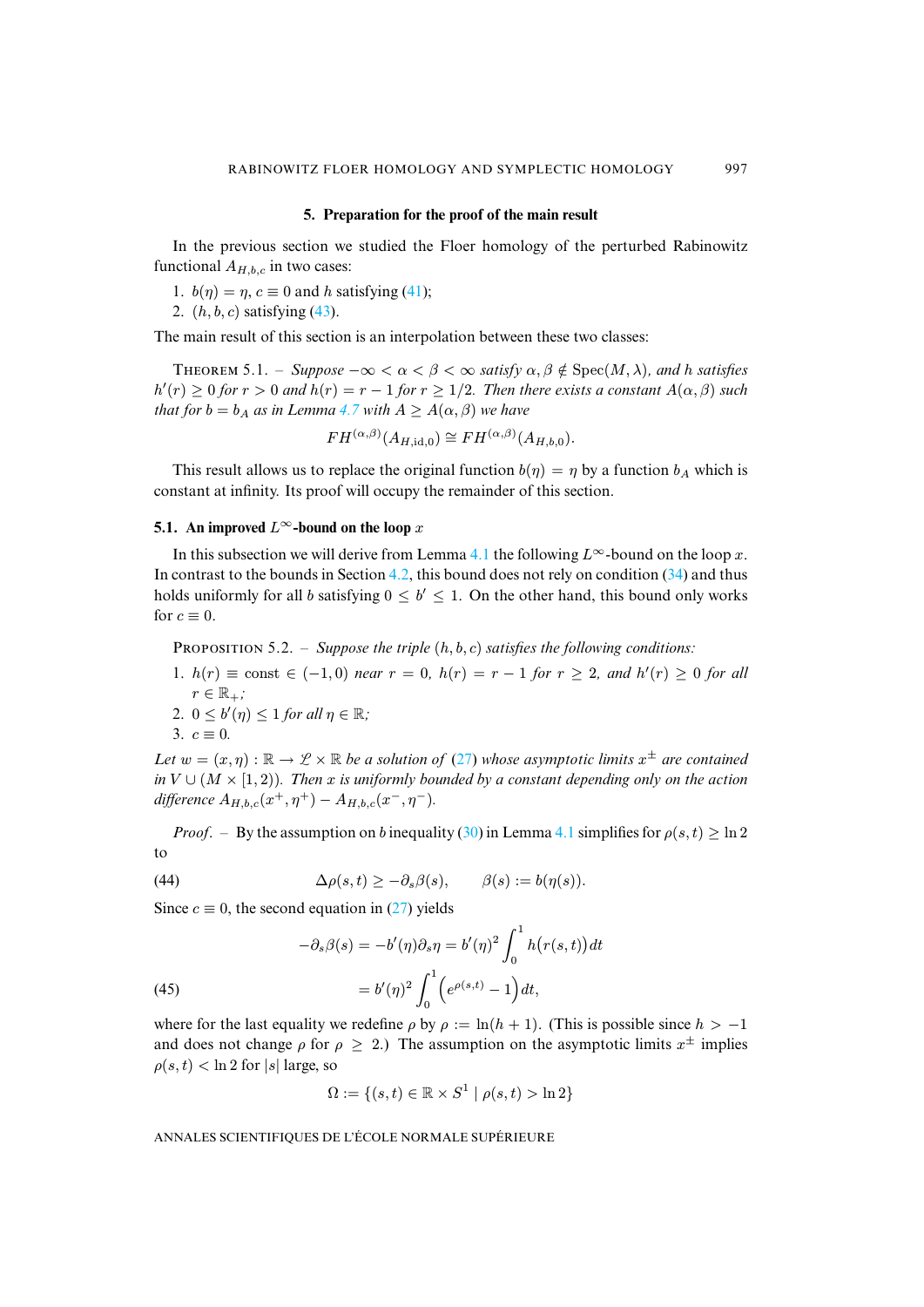has compact closure. If  $b'(\eta(s)) = 0$  for some  $s \in \mathbb{R}$ , then the second equation in [\(27\)](#page-29-1) implies that  $\eta$ , hence  $\beta$ , is constant. Equation [\(44\)](#page-41-1) becomes  $\Delta \rho \geq 0$ , hence  $\rho \leq \ln 2$  by the maximum principle and we are done. So assume from now on that  $b'(\eta(s)) > 0$  for all  $s \in \mathbb{R}$ . Then we can uniquely write  $\eta$  as a function of  $\beta$ , and hence  $b'(\eta(s))^2 = f(\beta(s))$  for some smooth function  $f : \mathbb{R} \to [0, 1]$ . Then [\(45\)](#page-41-2) becomes

$$
-\partial_s \beta(s) = f(\beta(s)) \int_0^1 \Big(e^{\rho(s,t)} - 1\Big) dt.
$$

Hence the pair ( $\rho$ ,  $\beta$ ) satisfies the hypotheses of Proposition [5.3](#page-43-0) below (with  $A = 1$ ).

Pick any  $T > \ln 2$  and define the T-wild set  $W_T$  by

$$
W_T = \Big\{ s \in \mathbb{R} : \ \exists \ t, t' \in S^1, \rho(s, t) > T, \ \rho(s, t') < \ln 2 \Big\}.
$$

Lemma [4.6](#page-35-1) with  $A = 2$  and  $B = e^T$  yields

$$
\|\nabla A_{H,b,c}(x,\eta)(s)\|_J \ge \frac{e^T - 2}{e^{T/2}} =: C_T \text{ for all } s \in W_T.
$$

Thus we can estimate the Lebesgue measure  $|W_T|$  in terms of the action difference by

$$
\Delta := A_{H,b,c}(x^+, \eta^+) - A_{H,b,c}(x^-, \eta^-)
$$
  
= 
$$
\int_{-\infty}^{\infty} || \nabla A_{H,b,c}(x, \eta)(s) ||_J^2 ds \ge \int_{W_T} || \nabla A_{H,b,c}(x, \eta)(s) ||_J^2 ds
$$
  

$$
\ge |W_T| C_T^2,
$$

hence

$$
|W_T| \le \frac{\Delta}{C_T^2} =: \delta.
$$

Now Proposition [5.3](#page-43-0) below (with  $A = 1$ ) yields the uniform estimate

$$
\max_{\mathbb{R} \times S^1} \rho \le T + 4\delta^2,
$$

where the right-hand side only depends on the action difference  $\Delta$  (take for example  $T = 2$ ). This concludes the proof of Proposition [5.2](#page-41-3) modulo Proposition [5.3](#page-43-0) below.  $\Box$ 

#### <span id="page-42-0"></span>**5.2. An upper bound for a Kazdan-Warner type inequality**

Assume that  $\Omega$  is an open subset of the infinite cylinder  $\mathbb{R} \times S^1$  whose closure is compact, A is a positive real number, and  $f \in C^{\infty}(\mathbb{R}, [0, A])$ . We consider solutions

$$
(\rho, \beta) \in C^{\infty}(\mathbb{R} \times S^1, \mathbb{R}) \times C^{\infty}(\mathbb{R}, \mathbb{R})
$$

of the following Kazdan-Warner type inequality:

<span id="page-42-1"></span>(46) 
$$
\begin{cases} \Delta \rho(s,t) \geq -\partial_s \beta(s) = f(\beta(s)) \int_0^1 \left( e^{\rho(s,\tau)} - 1 \right) d\tau, (s,t) \in \Omega \\ \rho|_{\mathbb{R} \times S^1 \setminus \Omega} \leq \ln 2. \end{cases}
$$

Here we understand that the limit in the last equation of [\(46\)](#page-42-1) as  $s \to \infty$  is uniform in the t-variable. Given a solution ( $\rho$ ,  $\beta$ ) of [\(46\)](#page-42-1) we introduce for a real number  $T > \ln 2$  the T-wild *set* of  $(\rho, \beta)$ 

$$
W_T = W_T(\rho, \beta) \subset \mathbb{R}
$$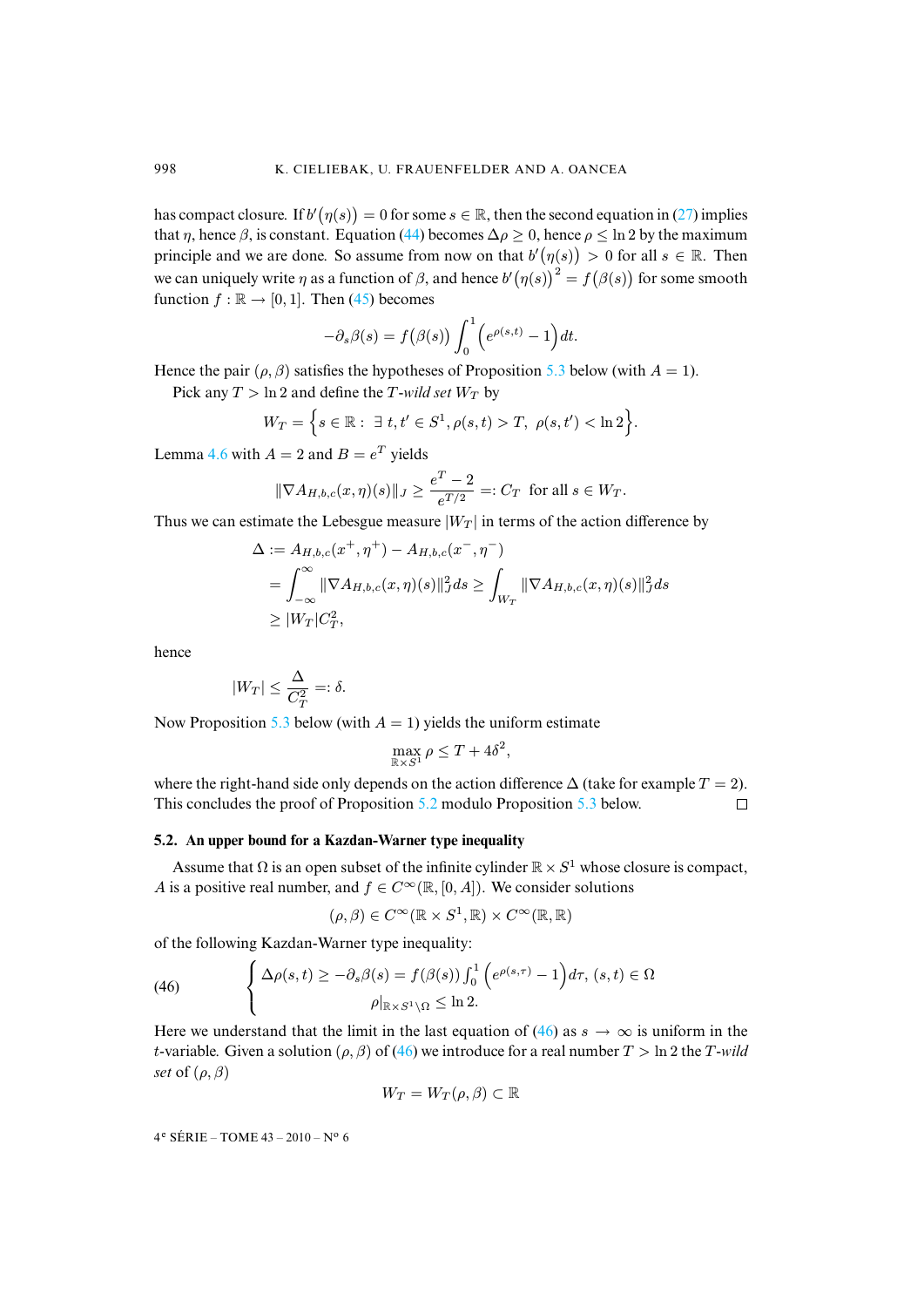by

$$
W_T = \left\{ s \in \mathbb{R} : \exists t, t' \in S^1, \rho(s, t) > T, \ \rho(s, t') < \ln 2 \right\}
$$

Assume that  $\delta > 0$  and  $T > \ln 2$ . We will consider solutions  $(\rho, \beta)$  of [\(46\)](#page-42-1) for which the Lebesgue measure of the T-wild set of  $(\rho, \beta)$  satisfies

$$
|W_T| \leq \delta.
$$

The main result of this section is the following uniform upper bound for the first factor of solutions of  $(46)$  satisfying  $(47)$ .

<span id="page-43-0"></span>**PROPOSITION** 5.3. – *Assume that*  $\delta > 0$ ,  $T > \ln 2$ , and  $(\rho, \beta)$  *is a solution of* [\(46\)](#page-42-1) *satisfying* [\(47\)](#page-43-1)*. Then*

<span id="page-43-1"></span>
$$
\max_{\mathbb{R} \times S^1} \rho \le T + 4A\delta^2.
$$

*Proof.* – We prove Proposition [5.3](#page-43-0) in two steps. To formulate Step 1 we introduce the following superset of the T-wild set

$$
V_T = \big\{ s \in \mathbb{R} : \exists t \in S^1, \rho(s, t) > T \big\}.
$$

Note that its closure  $\text{cl}(V_T)$  is compact since the closure of  $\Omega$  is compact. We abbreviate

$$
\mathcal{Z}_T = \text{cl}((V_T \times S^1) \cap \Omega) \subset \mathbb{R} \times S^1.
$$



FIGURE 3. Domains on  $\mathbb{R} \times S^1$ .

We further introduce the following space of functions

$$
\mathcal{F}_T = \left\{ \mu \in C^2 \big( \mathrm{cl}(V_T), [0, \infty) \big) : \Delta \rho + \partial_s^2 \mu |_{\mathcal{Z}_T} \ge 0 \right\}.
$$

We define the following number

$$
c_T = \inf_{\mu \in \mathcal{F}_T} \max_{s \in \text{cl}(V_T)} \mu(s) \in [0, \infty).
$$

*Step 1:* max $_{\mathbb{R}\times S^1}$   $\rho \leq T + c_T$ . – For  $\epsilon > 0$  pick  $\mu \in \mathcal{F}_T$  such that

$$
\max_{\mathrm{cl}(V_T)} \mu \leq c_T + \epsilon.
$$

We abbreviate

$$
\chi = \rho + \mu|_{\mathcal{Z}_T} \in C^2(\mathcal{Z}_T, \mathbb{R}).
$$

Note that by definition of  $\mu$ 

$$
\Delta \chi \geq 0
$$

and hence, since  $Z_T$  is compact,

$$
\max_{\mathcal{Z}_T} \chi = \max_{\partial \mathcal{Z}_T} \chi.
$$

ANNALES SCIENTIFIQUES DE L'ÉCOLE NORMALE SUPÉRIEURE

.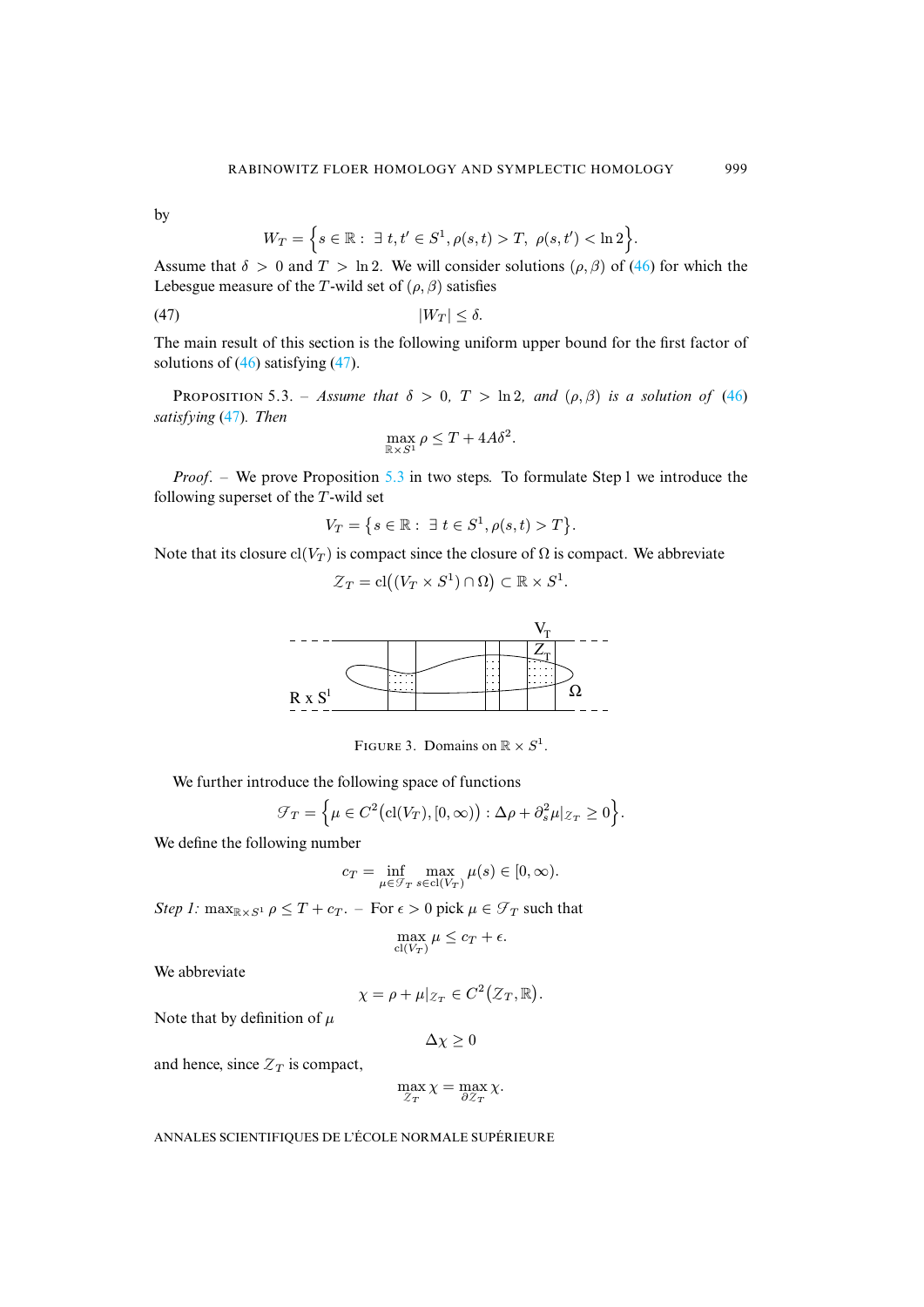Using this and the fact that, by definition,  $\mu$  is nonnegative, we estimate

$$
\max_{\mathcal{I}_T} \rho \leq \max_{\mathcal{I}_T} (\rho + \mu)
$$
\n
$$
= \max_{\mathcal{I}_T} \chi
$$
\n
$$
= \max_{\partial \mathcal{I}_T} \chi
$$
\n
$$
\leq \max_{\partial \mathcal{I}_T} \rho + \max_{\partial \mathcal{I}_T} \mu
$$
\n
$$
\leq T + c_T + \epsilon.
$$

Since on the other hand

$$
\max_{(\mathbb{R}\times S^1)\backslash \mathcal{Z}_T} \rho \leq T \leq T + c_T + \epsilon
$$

we conclude that

$$
\max_{\mathbb{R} \times S^1} \rho \leq T + c_T + \epsilon.
$$

Because  $\epsilon$  was arbitrary Step 1 follows.

*Step 2:*  $c_T \leq 4A\delta^2$ . – We first assume that  $cl(V_T)$  equals an interval [0, R] for  $R > 0$ . We let  $\mu : [0, R] \to [0, \infty)$  be the piecewise  $C^2$  function which is uniquely determined by the following conditions.

$$
-\mu(0) = \partial_s \mu(0) = 0,
$$
  
\n
$$
-\partial_s^2 \mu(s) = \max(\partial_s \beta(s), 0)
$$
 for every  $s \in [0, R]$  at which  $\partial_s \mu(s) = 0$ ,  
\n
$$
-\partial_s^2 \mu(s) = \partial_s \beta(s)
$$
 for every  $s \in [0, R]$  at which  $\partial_s \mu(s) > 0$ .

Note that the function  $\mu$  is monotone and hence, because of its initial condition, nonnegative. Moreover, by construction  $\mu$  satisfies

$$
(48)\qquad \qquad \partial_s^2 \mu \ge \partial_s \beta
$$

and hence, by the inequality in the first line of  $(46)$ , we conclude that

<span id="page-44-0"></span>
$$
\Delta \rho + \partial_s^2 \mu |_{Z_T} \ge 0.
$$

Hence

$$
\mu\in\mathcal{F}_T.
$$

We set  $R^0 = 0$  and define recursively for  $j \in \mathbb{N}$ 

$$
R_j = \inf \left\{ s \in [R^{j-1}, R] : \partial_s \beta(s) > 0 \right\},\
$$
  

$$
R^j = \inf \left\{ s \in (R_j, R] : \beta(s) = \beta(R_j) \right\},\
$$

where we understand here that the infimum of the empty set is  $R$ . We refer to Figure [4](#page-45-0) for the construction of the function  $\mu$ . We set  $I_j := [R_j, R^j], j \ge 1$ , and it follows from the definition that

$$
\mathrm{supp}(\partial_s \mu) \subset \bigcup_{j=1}^{\infty} I_j.
$$

We see in particular that  $\mu$  is of class  $C^2$  at all points of [0, R], except for  $R^j$ ,  $j \ge 1$ . However, the map  $\mu$  can be smoothened at these points while still preserving condition [\(48\)](#page-44-0).

We further put

$$
\Delta_j = R^j - R_j \ge 0.
$$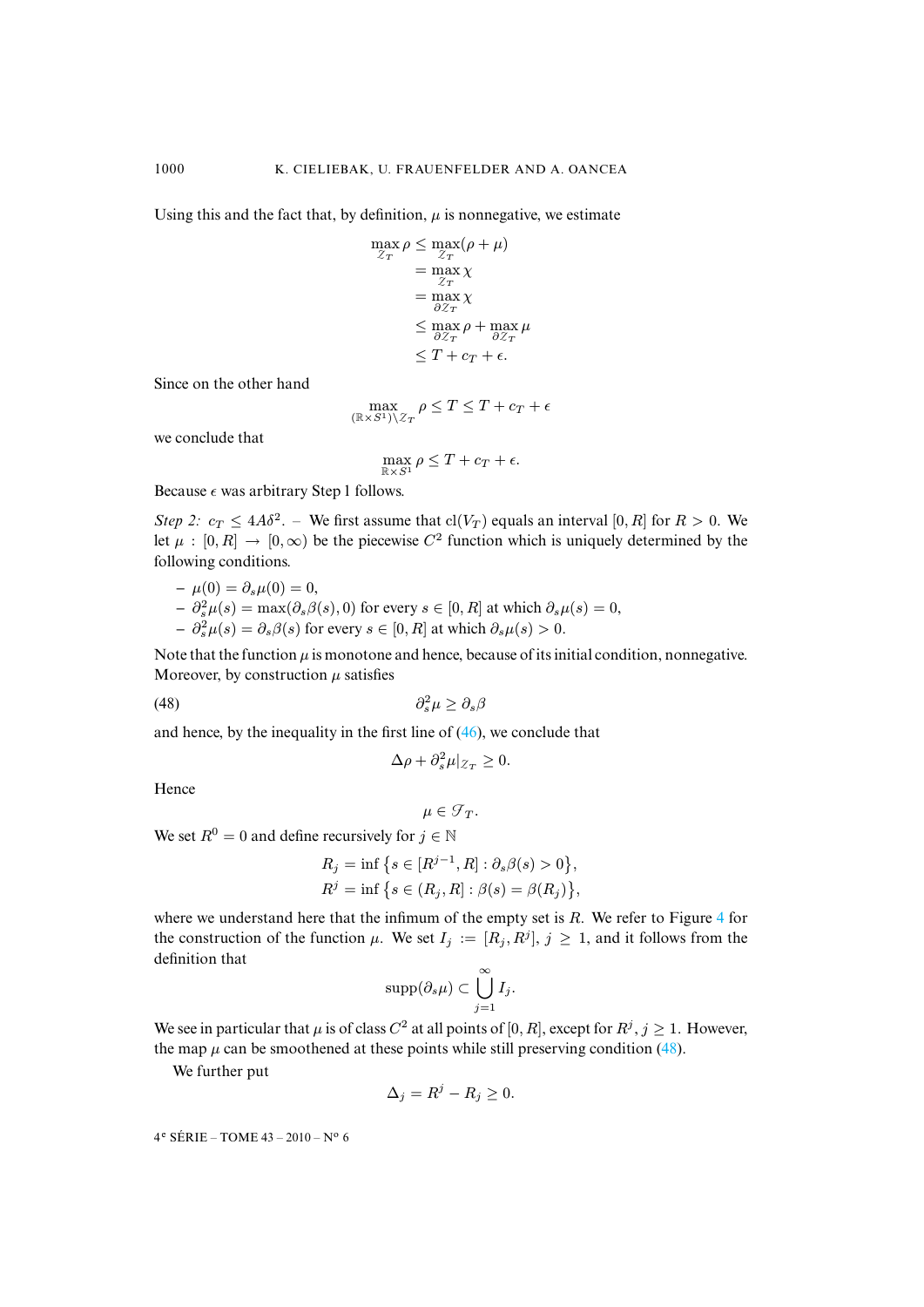

<span id="page-45-0"></span>FIGURE 4. The construction of the function  $\mu$ .

We claim the following inequality

$$
\sum_{j=1}^{\infty} \Delta_j \le 2\delta.
$$

To prove [\(49\)](#page-45-1) we introduce for  $s \in \mathbb{R}$ 

<span id="page-45-2"></span><span id="page-45-1"></span>
$$
\kappa(s) := \int_0^1 \Big(e^{\rho(s,\tau)} - 1\Big) d\tau.
$$

We claim that for every  $j \in \mathbb{N}$ 

(50) 
$$
\int_{R_j}^{R^j} \kappa(s)ds = 0.
$$

To see this, first note that if  $f(\beta(s_0)) = 0$  for some  $s_0 \in [0, R]$ , then the equality in the first line of [\(46\)](#page-42-1) implies that  $\beta$  is constant on [0, R], so  $R_1 = R$  and there is nothing to prove. Hence we may assume  $f(\beta(s)) > 0$  for all  $s \in [0, R]$ . Pick a function  $F : \mathbb{R} \to \mathbb{R}$  with  $F' = 1/f$ . Now  $\beta(R_i) = \beta(R^i)$  and the equality in the first line of [\(46\)](#page-42-1) imply the claim:

$$
0 = F(\beta(R_j)) - F(\beta(R^j)) = -\int_{R_j}^{R^j} \frac{\partial_s \beta}{f(\beta)} ds = \int_{R_j}^{R^j} \kappa(s) ds.
$$

Next we define the following four subsets of  $I_j = [R_j, R^j]$ :

<span id="page-45-3"></span>
$$
I_j^- = \{ s \in I_j : \kappa(s) < 0 \}, \quad I_j^+ = I_j \setminus I_j^-, \quad I_j^w = I_j \cap W_T, \quad I_j^t = I_j \setminus I_j^w.
$$

We observe that, by definition of the wild set and because  $I_j \subset cl(V_T)$ , we have

$$
\kappa|_{I_j^t} \ge 1.
$$

In particular,

$$
(52) \t\t I_j^t \subset I_j^+.
$$

Using [\(50\)](#page-45-2)[–52](#page-45-3) and the fact that  $\kappa \ge -1$  we estimate

<span id="page-45-4"></span>(53) 
$$
0 = \int_{I_j} \kappa = \int_{I_j^-} \kappa + \int_{I_j^+} \kappa \ge \int_{I_j^-} \kappa + \int_{I_j^+} \kappa \ge -|I_j^-| + |I_j^t|.
$$

Taking complements in  $(52)$  we obtain

<span id="page-45-5"></span> $I_{i}^{-}$   $I_{i}^{-}$  $j^ \subset I_j^w$ .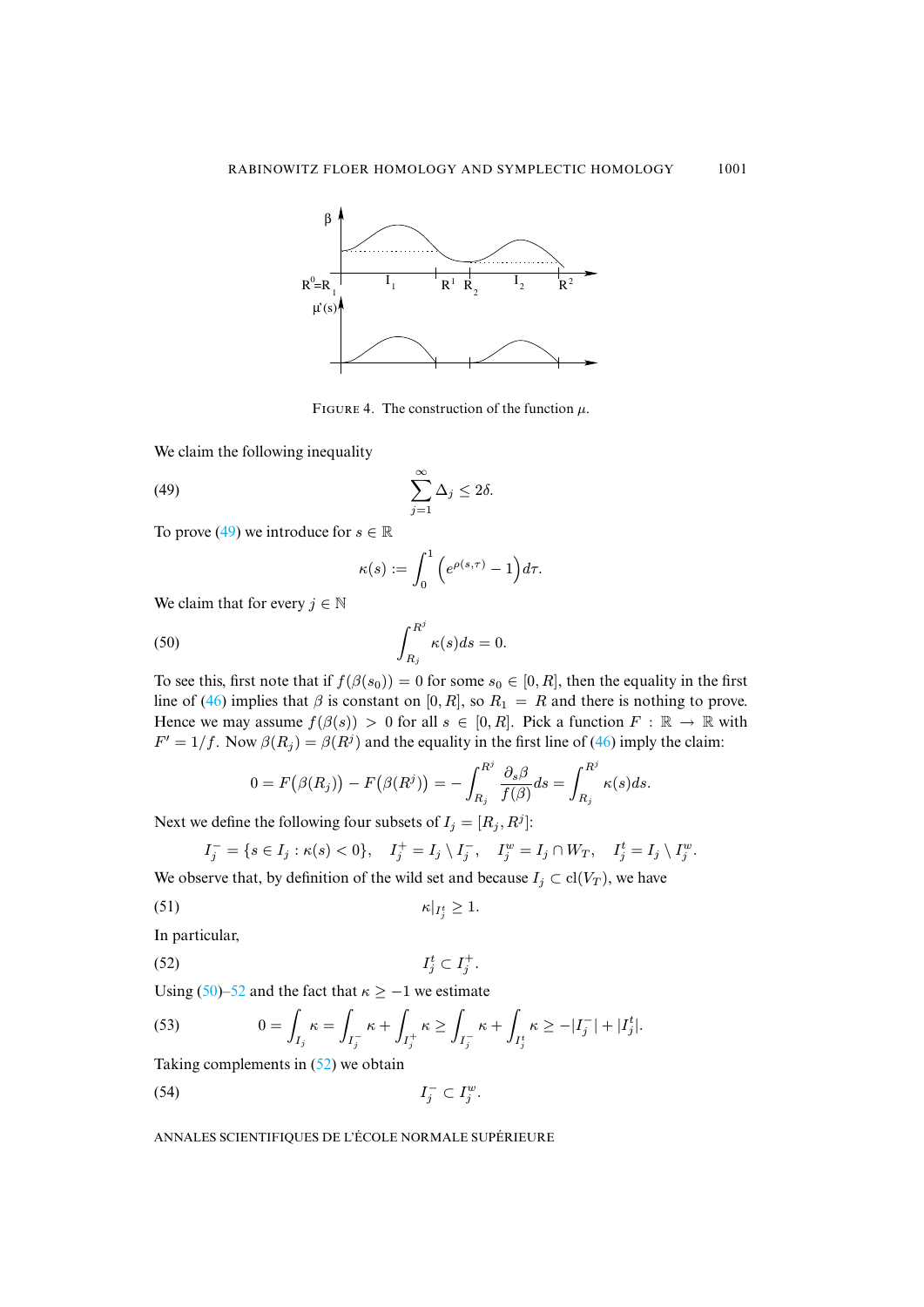Combining  $(53)$  and  $(54)$  we conclude

$$
|I_j^t| \le |I_j^w|.
$$

Hence we estimate using  $(55)$  and  $(47)$ 

<span id="page-46-1"></span><span id="page-46-0"></span>
$$
\sum_{j=1}^{\infty} \Delta_j = \sum_{j=1}^{\infty} (|I_j^t| + |I_j^w|) \le 2 \sum_{j=1}^{\infty} |I_j^w| \le 2|W_T| = 2\delta,
$$

proving the inequality claimed in [\(49\)](#page-45-1). By construction of  $\mu$  it holds that

(56) 
$$
\{s : \partial_s^2 \mu(s) > 0\} \subset \mathrm{supp}(\partial_s \mu) \subset \bigcup_{j=1}^{\infty} I_j.
$$

Moreover, we observe using the equation in the first line of  $(46)$  and the assumption that the function  $f$  is bounded from above by  $A$  that

(57) 
$$
\max(\partial_s^2 \mu) \leq \max(\max \partial_s \beta, 0) \leq A.
$$

From  $(49)$ ,  $(56)$ , and  $(57)$  we deduce

(58) 
$$
\max(\partial_s \mu) \leq 2\delta A.
$$

Combining  $(58)$  again with  $(49)$  and  $(56)$  we conclude that

<span id="page-46-3"></span><span id="page-46-2"></span>
$$
\max \mu \le 4A\delta^2,
$$

and hence

$$
c_T \le 4A\delta^2.
$$

This finishes the proof of Step 2 in the case that  $cl(V_T)$  is an interval. In the general case  $cl(V_T)$  is a countable union of intervals and, possibly, accumulation points. Ignoring the latter, we can apply the previous construction to each component, always setting  $\mu = \partial_s \mu =$ 0 at the left end point of each interval. This concludes the proof of Proposition [5.3](#page-43-0) and hence of Proposition [5.2.](#page-41-3)  $\Box$ 

#### **5.3. A useful dichotomy**

In this subsection we prove a general result which says that, under certain hypotheses, the Morse complex of a functional  $f : X \times \mathbb{R} \to \mathbb{R}$  splits into two subcomplexes for small/large  $\eta$  which are not connected by gradient flow lines. In the next subsection we will apply this result to the Rabinowitz functional  $A_{H,b,c} : \mathcal{L} \times \mathbb{R} \to \mathbb{R}$ .

Let  $(X, q_X)$  be a (maybe infinite dimensional) Riemannian manifold and  $f: X \times \mathbb{R} \to \mathbb{R}$ a smooth function. We consider on the manifold  $X \times \mathbb{R}$  the Riemannian metric  $g = g_X \oplus g_{\mathbb{R}}$ where  $g_{\mathbb{R}}$  is the standard metric on  $\mathbb{R}$ . We denote by  $\nabla f$  the gradient of f with respect to the metric g and by  $|| \cdot ||$  the norm with respect to the metric g.

<span id="page-46-4"></span>DEFINITION 5.4. – *We say that* f *is of* Rabinowitz type *if there exists a quadruple of positive constants*  $(\epsilon, D, c_1, c_2)$  *such that for all*  $(x, \eta) \in X \times \mathbb{R}$  *the following two conditions hold*

(i)  $||\nabla f(x, \eta)|| \le \epsilon$ ,  $|\eta| \le D \implies |\eta| \le c_1(|f(x, \eta)| + ||\nabla f(x, \eta)||)$ ;

(ii)  $|\partial_n f(x, \eta)| \leq c_2$  *along gradient flow lines connecting critical points.* 

*We refer to the quadruple*  $(\epsilon, D, c_1, c_2)$  *as a* Rabinowitz quadruple *for f*.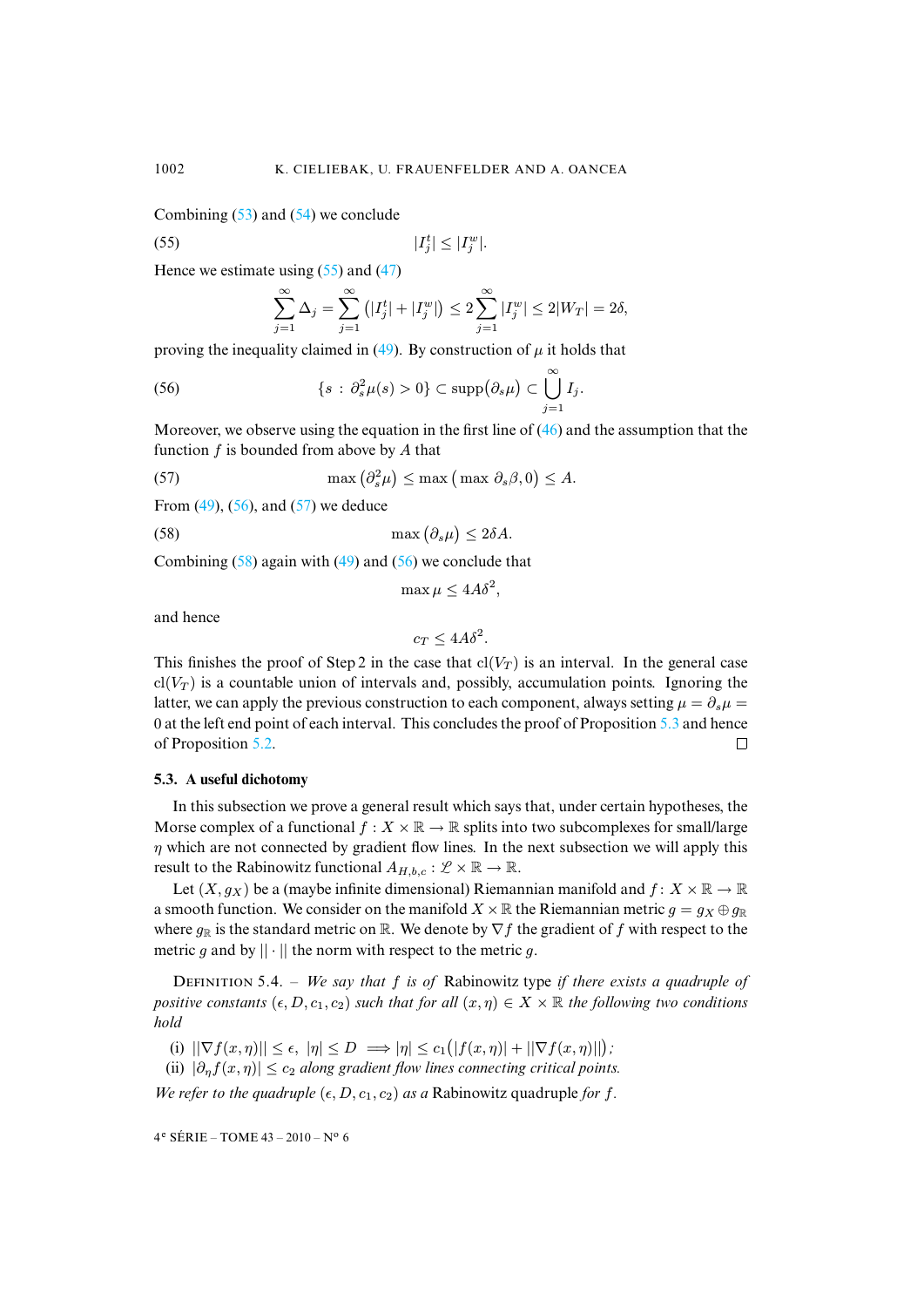In the following we assume that f is of Rabinowitz type and  $(\epsilon, D, c_1, c_2)$  is a fixed Rabinowitz quadruple for f. Moreover, we assume without loss of generality that

$$
D>c_1\epsilon.
$$

We define the functions  $b_{\pm} : \mathbb{R}_{+} \to \mathbb{R}$ ,

$$
b_{-}(a) := c_1(a + \epsilon) + \frac{2ac_2}{\epsilon^2}, \qquad b_{+}(a) := D - \frac{2ac_2}{\epsilon^2}.
$$

We further introduce the quantity

$$
\kappa := \frac{\epsilon^2 (D - c_1 \epsilon)}{c_1 \epsilon^2 + 4c_2}
$$

and note that

$$
b_-(a) < b_+(a) \qquad \text{for } a < \kappa.
$$

Now assume that  $w = (x, \eta) \in C^{\infty}(\mathbb{R}, X \times \mathbb{R})$  is a gradient flow line of f, i.e. a solution of the ODE

$$
\partial_s w(s) = \nabla f(w(s)), \quad s \in \mathbb{R}.
$$

For a gradient flow line we abbreviate

$$
A_w = \sup_{s \in \mathbb{R}} |f(w(s))|.
$$

We refer to  $A_w$  as the *absolute action* of w. The following proposition shows that there is a dichotomy of gradient flow lines of Rabinowitz type functions of small absolute action into gradient flow lines with large  $|\eta|$  and small  $|\eta|$ .

<span id="page-47-1"></span>PROPOSITION 5.5. – *Suppose that* f *is of Rabinowitz type with Rabinowitz quadruple*  $(\epsilon, D, c_1, c_2)$  *and define*  $b_{\pm}(a), \kappa$  *as above. Let*  $w = (x, \eta) \in C^{\infty}(\mathbb{R}, X \times \mathbb{R})$  *be a gradient flow line of* f with absolute action  $A_w = a < \kappa$ . Then exactly one of the following two cases holds:

- (i)  $|\eta(s)| \leq b_-(a)$  *for all*  $s \in \mathbb{R}$ *;*
- (ii)  $|\eta(s)| > b_+(a)$  *for all*  $s \in \mathbb{R}$ *.*

*Proof.* – For  $\sigma \in \mathbb{R}$  we abbreviate

$$
\tau(\sigma) = \inf \{ \tau \geq 0 : ||\nabla f(w(\sigma + \tau))|| \leq \epsilon \}.
$$

Using the gradient flow equation we estimate

$$
\epsilon^2 \tau(\sigma) \leq \int_{\sigma}^{\sigma + \tau(\sigma)} ||\nabla f(w(s))||^2 ds
$$
  
= 
$$
\int_{\sigma}^{\sigma + \tau(\sigma)} \frac{d}{ds} f(w(s)) ds
$$
  
= 
$$
f(w(\sigma + \tau(\sigma))) - f(w(\sigma))
$$
  
\$\leq 2A\_w\$,

implying that

(59) 
$$
\tau(\sigma) \leq \frac{2A_w}{\epsilon^2}.
$$

Since the metric g on  $X \times \mathbb{R}$  is of product form, the gradient flow equation for  $\eta$  reads

<span id="page-47-0"></span>
$$
\partial_s \eta = \partial_\eta f(w).
$$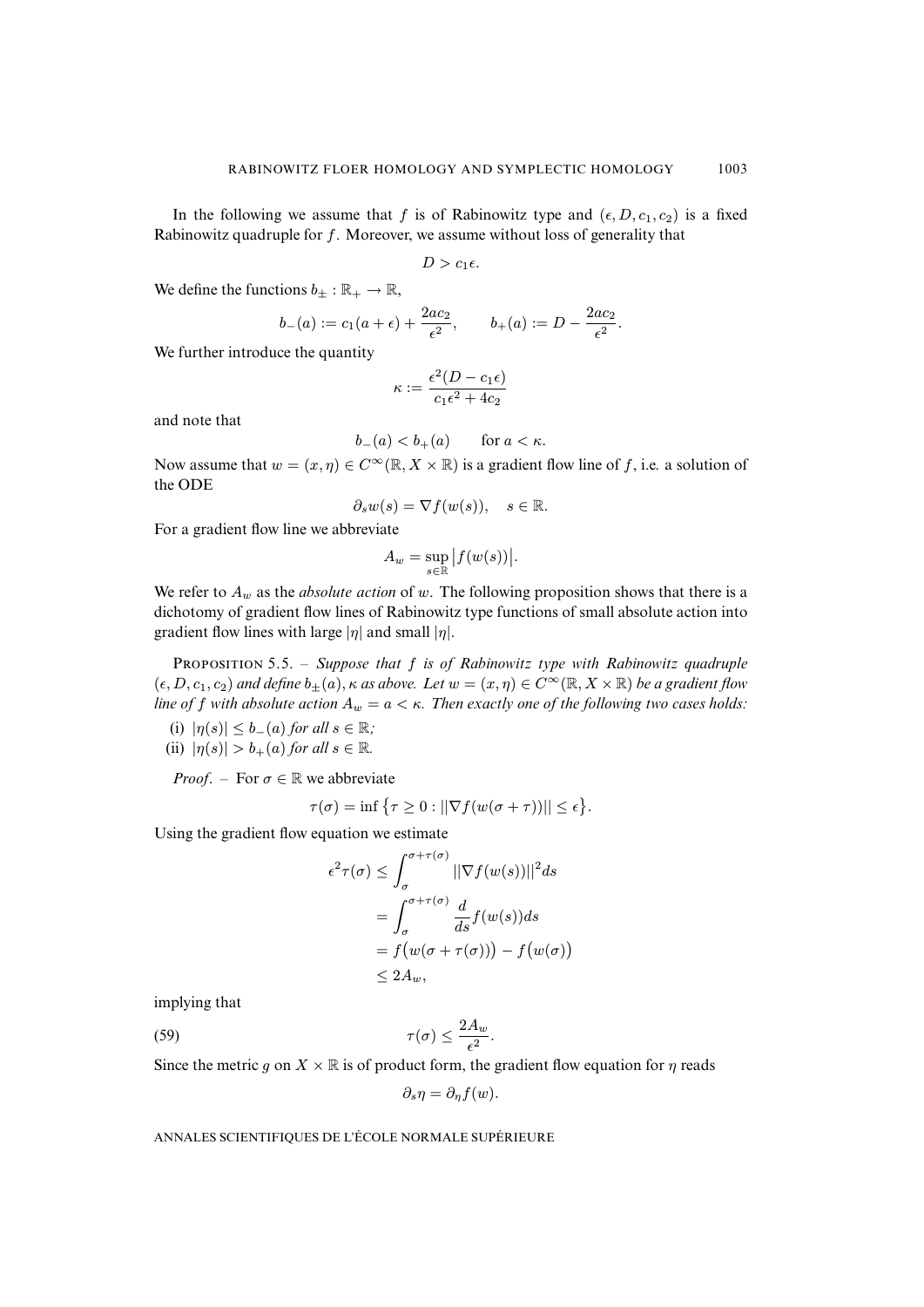Hence using assertion (ii) in Definition [5.4](#page-46-4) we obtain that

$$
(60) \t\t |\partial_s \eta| \leq c_2.
$$

Using  $(59)$  and  $(60)$  we get

<span id="page-48-1"></span>(61) 
$$
\left|\eta(\sigma)-\eta(\sigma+\tau(\sigma))\right|\leq \int_{\sigma}^{\sigma+\tau(\sigma)}|\partial_{s}\eta|ds\leq c_{2}\tau(\sigma)\leq \frac{2c_{2}A_{w}}{\epsilon^{2}}.
$$

We distinguish the following two cases.

*Case 1:*  $|\eta(\sigma + \tau(\sigma))| > D$ . – In this case we obtain using [\(61\)](#page-48-1) that

<span id="page-48-0"></span>
$$
\left|\eta(\sigma)\right| \geq \left|\eta(\sigma+\tau(\sigma))\right| - \frac{2c_1A_w}{\epsilon^2} > D - \frac{2c_2A_w}{\epsilon^2} = b_+(A_w).
$$

*Case 2:*  $|\eta(\sigma + \tau(\sigma))| \leq D$ . – In this case we estimate using the assertion (i) in Definition [5.4](#page-46-4) and again inequality [\(61\)](#page-48-1)

$$
\left|\eta(\sigma)\right| \leq \left|\eta(\sigma+\tau(\sigma))\right|+\frac{2c_2A_w}{\epsilon^2} \leq c_1(A_w+\epsilon)+\frac{2c_2A_w}{\epsilon^2}=b_-(A_w).
$$

Since  $b_+(A_w) > b_-(A_w)$ , continuity of  $\eta$  implies that either  $|\eta(s)| \le b_-(A_w)$  for all  $s \in \mathbb{R}$  or  $|\eta(s)| > b_+(A_w)$  for all  $s \in \mathbb{R}$ . This proves Proposition 5.5. or  $|\eta(s)| > b_+(A_w)$  for all  $s \in \mathbb{R}$ . This proves Proposition [5.5.](#page-47-1)

#### **5.4. Proof of Theorem [5.1](#page-41-4)**

Let us fix  $-\infty < \alpha < \beta < \infty$  such that  $\alpha, \beta \notin \text{Spec}(M, \lambda)$ , and a function h satisfying  $h'(r) \ge 0$  for  $r > 0$  and  $h(r) = r - 1$  for  $r \ge 1/2$ . We consider Rabinowitz functionals  $A_{H,b,c}$  for  $H = h(r)$ ,  $c \equiv 0$ , and b satisfying

(62) 
$$
0 \le b'(\eta) \le 1, \qquad b(\eta) = \eta \text{ for } |\eta| \le D,
$$

with a constant

<span id="page-48-2"></span>
$$
D > 2 \max(|\alpha|,|\beta|)
$$

to be determined later.

Recall that critical points  $(x, \eta)$  of  $A_{H,b,0}$  with  $x = (y, r)$  satisfy

$$
\begin{cases} \dot{y} = b(\eta)h'(r)R, \\ b'(\eta)h(r) = 0. \end{cases}
$$

The action of such a critical point is

$$
A_{H,b,0}(x,\eta) = b(\eta)(r h'(r) - h(r))
$$

(in the region  $\hat{V} \setminus M \times \mathbb{R}_+$ , the formula is to be read via the convention  $h'(0) = 0$  and  $h(0) = ct$ .). There are two types of critical points as above:

Type 1:  $b'(\eta) \neq 0$ . In this case  $h(r) = 0$  and hence  $r = 1$  and  $A_{H,b,0}(x, \eta) = b(\eta)$ .

Type 2:  $b'(\eta) = 0$ . In this case suppose first  $r \ge 1/2$ . Then the action  $A_{H,b,0}(x, \eta) = b(\eta)$ cannot lie in the interval  $(\alpha, \beta)$  because  $b(\eta) = \eta$  on this interval. Hence we must have  $r \leq 1/2$ , so that  $h(r) \leq -1/2$  and therefore  $rh'(r) - h(r) \geq -h(r) \geq 1/2$ . This implies  $|A_{H,b,0}| \ge |b(\eta)|/2 \ge D/2$ , and the action does not lie in  $(\alpha, \beta)$ .

We thus proved that all critical points with action in  $(\alpha, \beta)$  satisfy  $r = 1$ . Hence by Proposition [5.2](#page-41-3) there exists a constant  $c_2$  depending only on  $\beta - \alpha$  such that  $r(s, t) \leq c_2$ along all gradient flow lines of  $A_{H,b,0}$  connecting critical points with action in  $(\alpha, \beta)$ .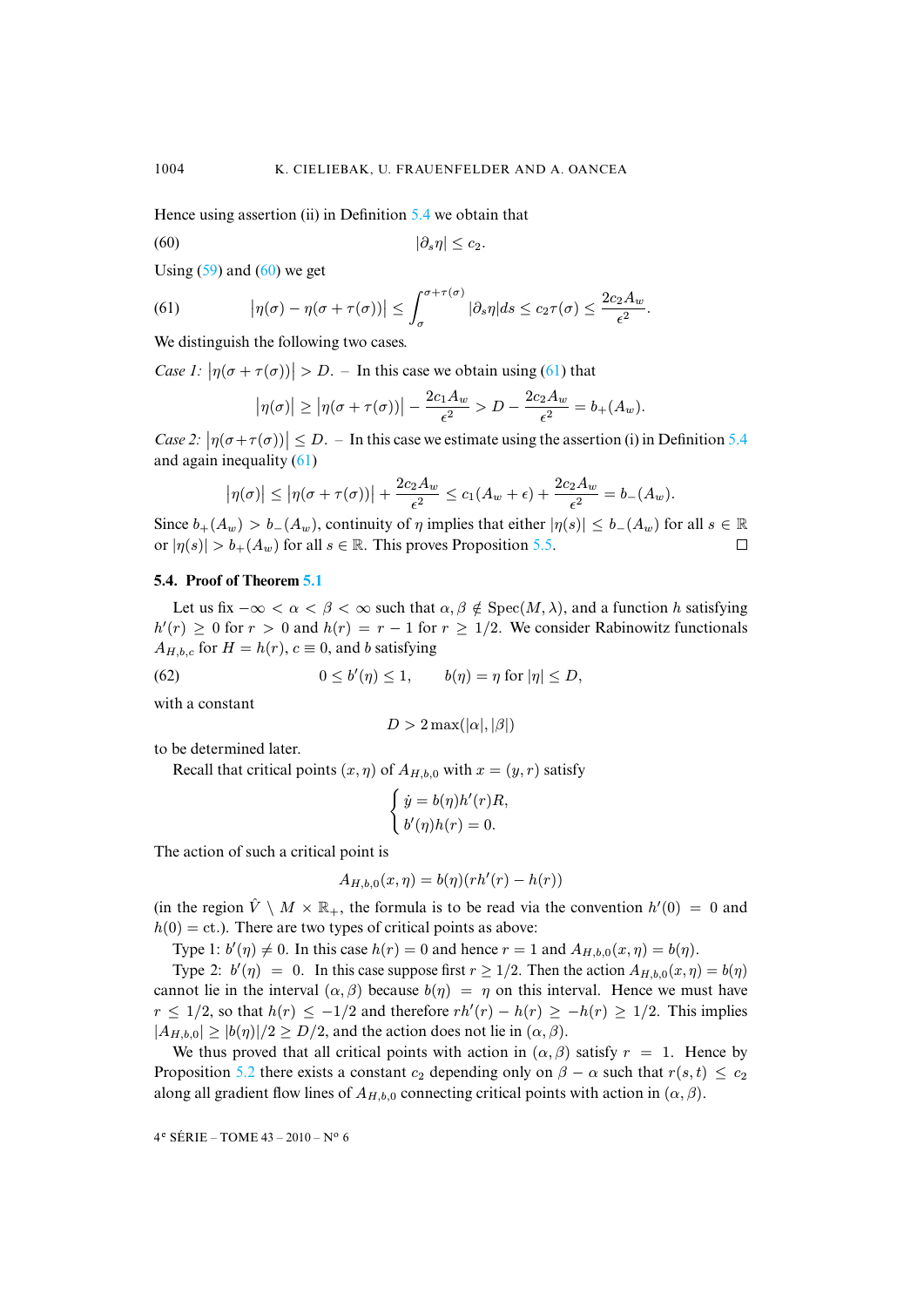By the proof of Proposition 3.2 in [\[10\]](#page-58-1) there exist constants  $\varepsilon$ ,  $c_1 > 0$  such that for the unperturbed Rabinowitz functional the following holds:

$$
||\nabla A_{H,\mathrm{id},0}(x,\eta)|| \leq \epsilon \Longrightarrow |\eta| \leq c_1 \big( |A_{H,\mathrm{id},0}(x,\eta)| + ||\nabla A_{H,\mathrm{id},0}(x,\eta)|| \big).
$$

Since  $b(\eta) = \eta$  for  $|\eta| \leq D$ , for the perturbed Rabinowitz functional this implies

 $||\nabla A_{H,b,0}(x,\eta)|| \leq \epsilon, \ |\eta| \leq D \Longrightarrow |\eta| \leq c_1 (|A_{H,b,0}(x,\eta)| + ||\nabla A_{H,b,0}(x,\eta)||).$ 

This shows that  $A_{H,b,0}$  is of Rabinowitz type in the sense of the previous subsection with Rabinowitz quadruple  $(\varepsilon, D, c_1, c_2)$ . Moreover, note the crucial fact that the constants  $\varepsilon$ ,  $c_1$ ,  $c_2$  work for all functions b satisfying [\(62\)](#page-48-2), independently of D! Thus we can choose  $D = D(\alpha, \beta)$  so large that the quantities  $\kappa$  and  $b_{\pm}(\alpha)$  defined as in the previous section satisfy

 $\kappa > \max(|\alpha|, |\beta|), \qquad b_-(\kappa) > \max(|\alpha|, |\beta|).$ 

This implies that for  $a < \kappa$  we have  $b_-(a) < b_+(a)$  and

$$
b_{+}(a) > b_{+}(\kappa) \ge b_{-}(\kappa) > \max(|\alpha|, |\beta|).
$$

On the other hand, the discussion above shows that all critical points  $(x, \eta)$  with action in  $(\alpha, \beta)$  satisfy

$$
A_{H,b,0}(x,\eta)=b(\eta)=\eta\in(\alpha,\beta).
$$

Now we apply Proposition [5.5](#page-47-1) to the functional  $A_{H,b,0}: U \to \mathbb{R}$  with

 $U := \{ (x, \eta) \in \mathcal{L} \times \mathbb{R} \mid A_{H, b, 0}(x, \eta) \in (\alpha, \beta) \}.$ 

(Although the Floer equation does not define an actual gradient flow, the proof of Proposition [5.5](#page-47-1) holds verbatim in this case.) We first note that since the action is increasing along gradient flow lines, each gradient flow line of  $A_{H,b,0}$  whose asymptotics lie in U stays in U for all time. The preceding discussion shows that case (ii) in Proposition [5.5](#page-47-1) does not occur, so along every gradient flow line connecting critical points in  $(\alpha, \beta)$  we have

$$
|\eta(s)| \leq b_-(\kappa).
$$

Now a short computation shows

$$
b_{-}(\kappa) = D\left(\frac{1}{2} + O(\varepsilon)\right) + O(\varepsilon),
$$

where the implicit constants in  $O(\varepsilon)$  depend only on  $c_1$  and  $c_2$ . Assuming without loss of generality that  $\varepsilon$  is sufficiently small, we may therefore assume  $b_-(\kappa) < D$ . The resulting estimate

$$
|\eta(s)| < D
$$

shows that gradient flow lines of  $A_{H,b,0}$  connecting critical points with action in  $(\alpha, \beta)$  stay in the region where  $b(\eta) = \eta$  and therefore agree with gradient flow lines of the unperturbed Rabinowitz functional  $A_{H,\text{id},0}$ . Hence the chain complexes of  $A_{H,b,0}$  and  $A_{H,\text{id},0}$  in the action interval  $(\alpha, \beta)$  coincide and we conclude

$$
FH^{(\alpha,\beta)}(A_{H,\mathrm{id},0}) \cong FH^{(\alpha,\beta)}(A_{H,b,0}).
$$

This conclusion holds for all functions b satisfying [\(62\)](#page-48-2), in particular for functions  $b = b<sub>A</sub>$  as in Lemma [4.7](#page-36-1) with  $A \ge D(\alpha, \beta) + 1$ . This concludes the proof of Theorem [5.1.](#page-41-4)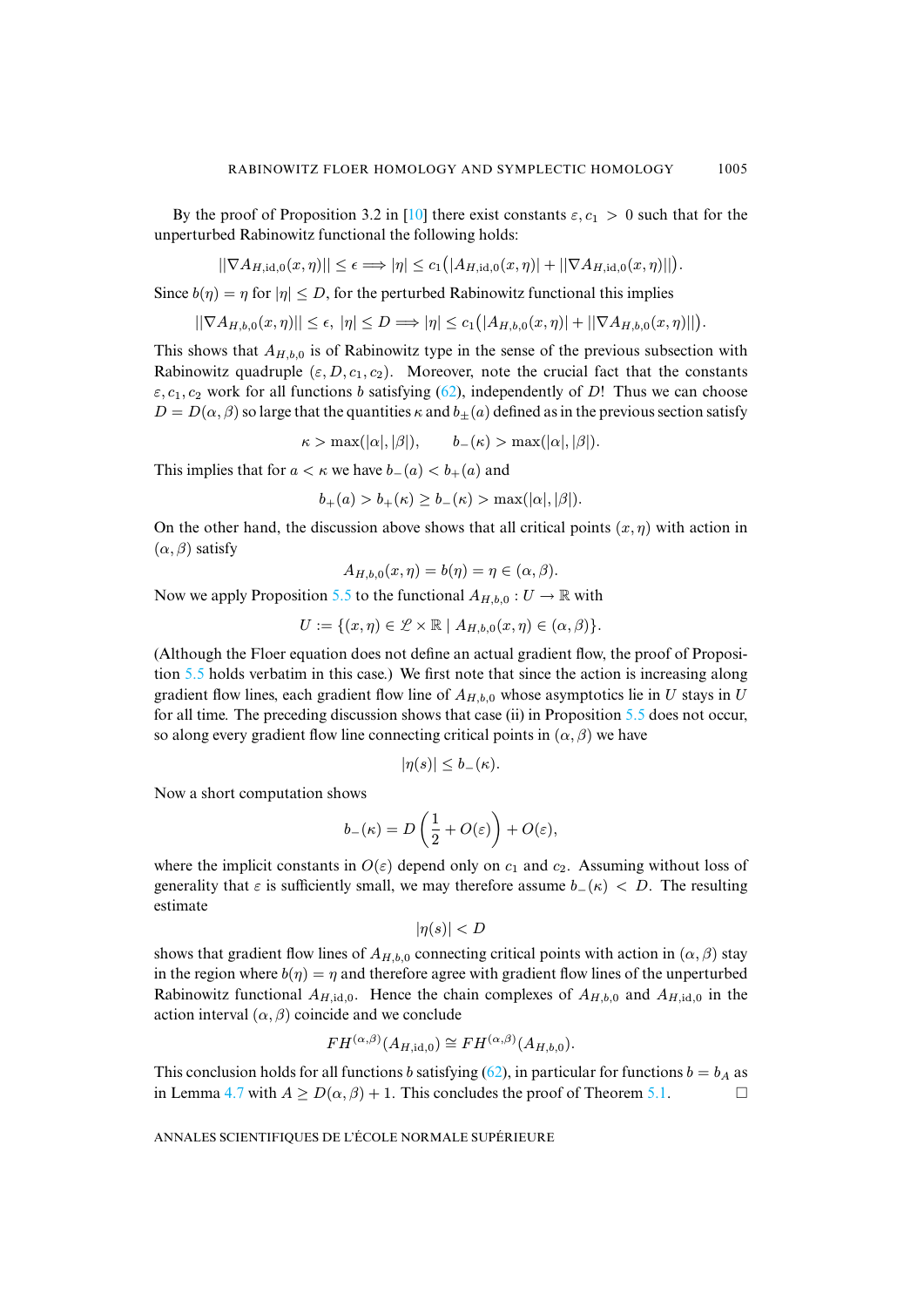#### **6. Proof of the main result**

<span id="page-50-0"></span>In this section we prove Theorem [1.5](#page-3-0) in the introduction, i.e. the isomorphism

$$
RFH_*(V) \simeq \check{SH}_*(V).
$$

For this we consider deformed Rabinowitz action functionals of the form

$$
A_{H,b,c}(x,\eta) = \int_0^1 x^*\lambda - b(\eta) \int_0^1 H(x(t))dt + c(\eta),
$$

with  $H: \hat{V} \to \mathbb{R}$  and  $b, c: \mathbb{R} \to \mathbb{R}$  smooth functions.

We start with a summary of what we achieved in Sections [4](#page-29-0) and [5.](#page-41-0) Let  $(\alpha, \beta)$  be a fixed action interval, such that  $|\alpha|, |\beta| \notin \text{Spec}(M, \lambda)$ . By definition, we have  $RFH_*^{(\alpha,\beta)}(V) =$  $FH^{(\alpha,\beta)}_*(A_{H,\mathrm{id},0})$  for a defining Hamiltonian  $H: \hat{V} \to \mathbb{R}$  which is constant at infinity. In the sequel, we only consider Hamiltonians of the form  $H = h(r)$ , where  $r \in \mathbb{R}_+$  is the second coordinate in the symplectization  $M \times \mathbb{R}_+$ . By Proposition [4.13,](#page-39-2) we also have

<span id="page-50-1"></span>
$$
RFH_*^{(\alpha,\beta)}(V)=FH_*^{(\alpha,\beta)}(A_{H,\mathrm{id},0}),
$$

for a Hamiltonian  $H = h(r)$  with  $h(r) = r - 1$  for  $r > 1/2$ . By Theorem [5.1](#page-41-4) we have

(63) 
$$
FH_{*}^{(\alpha,\beta)}(A_{H,\mathrm{id},0}) = FH_{*}^{(\alpha,\beta)}(A_{H,b,0}),
$$

with  $b = b_A$  as in [\(39\)](#page-36-0) and  $A \notin Spec(M, \lambda)$  sufficiently large. Finally, by Proposition [4.15,](#page-40-1) the right-hand side of  $(63)$  is isomorphic to

$$
FH^{(\alpha,\beta)}_*(A_{\widetilde{H},\widetilde{b},c})
$$

for every triple  $(\widetilde{H}, \widetilde{b}, c)$  which satisfies [\(43\)](#page-40-0), and which can be connected to  $(H, b, 0)$  by a homotopy of such triples during which the critical points do not cross the boundary of the action interval  $(\alpha, \beta)$  and form a compact set.

In this section we construct a homotopy to a triple  $(\widetilde{H}, 1, c)$  for which  $FH^{(\alpha, \beta)}_*(A_{\widetilde{H}^1, c}) =$  $\check{SH}_{*}^{(\alpha,\beta)}(V)$ . We achieve this in five steps, as follows.

*Step 1.* – We rescale  $(H, b, 0)$  to  $(\mu H, b/\mu, 0)$  for a suitable  $\mu > 0$ .

*Step 2.* – We replace  $(\mu H, b/\mu, 0)$  by  $(\mu H, b/\mu, c)$  for a suitable c (Figure [6\)](#page-51-1).

*Step 3.* – We replace  $(\mu H, b/\mu, c)$  by  $(K, b/\mu, c)$ , where K is a flattening of H near  $r = 1$ (Figure [5\)](#page-51-0).

*Step 4.* – We homotope the action functional  $A_{K,b/\mu,c}$  to  $A_{|K|,1,c}$ .

*Step 5.* – By our special choice of c and  $K$ , we have

$$
FH^{(\alpha,\beta)}_*(A_{|K|,1,c}) = FH^{(\alpha,\beta)}_*(|K|) = \check{SH}^{(\alpha,\beta)}_*(V).
$$

*Proof of Theorem [1.5](#page-3-0).* – Let  $-\infty < \alpha < \beta < +\infty$  be fixed, such that  $|\alpha|, |\beta| \notin \text{Spec}(M, \lambda)$ . Given  $0 < \delta < 1$  and  $\mu > 0$  we define the following Hamiltonians. Let  $H = H_\delta : \hat{V} \to \mathbb{R}$ be such that, up to smooth approximation in the neighborhood of  $\{\delta\} \times M$ , it satisfies (Figure [5\)](#page-51-0)

$$
\begin{cases}\nH \equiv \delta - 1 & \text{on } V \setminus [\delta, 1] \times M, \\
H(r, x) = h(r) & \text{on } [\delta, \infty) \times M,\n\end{cases}
$$
\nwith  $h(r) = r - 1$ .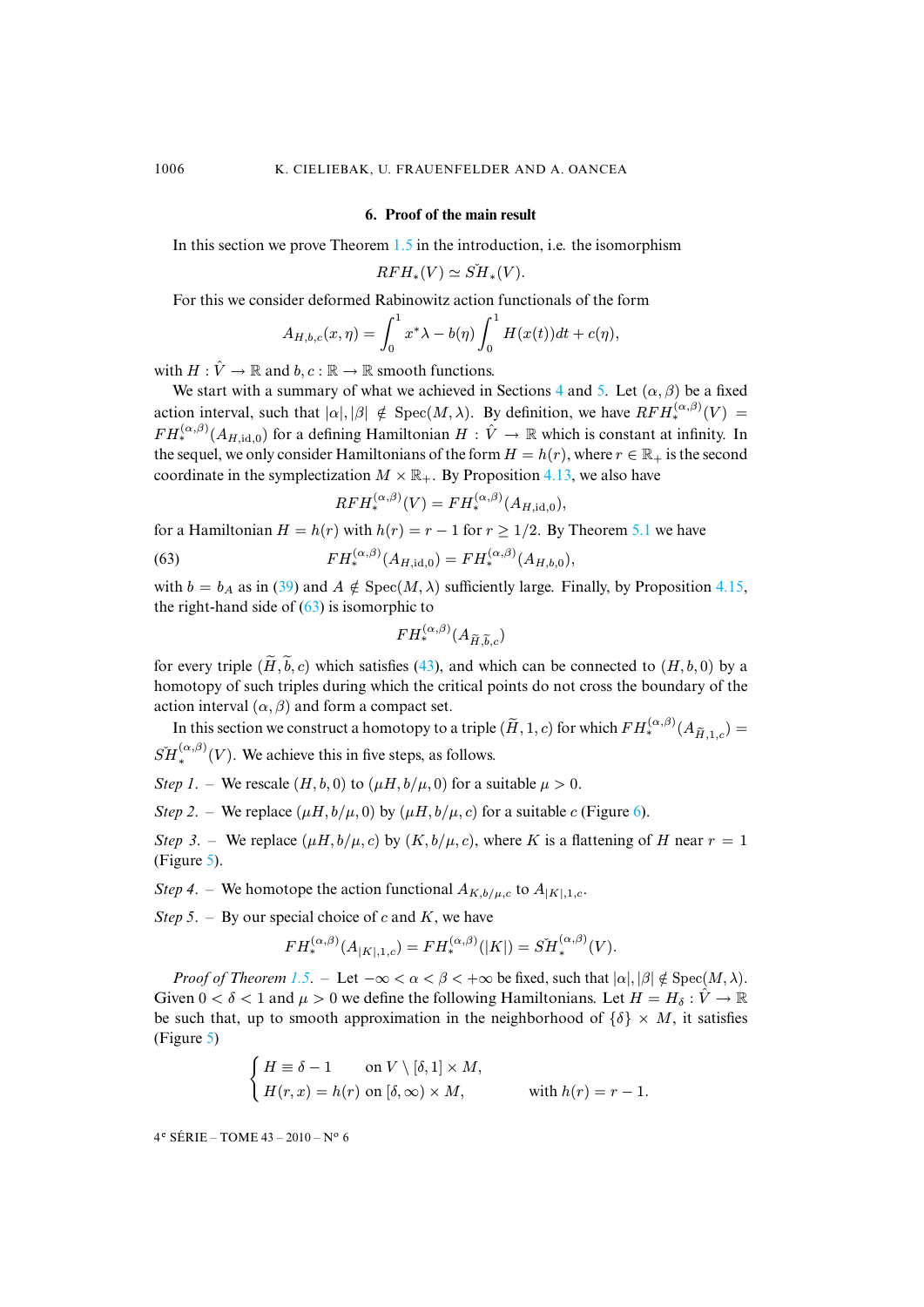Let  $K = K_{\delta,\mu} : \hat{V} \to \mathbb{R}$  be such that, up to smooth approximation in the neighborhood of  $\{\delta\} \times M$  and  $\{1\} \times M$ , it satisfies (Figure [5\)](#page-51-0)

$$
\begin{cases} K \equiv \mu(\delta - 1) & \text{on } V \setminus [\delta, 1] \times M, \\ K(r, x) = k(r) & \text{on } [\delta, \infty) \times M, \end{cases}
$$

with  $k(1) = k'(1) = 0$  and

$$
\begin{cases}\nk' > 0 \quad \text{for } r \in ]\delta, \infty) \setminus \{1\}, \\
k(r) = \mu(r - 1) \text{ outside small neighborhoods of } \delta \text{ and } 1.\n\end{cases}
$$



<span id="page-51-0"></span>FIGURE 5. The Hamiltonians  $H, K$ , and  $|K|$ .

We define now  $c : \mathbb{R} \to [0, \infty)$  to be an even function such that (Figure [6\)](#page-51-1)

(64) 
$$
\begin{cases} c(0) = 0, \\ 0 < \sup c = c_0 < \infty, \\ c'(\eta) = 0 \text{ iff } \eta = 0. \end{cases}
$$



<span id="page-51-1"></span>FIGURE 6. A suitable function  $c$ .

We recall that, given  $A > 0$ , we defined in Section [4.3](#page-35-3) the function  $b = b_A : \mathbb{R} \to \mathbb{R}$  such that, up to smooth approximation in the neighborhood of  $\eta = \pm A$ , it satisfies the conditions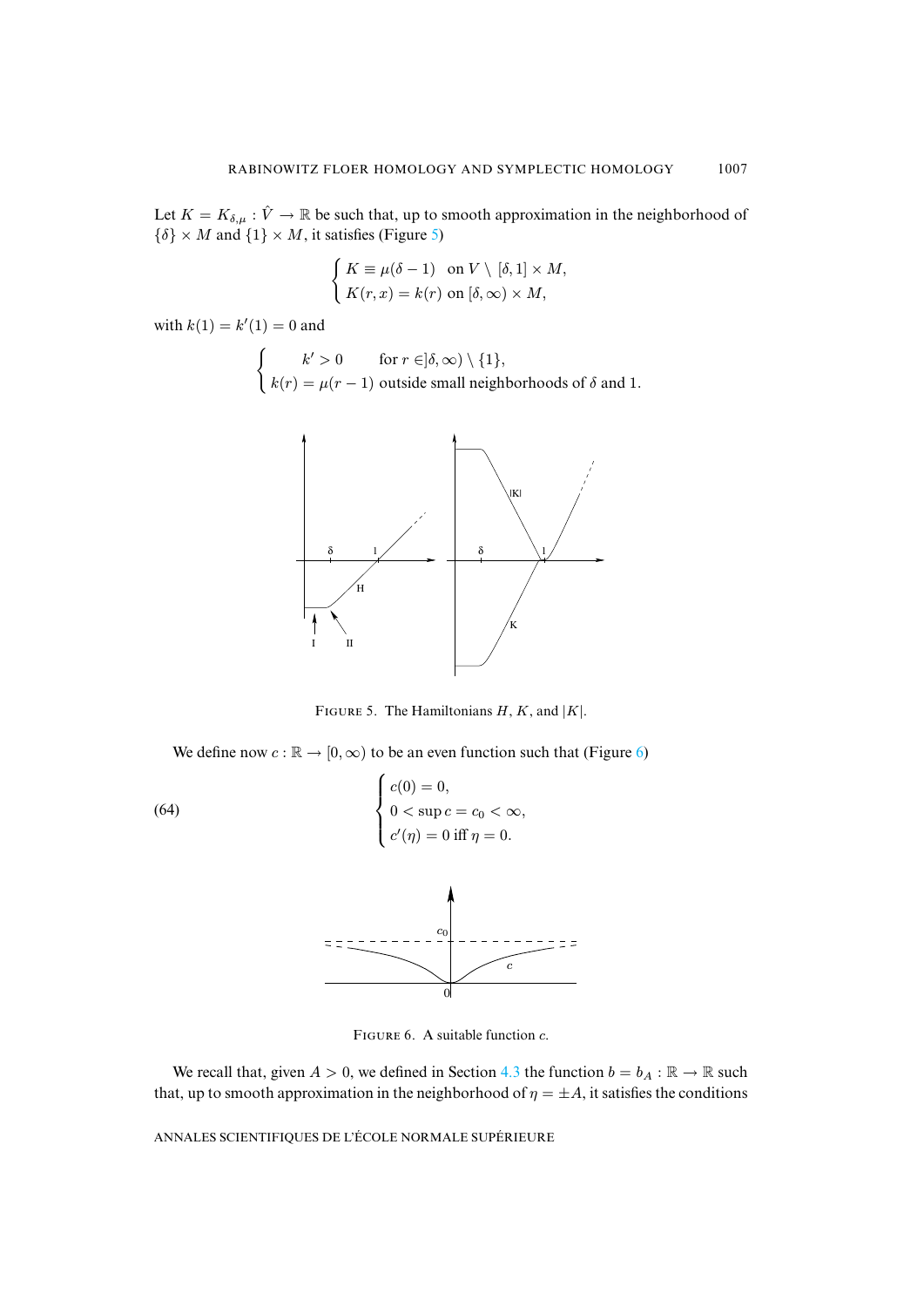(Figure [7\)](#page-52-0)



<span id="page-52-0"></span>FIGURE 7. The function b.

For any  $p \notin \text{Spec}(M, \lambda)$ , we recall that  $\eta_p > 0$  is the distance from p to the closed set Spec(M,  $\lambda$ ). Let  $A(\alpha, \beta) > 0$  be the constant from Theorem [5.1,](#page-41-4) and let us denote  $T_0 = \min \operatorname{Spec}(M, \lambda) > 0.$ 

#### *Assumptions*

 $– (Assumption on  $\mu$  and  $A)$  We require that  $\mu = A \notin Spec(M, \lambda)$  and$ 

 $\mu = A \geq 10 \max{\vert \alpha \vert, \vert \beta \vert, 1, T_0, A(\alpha, \beta)}.$ 

(we distinguish in notation between  $\mu$  and  $A$  since they play different roles).

- $-$  *(Assumption on*  $\delta$ *)* We require  $\delta \leq \frac{1}{2}$ .
- *(Assumption on b)* The smoothing of *b* takes place in small enough intervals near  $\pm A$ , so that

$$
0 < b'(\eta) < 1 \implies b(\eta) \in [-A, -A + \eta_A) \cup (A - \eta_A, A].
$$

**–** Let

$$
d_{A,\alpha,\beta} := \min\{|p - q| : p \neq q \in \text{Spec}(M,\lambda) \cup \{0,\alpha,\beta\}, p,q \leq A\} > 0.
$$

Let  $\varepsilon_0 > 0$  be such that

<span id="page-52-1"></span>
$$
\mu - \eta_{\mu} \le (1 - \varepsilon_0) \mu < \mu.
$$

Let

(65) 
$$
\varepsilon_{A,\alpha,\beta} := d_{A,\alpha,\beta}/10A.
$$

<span id="page-52-2"></span>It follows from the definition of  $d_{A,\alpha,\beta}$  that  $\varepsilon_{A,\alpha,\beta}$  satisfies the condition

(66) 
$$
|r-1| < \varepsilon_{A,\alpha,\beta} \Rightarrow |rp-p| < d_{A,\alpha,\beta}, \ \forall \ p \in \text{Spec}(M,\lambda) \cap (0,A).
$$

**–** *(Assumption on* c*)* We require that

$$
\sup|c| \le \min\{\frac{1}{2}, \ d_{A,\alpha,\beta}/10\}
$$

and

$$
\sup |c'| \le \min\{\frac{1}{2}, \ \varepsilon_0 \varepsilon_{A,\alpha,\beta} d_{A,\alpha,\beta}/10A^2\}.
$$

4<sup>e</sup> SÉRIE – TOME 43 – 2010 – N° 6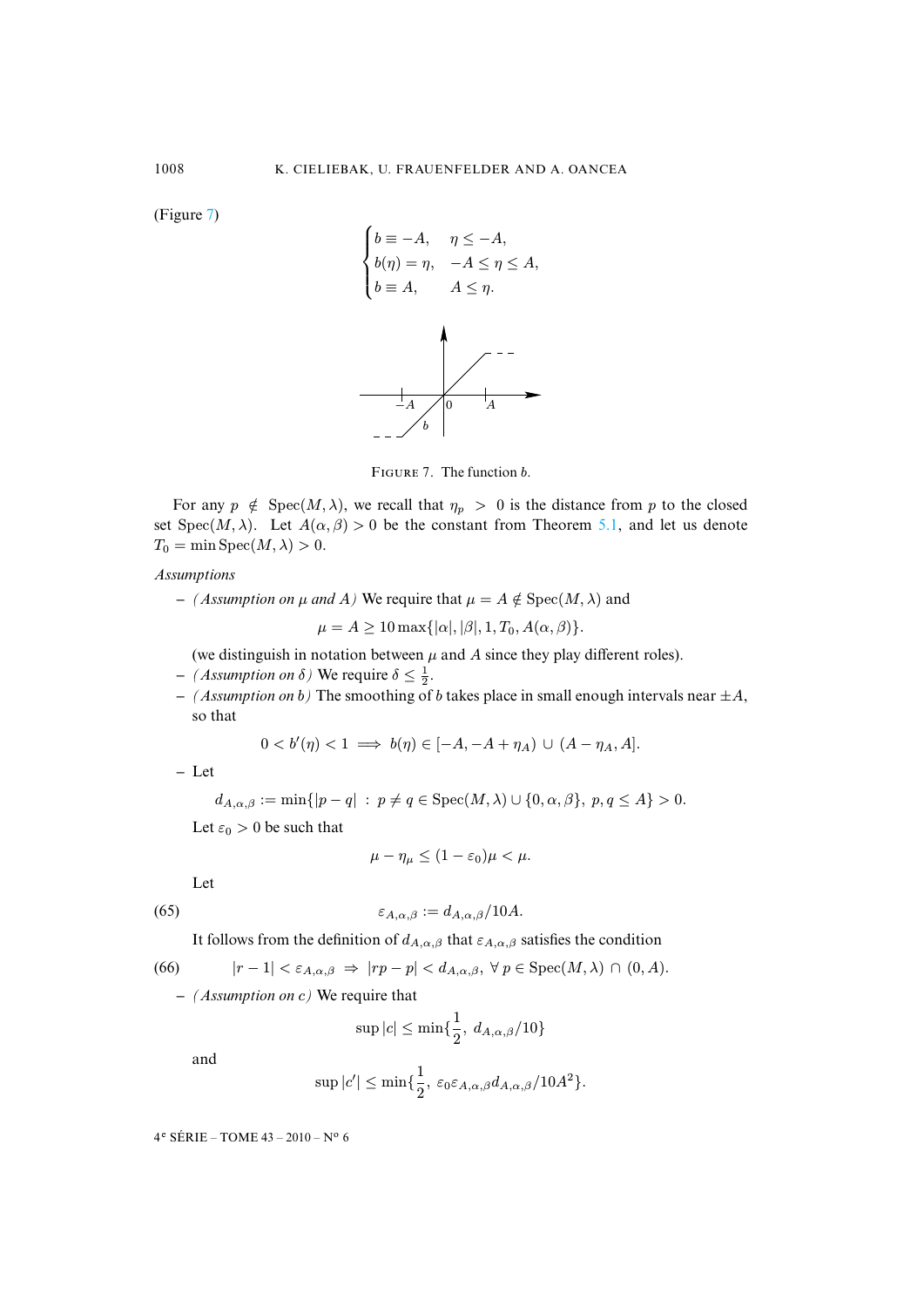$-$  *(Assumption on k)* Let  $c_1 := \frac{1}{2} \min\{|c'(\eta)| : |\eta - A| \leq \eta_A \}$  or  $|\eta + A| \leq \eta_A$ }. Let  $\bar{b}(\eta) := b(\eta)/\mu$ , and let  $c_2 > 0$  be such that

$$
|c'(\eta)/\bar{b}'(\eta)| \leq c_2 \ \Rightarrow \ |\bar{b}(\eta)| < T_0/\mu.
$$

Let  $c_3 := \min(c_1, c_2)$ . We require that, in the neighborhood of  $r = 1$ , we have

$$
|k(r)| \ge c_3 \Rightarrow k'(r) = \mu.
$$

(This means that  $k$  differs from a linear function only in a small neighborhood of  $r = 1.$ 

Before proving Steps 1 to 5, we recall that critical points of  $A_{H,b,c}$  are pairs  $(x, \eta)$  such that

$$
\begin{cases} \dot{x} = b(\eta)X_H, \\ b'(\eta) \int H(x(t))dt = c'(\eta). \end{cases}
$$

This is equivalent to the following:

- 1. Either  $b'(\eta) = 0$ , in which case  $c'(\eta) = 0$  and  $\dot{x} = b(\eta)X_H$ ,
- 2. or  $b'(\eta) \neq 0$ , in which case  $\dot{x} = b(\eta)X_H$  and

$$
x(t) \in H^{-1}(c'(\eta)/b'(\eta)), \quad t \in S^1.
$$

We refer to  $(x, \eta)$  as a critical point of type (1), respectively type (2). In case  $H = h(r)$ , critical points  $(x, \eta)$  appear on levels  $r = ct$ . and have action

$$
A_{H,b,c}(x,\eta) = b(\eta)\big(rh'(r) - h(r)\big) + c(\eta).
$$

As above, we use the convention  $h'(0) = 0$  and  $h(0) = H(x)$ .

*Step 1*. – *We have a canonical identification of complexes*

$$
CF^{(\alpha,\beta)}_*(A_{H,b,0}) = CF^{(\alpha,\beta)}_*(A_{\mu H,b/\mu,0}).
$$

This follows directly from the equality  $A_{H,b,0} = A_{\mu H,b/\mu,0}$ .

*Remark.* – From now on the functions  $\mu$ H and  $b/\mu$  remain unchanged outside a compact set, so that moduli spaces of gradient trajectories are compact modulo breaking (Proposition [4.15\)](#page-40-1) and the Rabinowitz-Floer homology groups are well-defined.

*Step 2*. – *There is a chain map inducing an isomorphism in homology*

$$
CF_*^{(\alpha,\beta)}(A_{\mu H,b/\mu,0}) \to CF_*^{(\alpha,\beta)}(A_{\mu H,b/\mu,c}).
$$

We set  $\bar{H} := \mu H$ ,  $\bar{h} := \mu h$ ,  $\bar{b} := b/\mu$ , and consider the homotopy  $A_s = A_{\bar{H}, \bar{b}, \rho(s)c}$ , with  $s \in \mathbb{R}$  and  $\rho : \mathbb{R} \to [0, 1]$  a smooth increasing function, equal to 0 near  $-\infty$  and equal to 1 near  $+\infty$ . To prove that the induced chain map is a quasi-isomorphism it is enough to examine the action of the critical points of each  $A_s$ , and show that none of these actions crosses the boundary of the interval  $(\alpha, \beta)$ . We prove that the actions of critical points of  $A_{\bar{H}, \bar{b}, c}$  stay away from  $\alpha$  and  $\beta$  (the same computation shows that this holds true for any  $A_s$ since  $0 \leq \rho \leq 1$ ).

A critical point  $(x, \eta)$  of  $A_{\bar{H}, \bar{b}, c}$  with x on level r satisfies

$$
\begin{cases} \dot{x} = \bar{b}(\eta) X_{\bar{H}}, \\ \bar{b}'(\eta) \bar{h}(r) = c'(\eta), \end{cases}
$$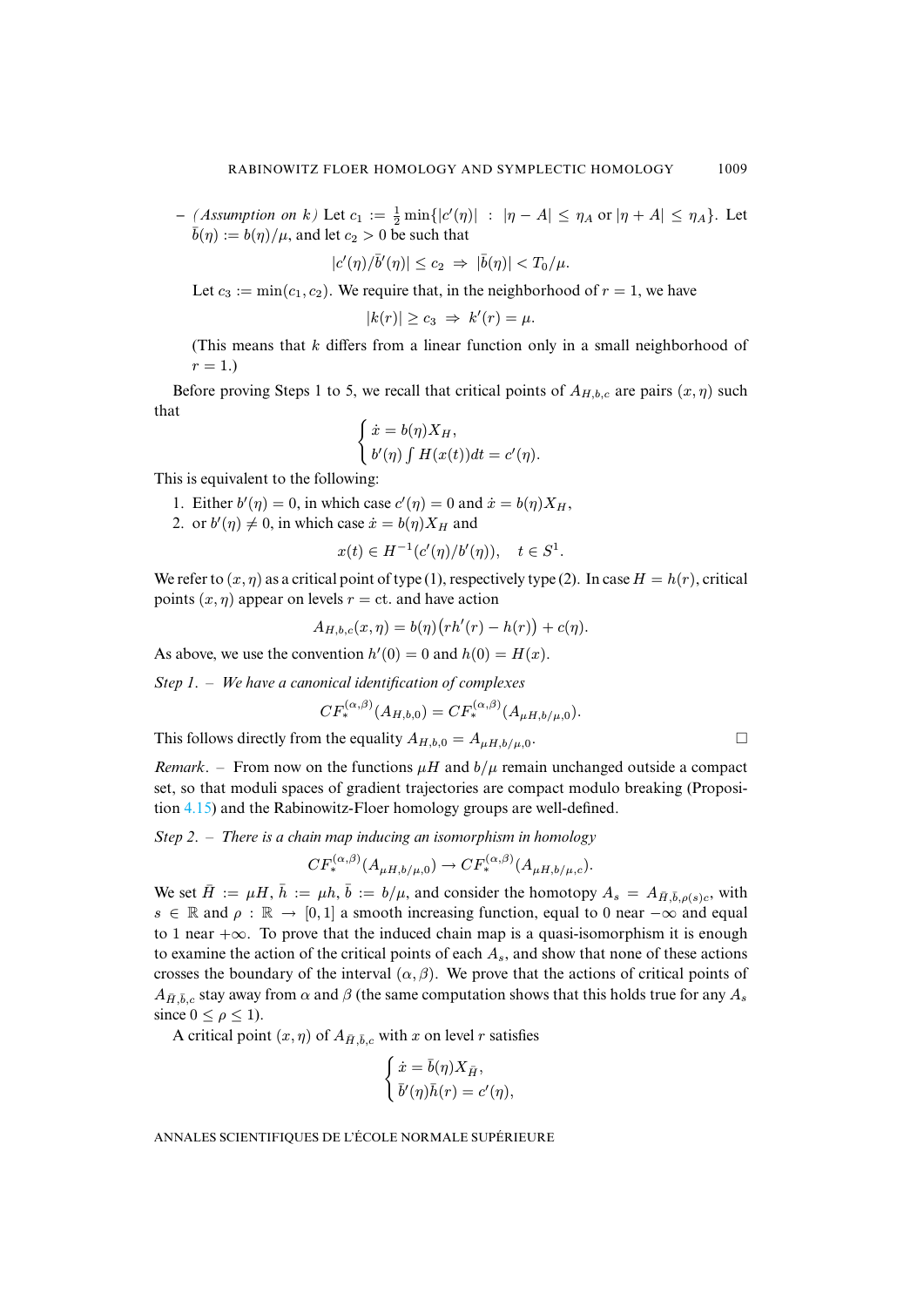so that  $|\eta| < A$  and  $\bar{b}'(\eta) \neq 0$ . We distinguish several cases according to the value of the strictly increasing function  $f(\eta) = c'(\eta)/\bar{b}'(\eta)$  on the interval  $(-A, A)$  (see Figure [8\)](#page-55-0). We have  $\bar{h}(r) = f(\eta)$  and the cases that we distinguish correspond to the various types of orbits of  $\bar{H}$ .

Case 1.  $f(\eta) = \mu(\delta - 1) \leq -\frac{\mu}{2}$ . Then we must have  $\eta \in [-A, -A + \eta_A]$ , because  $f(\eta) = \mu c'(\eta) > -\frac{\mu}{2}$  for  $\eta \in [-A + \eta_A, 0]$ . As a consequence  $\bar{b}(\eta)$  is close to  $-1$  (here we use for the first time that  $\mu = A$ ). Moreover  $X_{\bar{H}} = 0$ , x is constant and the action is  $A_{\bar{H}, \bar{b}, c}(x, \eta) = -\bar{b}(\eta)\bar{h}(r) + c(\eta) \le -\frac{\mu}{2} + \frac{1}{2} < \alpha - 1.$ 

Case 2.  $f(\eta)$  is close to  $\mu(\delta - 1)$  and the slope of  $\bar{h}$  varies between 0 and  $\mu$ , so that x lives on a level r close to  $\delta$ . As in Case 1 we get that  $\eta \in [-A, -A + \eta_A], \overline{b}(\eta)$  is close to  $-1$  and the action satisfies  $A_{\bar{H},\bar{b},c}(x,\eta) = \bar{b}(\eta)(\bar{h}'(r)r - h(r)) + c(\eta) < -\bar{b}(\eta)\bar{h}(r) + c(\eta) < \alpha - 1$ .

Case 3.  $f(\eta)$  is bigger than  $\mu(\delta-1)$ , and  $\bar{h}' = \mu$ . Then  $\eta \in [-A+\eta_A, A-\eta_A], \bar{b}(\eta) = \eta/\mu$ and  $\bar{b}'(\eta) = 1/\mu$  (otherwise  $\bar{b}(\eta) \simeq \pm 1$  and, since  $\mu \notin \text{Spec}(M, \lambda)$ , there are no solutions of  $\dot{x} = \bar{b}(\eta)\bar{h}'(x)R_{\lambda} = \bar{b}(\eta)\mu R_{\lambda}$ . Such a critical point  $(x, \eta)$  satisfies

$$
\begin{cases} \dot{x} = \eta R_{\lambda}, \\ \bar{H}(x) = \mu c'(\eta), \end{cases}
$$

and the set of critical points in Case 5 is in bijective correspondence with the set of critical points of  $A_{H,b,0} = A_{\bar{H},\bar{b},0}$  with action in  $[-A + \eta_A, A - \eta_A]$  (the correspondence assigns to  $(x, \eta)$  the pair  $(\tilde{x}, \eta)$ , where  $\tilde{x}$  represents the same characteristic as x, but located on the level  $r = 1$  instead of  $r = \bar{h}^{-1}(\mu c'(\eta)) = 1 + c'(\eta)$ . The action is  $A_{\bar{H}, \bar{b}, c}(x, \eta) =$  $\eta r - \eta c'(\eta) + c(\eta) = \eta + c(\eta)$ . By assumption we have sup  $|c| \le d_{A,\alpha,\beta}/2$ , and this ensures that

$$
|A_{\bar{H},\bar{b},c}(x,\eta)-A_{\bar{H},\bar{b},0}(\tilde{x},0)|\leq d_{A,\alpha,\beta}.
$$

The action of the critical points therefore varies by at most  $d_{A,\alpha,\beta}$  during the deformation, and cannot cross the bounds of the interval  $(\alpha, \beta)$ .

### *Step 3*. – *There is a chain map inducing an isomorphism in homology*

$$
CF^{(\alpha,\beta)}_*(A_{\mu H,b/\mu,c}) \to CF^{(\alpha,\beta)}_*(A_{K,b/\mu,c}).
$$

We use the notation  $\bar{H} = \mu H$ ,  $\bar{h} = \mu h$ ,  $\bar{b} = b/\mu$  from Step 2, and recall that  $K =$ k(r) on  $[\delta, \infty)$ . Let  $\rho : \mathbb{R} \to [0, 1]$  be a smooth increasing function equal to 0 near  $-\infty$  and equal to 1 near  $+\infty$ . We consider the homotopy  $A_s = A_{H_s,\bar{b},c}$ ,  $s \in \mathbb{R}$  with  $H_s = (1 - \rho(s))\overline{H} + \rho(s)K$ . To prove that the induced chain map is a quasi-isomorphism we show that, under our assumptions on the perturbation k of  $\bar{h}$ , the critical points of  $A_s$  stay fixed during the homotopy together with their action. We prove this for  $A_{\infty} = A_{K,\bar{b},c}$ , and the same computations work for any  $s \in \mathbb{R}$  since we do not use the fact that  $k'(1) = 0$ .

A critical point  $(x, \eta)$  of  $A_{K,\bar{b},c}$  with x on level r satisfies

$$
\begin{cases} \dot{x} = \bar{b}(\eta) X_K, \\ \bar{b}'(\eta) k(r) = c'(\eta), \end{cases}
$$

so that  $|\eta| < A$  and  $\bar{b}'(\eta) \neq 0$ . As in Step 2 we distinguish several cases according to the value of  $f(\eta) = c'(\eta)/\bar{b}'(\eta)$ , and it is clear that critical points falling in Cases 1 and 2 of Step 2 are the same, with the same action throughout the homotopy.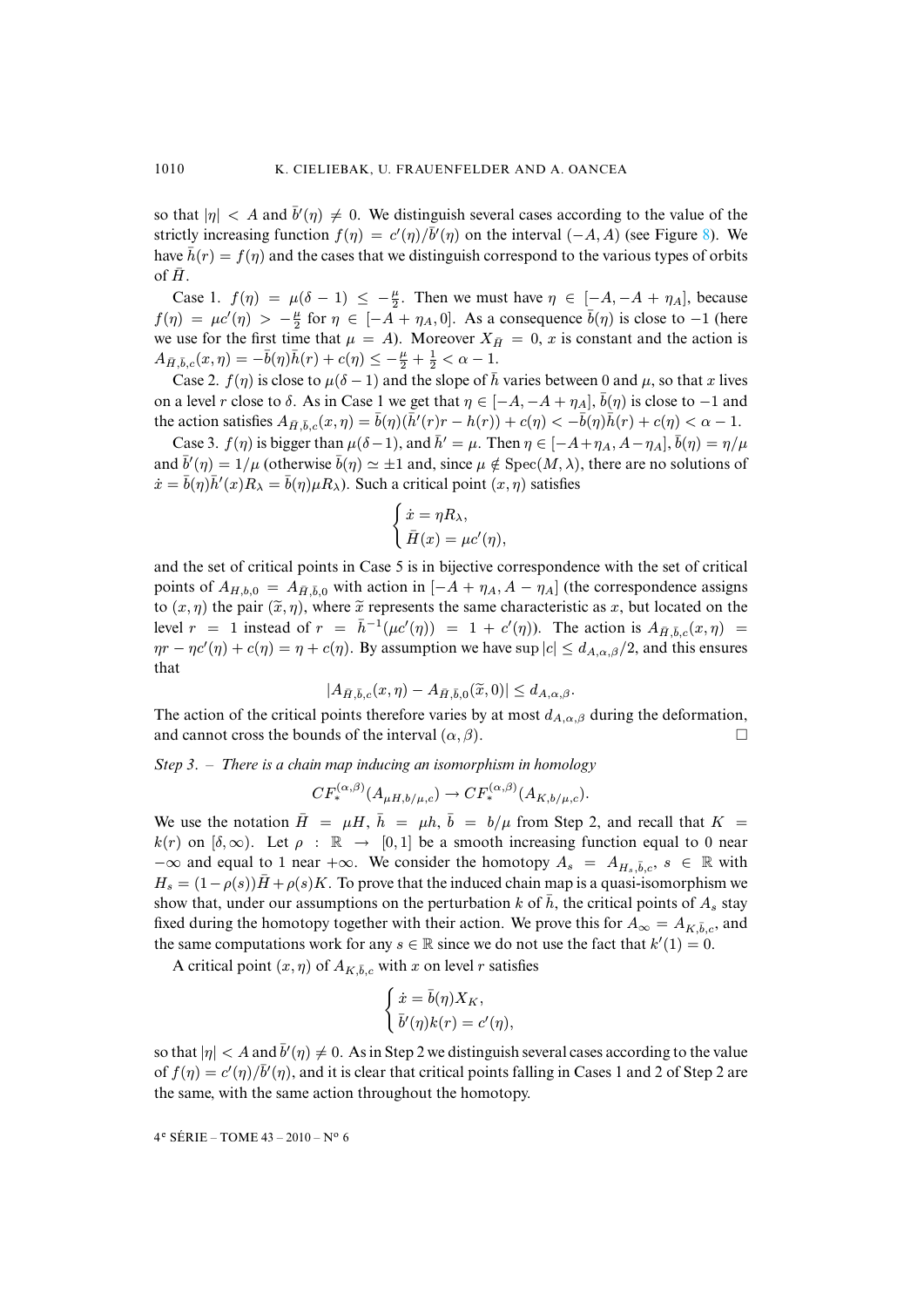

<span id="page-55-0"></span>FIGURE 8. The function  $c'/\overline{b}'$ .

We now examine critical points  $(x, \eta)$  such that  $f(\eta)$  is bigger than  $\mu(\delta - 1)$ . The critical points such that  $k'(r) = \mu$  are the same as those of  $A_{\bar{H}, \bar{b}, c}$ , and have the same action. Thus, the relevant new situation is when the value of  $k'(r)$  is strictly smaller than  $\mu$ .

We first claim that  $\eta \in [-A + \eta_A, A - \eta_A]$ . Otherwise  $\overline{b}(\eta) \simeq \pm 1$  and  $|k(r)| =$  $|c'(\eta)/\bar{b}'(\eta)| \geq c_1$ . Then, by assumption, we have  $k'(r) = \mu \notin \text{Spec}(M, \lambda)$ , so that there are no solutions of  $\dot{x} = \bar{b}(\eta)X_K = \bar{b}(\eta)\mu R_\lambda$ .

We now claim that the only critical points  $(x, \eta)$  such that x lies on a level  $r > \delta$  with  $k'(r) < \mu$  are of the form  $(x, 0)$  and satisfy  $r = 1$  (moreover, they have the same action along the homotopy). Indeed, by our assumption on k we must have  $|k(r)| \leq c_2$ , so that  $|\bar{b}(\eta)| \mu$  is smaller than  $T_0$  and any solution of the equation  $\dot{x} = \bar{b}(\eta)k'(r)R_\lambda$  must be constant. Thus, we either have  $k'(r) = 0$  and  $r = 1$ , or  $\bar{b}(\eta) = 0$  and  $\eta = 0$ . These conditions are equivalent because  $\bar{b}'(\eta)k(r) = c'(\eta)$ , and this completes the proof.  $\Box$ 

*Step 4*. – *There is a chain map inducing an isomorphism in homology*

$$
CF^{(\alpha,\beta)}_*(A_{K,b/\mu,c}) \to CF^{(\alpha,\beta)}_*(A_{|K|,1,c}).
$$

For  $0 \leq \varepsilon \leq 1$  we denote

$$
A_{\varepsilon}(x,\eta) := (1-\varepsilon)A_{K,\bar{b},c}(x,\eta) + \varepsilon A_{|K|,1,c}(x,\eta)
$$
  
= 
$$
\int x^*(r\lambda) - (1-\varepsilon)\bar{b}(\eta) \int k(r) - \varepsilon \int |k(r)| + c(\eta).
$$

Let  $\rho : \mathbb{R} \to [0, 1]$  be a smooth increasing function, equal to 0 near  $-\infty$  and equal to 1 near +∞. We prove the following claim, which implies that the chain map induced by the homotopy  $A_{\rho(s)}, s \in \mathbb{R}$  is a quasi-isomorphism.

*For each critical point*  $(x^{\varepsilon}, \eta^{\varepsilon})$  *of*  $A_{\varepsilon}$  *there is a critical point*  $(x^1, 0)$  *of*  $A_1$  *such that*  $|A_\varepsilon(x^\varepsilon, \eta^\varepsilon) - A_1(x^1, 0)| \leq d_{A,\alpha,\beta}.$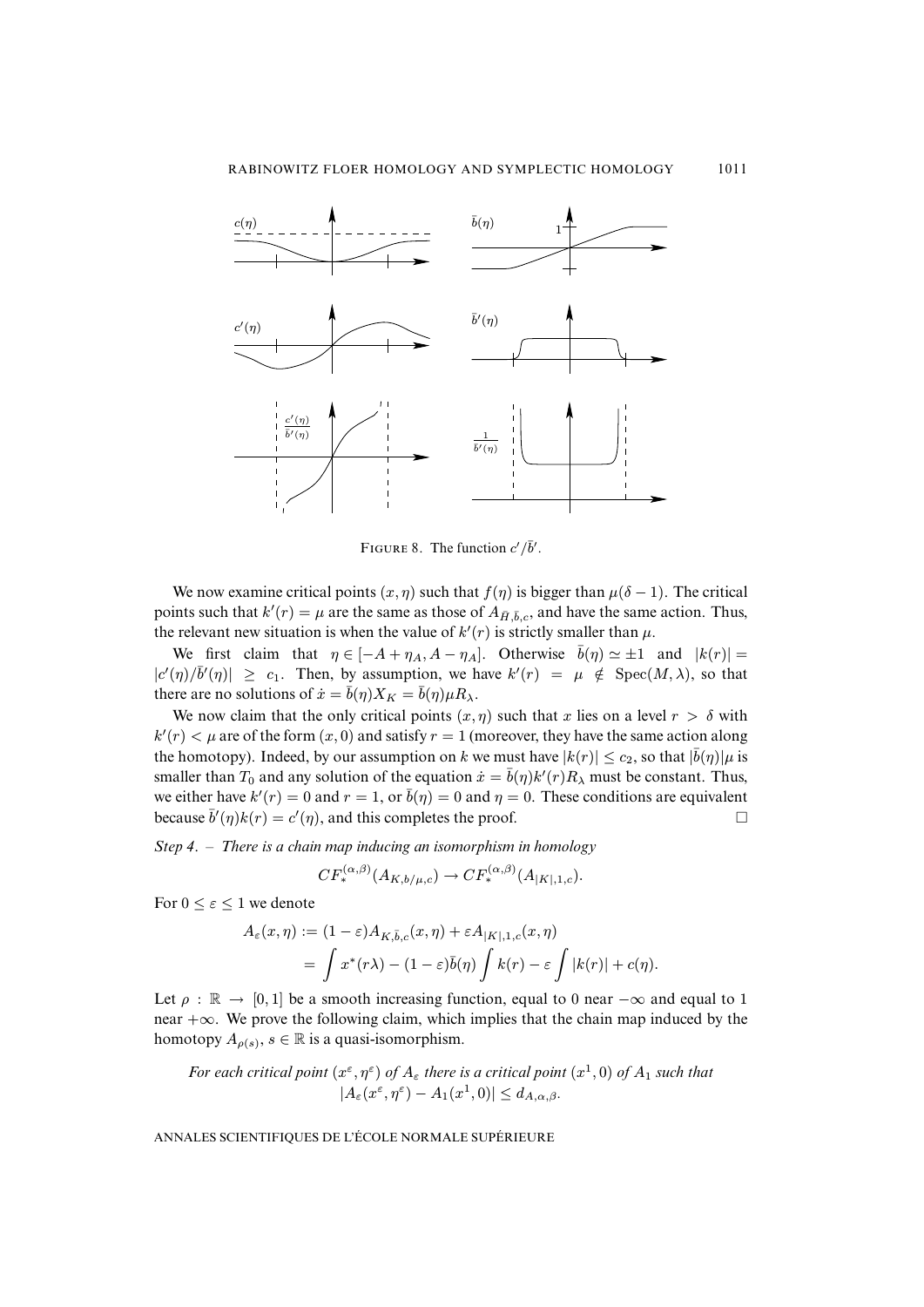The claim is obvious for  $\varepsilon = 1$ , so that we can assume without loss of generality that  $0 \leq \varepsilon < 1$ . The equations for a critical point  $(x^{\varepsilon}, \eta^{\varepsilon})$  of  $A_{\varepsilon}$  on level  $r^{\varepsilon}$  are

$$
\label{eq:2.1} \left\{ \begin{aligned} \dot{x}^\varepsilon &= \left( (1-\varepsilon)\bar{b}(\eta^\varepsilon)k'(r^\varepsilon) + \varepsilon |k|'(r^\varepsilon) \right) &R_\lambda, \\ (1-\varepsilon)\bar{b}'(\eta^\varepsilon)k(r^\varepsilon) &= c'(\eta^\varepsilon). \end{aligned} \right.
$$

We denote  $\bar{b}_{\varepsilon} := (1 - \varepsilon)\bar{b} + \varepsilon$  and distinguish three cases.

*Case I.*  $\eta^{\varepsilon} = 0$ . – Then  $r^{\varepsilon} = 1$ ,  $k'(r^{\varepsilon}) = |k|(r^{\varepsilon}) = 0$ ,  $x^{\varepsilon} = ct$ . and  $A_{\varepsilon}(x^{\varepsilon}, 0) = 0$ . The claim holds with  $x^1 := x^{\varepsilon}$ .

*Case II.*  $\eta^{\varepsilon} > 0$ . – Then  $r^{\varepsilon} > 1$ ,  $|k|(r^{\varepsilon}) = k(r^{\varepsilon})$ , we have

$$
\label{eq:2.1} \left\{ \begin{aligned} \dot{x}^\varepsilon &= \bar{b}_\varepsilon(\eta^\varepsilon) k'(r^\varepsilon) R_\lambda, \\ (1-\varepsilon) \bar{b}'(\eta^\varepsilon) k(r^\varepsilon) &= c'(\eta^\varepsilon), \end{aligned} \right.
$$

and the action is  $A_{\varepsilon}(x^{\varepsilon}, \eta^{\varepsilon}) = \bar{b}_{\varepsilon}(\eta^{\varepsilon})(r^{\varepsilon}k'(r^{\varepsilon}) - k(r^{\varepsilon})) + c(\eta^{\varepsilon}).$ 

*Case II.i.* – If  $0 \leq \varepsilon \leq 1 - \varepsilon_0$  we distinguish the following cases.

*Case II.i.1.*  $\eta^{\varepsilon} \in (0, A - \eta_{A}]$ . – Then  $c'/(1 - \varepsilon)\overline{b'} \leq \mu \sup |c'|/\varepsilon_0$  is so small that  $\bar{b}_{\varepsilon}(\eta^{\varepsilon})k(r^{\varepsilon}) \leq \mu k(r^{\varepsilon}) \leq d_{A,\alpha,\beta}/10$ . Moreover, we have

$$
\mu(r^{\varepsilon}-1) \simeq k(r^{\varepsilon}) = c(\eta^{\varepsilon})/(1-\varepsilon)\bar{b}'(\eta^{\varepsilon}) \leq \mu \sup |c'|/\varepsilon_0 \leq d_{A,\alpha,\beta}/10\mu,
$$

which implies  $1 < r^{\varepsilon} \leq 1 + d_{A,\alpha,\beta}/10\mu^2 \leq 1 + \varepsilon_{A,\alpha,\beta}$ , where  $\varepsilon_{A,\alpha,\beta} = d_{A,\alpha,\beta}/10\mu$  was introduced in [\(65\)](#page-52-1). Since  $1 \le r^{\varepsilon} \le 1 + \varepsilon_{A,\alpha,\beta}$  we obtain  $A_{\varepsilon}(x^{\varepsilon},\eta^{\varepsilon}) \simeq \bar{b}_{\varepsilon}(\eta_{\varepsilon})k'(r^{\varepsilon})$  by [\(66\)](#page-52-2). The claim therefore holds with  $x<sup>1</sup>$  being the 1-periodic orbit of k situated on a level close to 1 and corresponding to the positively parametrized characteristic underlying  $x^{\varepsilon}$ .

*Case II.i.2.*  $\eta^{\epsilon} \in [A - \eta_A, A]$ . – We claim that this case is impossible. Indeed, we would have  $\bar{b}(\eta^{\epsilon}) \simeq 1$  and  $\bar{b}_{\epsilon}(\eta^{\epsilon}) \simeq 1$ , and in particular  $x^{\epsilon}$  cannot be constant. There are now two cases. Either  $k'(r^{\epsilon}) = \mu$ , which is excluded since  $\mu \notin \text{Spec}(M, \lambda)$ , or  $k'(r^{\epsilon}) \in (0, \mu)$ . We would then have  $k(r^{\varepsilon}) < c_2$ , hence  $c'(\eta^{\varepsilon})/\bar{b}'(\eta^{\varepsilon}) < (1 - \varepsilon)c_2 \le c_2$ , so that  $\bar{b}(\eta^{\varepsilon}) < T_0/\mu$ , which is again impossible if  $x^{\epsilon}$  is not constant. This proves the claim.

*Case II.ii.* – If  $1 - \varepsilon_0 \le \varepsilon < 1$  then  $1 \ge \overline{b}_\varepsilon(\eta^\varepsilon) \ge 1 - \varepsilon_0$ . Then, by our assumption on  $\varepsilon_0$ , we must have  $r^{\varepsilon} \simeq 1$  (indeed, we cannot have  $k'(r^{\varepsilon}) = \mu$  since  $\bar{b}_{\varepsilon}(\eta^{\varepsilon})\mu \notin \text{Spec}(M, \lambda)$ ). The claim therefore holds with  $x^1$  chosen as in Case II.i.1.

*Case III.*  $\eta^{\epsilon}$  < 0. – This case is treated similarly to Case II. We have  $r^{\epsilon}$  < 1,  $|k|(r^{\varepsilon}) = -k(r^{\varepsilon})$ , and

$$
\begin{cases} \dot{x}^{\varepsilon} = (\bar{b}_{\varepsilon}(\eta^{\varepsilon}) - 2\varepsilon)k'(r^{\varepsilon})R_{\lambda}, \\ (1 - \varepsilon)\bar{b}'(\eta^{\varepsilon})k(r^{\varepsilon}) = c'(\eta^{\varepsilon}), \end{cases} \Leftrightarrow \begin{cases} \dot{x}^{\varepsilon} = -(\bar{b}_{\varepsilon}(\eta^{\varepsilon}) - 2\varepsilon)|k|'(r^{\varepsilon})R_{\lambda}, \\ (1 - \varepsilon)\bar{b}'(\eta^{\varepsilon})k(r^{\varepsilon}) = c'(\eta^{\varepsilon}). \end{cases}
$$

The action is

$$
A_{\varepsilon}(x^{\varepsilon}, \eta^{\varepsilon}) = (\bar{b}_{\varepsilon}(\eta^{\varepsilon}) - 2\varepsilon)(r^{\varepsilon}k'(r^{\varepsilon}) - k(r^{\varepsilon})) + c(\eta^{\varepsilon})
$$
  
= 
$$
-(\bar{b}_{\varepsilon}(\eta^{\varepsilon}) - 2\varepsilon)(r^{\varepsilon}|k|'(r^{\varepsilon}) - |k|(r^{\varepsilon})) + c(\eta^{\varepsilon}).
$$

*Case III.i.* – If  $0 \le \varepsilon < 1 - \varepsilon_0$  we distinguish the following cases.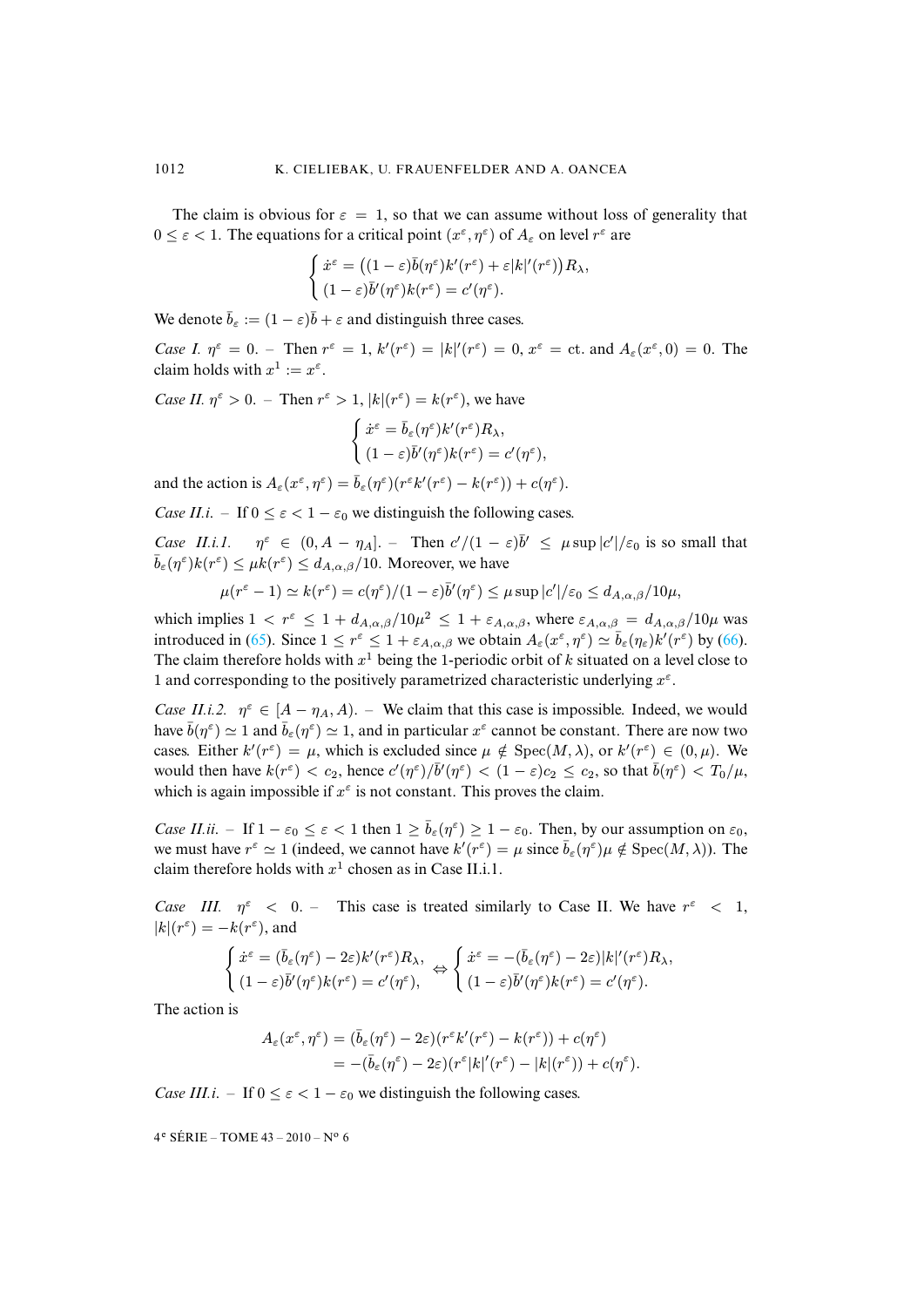*Case III.i.1.*  $\eta^{\varepsilon} \in [-A + \eta_A, 0)$ . – Then  $|c'|/(1 - \varepsilon)\overline{b'} \leq \mu \sup |c'|/\varepsilon_0$  is so small that  $r^{\varepsilon} \simeq 1$ ,  $k(r^{\varepsilon}) \simeq 0$  and  $A_{\varepsilon}(x^{\varepsilon}, \eta^{\varepsilon}) \simeq (\bar{b}_{\varepsilon}(\eta_{\varepsilon}) - 2\varepsilon)k'(r^{\varepsilon})$ . This last quantity belongs to Spec(M,  $\lambda$ ) because it is the action of  $x^{\epsilon}$ , and the claim holds with  $x^{1}$  being the 1-periodic orbit of  $|k|$  situated on a level close to 1 and smaller than 1, corresponding to the negative parametrization of the characteristic underlying  $x^{\epsilon}$ .

*Case III.i.2.*  $\eta^{\varepsilon} \in (-A, -A + \eta_A]$ . – Then  $\bar{b}(\eta^{\varepsilon}) \simeq -1$  and  $\bar{b}_{\varepsilon}(\eta^{\varepsilon}) - 2\varepsilon \simeq -1$ . If  $x^{\varepsilon}$  is not constant then, arguing as in II.i.2., we see that  $r^{\varepsilon} \simeq \delta$  because  $\mu \notin \text{Spec}(M, \lambda)$ . The claim therefore holds with  $x^1$  being the 1-periodic orbit of |k| situated on a level close to  $\delta$ and corresponding to the negative parametrization of the characteristic underlying  $x^{\varepsilon}$ . If  $x^{\varepsilon}$ is constant (and hence  $r^{\epsilon} < \delta$ ), the claim holds with  $x^1 := x^{\epsilon}$ .

*Case III.ii.* – If  $1 - \varepsilon_0 \le \varepsilon < 1$  then  $-1 \le \bar{b}_\varepsilon(\eta^\varepsilon) - 2\varepsilon \le -1 + \varepsilon_0$ . Then, by the assumption on  $\varepsilon_0$ , we must have either  $r^{\varepsilon} \simeq 1$ , or  $r^{\varepsilon} \simeq \delta$ , or  $r^{\varepsilon} \leq \delta$ . In all three cases the claim holds with  $r^1$  chosen as in Case III i with  $x^1$  chosen as in Case III.i.

*Step 5*. – *For any Hamiltonian* H.*, there is a canonical identification of Floer complexes*

$$
CF^{(\alpha,\beta)}_*(A_H) \cong CF^{(\alpha,\beta)}_*(A_{H,1,c}).
$$

*This holds in particular for*  $\widetilde{H} = |K|$ *.* 

To identify the generators of the two complexes we note that the critical points of  $A_{\tilde{H}^1,c}$ are pairs  $(x, \eta)$  satisfying  $\dot{x} = X_{\tilde{H}}$  and  $c'(\eta) = 0$ , while the second equation is equivalent to  $\eta = 0$ . A gradient line for  $A_{\tilde{H},1,c}$  is a pair  $(u, \eta)$  with u a gradient line of  $A_{\tilde{H}}$  and  $\eta : \mathbb{R} \to \mathbb{R}$ a map satisfying  $\dot{\eta} = c'(\eta)$  and  $\lim_{s \to \pm \infty} \eta(s) = 0$ . Since  $c'(\eta) \neq 0$  for  $\eta \neq 0$  we deduce  $\eta \equiv 0$ , which shows that the Floer differentials are also canonically identified.  $\Box$ <br>We have thus proved that  $RFH_*^{(\alpha,\beta)}(V) \simeq FH_*^{(\alpha,\beta)}(A_{|K|})$ . On the other hand

We have thus proved that  $RFH_*^{(\alpha,\beta)}(V) \simeq FH_*^{(\alpha,\beta)}(A_{|K|}).$  $|K| - \varepsilon \in \text{Ad}^0(\hat{V})$  for any  $\varepsilon > 0$  and, because the slope  $\mu$  is bigger than max $(|\alpha|, |\beta|)$ , we infer that  $FH_*^{(\alpha,\beta)}(A_{|K|}) \simeq \check{SH}_*^{(\alpha,\beta)}(V)$ . This proves the theorem.  $\Box$ 

*Remarks on the proof of Theorem [1.5](#page-3-0)*. – 1. The phenomenon underlying Step 4 is that *the action oscillates close to the period.* This principle holds for all the action estimates in the proof.

2. Another recurrent phenomenon is that *the* η*-component of the critical points coagulates at*  $\pm A$ *, respectively in* ( $-A + \eta_A$ ,  $A - \eta_A$ ). These two cases correspond to  $r \approx \delta$ , respectively  $r \approx 1$ . In all our action estimates we repeatedly used that  $\bar{b}(\eta) \approx 1$  for  $\eta \approx A$ , respectively  $\bar{b}'(\eta) = 1/\mu$  on the interval  $(-A + \eta_A, A - \eta_A)$ .

#### **REFERENCES**

- <span id="page-57-1"></span>[\[1\]](http://smf.emath.fr/Publications/AnnalesENS/4_43/html/ens_ann-sc_43_6.html#1) A. ABBONDANDOLO, M. SCHWARZ, On the Floer homology of cotangent bundles, *Comm. Pure Appl. Math.* **59** (2006), 254–316.
- <span id="page-57-2"></span>[\[2\]](http://smf.emath.fr/Publications/AnnalesENS/4_43/html/ens_ann-sc_43_6.html#2) P. Bɪʀɴ, Lagrangian non-intersections, *Geom. Funct. Anal.* **16** (2006), 279–326.
- <span id="page-57-0"></span>[\[3\]](http://smf.emath.fr/Publications/AnnalesENS/4_43/html/ens_ann-sc_43_6.html#3) P. Bɪʀɴ, K. Cɪʟɪʙ, Lagrangian embeddings into subcritical Stein manifolds, *Israel J. Math.* **127** (2002), 221–244.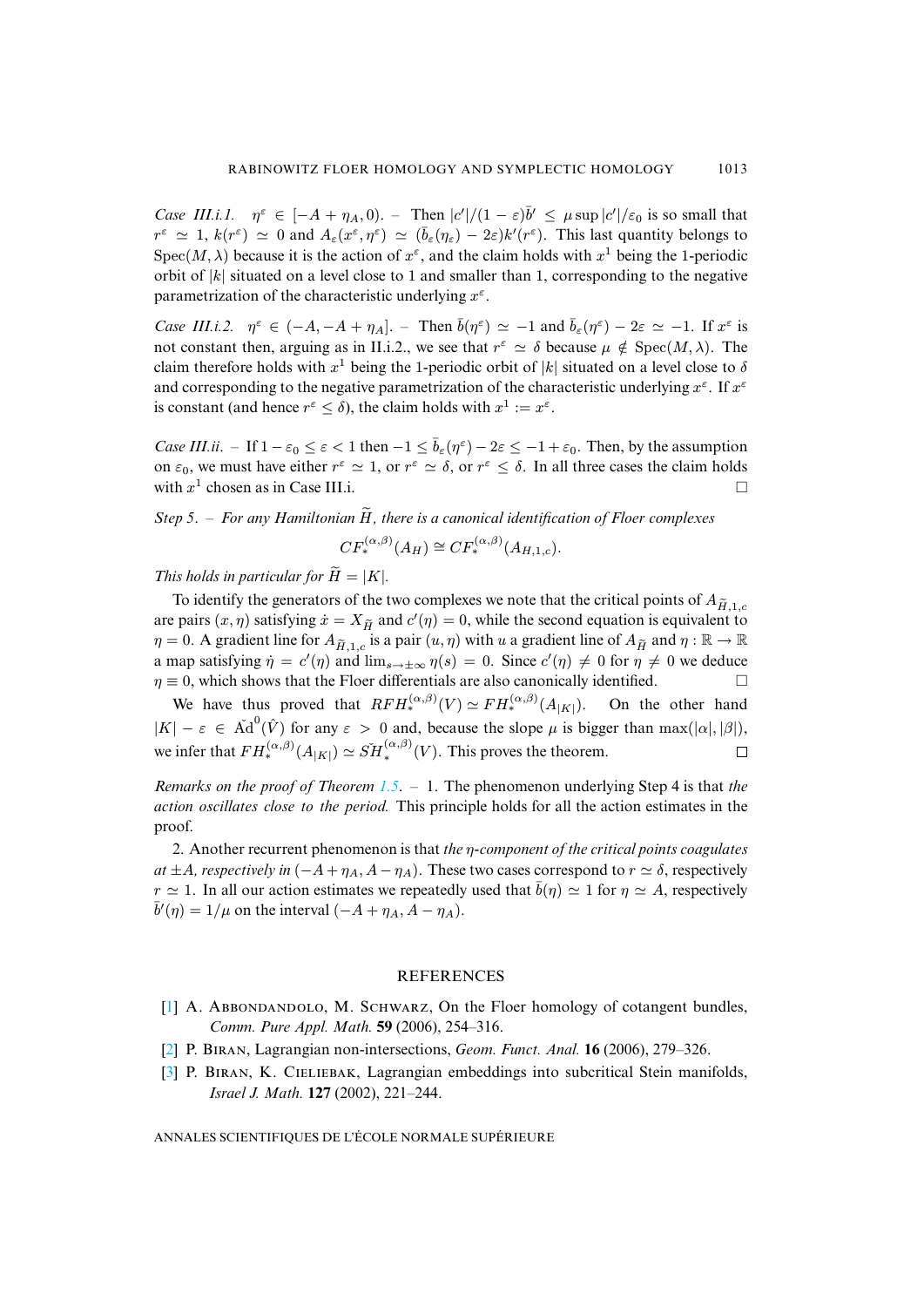- <span id="page-58-10"></span>[\[4\]](http://smf.emath.fr/Publications/AnnalesENS/4_43/html/ens_ann-sc_43_6.html#4) F. BOURGEOIS, Y. ELIASHBERG, H. HOFER, K. WYSOCKI, E. ZEHNDER, Compactness results in symplectic field theory, *Geom. Topol.* **7** (2003), 799–888.
- <span id="page-58-9"></span>[\[5\]](http://smf.emath.fr/Publications/AnnalesENS/4_43/html/ens_ann-sc_43_6.html#5) F. BOURGEOIS, A. OANCEA, An exact sequence for contact- and symplectic homology, *Invent. Math.* **175** (2009), 611–680.
- <span id="page-58-12"></span>[\[6\]](http://smf.emath.fr/Publications/AnnalesENS/4_43/html/ens_ann-sc_43_6.html#6) F. BOURGEOIS, A. OANCEA, Symplectic homology, autonomous Hamiltonians, and Morse-Bott moduli spaces, *Duke Math. J.* **146** (2009), 71–174.
- <span id="page-58-7"></span>[\[7\]](http://smf.emath.fr/Publications/AnnalesENS/4_43/html/ens_ann-sc_43_6.html#7) G. E. BREDON, *Topology and geometry*, Graduate Texts in Math. **139**, Springer, 1993.
- <span id="page-58-2"></span>[\[8\]](http://smf.emath.fr/Publications/AnnalesENS/4_43/html/ens_ann-sc_43_6.html#8) K. Cɪʟɪʙ, Handle attaching in symplectic homology and the chord conjecture, *J. Eur. Math. Soc. (JEMS)* **4** (2002), 115–142.
- <span id="page-58-13"></span>[\[9\]](http://smf.emath.fr/Publications/AnnalesENS/4_43/html/ens_ann-sc_43_6.html#9) K. CIELIEBAK, A. FLOER, H. HOFER, K. WYSOCKI, Applications of symplectic homology. II. Stability of the action spectrum, *Math. Z.* **223** (1996), 27–45.
- <span id="page-58-1"></span>[\[10\]](http://smf.emath.fr/Publications/AnnalesENS/4_43/html/ens_ann-sc_43_6.html#10) K. CIELIEBAK, U. A. FRAUENFELDER, A Floer homology for exact contact embeddings, *Pacific J. Math.* **239** (2009), 251–316.
- <span id="page-58-21"></span>[\[11\]](http://smf.emath.fr/Publications/AnnalesENS/4_43/html/ens_ann-sc_43_6.html#11) K. CIELIEBAK, U. A. FRAUENFELDER, Morse homology on noncompact manifolds, preprint [arXiv:0911.1805.](http://arxiv.org/abs/0911.1805)
- <span id="page-58-8"></span>[\[12\]](http://smf.emath.fr/Publications/AnnalesENS/4_43/html/ens_ann-sc_43_6.html#12) K. CIELIEBAK, U. A. FRAUENFELDER, G. P. PATERNAIN, Symplectic topology of Mañé's critical values, *Geometry & Topology* **14** (2010), 1765–1870.
- <span id="page-58-17"></span>[\[13\]](http://smf.emath.fr/Publications/AnnalesENS/4_43/html/ens_ann-sc_43_6.html#13) S. Eɪʟɴʙʀɢ, N. Sɴʀ, *Foundations of algebraic topology*, Princeton Univ. Press, 1952.
- <span id="page-58-19"></span>[\[14\]](http://smf.emath.fr/Publications/AnnalesENS/4_43/html/ens_ann-sc_43_6.html#14) H. HOFER, D. SALAMON, Floer homology and Novikov rings, in *The Floer memorial volume*, Progr. Math. **133**, Birkhäuser, 1995, 483–524.
- <span id="page-58-11"></span>[\[15\]](http://smf.emath.fr/Publications/AnnalesENS/4_43/html/ens_ann-sc_43_6.html#15) M. MLɴ, Lefschetz fibrations and symplectic homology, *Geom. Topol.* **13** (2009), 1877–1944.
- <span id="page-58-4"></span>[\[16\]](http://smf.emath.fr/Publications/AnnalesENS/4_43/html/ens_ann-sc_43_6.html#16) A. Oɴ, A survey of Floer homology for manifolds with contact type boundary or symplectic homology, in *Symplectic geometry and Floer homology. A survey of the Floer homology for manifolds with contact type boundary or symplectic homology*, Ensaios Mat. **7**, Soc. Brasil. Mat., 2004, 51–91.
- <span id="page-58-20"></span>[\[17\]](http://smf.emath.fr/Publications/AnnalesENS/4_43/html/ens_ann-sc_43_6.html#17) A. Oɴ, The Künneth formula in Floer homology for manifolds with restricted contact type boundary, *Math. Ann.* **334** (2006), 65–89.
- <span id="page-58-3"></span>[\[18\]](http://smf.emath.fr/Publications/AnnalesENS/4_43/html/ens_ann-sc_43_6.html#18) A. RITTER, Topological quantum field theory structure on symplectic cohomology, preprint [arXiv:1003.1781.](http://arxiv.org/abs/1003.1781)
- <span id="page-58-14"></span>[\[19\]](http://smf.emath.fr/Publications/AnnalesENS/4_43/html/ens_ann-sc_43_6.html#19) J. Rʙʙɪɴ, D. Sʟɴ, The Maslov index for paths, *Topology* **32** (1993), 827–844.
- <span id="page-58-15"></span>[\[20\]](http://smf.emath.fr/Publications/AnnalesENS/4_43/html/ens_ann-sc_43_6.html#20) D. Sʟɴ, Lectures on Floer homology, in *Symplectic geometry and topology (Park City, UT, 1997)*, IAS/Park City Math. Ser. **7**, Amer. Math. Soc., 1999, 143–229.
- <span id="page-58-6"></span>[\[21\]](http://smf.emath.fr/Publications/AnnalesENS/4_43/html/ens_ann-sc_43_6.html#21) D. Sʟɴ, J. Wʙʀ, Floer homology and the heat flow, *Geom. Funct. Anal.* **16** (2006), 1050–1138.
- <span id="page-58-16"></span>[\[22\]](http://smf.emath.fr/Publications/AnnalesENS/4_43/html/ens_ann-sc_43_6.html#22) D. SALAMON, E. ZEHNDER, Morse theory for periodic solutions of Hamiltonian systems and the Maslov index, *Comm. Pure Appl. Math.* **45** (1992), 1303–1360.
- <span id="page-58-5"></span>[\[23\]](http://smf.emath.fr/Publications/AnnalesENS/4_43/html/ens_ann-sc_43_6.html#23) F. Sʜʟɴ, Applications of Hofer's geometry to Hamiltonian dynamics, *Comment. Math. Helv.* **81** (2006), 105–121.
- <span id="page-58-18"></span>[\[24\]](http://smf.emath.fr/Publications/AnnalesENS/4_43/html/ens_ann-sc_43_6.html#24) M. Sʜʀ, *Morse homology*, Progress in Math. **111**, Birkhäuser, 1993.
- <span id="page-58-0"></span>[\[25\]](http://smf.emath.fr/Publications/AnnalesENS/4_43/html/ens_ann-sc_43_6.html#25) P. Sɪʟ, A biased view of symplectic cohomology, in *Current developments in mathematics, 2006*, Int. Press, Somerville, MA, 2008, 211–253.